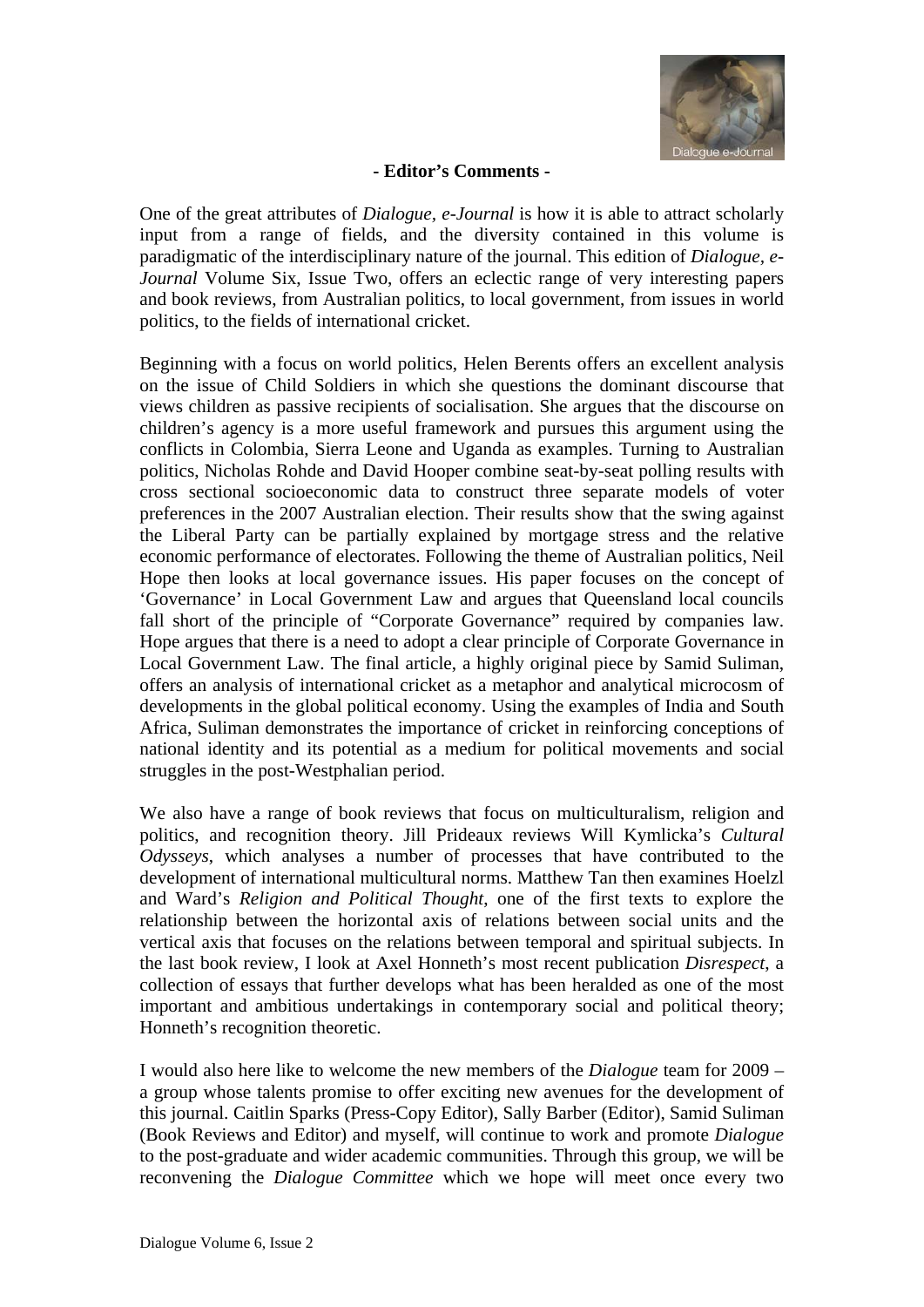

months to discuss the direction of *Dialogue, e-Journal*. For the first time we will have members from outside the School of Political Science and International Studies as part of the committee and we welcome Nicholas Rohde as the liaison from the School of Economics. If you are interested in attending the Committee meetings, or being part of the Committee, please contact either myself s.brincat@uq.edu.au or pols.dialogue@uq.edu.au

To our readers, your comments and feedback on *Dialogue* in the form of letters to the editor, article replies, or any general suggestions are more than welcome. If you are interested in submitting an article to *Dialogue* please email myself (s.brincat@uq.edu.au) and if you wish to do a Book Review please contact Sam Suliman (s.suliman@uq.edu.au).

Finally, thank you to all anonymous referees for their comments and to all our contributors who have provided this edition with very interesting material. I would also like to thank and farewell Erin O'Connor, our Book Reviews Editor, who is leaving the *Dialogue* team after three years of excellent service. We wish her all the best in the future.

Shannon Brincat 18 December, 2008

The *Dialogue* team, 2008:

*Editor-in-Chief*: Shannon Brincat

*Editor*: Lesley Pruitt

*Book Review Editor*: Erin O'Connor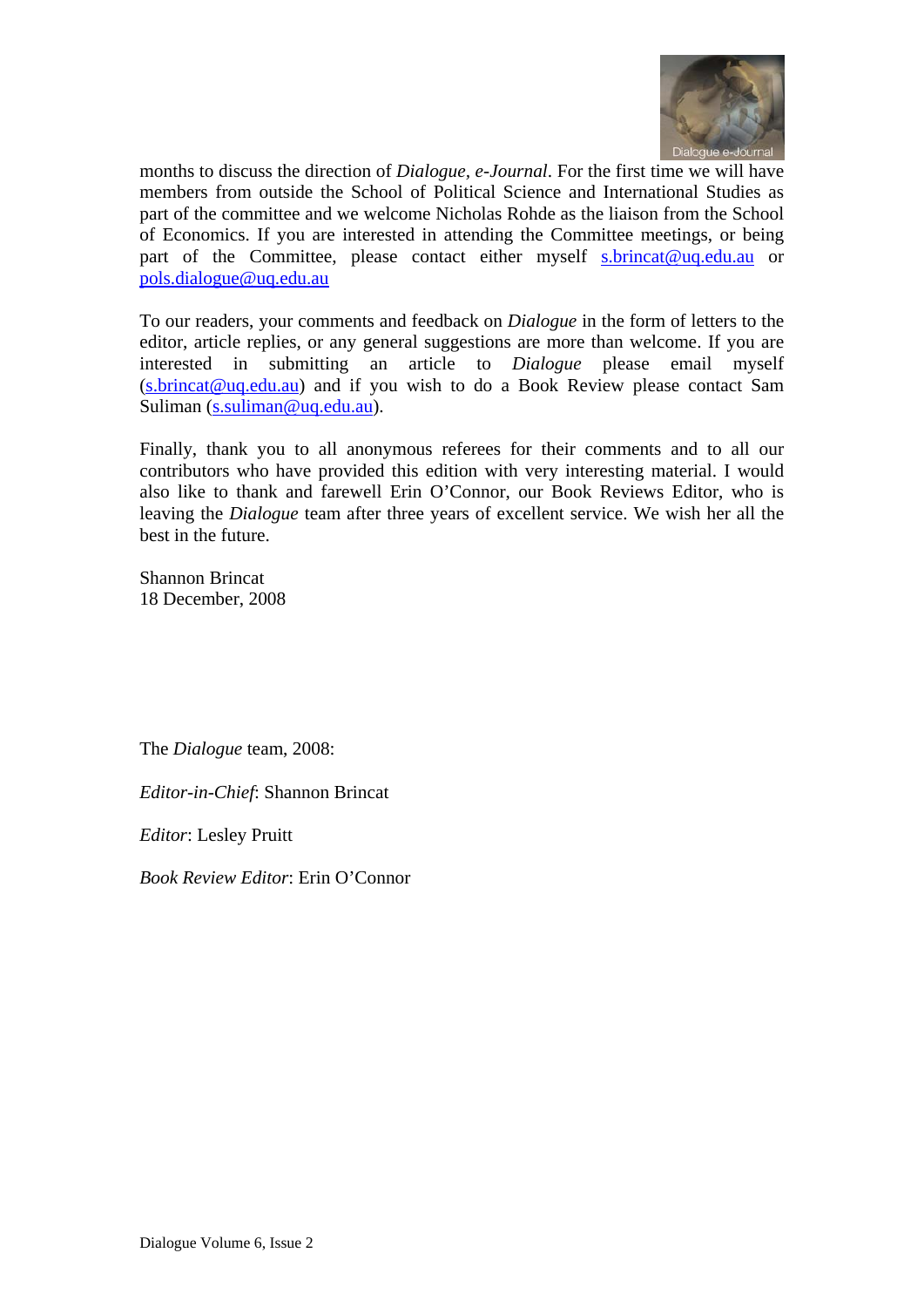

# **"No Child's Play: Recognising the agency of former child soldiers in peace building processes"**

By Helen Berents

#### *Abstract*

Engaging with the emerging discourse on children that recognises childhood as culturally specific and that children actively engage with their environment, this paper questions the dominant discourse's view of children as passive recipients of socialisation. This paper argues that the discourse on children's agency is a more useful framework for understanding the experiences of former child soldiers and that engaging meaningfully with this discourse will both improve life outcomes and reduce the risk of ongoing instability. This argument is made by an examination of the two discourses; examining their development and arguing for the usefulness of the agency discourse. This provides for an examination of children's agency in education and skills training programs and of their political involvement (or marginalisation) in three conflicts: Colombia, Sierra Leone and Uganda. Recognising children as agents and engaging with how they navigate their lived experiences after involvement in conflict testifies to children's resilience and their desire for change. Challenging the dominant discourse through the agency discourse allows for the acknowledgement of former child soldiers as both social and political agents in their own right and of their potential for contributing to stable and lasting peace.

#### **Introduction**

*Childhood is basically an elaborate and very powerful adult myth, a series of stories and accounts that locates children as subordinate figures in society… Whether we are talking about the 'abused child', the 'street child' or the 'child soldier', through discourse and practice adults produce children as social and cultural subjects* 

*(Wyness 2006: 26).* 

In the decade after 1985 an estimated two million children were killed in armed conflict, more than six million were permanently disabled or seriously injured and one million were orphaned (Machel 1996). More than half of the approximately 20 million refugees or internally displaced people globally are children (Machel 2007: 19). An estimated 300,000 children are currently participating in conflicts as 'child soldiers' (Brett and McCallin 1998 30-31). Children in conflict, both boys and girls, are subjected to multiple violences. They are killed as civilians. They are recruited as soldiers. They starve, suffer from disease and are forced from their homes. They are disabled or killed by landmines. They are subjected to sexual violence including rape and forced marriage. They see their family killed and are forced to kill members of their family and community. This involvement of children in conflict is a global phenomenon.

Children in peace building processes raise unique problems because, having lived through these experiences, their actions frequently do not conform to dominant understandings of the 'child'. The dominant discourse on children stems from modern Western understandings of childhood. As this discourse has spread through international dialogue and treaty law it has abstracted and universalised conceptions of childhood leading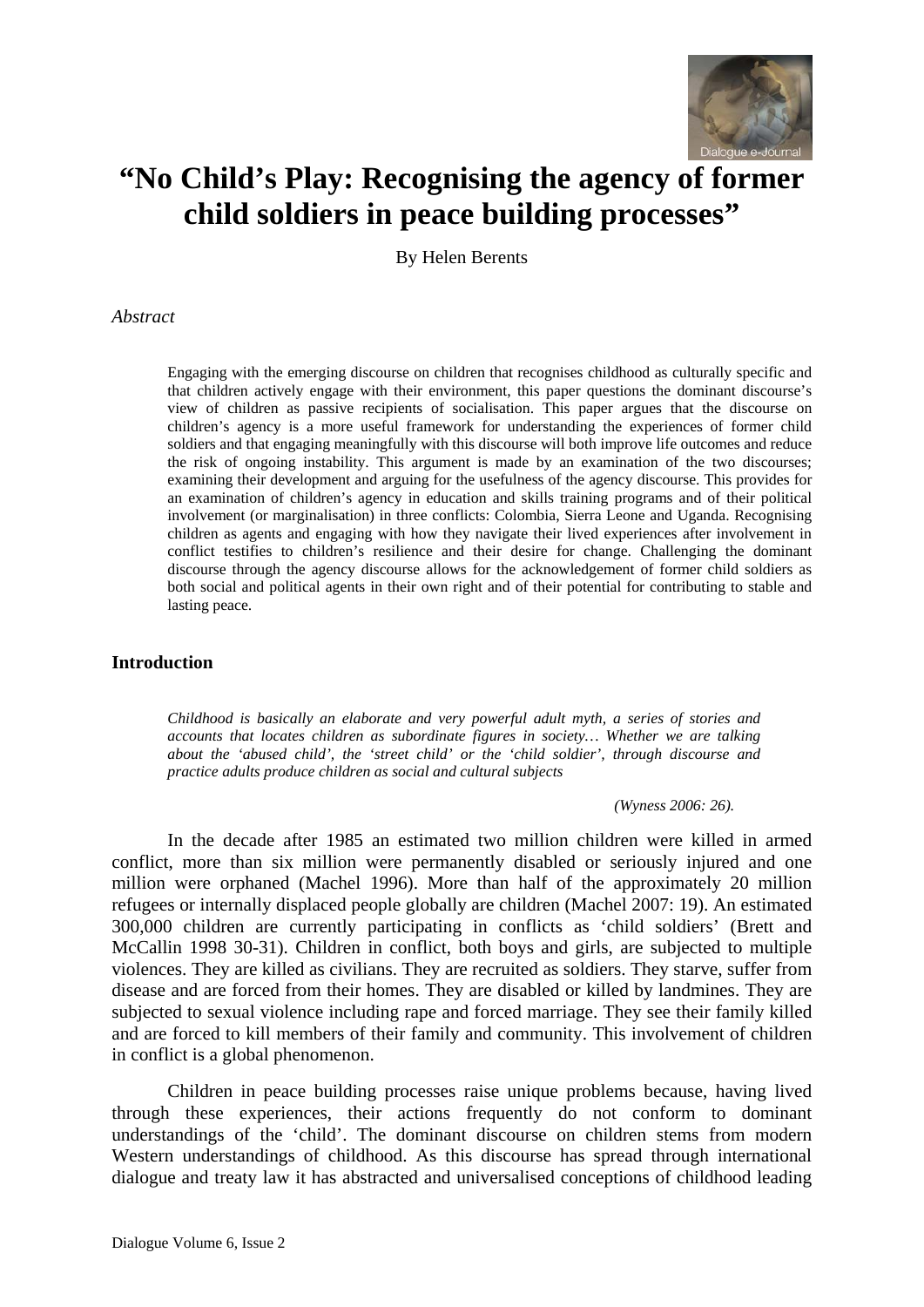

to homogenised, culturally empty conceptions that do not speak to the lived experience of all children and are in danger of creating false solutions to perceived problems.

These universalised conceptions of 'child' and 'childhood' are subject to increasing criticism. This emerging debate within the social sciences revolves around what constitutes a child, how to understand children's experiences, and what value to place on children's own understandings. In particular, a growing literature holds that the dominant conception of child and childhood is unable to account for the multiplicity of childhoods in the non-Western world. To engage in this discourse is to take the view that child and childhood are socially constructed ideas. Children are active agents in negotiating and shaping their world. This perspective of child and childhood is not merely theoretical, but has implications for understanding the impact certain conceptions of child and childhood have on the "generation of reality and real consequence" (James, Jenks and Prout 1998: 28).

This discourse on children's agency, as it has emerged against the dominant discourse, opens a crucial space to interpret children's understandings of their environment and their potential to impact that environment. The importance of engaging with children at all levels of government and society has been recognised to some degree by international policy advisors and national governments. However, for the most part, any engagement has been limited and practiced solely in a way that perpetuates existing power relations and demonstrates little commitment to the meaningful involvement of children in the larger sociopolitical world.

This lack of engagement with children is of particular concern in peace building activities. Children do not live through the conflict experience without engagement; they both affect and are affected by their situations, and are active agents in negotiating their way through their lived experiences. Documents such as the United Nations Integrated Disarmament, Demobilisation and Reintegration Standards (IDDRS) acknowledge the need to involve children in Disarmament, Demobilisation and Reintegration (DDR) processes (United Nations Disarmament, Demobilization and Reintegration Resource Centre (UNDDRRS) 2006). However, it is clear from much research and many reports that children's involvement is often restricted and haphazard, and seen as of limited value in the creation of long term solutions for peace and stability.

This paper argues that the agency approach to childhood should inform activities involving children in peace building and reintegration processes. It argues that the dominant discourse is of limited use in understanding the experiences of former child soldiers and that employing the agency approach will both improve life experience outcomes for children and reduce the risk of children being a causal factor of ongoing instability and violence. This argument is made by presenting the two competing discourses and highlighting their inherent flaws and strengths. In this way support is provided for the agency based approach, which is adopted throughout the substantive analysis of former child soldiers in peace building processes.<sup>1</sup> This analysis is undertaken with particular reference to education and skills

**<sup>1</sup>** This paper is conscious of the exclusionary nature of examining solely 'child soldiers' at the expense of surveying the problems facing all children in conflict and post conflict environments and there is an important literature critical of the disproportionate focus on child soldiers and the lack of attention paid to other children affected by conflict including IDPs, child headed households, girls, civilians, children separated from their parents and so on. It in no way confers a special privilege upon the group being studied, but rather it seeks to engage in the critique of the dominant discourse through a "substantive [study] which situate[s] children's agency in specific settings" (James and Prout, 2008: xiv). As a researcher I cannot speak entirely *for* children in any way. However, I can point to the imperfect nature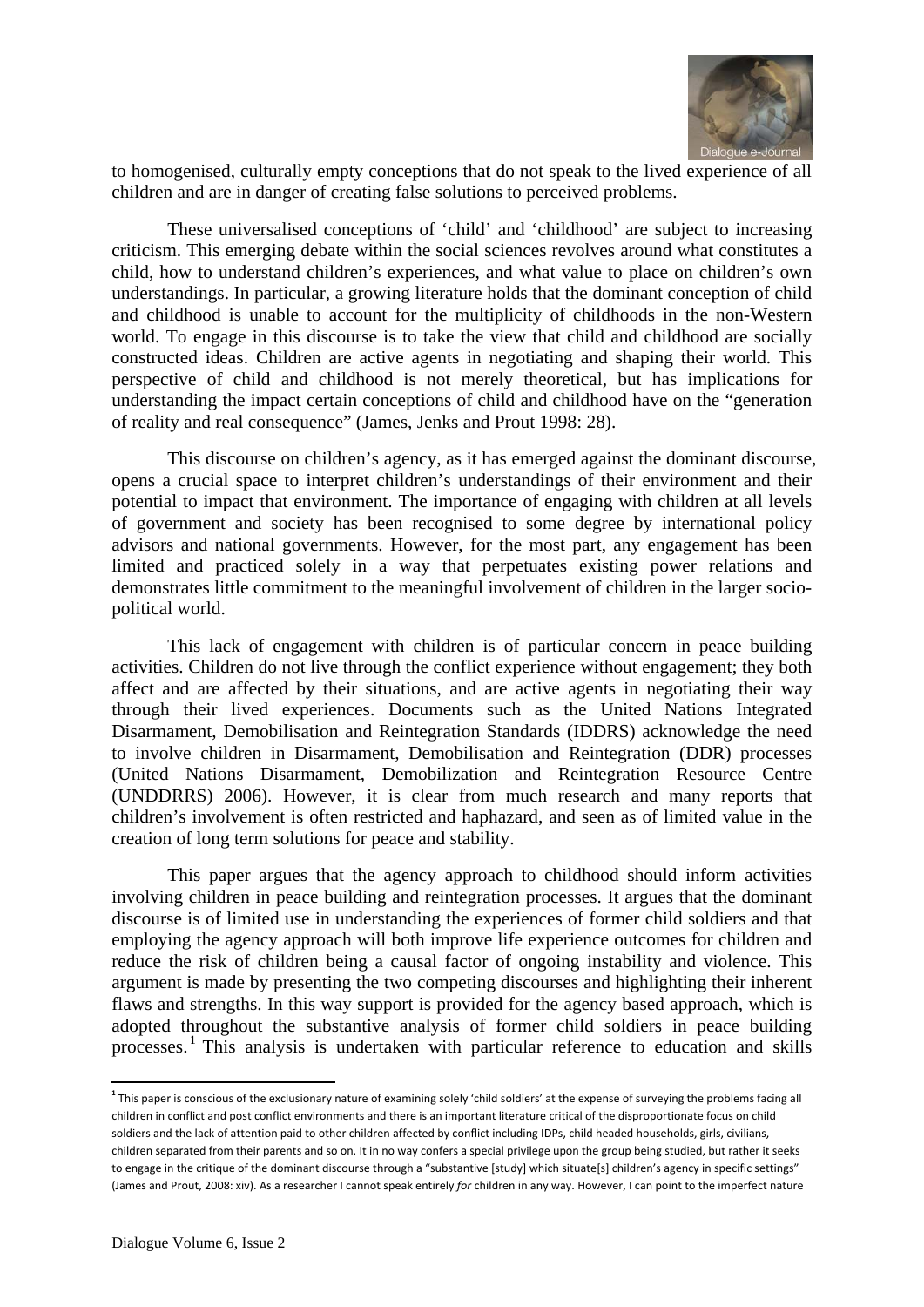

training programs; and children's political involvement in Colombia, northern Uganda and Sierra Leone. Children repeatedly and overwhelmingly cite education as their number one priority in terms of ensuring their security, and economic and social stability in conflict affected areas, however many DDR programs fail to produce real world results in terms of providing education facilities or ongoing relevant skills training. There are many valid examples however, of children employing agency to create solutions for themselves in the absence of coherent and long-term strategies and some of these will be highlighted. Additionally the political disenfranchisement of former child soldiers has potentially destabilising effects on the peace building process. Again, examples from the focus conflicts provide support for the claim that engaging meaningfully with children legitimises children as active conflict transformers and recognises their agency in thinking about entrenched political problems.

By remaining unquestioned the dominant discourse promotes an understanding of children as unworthy of study in their own right and thus denies them ontological status. They are studied in terms of what they are becoming, what they will offer (adult) society, and how they will one day function as adults. When discussing conceptions of children with reference to child soldiers they are discussed as changeless objects—much is said *about* them, and very little addresses their own subjective experience in any meaningful way. Much literature about child soldiers focuses on how their conflict experience will affect their future lives without significant reflection on these children's current understandings and interactions with their environment. The use of age as the defining feature of childhood obscures the space for discussion on children's experiences, children's understandings and children's needs or desires. Not recognising the agency of child soldiers creates suboptimal outcomes for peace building and reintegration efforts and in establishing stability and long term peace. Challenging the dominant discourse allows for debate on the best approaches to DDR programs and the acknowledgement of former child soldiers as both social and political agents in their own right.

# **Child and Childhood**

*We know nothing of childhood, and with our mistaken notions the further we advance the further we go astray… the wisest writers…are always looking for the man in the child, without considering what he is before he becomes a man* 

*(Rousseau, 1966 [1762]:1)* 

#### *What is a 'child'?*

The accepted international definition of child is found in the United Nations Convention on the Rights of the Child (CRC) which states that a 'child' is "every human being below the age of 18 years unless, under the law applicable to the child, majority is attained earlier" (1989: Article 1). The UN recognises differences and overlaps in understandings of childhood, adolescence and adulthood; and although 'child' is the more frequently deployed definition, it also recognises 'youth' as people aged 15 to 24 and 'young people' as people aged 10 to 24 (UN General Assembly resolution A/36/215 1981). While

<u> Andrewski politika (za obrazu za obrazu za obrazu za obrazu za obrazu za obrazu za obrazu za obrazu za obrazu</u>

of the dialogue which often exists between children and adults and seek to highlight this as a deficiency and challenge others to find means to actively engage with children's agency and actions.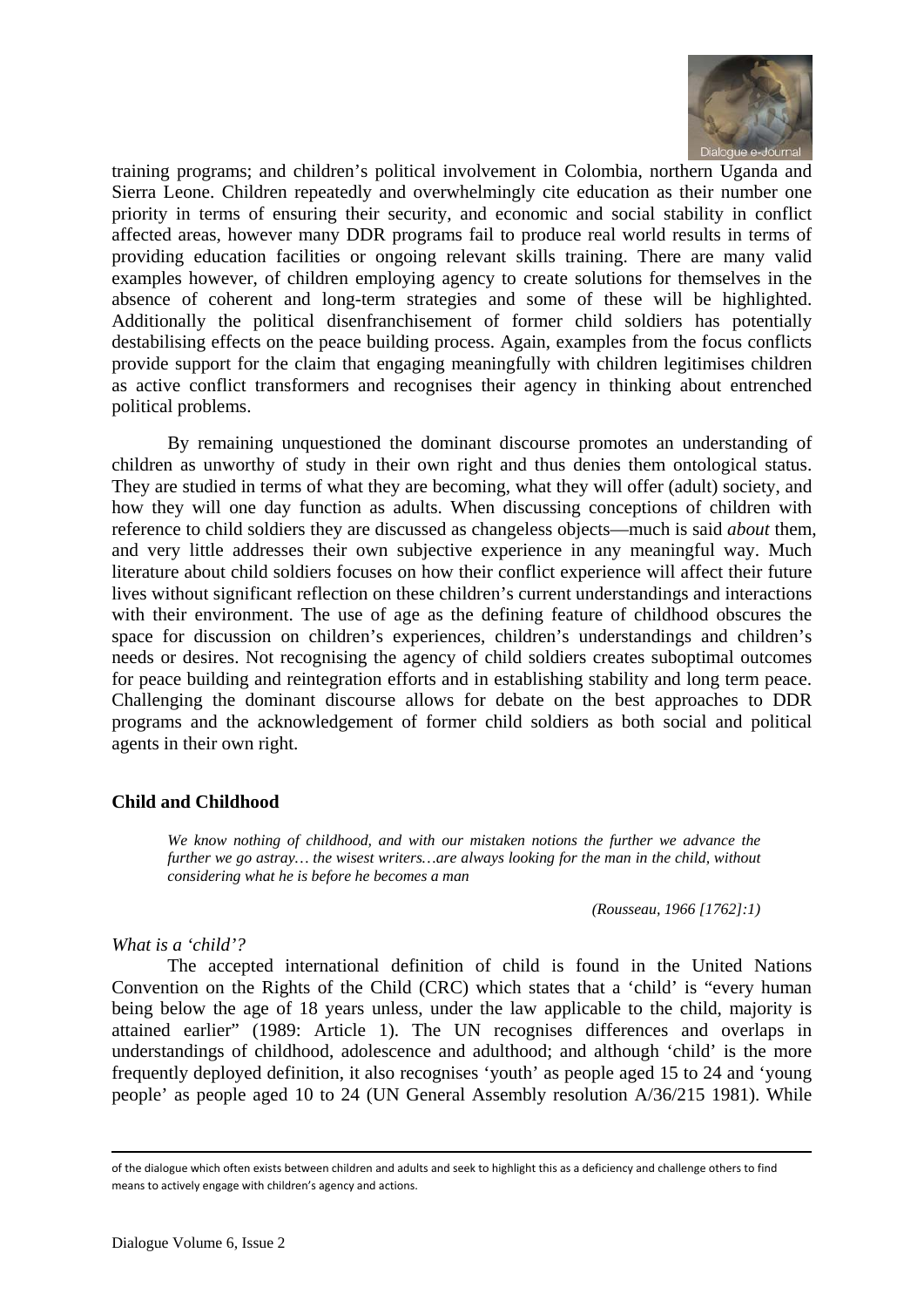

this may appear to be confusing already muddy waters it allows for targeted approaches to work within these age groups.

While this paper focuses on 'children' in the peace building process it recognises the usefulness of the term 'youth' to account for 'children' who have turned 18 since their involvement, thus bridging the two categories. It is conscious of the potential for 'conceptual slippage' between the two terms and seeks to avoid using them as substitutes for each other. The need to acknowledge this problem is indicative of the inadequacy and potential irrelevance of the fixed nature of the terms.

#### *'Concept' and 'Conceptions' of childhood*

David Archard explains a theoretical distinction between a *concept* of childhood and a *conception* of childhood. The former "requires children to be distinguishable from adults in respect of some unspecified set of attributes" (Archard 1993: 22). The latter "is a specification of those attributes"; a person has a conception of childhood "in so far as [their] treatment of children and discourse concerning them reveals a particular view of what specifically distinguishes children from adults" (Archard 1993: 22). Philippe Aries' *Centuries of Childhood*, frequently cited as a foundation text in the study of childhood, claims that society have a *concept* of childhood is a relatively recent occurrence. According to Aries "in medieval society the idea of childhood did not exist"(1973 [1962]: 125) and the way in which the modern world recognises children is as needing separation from the world of adults. Archard, and others, argue that it is a very specific conception of children, influenced by academics such as Aries, that dominates Western thought, in which a child is perceived only in contrast to the complete and rational adult (Archard 1993; Brocklehurst 2006; Wyness 2006).

Archard identifies three aspects that constitute conceptions of childhood: its *boundaries*, its *dimensions*, and its *divisions* (Archard 1993: 22-31). The *boundary* of childhood refers to the point a society understands childhood to end. This boundary can be understood and manipulated from a variety of *dimensions* including legal, cultural, social and physical<sup>2</sup>. All these dimensions are of significance, but do not lead to the same understanding of 'childhood'. The final aspect is the *divisions* of childhood. These are the internal subperiods of childhood such as infancy or adolescence which are recognised differently in different cultures (Archard 1993: 26). An understanding of the complexity of what constitutes 'child' and 'childhood' is significant in discussions of how varying conceptions are negotiated and affect global governance and children in armed conflict. Archard's ideas inform an analysis of the dominant discourse and elucidate how a particular conception of childhood has become the benchmark for childhood globally.

# **The Competing Discourses**

#### - **The Dominant Discourse**

*To be a child is to be not yet an adult* 

 $^2$  In the legal dimension, children can be defined by the judicial system as being incapable of culpability. In the cultural dimension they can be defined from an "epistemological….viewpoint" through which, by "virtue of their immaturity" they lack 'adult' rationality. Within the social dimension age of suffrage makes them unable to participate and contribute to the development of society. The conception of childhood can also be influenced by their physical immaturity; children are unable to reproduce or carry out physically demanding tasks (Archard 1993: 25).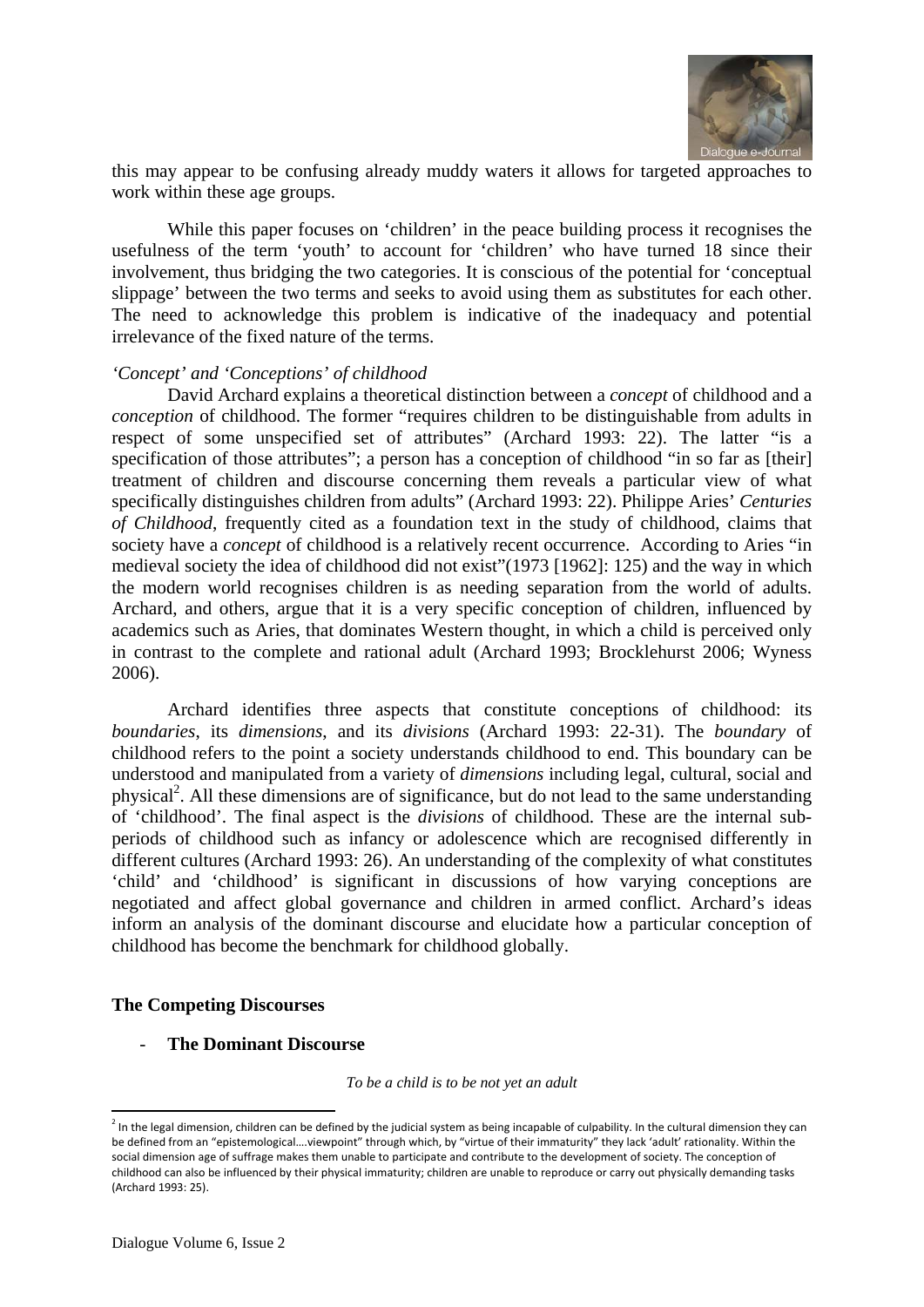

#### *Irrationality, Naturalness and Universality*

The modern, dominant discourse on childhood is a legacy of a complicated and confused process, which has at its heart a teleological developmental approach to child and childhood. The development of children occurs in accordance with an innate *telos* (end) within the child that is driving it towards a normative adulthood. The nature of that *telos* varies in different accounts but has led to a particular understanding of child and childhood in the contemporary Western world. The boundary of this childhood is predominantly determined within the legal dimension. At 18 years of age the state recognises a person as a full member of society, able to participate in the political process and be held accountable for their actions<sup>3</sup>. Three key ideas form the basis for the dominant discourse: irrationality, naturalness and universality. From these principles the ideas of children as 'innocent', as biologically determined, and as irrational incompetents in need of protection and separation from the adult world are derived. These conceptions are not in any way exclusive or exhaustive. A detailed analysis of the literature that has contributed to the dominant discourse is impractical in this paper, but it is instructive to look towards these particular conceptions as exemplary and significant.

#### *The 'innocent' child: children as inherently good*

The 'modern child' is the product of a long and complex historical process. However, it is the effects of the Enlightenment that propagated a view of the child that still powerfully influences contemporary thought. It is here that the confused legacy of childhood emerges as ethics, political theories and philosophy were debated by the religiously pious and those critical of the institutions of the church. The Puritanism of the seventeenth and eighteenth centuries conceived of children as repositories of original sin, and thus essentially given to badness that only strict control and discipline could resolve (Jenks, 2005: 62-64). In contrast Jean-Jacques Rousseau saw children as originally innocent, an idea of the earlier church in which a child embodies the original state of grace before the Fall (Jenks 2005: 62-64). For Rousseau "God makes all things good; man meddles with them and they become evil" (Rousseau 1966 [1762]: 5). This innocence is not empty; highly charged with desires to love and learn, this 'naturally' good child needs to be protected from the potential corruption of certain social institutions or practices (Hendrick 2998: 36; Jenks, 2005: 104). Through the eighteenth and nineteenth centuries children's natural closeness to nature became solely a 'natural' incapacity and vulnerability, and this innocent, vulnerable and incomplete child became seen as the victim of a corrupt and inhumane environment (Archard 1993:  $39)^4$ . This deterioration is worthy of note in relation to constructions of child soldiers as 'victims' in contemporary media mentioned later. By the twentieth century conceptions of childhood had become negative rather than positive; children were empty of important characteristics or tendencies rather than filled with promise and virtue of earlier conceptions.

#### *Children as 'becomings': growth to rationality*

Into the twentieth century, conceptions of the child were increasingly legitimised through scientific practice. 'Growth' metaphors abound; the child is brought to its *telos* through measurable socialisation and adult guidance (Jenks 2005: 8). Jean Piaget who wrote

 $3$  In terms of political majority voting age globally is predominantly 18. Some countries have lower ages (the lowest is 15 in Iran) and in some counties the voting age is 21 (Brett and McCallin, 1998).

<sup>&</sup>lt;sup>4</sup> Space does not permit a more detailed exploration of the history of the development of modern conceptions of child and childhood. Authors who deal with this in more detail include: Hendrick, 2008; Jenks, 2005; Coveney, 1982 and Archard, 1993.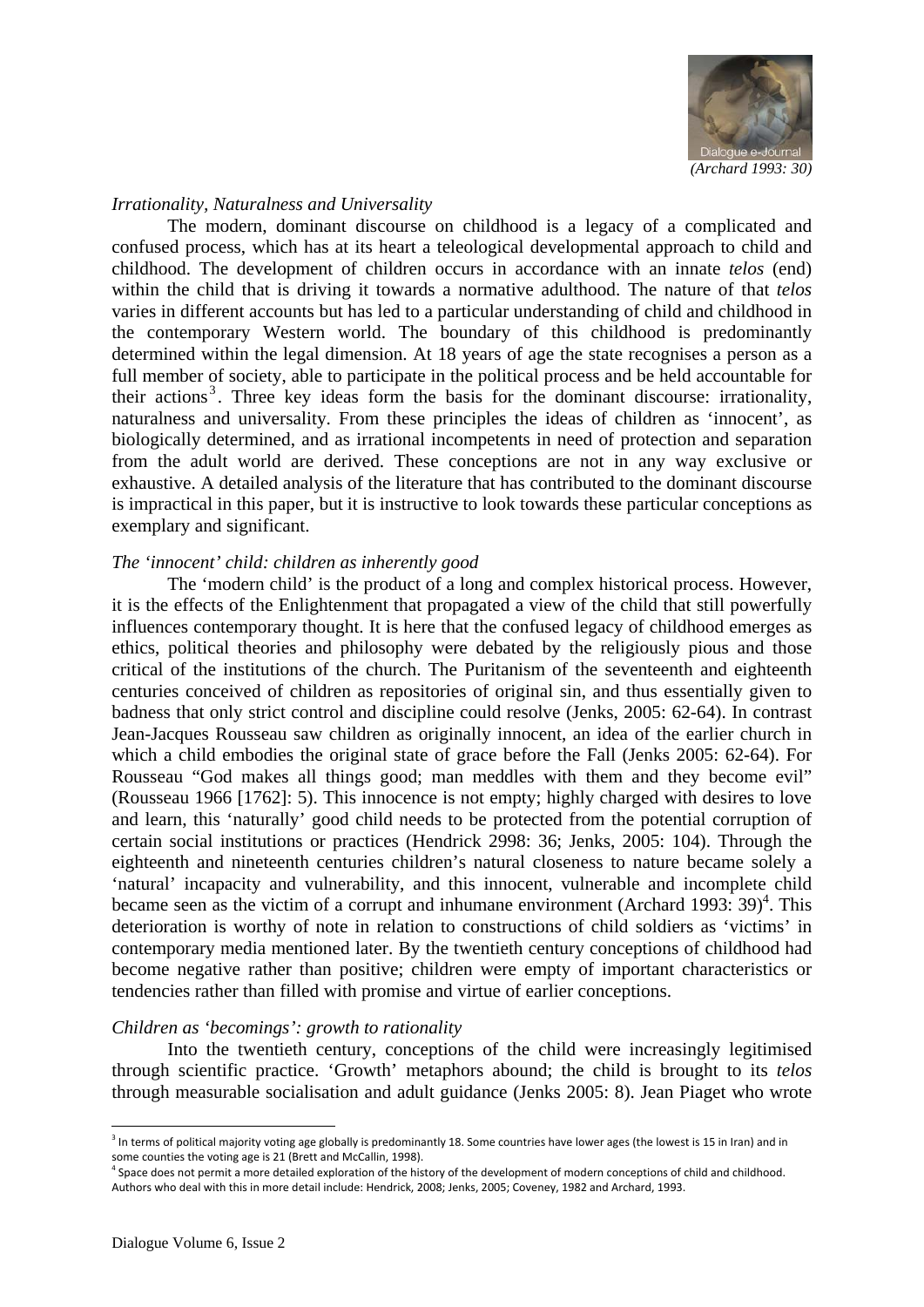

on children's development through most of the twentieth century, is a significant influence on modern conceptions of children<sup>5</sup>. Piaget's child is based on a "genetic epistemology", an attempt to construct a universal theory of social and moral development based on biology (Wyness 2006: 123). Adulthood is reached by clearly explicated stages of intellectual growth in which a child achieves rationality (Jenks 1982: 20). Although Piaget is a constructivist, his constructivism is one in which adults are the constructors of the child's reality. Borrowing Qvortrup's term, children for Piaget are "*becomings"* (1994: 4), "awaiting temporal passage, through the acquisition of cognitive skill, into the social world of adults" (James and Prout 2008: 11):

The child is dependent on the assistance of those other characters who have achieved orderly transcendence through culture or rationality—adults (Lee 2001: 43).

The necessity of assistance, inferred by the need to protect Rousseau's child and the irrationality of Piaget's child, is manifested in the modern responsibility to 'care' for children. The division of labour under capitalism and the emergence of the nuclear family as the key unit of social order compelled the modern developmental state to invest in 'futures' (Prout 2003: 16-17). More than that, these ideas have contributed to

the inauguration of the powerful commitment to children in Western society as a form of 'promise': a 'promise' of unimagined action, but also an extension of our own plans and a hedge against our own actions as yet incomplete (Jenks 2005: 104).

With this promise, the discourse creates children as dependent objects. Jenks (2005: 105-106) argues that childhood is transformed into a form of human capital. To optimise outcomes, children's lives are organised through family and school to enable them to achieve particular markers of development.

# *Children as the future: institutionalisation and privatisation*

The Western developmental state, in creating 'universal' markers of development, reinforces the view of all children as 'the child'. If all children are represented in 'the child' then it is possible to 'institutionalise' childhood, a practice visible in the introduction of compulsory education and children's formal exclusion from the labour force. Concurrently society experienced the rise of the 'privatisation of childhood', which relegated children to 'safe' spaces under the watchful eyes of parents or official carers (Prout 2003; Näsman 1994; Wyness 2006). These practices echo Rousseau's exhortation to "tender, anxious mother[s]" to "raise a wall round [their] child's soul" from the outset (1966 [1762]: 5-6). Olwig and Gulløv (2003: 2) highlight that children are seen only in terms of "their relative status in the generational order of socio-cultural transmission" whereby through protected settings they "are incorporated into the society under the guidance of various senior carers or educators". The removal of children from the public sphere, and the associated regulation and legislation of a 'children's space', reinforces their status as a non-citizen and simultaneously justifies the protectionism of the family, concerned institutions, the state and increasingly, the international community (Nieuwenhuys 2003: 99).

<sup>5</sup> Texts of particular importance include: Jean Piaget, *The moral judgement of the child*, trans. Majorie Gabain (New York: Free Press Paperbacks, 1997 [1932]); Jean Piaget, *The language and thought of the child*, trans. Majorie Gabain (London: Routledge & Keegan Paul, 1960 [1959]); Jean Piaget, *The Child's Conception of Reality*, trans. Margaret Cook (London: Routledge & Keegan Paul, 1954).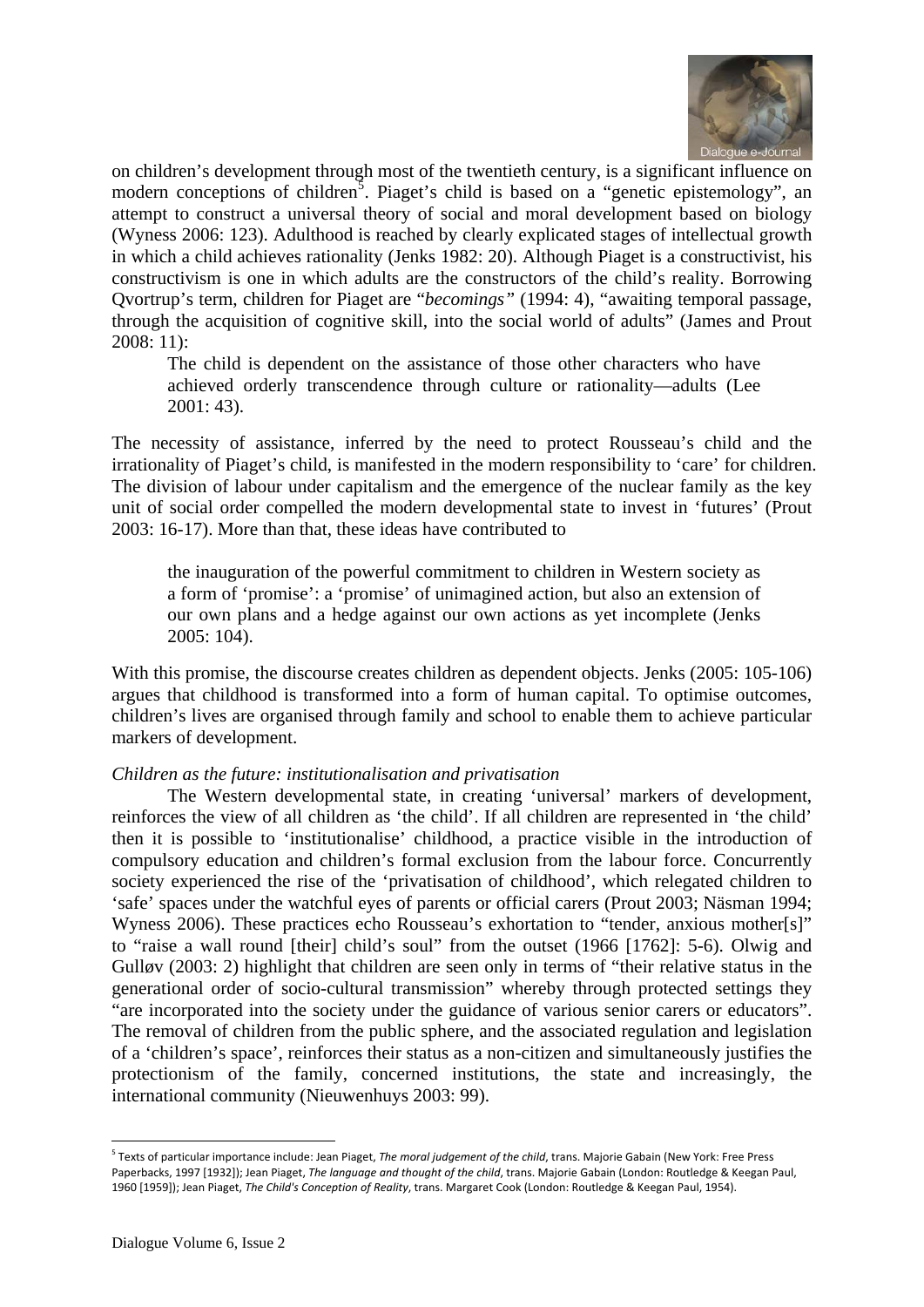

# *'The child': the dominating Western discourse*

The child of the dominant discourse is a product of Western philosophical, psychological and sociological thought. In this way children are unformed subjects, beings *in potentia*, whether it is the potential for the development of rational thought, the potential for corruption or the embodied potential of the future. These varied understandings contribute to the formation of an incomplete, irrational *becoming*: '*the* child' of the modern, Western development state. Within the dominant discourse it is "only right and proper" to recognise children in this way because that is "the way to give the desired shape and order to future adults and future society" (Lee 2001: 43). Competence is defined solely in relation to adults' praxis and it is not that children are not active, but that the adult world does not recognise children's praxis—"a suggestion which is all the more powerful since adults are in a sovereign position to define competence" (Qvortrup 1994: 94).

What is of particular significance to this paper however, is the ability of the dominant discourse to establish itself as a complete account of childhood everywhere and at all times. By assuming universality the dominant discourse speaks before any alternative can be offered. With globalisation and the accompanying modernisation of the developing world '*the* child' has been exported along with a variety of other Western modes of thought. The promotion of a "well-established but narrowly conceived framework through which we view children" makes it difficult to recognise other ways of thinking about child and childhood (Wyness 2006: 94). Institutionalising the dominant conception of childhood both erases other conceptions from view and establishes this 'Western' construction as the standard to judge non-Western societies (Pupavac 2001: 101-102; see also Wyness 2006: 133-134). This is significant because of the problems that have arisen through the global adoption, in international legislation and normative understandings, of the dominant discourse's conception of child.

#### **The Agency Discourse**

*…children must be seen as actively involved in the construction of their own social lives, the lives of those around them and of the societies in which they live. They can no longer be regarded as simply the passive subjects of structural determinations.* 

*(James and Prout 2008: 4)* 

# *Rationality, Social Construction and Contingency*

It is only in the last few decades that a conception recognising children's agency has emerged. This conception re-examines 'natural' boundaries and dimensions of childhood, constructs children as agents of their own identity and not solely subject to adults' representation. In 1990 Alison James and Alan Prout, key sociologists in the field of 'childhood studies', provisionally identified the key features of the "emergent paradigm" of recognising children in their own right:

- 1. Childhood is understood as a social construction…
- 2. Childhood is a variable of social analysis… Comparative and cross-cultural analysis reveals a variety of childhoods rather than a single and universal phenomenon.
- 3. Children's social relationships and cultures are worthy of study in their own right, independent of the perspective and concerns of adults.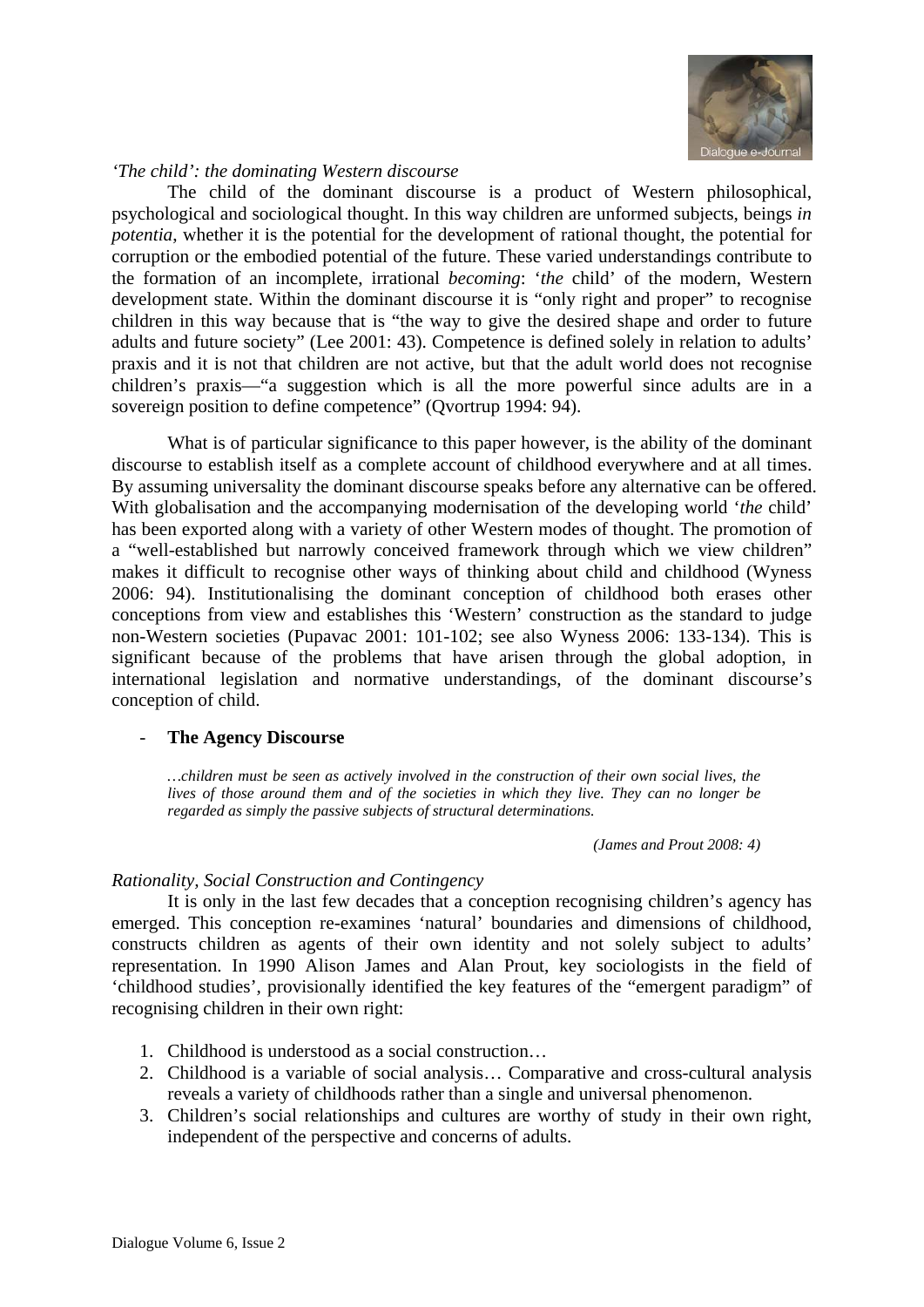

- 4. Children are and must be seen as active in the construction and determination of their own social lives, the lives of those around them and of the societies in which they live. Children are not just the passive subjects of social structures and processes.
- 5. Ethnography is a particularly useful methodology for the study of childhood…
- 6. …to proclaim a new paradigm of childhood sociology is also to engage in and respond to the process of reconstructing childhood in society (1990: 10).

While for the most part recognising that children are still in a process of development, this emergent discourse does not discount their experiences because of this recognition. It acknowledges that children are able to rationalise and interpret their environment in line with an internal understanding. The agency discourse recognises, as a fundamental component, that a child is socialised into a particular culture and particular time (James, Jenks and Prout 1998: 78). Concurrently, interpretive perspectives encourage an understanding of social reality as not constant but, rather, as created by social actors including children. The recognition that social reality does not pre-exist and is actually socially constructed allows for new investigations into the nature of childhood and the role of children in society.

#### *'Beings' not 'becomings': Granting children an ontological position*

Recognising the conditionality of 'childhood' and allowing for the conception of 'childhoods' also allows a questioning of children's roles. If children are actors then it follows that they have agency and thus are *beings* not *becomings* (Qvortrup 1994: 4). This represents a significant departure from the dominant discourse. If they are beings in their own right then they cease being important primarily for their future value, and instead are important in the present. This grants them an ontological position; children can be the purpose of inquiry and not only in terms of what they will be when they 'grow up'. They have "acquired full social status, occupying subordinate positions within the social structure, as 'dependent beings' rather than 'dependent becomings'" (Lee 2001: 47). This confounds the dominant discourse which compares the child to the "ontologically established adult" which is used as the "ideological foundation for [the adult's] 'natural' right to exert power over children" (Qvortrup 1994: 3). These children are very different to '*the* child' of the dominant discourse. Within the discourse on children's agency children are recognised as "a social phenomenon, as a social institution that is the result of historical, political and economic processes" (Lee 2001: 47). The ageism present in the dominant discourse, which privileges adult knowledge over children's, is replaced by attempts to study children's relations "independent of the perspective and concerns of adults" (James and Prout 2008: 8).

The agency discourse establishes children as worthy of study, which allows it to engage with children to understand how they construct and determine their own lives, the lives of those around them and their societies. In acknowledging that children have a discrete *viewpoint* it follows that children have a discrete *voice*. Through the dominant discourse children speak from a position of ignorance and irrationality, which "gives us reason to doubt whether children are even *capable* of speaking for themselves" (emphasis in original, Lee 2001: 89). The agency discourse recognises children can speak with rationality and experience and allows adults to listen to the voices of children, consult with children and create new ways for children to contribute.

# *Strategy and tactics: power and agency*

It is clear that children are not able to exercise agency in the same way as adults in part because of the structural constraints inherent in society; hence, it is important to ask in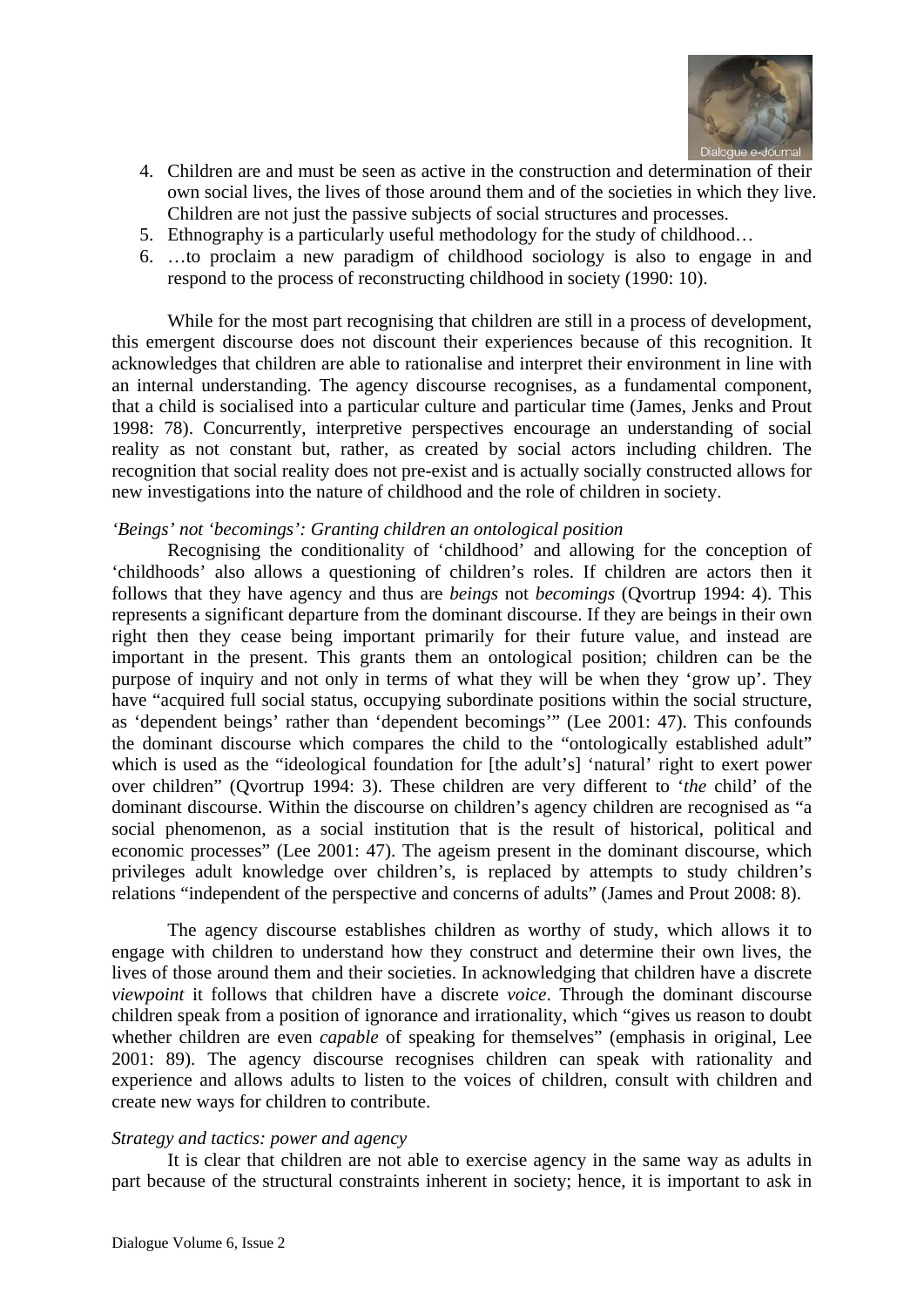

what ways children can employ their agency. For Giddens agency is the ability, not only the intention, to do something  $(\text{Giddens}, 1984: 9)^6$ . In this way, agency is intimately connected to power; the agent must be able to exercise "consequential control" over the situation (Honwana 2006: 70). Power, for Giddens, presumes "regularized relations of both autonomy and dependence between actors… in contexts of social interaction" (Giddens 1984: 16). Any form of dependence offers a way in which the subordinate can influence the actions of the superior. This view of agency and power recognises how children work within constraints to achieve goals. Honwana combines Giddens' understanding of agency and power with de Certeau's analysis of trajectories, strategies and tactics (Honwana 2006: 69-72)<sup>7</sup>. Strategy for de Certeau is the "calculation or manipulation of force-relationships that become possible as soon as a subject of will and power…can be isolated from its environment" (de Certeau 1984: xix). The deployment of strategic agency then denotes an understanding of the power relations of the situation and an ability to project the outcomes of action into the future. De Certeau views tactics on the other hand as actions taken in an environment beyond the agent's control. A tactical agent "must play on and with a terrain imposed on it" and turn events into opportunities (de Certeau 1984: 37). Tactical agency exploits Giddens' understanding that loci of power always exist in ways in which subordinates can influence those in power. This analysis of strategic and tactical agency is particularly useful when discussing the ways in which former child soldiers are, or are not, understood and engaged with in peace building efforts.

# **Who Are The Child Soldiers?**

*One of the most alarming trends in armed conflict is the participation of* 

*children as soldiers...* 

*Ms. Graça Machel, Special Representative to the Secretary General on Children in Armed Conflict,(1996: II.A.34)* 

# *Literature and Legal Frameworks concerning Child Soldiers*

Children's involvement in conflict is not a new phenomenon<sup>8</sup>. However, the effect of conflict on children has changed dramatically in the last 50 years with the prevalence of intrastate conflicts and guerrilla style warfare. In 1996 Graça Machel submitted her report on children in armed conflict, known as the "Machel Report", to the UN Secretary-General with valuable follow-up reports in 2001 and 2007 (Machel 1996; Machel 2001; Machel 2007)<sup>9</sup>. The 1996 Machel Report also led to the establishment of a permanent Special Representative

 $^6$  Gidden's theory reflects only one, albeit important, view on the structure/agency debate. I do not wish to infer agreement with Giddens' thesis in entirety. Rather I wish to engage with the way he defines and understands key terms to inform my own discussion.

<sup>7</sup> Michel de Certeau, "The Practice of Everyday Life," (Berkeley: University of California Press, 1984). It is important to note that de Certeau wrote on the practice of culture, and in *The Practice of Everyday Life* he develops a framework to analyse how the consumer can create spheres of autonomous action within the systems of sense‐making that are imposed in our culture. Honwana appropriates the idea of weak agent against strong agent. Further analysis of his work is largely irrelevant for the discussion at hand.

<sup>&</sup>lt;sup>8</sup> Children have mythologised origins in the Children's Crusade of the thirteenth century (Singer 2006: 12). More recently Tolley's (1973) examination of the way children form awareness of conflict, through his analysis of American children and the Vietnam War, and Freud and Burlingham's (1973) study of British children's experiences of the Second World War are both significant studies on children's responses to conflict. Cairns' (1996) seminal work on the psychological and social impact of 'political violence' on children had a dramatic impact on the practice of psycho-social work with children.

impact of the processes of practice of psycholocial with children. 9 The Machel Secondal Consultations; field visits to areas around  $\frac{9}{100}$ the world affected by armed conflict; and meetings with heads of state, human rights organisations, civil society leaders, and women and children affected by conflict.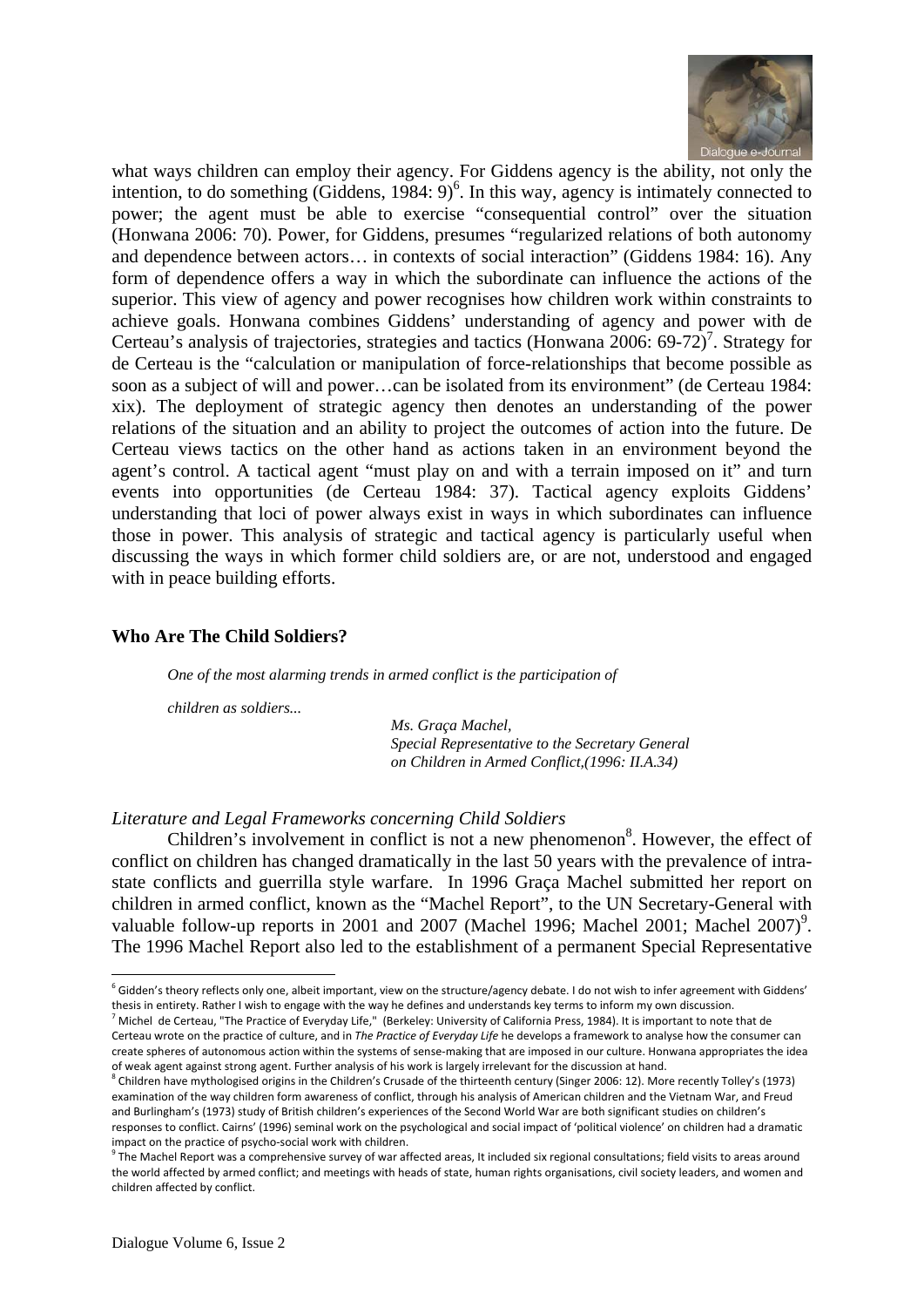

to the Secretary General for Children and Armed Conflict (SRSG on Children) who is responsible for reporting to the General Assembly on matters relating to children in conflict (Office of the SRSG on Children 2008).

The Machel Report propelled the issue of child soldiers into the international spotlight. Building on the 1949 Geneva Conventions and subsequent 1977 Additional Protocols, which prohibit the recruitment and use of children under 15 in hostilities (United Nations 1977: Article 4.3.c), the last several decades have seen the implementation of a variety of pertinent international documents<sup>10</sup>. Key among these is the 1989 UN Convention on the Rights of the Child (CRC), the most widely, and rapidly ratified UN convention $11$ . The CRC confirms 15 as the minimum age for recruitment (United Nations 1989: Article 38.2). This conflicts with the general definition of child in the CRC as anyone under 18 (United Nations 1989: Article 1). This discrepancy was corrected in the 2000 Optional Protocol to the Convention on the Rights of the Child (OP-CRC) by raising the recruitment age to 18 (United Nations 2000: Articles 1, 2 and 3). Other international standards reflect a growing consensus that children under 18 should not participate in conflict. The International Labour Organisation (ILO) recognises child soldiering as one of the worst forms of child labour in its 1999 Convention No 182 (1999: Article 3.a).

These documents delineate the scope of responsibility and accountability of both governments and irregular armed forces. In particular, ratification of the CRC means the signatory state must have appropriate laws in place and actively enforce them. The International Criminal Court (ICC) is mandated by the Rome Statute to bring to justice those responsible for war crimes and crimes against humanity (Rome Statute 1998). The Rome Statute explicitly considers "conscripting or enlisting children under the age of fifteen years into the national armed forces or using them to participate actively in hostilities" to be a war crime  $12$ . It also recognises intentional attacks on education institutions as a war crime, provides special arrangements for children as victims and witnesses, and exempts children (those under 18) from prosecution<sup>13</sup>.

Regional agreements and charters relating to the use of child solders also exist. The 1991 African Charter on the Rights and Welfare of the Child which was agreed upon by the members of the Organization of African Unity uses the CRC definition of child, applies it to a particularly African context and established a committee to "promote and protect the rights and welfare of the child" (Organization of African Unity  $1990$ <sup> $14$ </sup>. The Cape Town Principles and Best Practices reflects a significant consensus among major NGOs in defining child

  $^{10}$  Much of the pressure on national governments and the UN to develop legal frameworks has come from groups such as the Coalition to Stop the Use of Child Soldiers. Formed in 1998 it consists of Amnesty International, Defence for Children International, Human Rights Watch, International Federation Terre des Hommes, International Save the Children Alliance, Jesuit Refugee Service, and the Quaker United Nations Office‐Geneva. It maintains active links with UNICEF, the International Committee of the Red Cross, and the International labour Organization and works with regional NGOs.<br><sup>11</sup>To date only the United States of America and Somalia have not ratified the CRC.

<sup>&</sup>lt;sup>12</sup> In situations of international armed conflict: Article 8.2.b.xxvi, in situations of armed conflict not of international character: Article 8.2.e.vii.

 $13$  Concerning attacks on education facilities in international armed conflict: Article 8.2.b.ix and in non-international armed conflict: Article 8.2.e.iv; protection of child victims and witnesses: Article 68.2 and 3; exemption of children from prosecution: Article 26

<sup>&</sup>lt;sup>14</sup> Other regional agreements include: Organization of African Unity, "The Yaounde Declaration: Resolution 1659 (LXIV) on the Plight of African Children in Situations of Armed Conflict," (Yaounde, Cameroon: Organization of African Unity, July, 1996); "Maputo Declaration on the Use of Children as Soldiers," (Maputo, Mozambique: The African Conference on the Use of Children as Soldiers, April, 1999); "Montevideo Declaration on the Use of Children as Soldiers," (Montevideo, Uruguay: Latin American and Caribbean Conference on the Use of Children as Soldiers, July, 1999); and the "Accra Declaration on War‐Affected Children in West Africa," (Accra, Ghana: ECOWAS, 2000).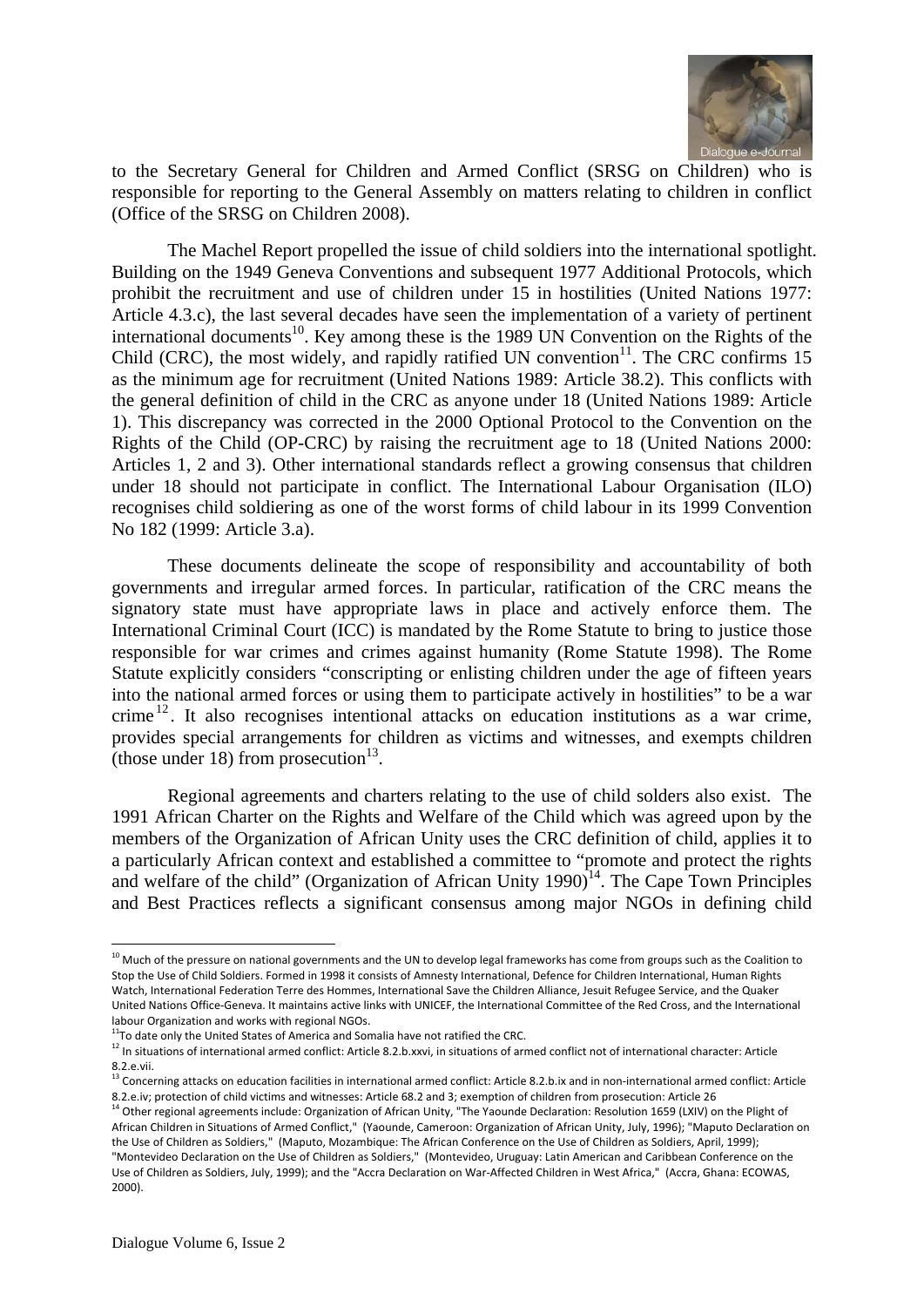

soldiers and developing policy and guidelines for 'appropriate' action during DDR (UNICEF 1997). In 2007 the Paris Principles reflected an ongoing commitment by the international community to uphold the Cape Town Principles and continue to work towards the ending of the recruitment of child soldiers (UNICEF 2007). While these documents are important and highly useful, it must be noted that there is a literature that is critical of their practical value, criticising them for being "high in rhetoric and low in practical application" (Prout 2003: 21; see also Rosen 2007; Aginam 2006; and Mawson 2004).

Academic study of 'child soldiers' is relatively recent and has occurred largely in the fields of law, medicine, psychology and anthropology, though it is increasingly occurring in international relations. Brett and McCallin's (1998) survey of child soldiers and Cohn and Goodwin-Gill's (1994) comprehensive examination of the phenomenon pioneered the academic study of child soldiers. Brocklehurst (2006) problematises the location of children within international relations, and more specifically within security and conflict discourse. Culturally relative views of children have been explored by Honwana (1997) through her ethnographic exploration of culturally specific reintegration of child soldiers in Mozambique and Angola, by Zack-Williams (2001) in his study on the effects of child soldiering on kinship systems in Sierra Leone, and by Veale and Stavrou's (2007) significant examination of identity in the reintegration of former child soldiers in Uganda. The specific challenges facing girls have been addressed by de Berry (2004) and West (2000). Rosen (2007) challenges the understandings of International Humanitarian Law (IHL) in terms of child soldiers. This is a theme echoed in Aginam's (2006) argument about the erosion of traditional values in the face of IHL and International Human Rights Law (IHRL). Pupavac's (2001) criticism of the Western-centrism of children's rights, and Sheppard's (2000) examination of the 'straight-18' position engage with the growing debate on children's rights in the international system. The legal culpability of former child soldiers is explored in relation to the Truth and Reconciliation Commission (TRC) in Sierra Leone by Cohn (199) and the creation of flexible understandings of 'child' in northern Uganda by Mawson (2004). There have been calls within the field from authors including Boyden (1994) and Wessells (1999), for more community-oriented understandings and solutions to the child soldier phenomenon.

#### *Child Soldiers?*

*A child soldier is any person under 18 years of age who is part of any kind of regular or irregular armed force or armed group in any capacity, including but not limited to cooks, porters, messengers and anyone accompanying such groups, other than family members. The definition includes girls recruited for sexual purposes and for forced marriage. It does not, therefore, only refer to a child who is carrying or has carried arms.* 

*(UNICEF Cape Town Principles and Best Practices 1997)* 

Child soldiering is often seen as "one of the most alarming trends in armed conflict" (Machel 1996: II.A.34). Although it is impossible to accurately calculate the number of child soldiers currently involved in conflicts around the world, Brett and McCallin's estimate of over 300,000 is a commonly accepted reference point frequently quoted in the literature  $(1998: 30-31)^{15}$ . A majority of recruits are between 14 and 18 (Machel 2001: 28); however

<sup>&</sup>lt;sup>15</sup> Figure based on the 36 conflicts documented by the authors and accurate in May 1998. The authors state this is a conservative estimate and if "all recruitment of under‐18s is taken into account, including that undertaken in peacetime and in conformity with the applicable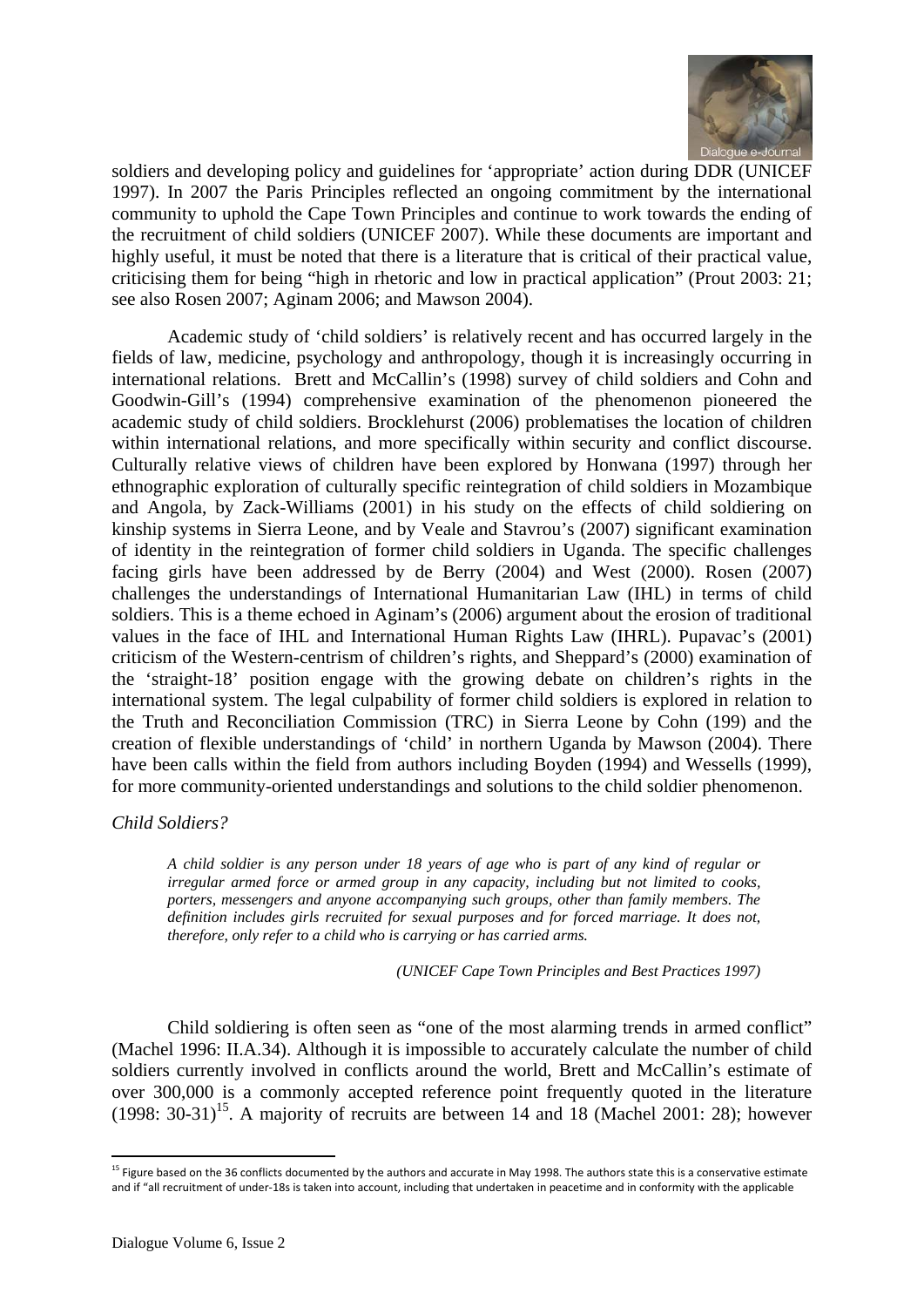

there are reported incidences of child soldiers as young as seven and five (Lorey 2001:3; Humper et al 2004).

Although the number of conflicts that involve children has decreased from 27 in 2004 to 17 by the end of 2007, the Coalition to Stop the Use of Child Soldiers stresses that this results mainly from conflicts ending, and not to a cessation in the practice of child recruitment (Human Rights Watch 2008). Conflicts that have commenced in this period show many of the same practices, including that of child recruitment (Coalition to Stop the Use of Child Soldiers 2008a). In this way the number of child soldiers globally has remained essentially constant.

#### *Involvement of child soldiers in conflict*

Children become involved in conflict in a variety of ways. Many are conscripted or kidnapped or recruited from schools, off the street or from homes (Machel 2007). Some present themselves for service, often citing as motivation the attraction of the security of belonging to an armed group, or the need for food or other resources that the armed group can provide (Singer 2006:  $62$ )<sup>16</sup>. Children are used by armed groups for a variety of reasons. It is often easier to abduct and subjugate children than adults (Machel 1996: 16). They learn quickly and their generally smaller stature makes them ideal spies and fighters (Machel 1996: 52). Facing children on the battlefield poses a moral dilemma to the opposition about whether to engage in fighting (Machel 1996: 51). As recognised in the Cape Town Principles, children perform many tasks beyond active combat duties. They act as porters; fulfil domestic roles such as cooking, cleaning and scavenging for food; and are used as lookouts, spies and messengers (UNICEF 1997). Girls face particular challenges and threats. Many girls are used for sexual services, either through arbitrary rape or as 'bush wives' to commanders or more senior combatants (McKay 2006). Consequentially, the problems facing girl soldiers are not limited to physical threat but include health risks such as sexually transmitted diseases including AIDS, pregnancy, forced abortion and physical mutilation (de Berry  $2004$ )<sup>17</sup>. Child soldiers are often given drugs to make them either more passive to command or more reckless in battle, and many children become addicted (Singer 2006: 81-83). Many children suffer from post traumatic stress disorder or associated psychological illnesses (Morales 2005; Punamaki 1997; Honwana 2006). Children negotiate a complex range of issues and abuses, all of which affect them once they cease being active in conflict.

#### *Disarmament, Demobilisation and Reintegration: Children after conflict*

Children pose particular challenges in the post conflict environment. While there is a "paucity of documented past experience to learn from" (Cohn 1999: 166) there is an ever increasing literature on how to engage with or 'deal' with former child soldiers (see, for example, Agborsangaya 2000; UNDDRRC 2006b, 2006c; Verhey 2001; Malan 2000). Much of this centres on DDR programs and emphasises psycho-social support, health care and reunification with families. The UN stresses the importance of prioritising children in the DDR process including

<u> 1989 - Johann Barn, amerikansk politiker (d. 1989)</u>

national legislation then the numbers worldwide would be more than doubled". The number is estimated to have remained relatively constant due to the commencement of new conflicts as others are resolved.

<sup>&</sup>lt;sup>16</sup> For a discussion on the complex implications of the word 'voluntary' see: Krijn Peters, "Re-examining voluntarism: Youth Combatants in Sierra Leone," in *Monograph No.100* (Institute for Security Studies, 2004).

 $^{17}$  For accounts of girls' experiences in Sierra Leone see: Humper et al., "Report of the Sierra Leone Truth & Reconciliation Commission: Volume Three B," 268‐73.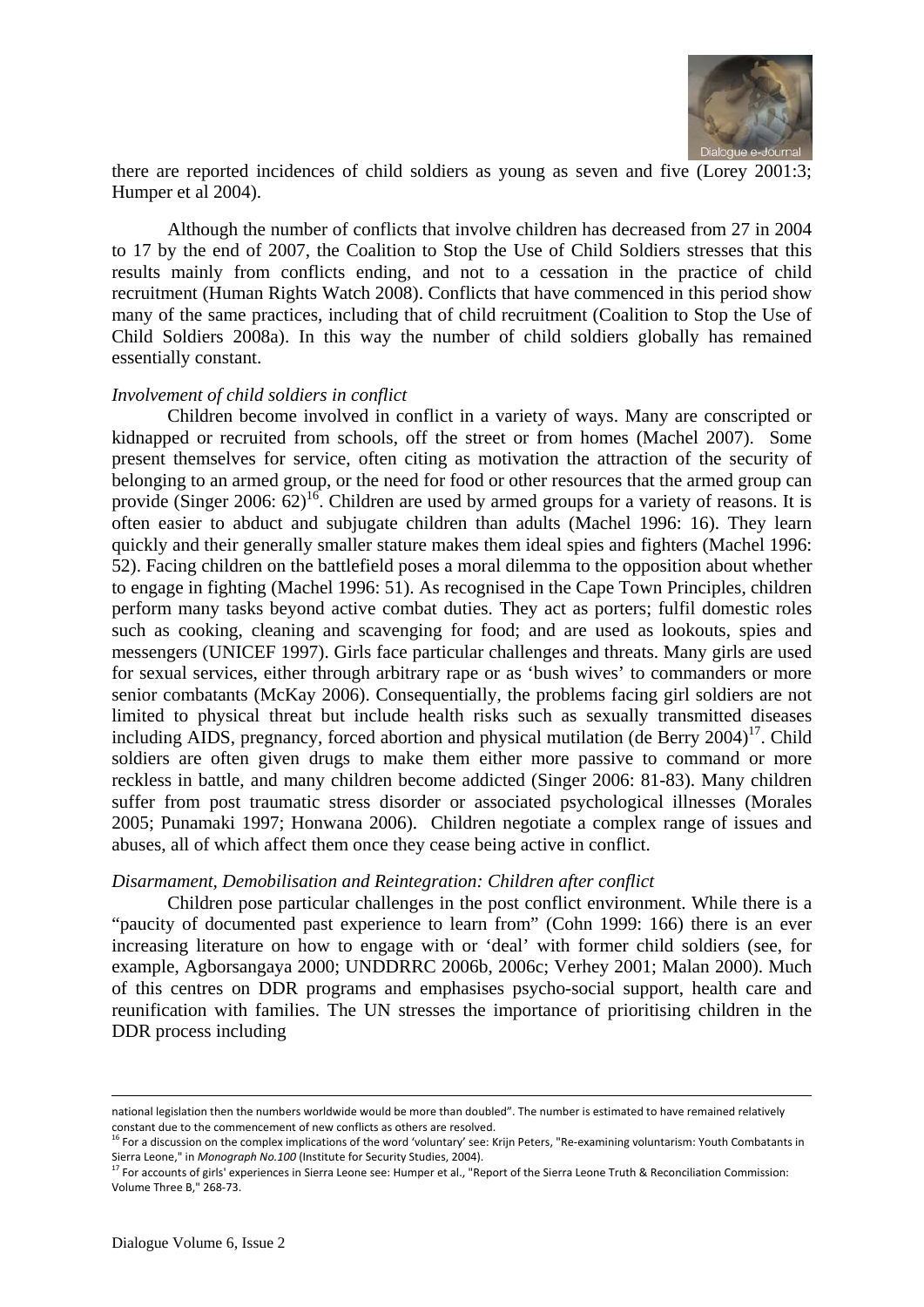

where appropriate, provisions for the protection of children, including the disarmament, demobilisation and reintegration of child combatants, in peace negotiations and in peace agreements, and the involvement of children, where possible in these processes (United Nations Security Council 2000).

As its name suggests, DDR is a three-staged process: disarmament followed by demobilisation and reintegration. Disarmament generally refers solely to combatants handing in their weapons. Knight and Özerdem (2004) highlight the dangers of relying on handing in a weapon to qualify for DDR programs as many children either have their weapons taken by commanders or have fulfilled roles that did not require a gun. Demobilisation of former child soldiers is often done by cantonment—most often in separate camps to adult combatants (McConnan and Uppard 2001: 90)—and involves interviews, health and psychological assessment and the granting of demobilisation papers<sup>18</sup>. The IDDRS recommends this process should occur as quickly as possible, optimally within 48 hours, before children are moved to Interim Care Centres or Transit Centres, before, if practical, being sent home (UNDDRRS 2006c). Demobilisation not only involves ensuring the physical and mental well being of the child, but normally includes a 'package', which in the past was frequently a cash benefit but increasingly is a promise of education and skills training programs (Visman 2005: 7). These programs can trigger resentment by those who did not qualify for the DDR program and it has been suggested that these 'packages' should be replaced with community oriented programs (UNDDRRS 2006c: 21). Former child soldiers can face resentment, fear, shunning, and rejection by families and communities. Girls face particular problems both in qualifying for DDR programs or in being accepted back into communities after suffering sexual abuse (Chrobok and Akutu 2008; McKay 2006). The DDR process is complicated and imperfect; often made more difficult by ongoing violence, tensions or by being conditional on peace agreements and negotiations (UNDDRRS 2008; Edloe 2007). DDR programs frequently suffer from shortages of ongoing funding, lack of commitment to goals and an inability to cater for all who need the services (McConnan and Uppard 2001). While it is acknowledged that many NGOs, governments and the UN are working on finding better ways of conducting DDR programs there are still many problems facing children in these situations. Children find ways of overcoming problems such as these, as will be demonstrated below.

# **Background to the three 'focus' conflicts**

While the phenomenon of child soldiering is global this paper focuses on conflicts in Colombia, Sierra Leone and northern Uganda as they represent a variety of situations and outcomes. Uganda provides interesting examples of children attempting to resume 'normal' life in a highly charged and not peaceful environment. Being a comparatively high profile conflict there is sufficient information to provide a fuller account of the children's situations. The UN estimates that approximately 25,000 children have been abducted since the conflict commenced in 1986 (Coalition to Stop the Use of Child Soldiers 2008d: 345) while other

 <sup>18</sup>For general analyses of the demobilisation phase see: United Nations Disarmament, "OG 5.30 Children and DDR."; and Kari Hill and Harvey Langholtz, "Rehabilitation Programs for African Child Soldiers," *Peace Review: A Journal of Social Justice* 15, no. 3 (2003); For analyses relating to psycho‐social assessment see: Elizabeth Jareg, "Crossing Bridges and Negotiating Rivers ‐ Rehabilitation and Reintegration of Children Associated with Armed Forces," (Norway: Save the Children, 2005); and Morales, "The Psycho‐social care of Demobilized Child Soldiers in Colombia: Conceptual and Methodological Aspects."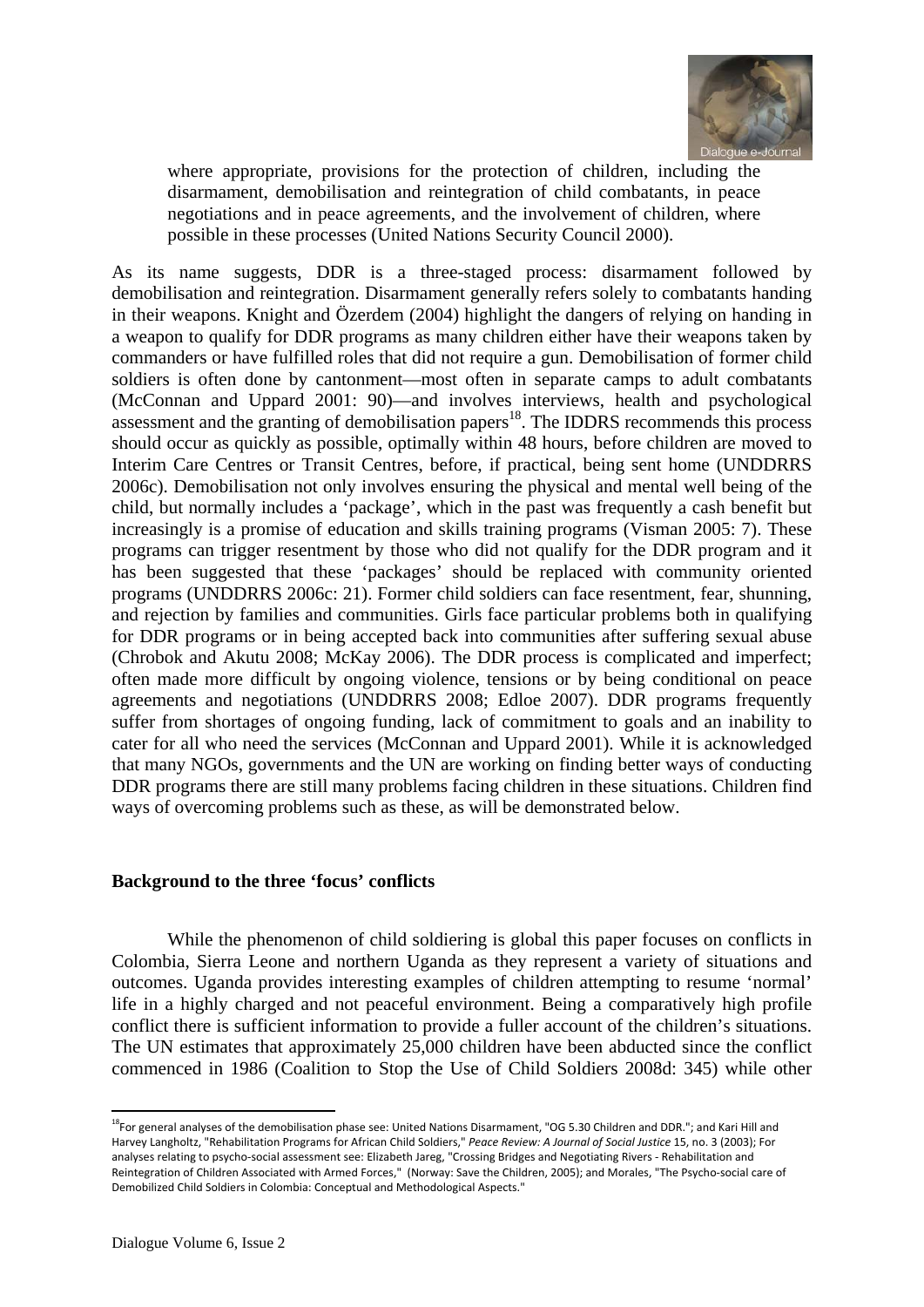

estimates place the number as high as 60,000 (Annan, Blattman and Horton 2006). The Lord's Resistence Army (LRA) uses particularly violent tactics including mutilations, rape, forced conscription, and the destruction of property. Fear of abduction grew so great in 2003 and 2004 that up to 20,000 children, known as 'night-commuters', sought refuge from abduction by travelling to safe' towns to sleep (Chrobok 2008). There are almost no stories of children voluntarily joining the LRA and unlike other African conflicts very few express any interest in resuming fighting once they leave the group. A peace agreement was signed in August 2006 however the LRA is still reluctant to release children and the ICC issued a warrant for its leader Joesph Kony in 2005 (ICC  $2005$ )<sup>19</sup>.

It is of use to draw upon examples and experiences from Sierra Leone due to the presence of the Special Court and the fact that sufficient time has passed since the ending of the conflict that there is research on the ongoing effects of participation on former child soldiers. Sierra Leone's civil war was also characterised by extreme brutality including rape and physical mutilation (particularly the severing of limbs, lips and ears). Estimates of child soldier involvement vary dramatically: reports during the war estimated that up to 80% of the Revolutionary United Front (RUF) was between the ages of seven and fourteen (Singer 2006: 81), while surveys conducted just afer the war estimate that approximately 12 of all fighters were under 18 (Coalition to Stop the Use of Child Soldiers 2008c). Since the end of the conflict approximately 7,000 child soldiers have been demobilised, although many children missed out due to ineligibility for DDR programs, lack of programs in their region, or lack of knowledge about the DDR process (Honwana 2006; Knight and Özerdam 2004; Gbla 2003). Many children became involved in conflicts in neighbouring countries, particularly Liberia. IN 2002 The Special Court for Sierra Leone was mandated to try those "bearing the greatest responsibility" for crimes against humanity, war crimes and other serious violations of international law<sup>20</sup>.

Colombia provides an interesting contrast to the predominantly African-focused literature, and poses unique challenges as DDR and other peace processes are attempted without peace agreements. It is estimated that between 11,000 and 14,000 child soldiers are involved with the various armed groups in Colombia (Thomas 2008: 13). The government's Colmbian Institute for Family Welfare (*Instituto Colombiano de Bienestar Familiar,* ICBF) has worked with over 3,000 children and youth through DDR programs (Thomas 2008: 15). Children cite the security of being in an armed group as a major incentive to remain mobilised and the government's disinclination to offer ongoing funding or other promised assistance add even more difficulty (WarChild 2007:  $22)^{21}$ . All three conflicts demonstrate unequivocally the horrendous damage that occurs to social fabrics, families and children during conflict and the particular dangers of child soldiering.

<sup>&</sup>lt;sup>19</sup> For further discussion of the Ugandan conflict and the use of child soldiers see particularly: Annan, Blattman and Horton 2006; Coalitional to Stop the Use of Child Soldiers 2008a, 2008d)

 $^{20}$  For further discussion of the Sierra Leone conflict and the use of child soldiers see particularly: Adebajo, 2002; Shepler, 2004; Sommers, 1997; Gbla, 2003; Coalition to Stop the Use of Child Soldiers, 2008c; Honwana, 1997. For information on the Special Court for Sierra Leone see: Special Court for Sierra Leone, 2007; Amnesty International, 2003; Coalition to Stop the Use of Child Soldiers, 2008c.<br><sup>21</sup> For further information on the Colombian conflict and the use of child soldiers see particula

to Stop the Use of Child Soldiers, 2008b; Coalición contra la vinculación de niños, niñas y jovenes al conflicto armado en Colombia (COALICO) and Coalition to Stop the Use of Child Soldiers, 2007.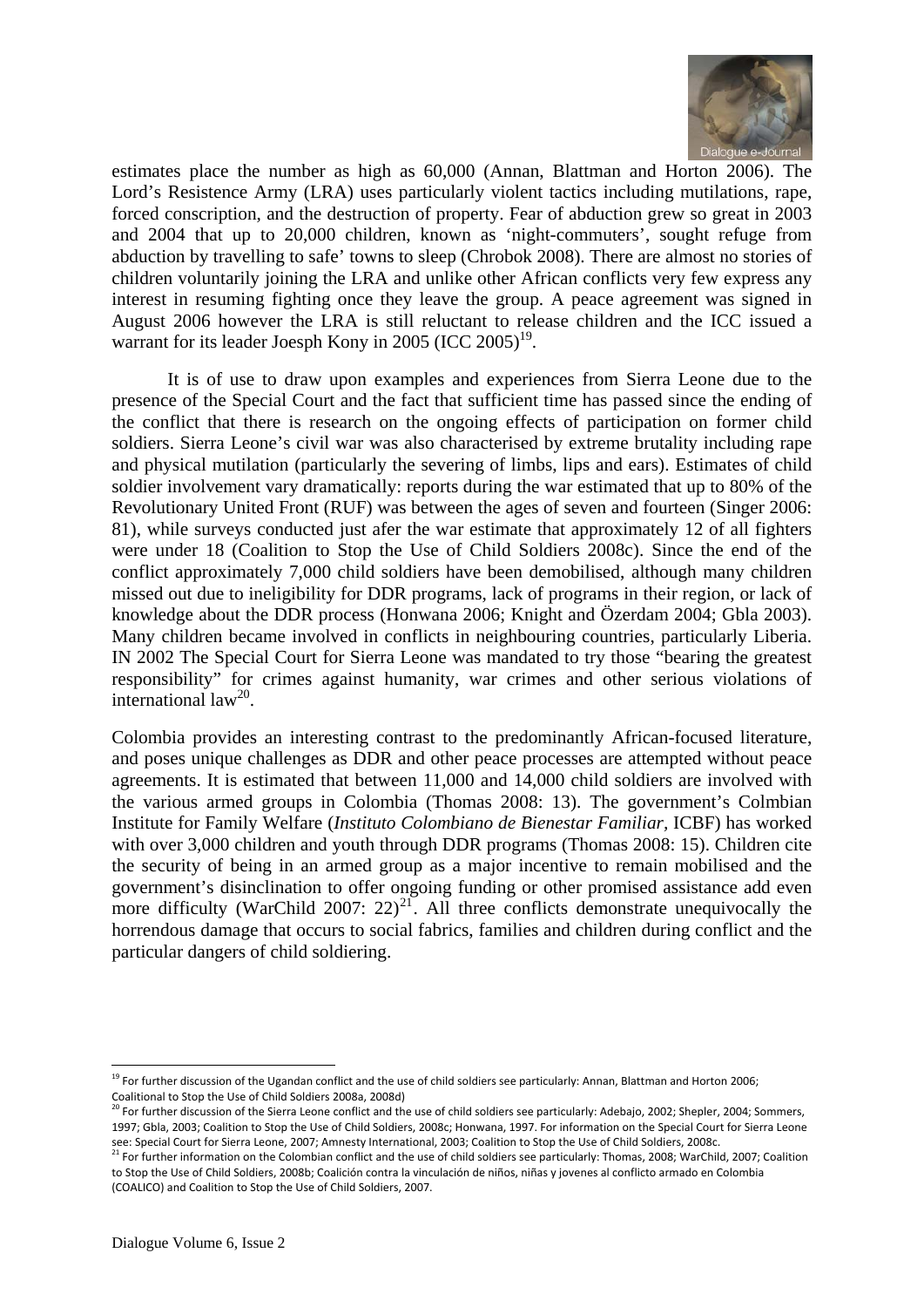

#### **Children in Peace Building Processes**

*These lived experiences [of child soldiers] rupture the binary stereotype of innocent victim or dangerous delinquent and challenge us to recognize these children and youth as active subjects in their own lives who develop survival strategies for themselves, their families, and their communities* 

# *(Sanford 2006: 77)*

It is important to recognise and respect the painful and traumatic events experienced by children in conflict however, this recognition can also mask the ability to recognise the ways in which children have acted in their environment to survive and cope with these experiences. The engagement of children in peace building and reintegration efforts, particularly in Uganda and Colombia where conflict is ongoing, demonstrate their desire for change and their ability to exercise their agency to change their situation. The literature on children's involvement in peace building activities has been criticised strongly by several authors who argue that its overly policy-focused nature suffers from a lack of detailed ethnographic studies and analyses of particular conflict environments, instead substituting generalities based on acceptance of the universality of the dominant discourse (Boyden and de Berry 2004; Kostelny 2006: 21-23; Honwana 1997; Boothy, Strang and Wessells 2006). The lack of culturally specific studies and the adoption of dominant understandings of child and childhood have practical ramifications as many aid agencies and international organisations "[presuppose] that research is superfluous" and assume that children everywhere "have the same basic needs and that these can be met with a standard set of responses" (Boyden 1994: 256). Creating policy appreciably devoid of cultural understanding has significant ramifications for the applicability and success of programs.

The agency discourse highlights the contingency of dominant definitions of 'child' and 'childhood' and the inadequacy of the Western universalistic conception in many situations. Conflicts exacerbate these inadequacies. In many societies adulthood is reached upon completion of particular tasks or ritual and is understood in terms of social roles and responsibilities (Shepler 2004). Conflicts disrupt these rituals and processes, resulting in people that are as old as 30 to 40 being as 'children' because they have not participated in the socially accepted practices to become a recognised adult (Honwana 1997). This obviously challenges Western understandings of childhood, and definitions within international documents and practice. For this reason I have chosen frequently to use the phrase 'children and youth' in this section. By this I refer, with hesitation, to the UN definitions of each term. In this way I acknowledge that what is appropriate for a boy of 17 may not be for a boy of 6, but that they share some common feature of 'young-ness'.

# *'Victims' or 'Terrors'*

Children and youth in conflict and post conflict environments are generally described according to the binary of 'victim' or 'terror'. Adults label former combatants as 'out-ofplace' and dangerous because they have broken the socially accepted norms of behaviour. Particularly in African countries where the demographic is increasingly youthful, adults tend to identify these children as 'bandits' and 'vermin' (Peters and Richards 1998). With a youthful population, broken social relationships and the loss of adult members from many communities, the presence of often large groups of former child soldiers is constructed as something to be feared (McEvoy-Levy 2006: 136-137).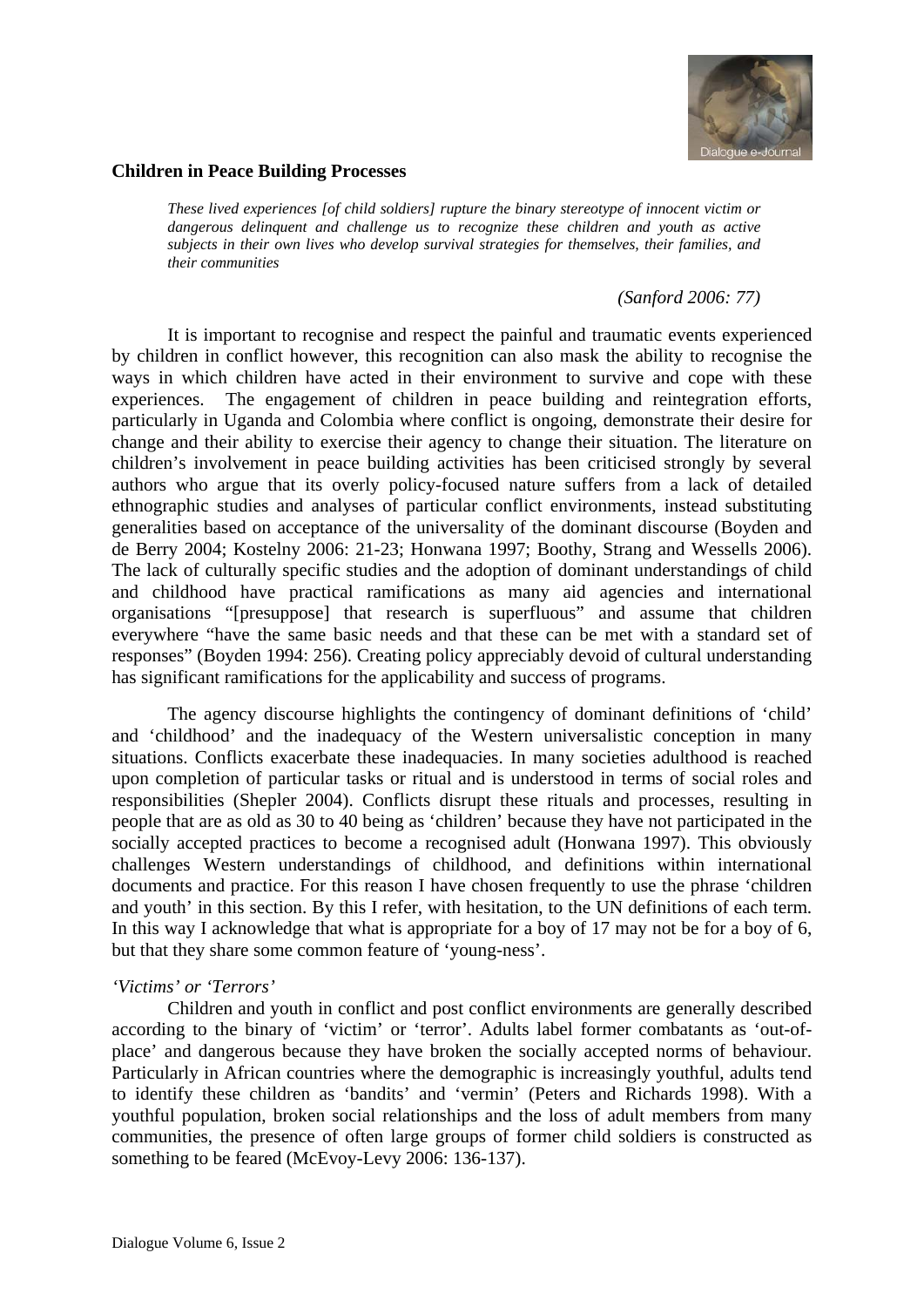

The other common construction (often espoused by aid agencies and media outlets) is that of the passive victim. Children are seen as the unwilling and uncomprehending tool of vicious regimes, living through events so far beyond their experience they are unable to deal with the situation at hand (Pupavac 2001). There is a long tradition of interventions and literature built on the dominant discourse, perceiving children as both particularly vulnerable and particularly unable to change their situation. Children are de-contextualised from their environment and engaged with through programs that are based on preconceived measures of needs. Designating children as 'victims' removes them from their contexts; "by definition, it takes away agency from children and obscures the instrumentality bestowed on and found in children" (Brocklehurst 2006: 47). Accounts of child soldiers lament their 'lost' childhood. The media plays "a zero sum game where the political or military sphere gains extra bodies at the expense of children's childhood" (Brocklehurst 2006: 140). The creation of this objectified victim allows children to be used as an emotive construct; a powerful tool for the mobilisation of aid and political gain that frequently achieves no real benefit for the children involved (Boyden 1994: 45-47; see also Pupavac 2001; Brocklehurst 2006).

This "often fictitious bifurcation" (McEvoy-Levy 2006: 289) of terror and victim limits the ability to involve children productively in peace building processes. Neither of these roles enable children's participation; rather they actively suppress understandings of children's agency and legitimise concerned adults to speak on their behalf. This is problematic in two ways. Firstly adults cannot know the manner in which children interpret their environment, what they prioritise, or the modes in which they wish to be involved. Secondly it disallows recognition that their involvement in peace building and reintegration may play a positive role in the lives of children coping with trauma and conflict. Overcoming structural obstacles children demonstrate their agency, both tactical and sometimes strategic, in a range of peace building and reintegration processes.

# **Education and Skills Training**

*Young people believed that education is essential to their survival, protection and full recovery from their experience of armed conflict. They saw it as answering their need for self-respect, economic opportunity and having productive roles and voices in society* 

*(Lowicki and Emry 2005: 9)* 

# *Structural Barriers: Preventing practical gains*

The inefficiencies and poor results in achieving successful education and livelihood for former child soldiers is a clear sign of the inadequacies and disjuncture between the rhetoric and the practical gains. Education and skills training are recognised as such vital aspects of the reintegration process that all DDR programs contain elements of them (American Institutes for Research 2007; Basic Education and Policy Support (BEPS) Activity 2002; Thomas 2008; Verhey 2001). The Paris Principles recognise the importance of "education, vocational and skills training and livelihoods" within reintegration programs (UNICEF 2007: 40). However, in practice children must overcome an enormous variety of structural barriers to access these elements. Children risk continuing instability to attend school. Schools are either the target of attacks or are frequently in disrepair having been targeted during the conflict (Bensalah et al 2001; Landry 2006). Furthermore, there is a lack of qualified teachers, the facilities are inadequate, and schools are overcrowded (Verhey 2005; Women's Commission for Refugee Women and Children 2005b: 6; Thomas 2008: 25- 26). Children frequently cannot afford school fees, or they must care for their families instead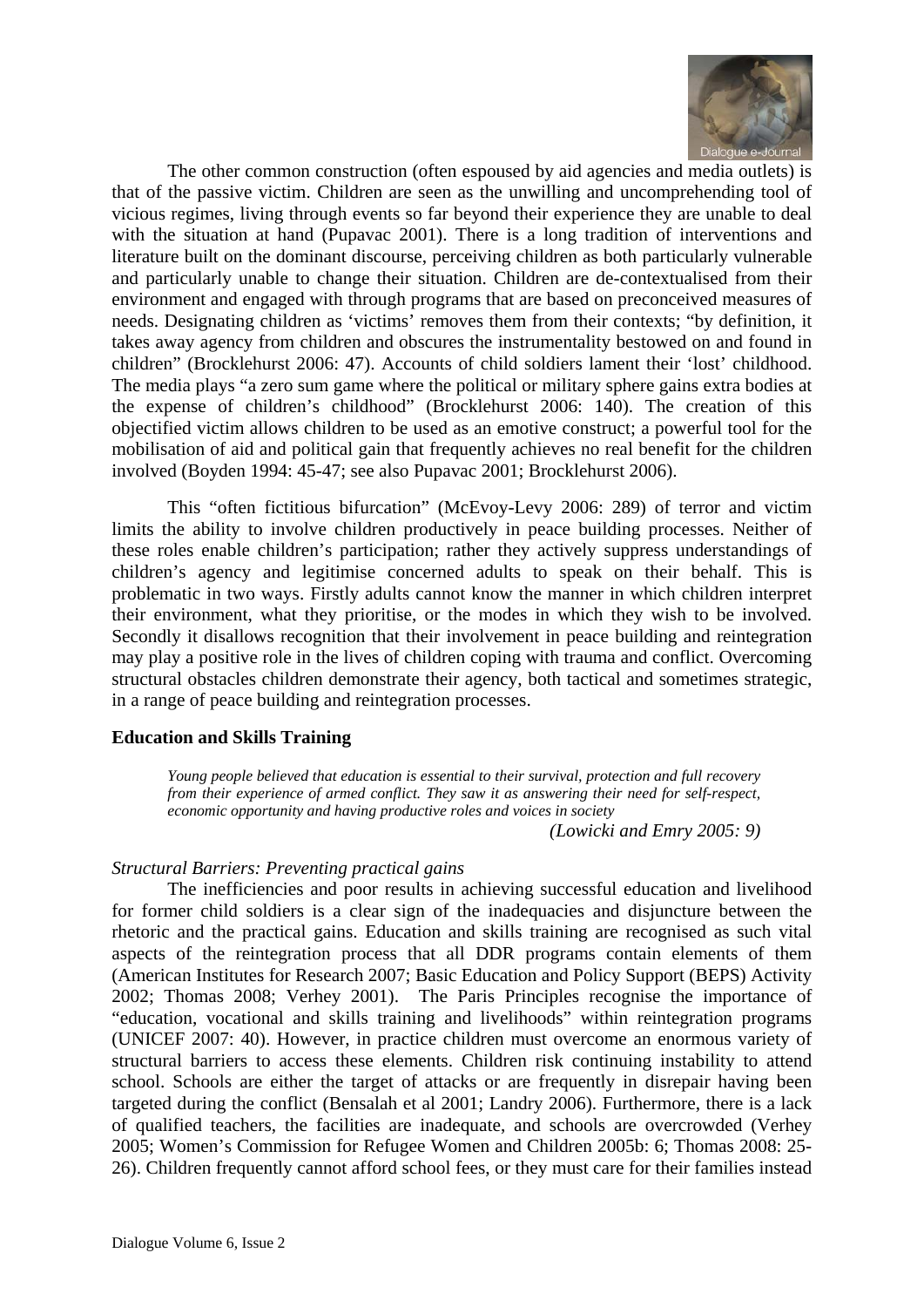

of attending classes (BEPS Activity 2002; Women's Commission for Refugee Women and Children 2005a). Former child soldiers face shunning, victimisation, difficulty concentrating on studies, and fear from other students and teachers (American Institutes for Research 2007; Bensalah et al 2001). They often feel ashamed of their lack of education and are conscious of their need for 'catch-up' education that isn't forthcoming (Machel 2001: 32).

Involvement in skills training programs presents similar stories. Programs are frequently under-funded and often where programs have been run local markets cannot deal with a glut of workers with the same skill (Lowicki and Emry 2005: 12). Promised funds for micro-credit schemes, such as those offered in Colombia, have been delayed, frustrating those who signed up for the training program on that promise (Thomas 2008: 26). Lack of complementary skills such as basic economic education and business skills contributed to the failure of small enterprises in both Colombia and Sierra Leone (Lowicki and Emry 2005: 13- 14). The Youth Reintegration Training and Education for Peace Program (YRTEP) in Sierra Leone initiated a nationwide non-formal education program for approximately 40,000 former child soldiers and non-combatants (BEPS Activity 2002: 3). Although there has been a positive response from those involved, they also report that efforts by agencies associated with YRTEP to provide them with skills in the absence of employment opportunities contribute to their sense of powerlessness (Women's Commission 2005a). These obstacles breed frustration and discontent amongst those involved and can lead to increased instability and distrust of government and NGOs.

The statistics reflect the consequences of these factors. In Sierra Leone only 12% of 12-14 year olds and only 6% of 15-17 year olds are in school (Women's Commission 2008: 2). In Colombia 70% of young people have only a grade 5 education or less (Thomas 2008: 25). In 1996 Uganda became the first African country to institute Universal Primary Education, and as of 2000 the literacy rate was 84% and 69% for boys and girls respectively (Fiske 2000: 70). However, estimates put the primary school enrolment rate in Ugandan Internally Displaced Persons camps at less than 30%, compared to approximately 90% in the general population of southern Uganda (Lowicki and Emry 2005: 10).

Lack of education or skills training is perceived to be closely linked to poverty, unemployment and lack of basic necessities. This low education level contributes to the estimated 70% of youth that are underemployed or unemployed in Sierra Leone (Women's Commission 2008: 3). The Survey for War Affected Youth (SWAY) in northern Uganda reported that more than half of the children and youth surveyed worked fewer than 8 days a month, and that 21% of males and 14% of females were unemployed (Bidwell et al 2008: 9). These statistics demonstrate that there are significant problems facing children seeking education and training. The question then becomes if children are struggling to overcome structural factors to get education and skills training, how does acknowledging their agency help in these circumstances?

*Education: "the top solution"* 

*Young people overwhelmingly cited lack of quality education as one of their top concerns, and behind peace and absence of violence in their lives, they called education* the top solution *to the problems they face…* 

*(Lowicki and Emry 2005: 2)*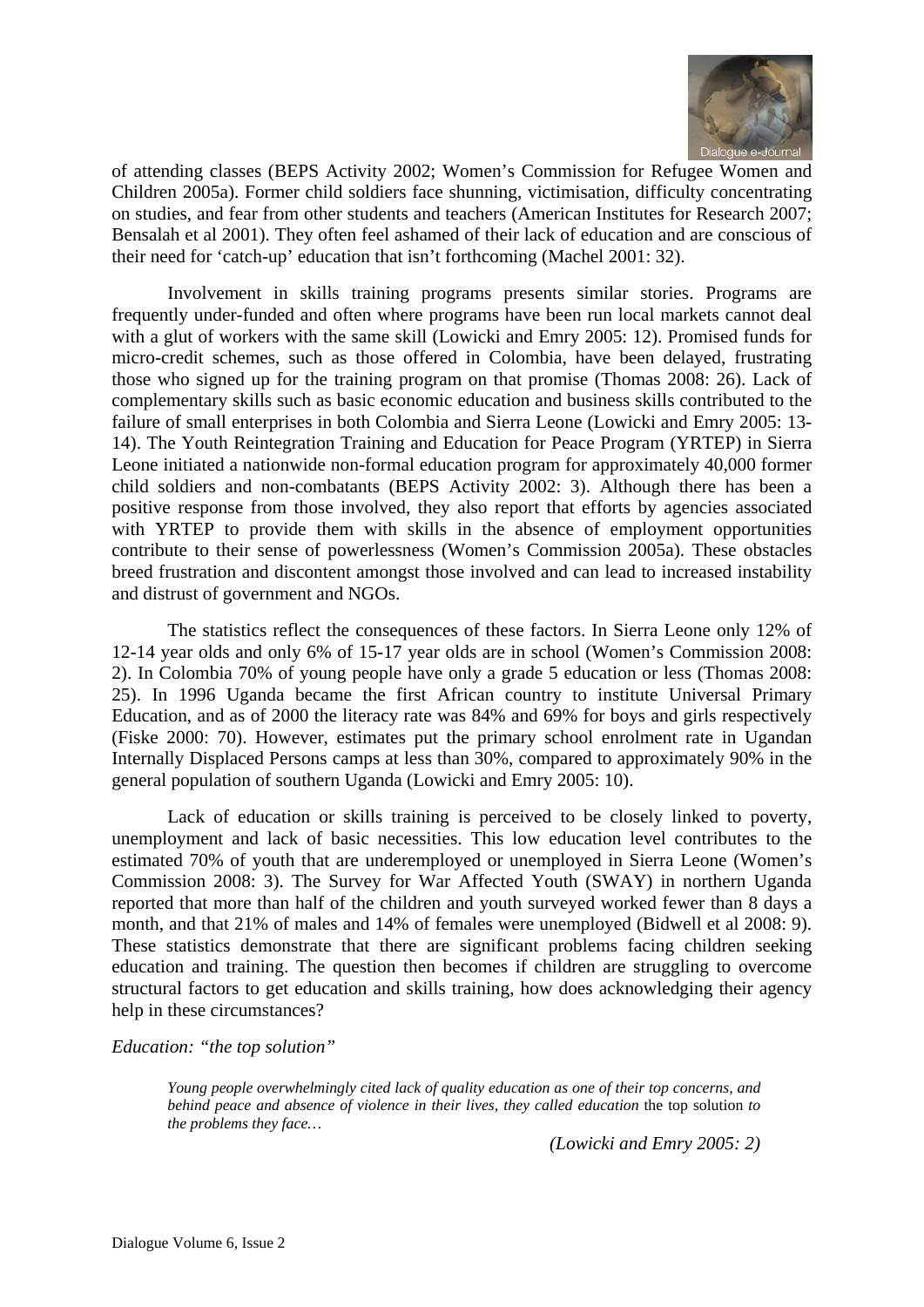

Understanding children as agents moves the discussion beyond the obvious answer of increased funding and commitment to programs, schools and training centres to the more pertinent process of engaging with ways that children themselves create and sustain learning opportunities. Many programs seem to echo Rousseau's conception of child as an innocent that needs to be protected and educated for an unspecified future, rather than active in the present. However, children and youth, undeniably active in the present, see education as a critical component of peace building and reintegration efforts. In Uganda, despite classes often having more than 100 students to one teacher, the children were so keen to learn, as one young person explained, they bring the teacher food "so they will come back to us each day" (quoted in Lowicki and Emry 2005: 19) a perfect example of tactical agency. Children in Sierra Leone organise 'rosters' of attendance in which they share uniforms or other supplies and attend alternating days of school (Fauth and Daniels 2001). Both these examples may appear insignificant in the greater scheme of things, but exemplify the lengths children will go to in order to ensure their continued education, even though they are far from Gidden's "loci of power" (1984: 15).

# *Skills Training: Building the Future*

*It [skills training] is at the crossroads of economic recovery, education and rehabilitation and reintegration, and can be a key component of development, a method for upgrading the labor force and a factor in the holistic development of youth…* 

*(Bidwell et al 2008: 4)* 

Children also find ways of creating and maintaining livelihoods. In northern Uganda former child soldiers formed agricultural cooperatives where they took turns to tend goats and till land (Lowicki and Emry 2005: 16). In Makeni, Sierra Leone former child soldiers began a bicycle cooperative providing transport around town and offering repairs (Lowicki and Emry 2005: 13). Adjusting and responding tactically to their environment, children and youths find ways to develop their skills and attempt to make a living. In some instances children have banded together to assist in providing much needed and much wanted education and skills training. In Uganda the Watwero<sup>22</sup> Rights Focus Initiative was started by unemployed young people in 1998 in an attempt to find means of making a living (Women's Commission 2005a: Young people's participation). It now offers skills workshops including an engineering and carpentry workshop, income-generating projects and conducts awarenessraising activities in schools (Women's Commission 2002: 5). In cases like this children's agency becomes more strategic than tactical as they project plans and goals into the future. While there are immense obstacles, children and youth engage with their peers and organise to receive funding for specific projects that often have long lasting positive effects such as these.

#### *Education and Skills Training: Keys to Peace and Stability*

*I took up arms because of selfishness, greed and discrimination by [President] Kabbah. For us, lasting peace is to keep promises…There are no improvements now, because the promises are not forthcoming… if [they are] not, and they call us, we will come back [and fight], we are ready* 

‐ *former RUF adolescent soldier, Makeni, Sierra Leone* 

 <sup>22</sup> Watwero translates as 'we are able'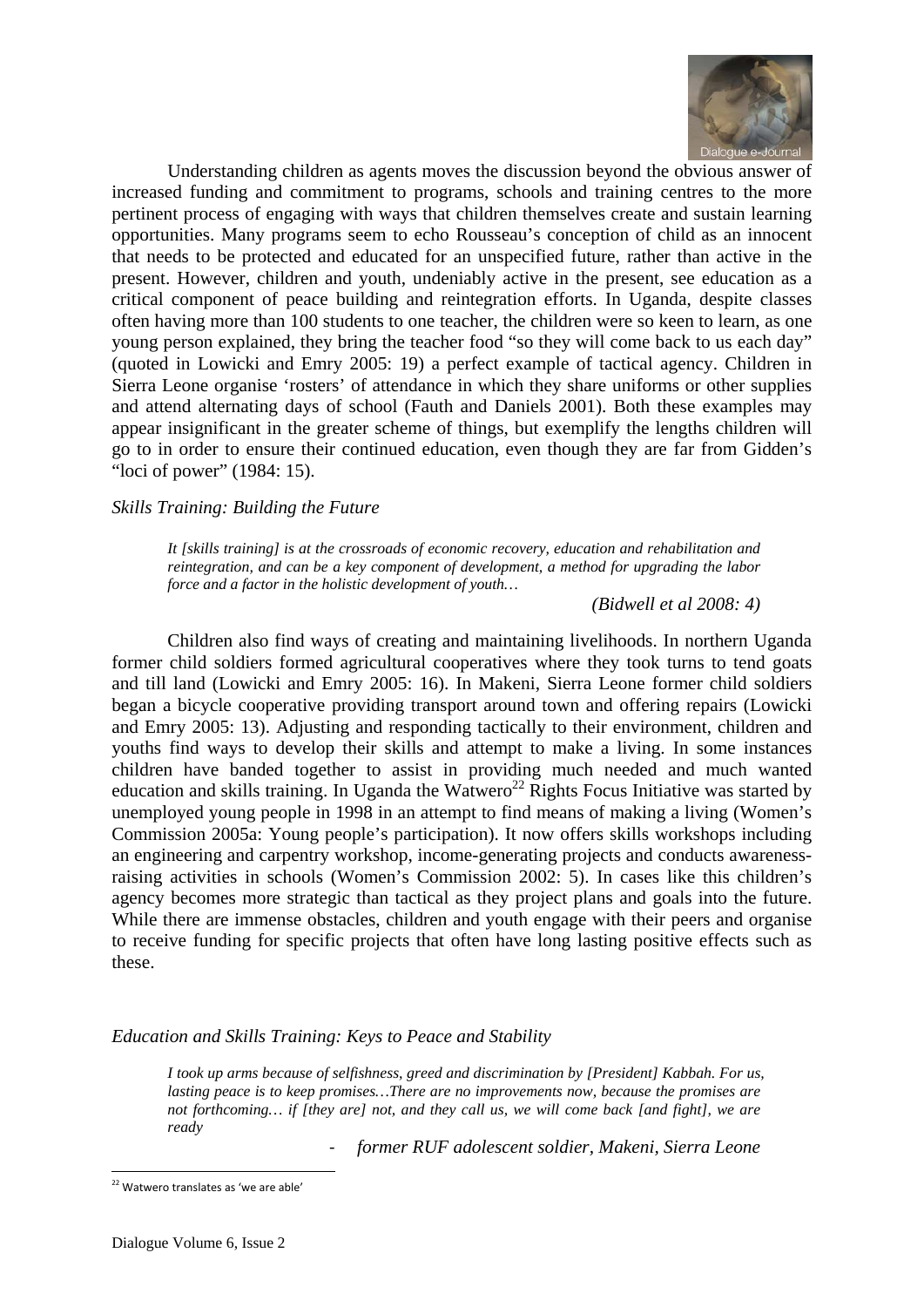

# *(quoted in Lowicki and Emry 2005: 12)*

Children observe that despite the additional work they take as a result of conflict, often as heads of households, teen mothers or as orphans, in addition to attempting to gain an education or a trade, they are not consistently assisted and supported by the adults around them (Lowicki and Emry 2005: 12). This, they argue, leads to profound health, security and psychosocial problems (Verhey 2001: 18). In Sierra Leone children and youth have argued that without support for their economic wellbeing their "health would further deteriorate and that war would likely reemerge [*sic*]" (Lowicki and Emry 2005: 12). Demobilised soldiers in Sierra Leone threatened to return to conflict if international promises to provide education and skills training were not forthcoming (Wessells 2006: 185). These instances serve to emphasise children's agency and the need for programs to recognise it. Addressing problems facing education and livelihood is key to establishing secure peace as it is frequently the lack of these resources that prompt children to enter conflict. Providing the skills children and youth need to contribute to the economic development of their communities and countries over time creates long term peace and stability. A UNESCO global study on education in conflict stressed the importance of realising this:

The international community and national governments, as well as leaders of militias, must realize that the future is imperilled wherever there is a generation of children who cannot read or write and only know the respect that is earned from the barrel of a gun (Bensalah et al 2001: 19).

From the point of view of the international community and the respective governments, programs to provide education and skills training need to take into account the complex world that children and youth find themselves occupying. They need to allow flexible attendance hours, provide 'catch-up' education and targeted education that can be used practically (Bidwell et al 2008; Women's Commission 2005a). Through these innovations, the methods by which children and youth, as active agents, make the best of their situations can be maximised.

# **Political Involvement**

*To ignore these victims [children involved in conflict] in peace processes is terrible; to ignore them as the future of any sustained peace is self-defeating* 

*(Helsing 2006: 213)* 

Children actively interpret the motives and behaviours of their peers, their commanders, the government and the international community. In many of the countries affected by armed conflict young people make up a considerable percentage of the population, and yet, this majority is marginalised and given no noteworthy role in political reconstruction (McEvoy-Levy 2006). This simply perpetuates and embeds previously existing problems. In Sierra Leone, many children and youth believed that the conflict had been about social inequality, the poor management of natural resources and the marginalisation and manipulation of youth (Lowicki and Emry 2005). They said they became involved to achieve economic and social protection they had not had before the conflict. In this way they saw "material well-being and access to social and political participation as essential to both their own recovery and as a means to a permanent end to armed conflict and social degradation" (Lowicki and Emry 2005: 7). This demonstration of social awareness is played out through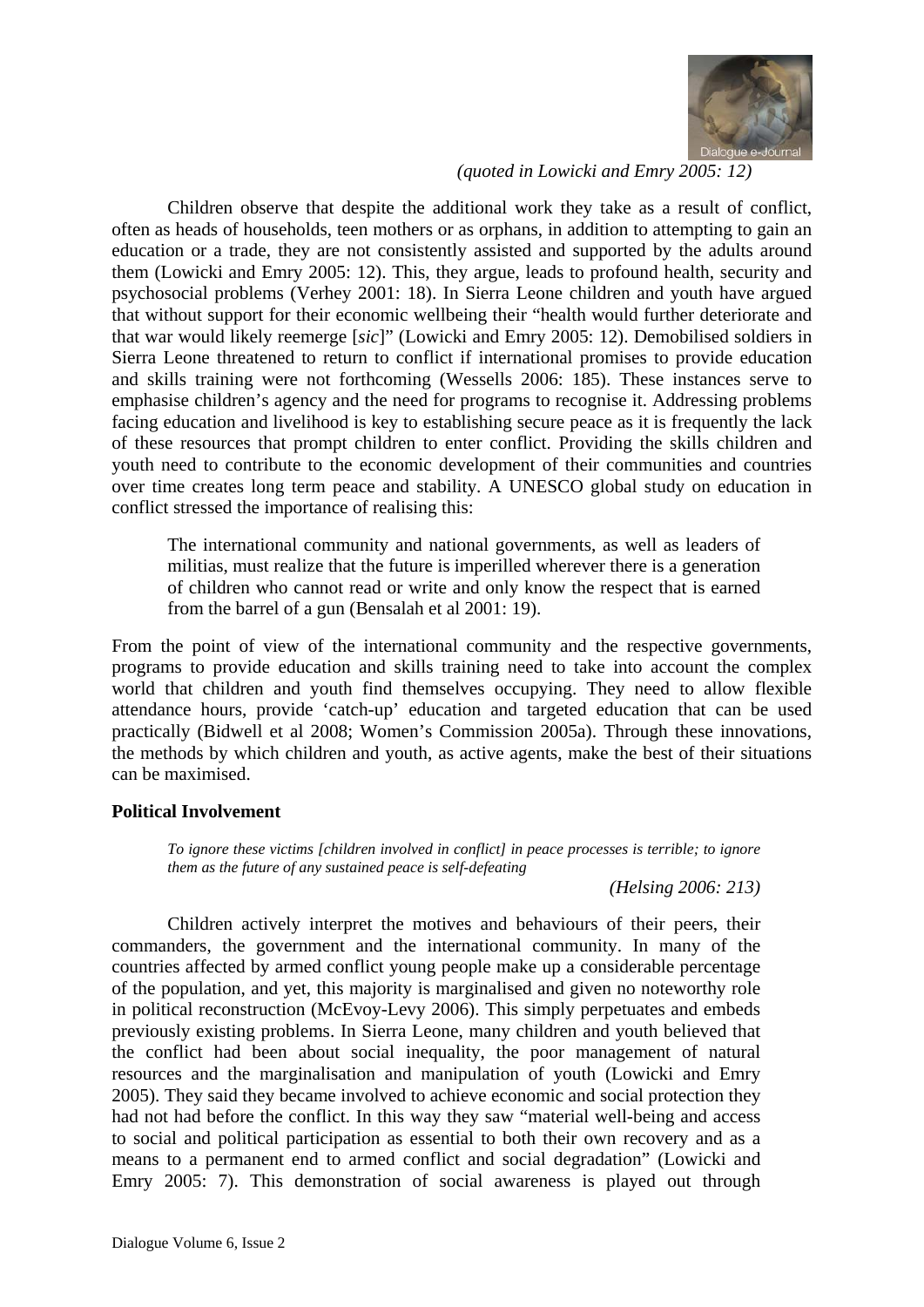

children's choices to participate in the conflict, and in their desire to be involved in decision making in the peace building processes. However, there are considerable obstacles to overcome if this desire is to be realised, as children and youth remained sidelined in political discussion.

*The (dis)enfranchisement of former child soldiers* 

*…young people found few spaces where they could address their concerns or engage with adults to work out constructive solutions. Many felt desperately 'disconnected' and longed to find a secure place and identity in their communities.* 

*(Lowicki and Emry 2005: 16)* 

Political disenfranchisement of former child soldiers is not only potentially damaging on an individual level but can contribute to the destabilisation of an already fragile peace. Former child soldiers in Sierra Leone expressed feelings of frustration that their participation and involvement in the conflict counted for nothing once they had ceased being combatants; bereft of practical alternatives, and feeling that they had no voice, they turned to involvement in gangs to reclaim feelings of self-worth and participation (Women's Commission 2008); tactical agency with negative outcomes. Once a child has made this decision they are no longer viewed as a victim worthy of assistance, but rather are seen as a dangerous delinquent, because they have moved outside the conception of the innocent child "which society continues to maintain despite all realities to the contrary" (Sanford 2006: 57).

There are varied approaches to understanding children and political involvement. Security analyses generally focus solely on 'youth' as opposed to 'youth and children' and rarely even recommend youth participation as a useful policy (although most encourage the participation of women) (Borer, Darby and McEvoy-Levy 2006: 58). Child rights activists are vocal about the visibility of children in peace building processes, but predominantly advocate a 'return to childhood' and do not consider the agency of children as significant (Wyness 2004). The international community has recognised that child and youth participation helps build participatory democracy and successful reintegration. The IDDRS, for example, recognises that empowering and involving young people is crucial:

To overcome the problems that result when traditional leadership hierarchies go unchallenged and social structures remain unreformed, DDR planners should empower and involve youth to break the cycles of poverty, social exclusion and violence in which many are trapped. Failure to involve youth in a meaningful way in decision-making structures in the post-conflict period makes it more likely that regional and national development and peace efforts will fail. Seeing youth as positive assets for society and acting on that new perception is vital to preventing them from becoming alienated and turning to activities that destabilize society (UNIDDRRC 2006b: 24).

Its suggestions for involvement however are vague, and although well meaning, do not provide well thought out solutions to what is identified as a significant problem. While the principle of consultation with children is well established and espoused by UNICEF, other UN agencies, and NGOs, examples of children and youth being actively involved in the peace and rebuilding process are isolated. Predominantly, it appears that NGOs see their role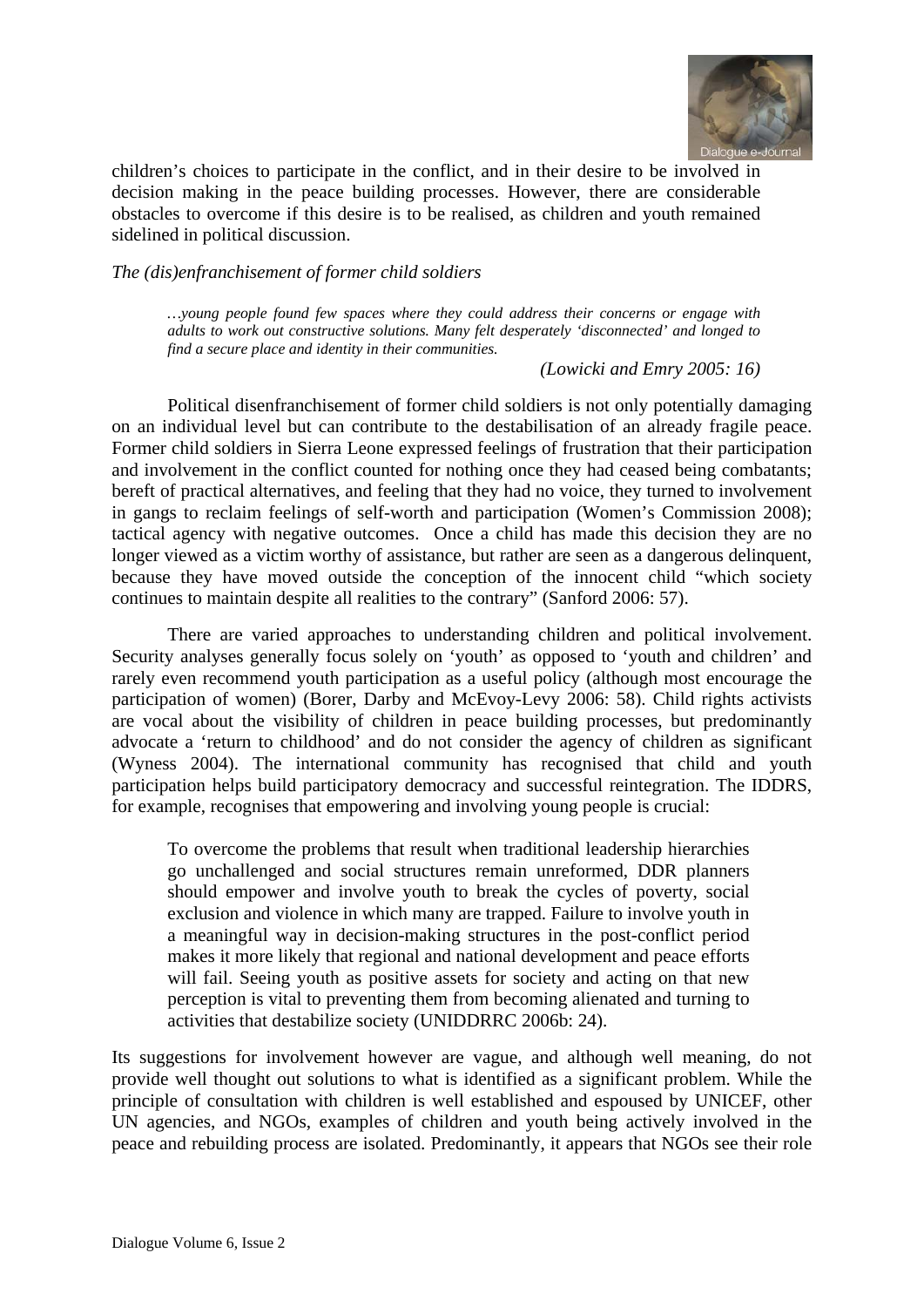

as advocates for the children and sideline the role children can play as advocates for themselves (Helsing 2006: 213).

Political exclusion is particularly damaging when children have been actively involved in the conflict. Children who have developed deep identities based around protection, ethnic allegiance, or anti-authoritarian sentiment find few avenues in the peace building process to realise and expand these identities; feeling empowered as a combatant makes the disempowerment suffered in peace building and reintegration processes even sharper (Borer, Darby and McEvoy-Levy 2006: 57-60). This is problematic both in terms of immediate instability and long term distrust in the socio-political system.

Enfranchising former child soldiers through peace building efforts is no easy task. The dominant discourse speaks so authoritatively and completely on the responsibility of adults to protect children and speak for their best interests. Within this framework it is counterintuitive for children to be involved in drafting laws and public policy or holding public office. "The conviction endures only as long as adults speak for children and children remain silent. Or silenced" (Nordstrom 2006: 111). Before children can become actively involved they need to break these firmly established assumptions and constantly challenge the 'unchallengeable' position of adults through constant demonstration of their agency.

*Children's opinions are important: "Active conflict transformers"* 

*We have to teach one another how to live together in peace. We want the children in our communities to grow up with positive feelings about the future and a commitment to the community so that they can be leaders in the community, not obstacles to the community peace process* 

> *Alvin, youth leader in the Costa de Oro peace community, Colombia (quoted in Sanford 2006: 75)*

When genuine involvement does occur it contributes to the individual well being of the children involved, builds community relationships and promotes long term stability. Cairns (1996) draws strong links between active political participation and psychological resiliency and coping ability. More than this, involvement promotes engagement both with the community and with peers. In Sierra Leone and Colombia there are a number of active civil society organisations for children and youth (Carter and Shipler 2005; Lowicki and Emry 2005). These include membership in larger scale groups such as the West African Youth Network (WAYN), and also country-specific organisations such as the Sierra Leonean Children's Forum Network (CFN), Young Leaders Sierra Leone (YL-SL) and Fundación Escuelas de Paz (Foundation for Schools of Peace, FEP) in Colombia which all campaign for the inclusion of children and youth in peace building and political involvement (West African Youth Network 2008; Children's Forum Network 2008; United Network of Young Peacebuilders 2008; Fundación Escuelas de Paz 2008). Many of these use their position to give "voice and body to young people's concerns and capacities as principal actors in their individual and community recovery" (Lowicki and Emry 2005: 17). Clubs and organisations form points of significant contact for involvement with adults and with their peers. In the Soacha region of Colombia FEP has worked to create spaces where children and youth can talk between themselves and with concerned adults about issues facing them; an initiative that has been supported and encouraged by both the young people and the adults involved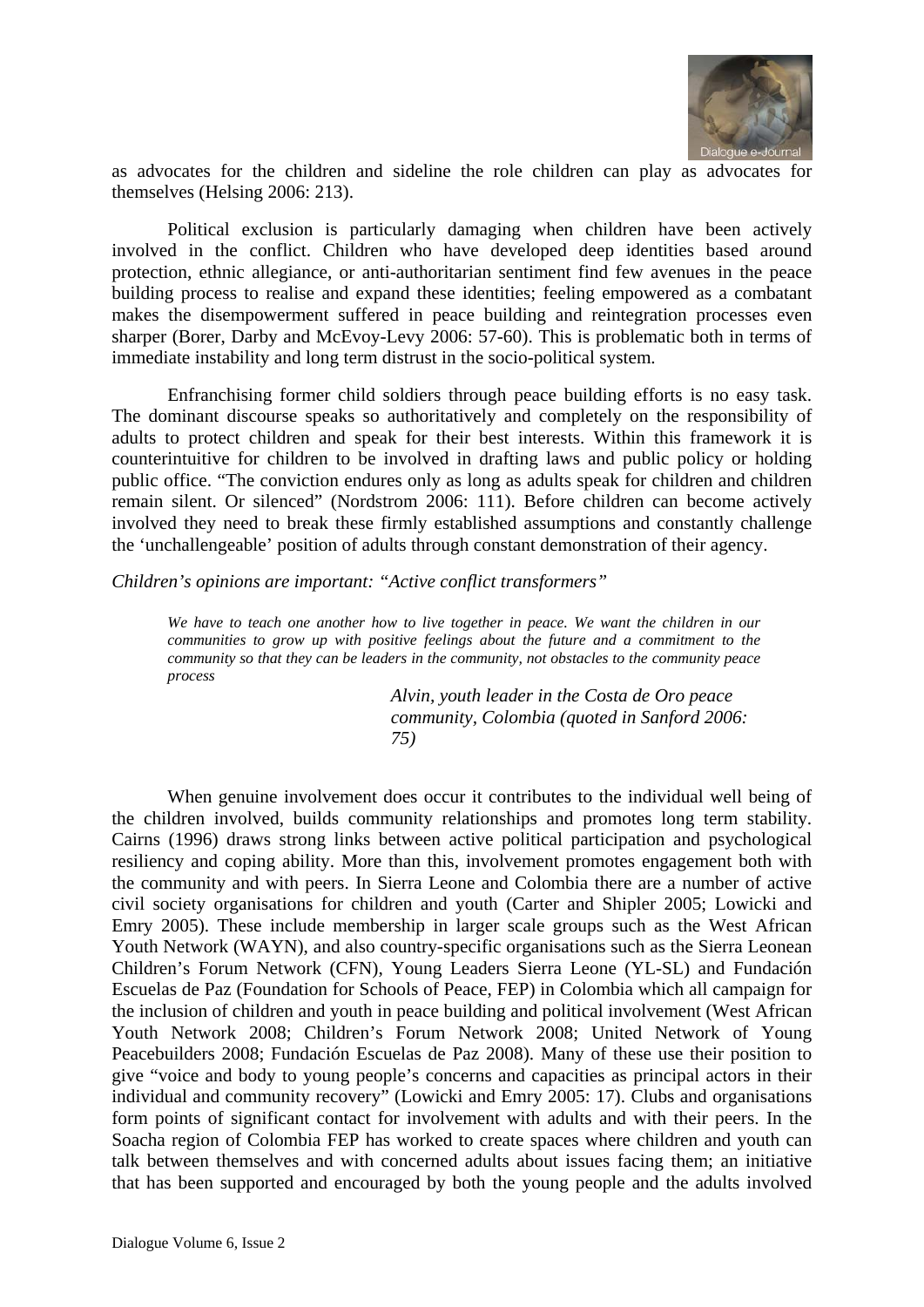

(Fundación Escuelas de Paz 2008: 71-72). These organisations also provide safe places from which children can at times demonstrate strategic agency through advocacy and planning.

The involvement of children in political processes generally occurs in a haphazard manner. Many of the organisations are organic, growing from a particular group's determination to achieve a specific goal and expanding as need and desire requires. Children frequently cite these organisations as important, empowering, and enabling their participation. Conversely, participation in programs run by international NGOs is mainly seen as consultative rather than participatory (Lowicki and Emry 2005: 27). Although the rhetoric of the international community sees young people's participation and action as important, many practitioners on the ground in Sierra Leone and Uganda viewed it as "time-consuming rather than as effective and essential" (Lowicki and Emry 2005: 27). This leads to secondary inclusion of children and youth in their programs and reluctance to release full control, of both management and finance to the young people involved (Annan et al 2007: 14). This reduces their ability to gain new, practical skills and deepens their "reliance on adults and outside support, undermining prospects for strong adult/youth partnerships and youth-led, sustainable projects and community recovery" (Lowicki and Emry 2005: 28). Political involvement through participation in child or youth organisations requires adults to recognise these children's opinions, abilities and voices. This is a crucial step that must be taken if children's agency is to have an effect on reintegration and political rebuilding.

In some instances there have been moves towards this kind of engagement. In the post conflict reconstruction the Sierra Leonean government appointed a Minister of Youth and Sport who toured the country meeting with young people (Lowicki and Emry 2006: 36). This led to the National Youth Policy being implemented in June 2003, designed "to mainstream youth activities and contributions and to highlight youth concern as critical input in the development process" (Government of Sierra Leone 2003). The children and youth led groups played a key role in discussions, and continue to hold key representative positions in ongoing dialogue with the government<sup>23</sup>. Similarly the TRC in Sierra Leone engaged with youth and children's groups to create a Children's Report, a version of the TRC's Report that was accessible to young people in Sierra Leone, with the intention of fostering understanding of the conflict and the healing and peace process with youth (Truth and Reconciliation Commission 2004).

In Colombia children have been involved in the creation of 'peace communities' in the middle of the war zone in which approximately 12,000 peasants negotiated a return to their land on which they live out their politics of non-violence and advocate for a peaceful resolution to the conflict (Sanford 2006: 52-53). Sanford argues that in this, they "represent a new kind of political power grounded in community integrity and moral courage" (2006: 53). Children in the Colombian peace communities organise to actively resist recruitment, they speak out against the armed groups and campaign for peace. These actions are not without risk. In 2002 the representative of children and youth in the peace communities, Edwin Ortega was assassinated (United Nations 2002). The children and youth responded by restructuring so that there is no single leader and instead everyone is viewed as leaders (Sanford 2006: 76). The young people involved did not passively accept conflict but reacted to the situation and created a solution that strengthens their cause and their organisation.

 $^{23}$  It is interesting to note that the Rwandan government has reserved two seats for 'youth' to be appointed by the National Youth Council who sit in parliament and have an equal voice to the 'adult' parliamentarians. For detailed look at the challenges facing youth in Rwanda, and solutions such as this one, see Sommers 2006).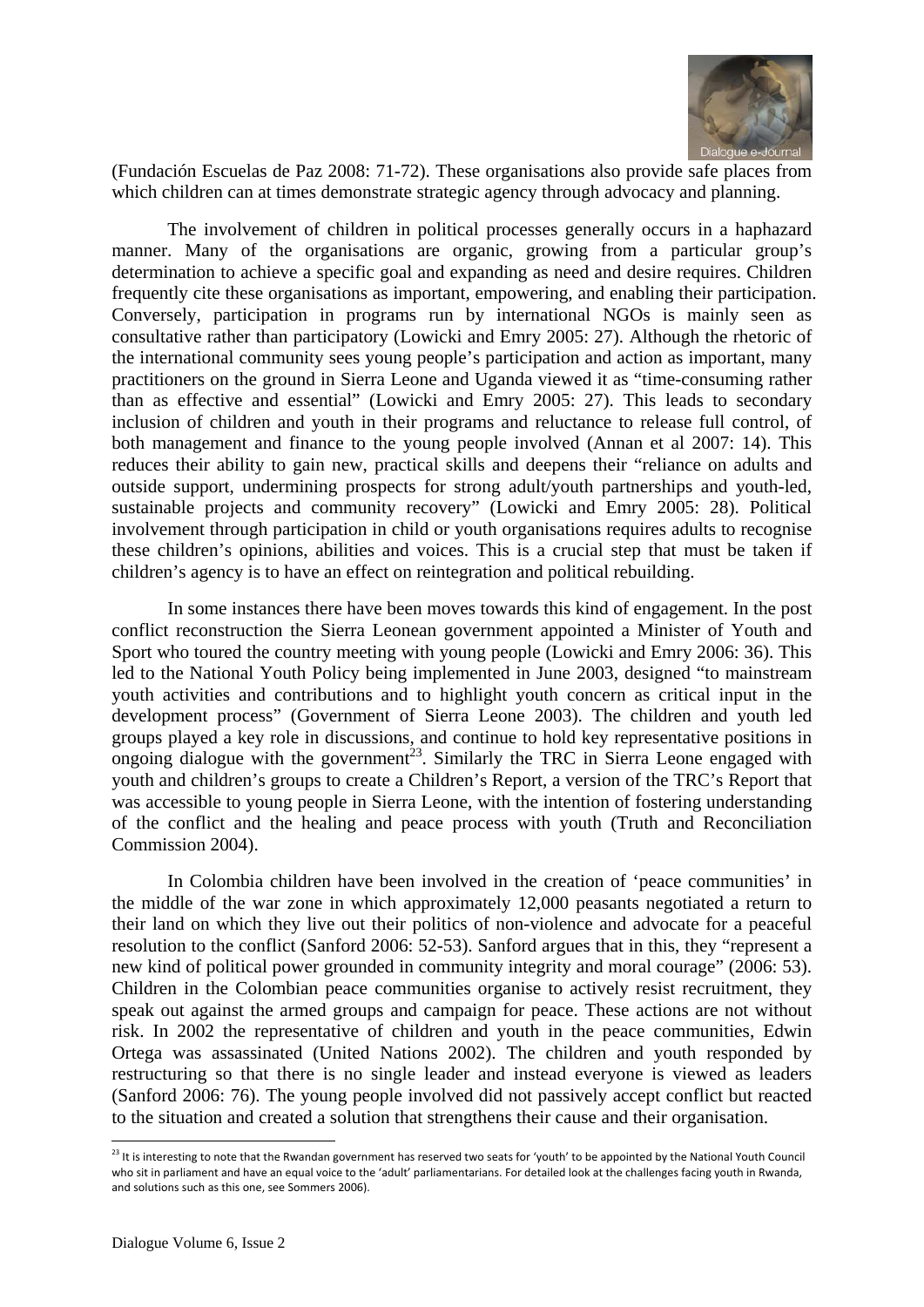

Similarly the Movimiento de los Niños por La Paz (Children's Movement for Peace, MNP), led by youth and children, involved 2.7 million young people across Colombia in a symbolic vote called the 'Children's Mandate for Peace and Rights' in which the 'candidates' were children's rights drawn from the CRC (including the 'right to peace' and the 'right to love and family') (Carter and Shipler 2005). For the first time many Colombian adults realised the extent of the conflict's impact on the younger generation (Cameron 2001: 31). This demonstration of solidarity and political engagement, in combination with other work by the MNP, has led to various towns and regions involving children more frequently in decision making (Carter and Shipler 2005). By these actions children and youth demonstrate the positive effects of political involvement and, it is argued, "construct new modes of agency and citizen participation, which are necessary for peaceful resolution to the internal armed conflict as well as for post war reconstruction" (Sanford 2006: 78).

# **A different perspective: the 'wisdom' of young people**

[Those] who have had active roles in violence…are not 'lost generation(s)', broken, brutalized, irredeemably disaffected from society, or lacking in political skill or insight. The coping strategies, survival techniques, and knowledge that [they] develop … equip them for active roles in building their societies' futures and ought to be harnessed in official peace-building processes

*(McEvoy-Levy 2006: 297)* 

According to Helsing "young people have less of an interest vested in the status quo than adults and thus have the greatest incentive to push for change" (2006: 197). Galtung (2006: 261) makes a similar argument for the "wisdom" of young people who are not restricted by the established discourse and expertise. Beyond the platitude of 'children being the future', they are ultimately the recipients of the processes underway, and in this way have a major stake in the negotiations. Peace building and reintegration is done through established processes by adults who are embedded in an established development and reconstruction discourse. Children's flexibility and adaptability allows them a more 'idealist' view of the situation. However, this may not mean pacifist or socialist, rather that they see change as feasible; they may be "more revolutionary, wanting to change everything here and now, because reality falls so short of their ideals" (Galtung 2006: 262). Young people's views and understandings of the world have not "hardened", they are still willing to ask 'why' and challenge underlying assumptions. So many assumptions have been broken already by the conflict it is easy to see how children and youths can accept change as possible.

If the dominant discourse is to be believed, children are passive recipients of socialisation. In this case children would see what adults do and mimic them, creating ongoing conflict and violence. Instead there are numerous examples of children choosing to critically evaluate their lived experiences and make choices towards promoting peace and engaging with their community<sup>24</sup>. Children are mostly tactical agents in political participation. However through these examples it is clear that including them in a meaningful way would contribute to the formation of successful policy and the promotion of inclusive rights. "Young people live at the sharp end of some of the most difficult institutions to reform in post-accord situations—the police, the military, and the legal system" (McEvoy-Levy 2006: 299). Consultation with children and youth and subsequent action informed by that

 $^{24}$  I acknowledge this is not always the case, and that some children turn to violent behaviours learned through conflict. This too, however, demonstrates the ability of children (like adults) to make, for better or worse, decisions about the way they navigate their lives.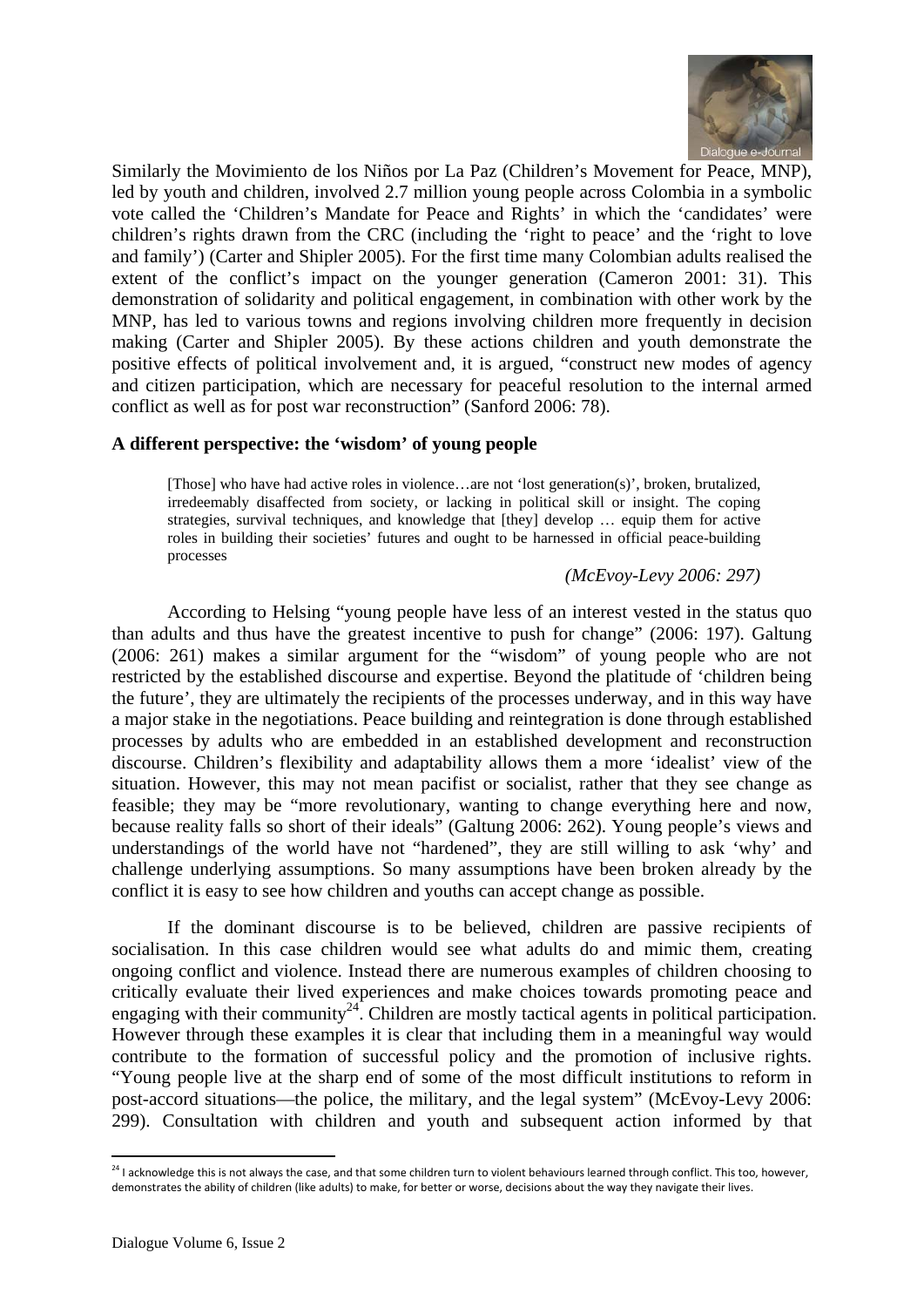

consultation can have positive flow on effects in society. This engagement expands the subjective experiences that contribute to policy formation and reconstruction. Children's voices, as important and distinct from adults, have critical things to say in these situations.

Children's political participation has a threefold benefit: it engages with children in a productive and positive fashion, assisting in getting them off the street and away from situations of potential violence; it allows them a chance to have their opinions heard and included in a meaningful way; and it provides insights into the processes of peace-building and society that adults may not have. Children actively respond to their environment, creating opportunities and possibilities around them. Even in the face of ongoing conflict the youth leaders in the Colombian peace communities strive for political recognition and engagement. Their insights into political processes are unique and potentially more responsive than their adult counterparts and they bring enthusiasm and optimism to their endeavours. However, for this vision to be a viable option adults at all levels of society need to make children and youth visible in "political discourse not just as problem makers or recipients of aid but officially central to a repairing of society" (McEvoy-Levy 2006: 291). Children will only believe in this discourse if it brings "tangible benefits"; political participation as not just words but active involvement in the processes of peace and community building.

# **Conclusion**

*I asked the group of children who lived on the streets in front of my boarding room if I could*  passear*—go about—with them one day…They ranged in age from eight to twelve…Curious what they would say, I asked them what it meant to be human. One boy touched the middle of his chest and said this is what made us human. No, said a second, it resides here…touching his throat. The third boy cleared this up: "It's both together: it's when we combine feeling, caring, with voice"...Then the children leaned back against the steps. "We always take rests—you can't walk too far unless you've eaten properly* 

*(Nordstrom 2006: 115)* 

The ability of children to make the best of, or to better, their lived experience in the most difficult circumstances testifies to their resilience and their desire for change. This paper has explored the dominant discourse and highlighted the inapplicability of its universalised understanding of childhood. It has instead argued for engagement with a discourse that recognises children as possessing agency to affect their environments. The importance of such recognition has been demonstrated through the analyses of former child soldiers in peace building and reintegration processes. These children are neither passive recipients of aid agencies' plans, nor are they inert when promises made are not forthcoming. Instead, as this paper has demonstrated, they actively find ways of achieving what they desire whether it be education, skills training or raising their voice in the political sphere. These former child soldiers challenge the dominant discourse's understanding of children as passive, incomplete adults who are dependent, irrational beings. It is obvious that as agents, these children actively, rationally and independently seek change in their lives.

Recognising this is only part of the story. Beyond the principal criticism of the dominant discourse itself, to engage meaningful with children in the areas discussed and beyond requires a re-conceptualisation of established systems of power and understanding. Critiquing such a well established discourse can only achieve so much, and it is the practical ramifications of that critique that present hurdles. The social and cultural contingency that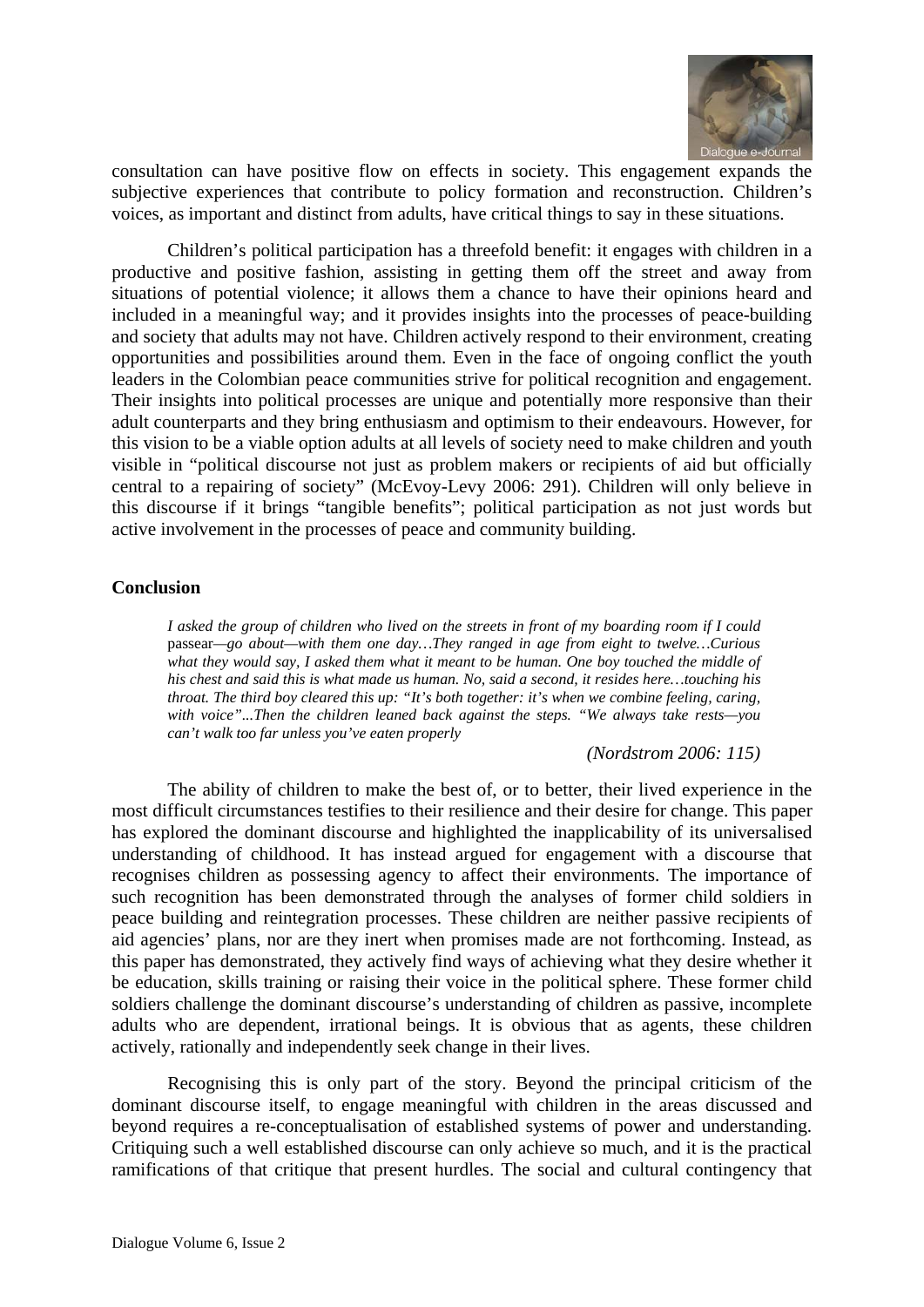

lies at the heart of the agency discourse allows a similar conceptual space to be opened to discuss re-appraising these established systems and understandings. Understanding child and childhood as socio-historically located and variable also allows recognition that the social and political institutions that support it are socio-historically located and variable. From this recognition comes the imperative for the UN, NGOs and national governments to engage with children in productive, positive ways which challenge the existing power relations and demonstrate commitment to the meaningful involvement of children in the socio-political world.

This focus on former child soldiers is not meant to exclude the participation of other children affected by conflict. This brief analysis of the potential roles of former child soldiers highlights the complexities involved in the processes of peace building and reintegration. These complexities grow when dealing with the multitude of experiences of children in conflict. It speaks to the need to create responsive and diverse programs and processes, and to change the way children are seen in terms of their participation and involvement in their environment. This analysis of child soldiers, in this sense, demonstrates the need for further research in this area, dedicated attention to the active role of children in peace building efforts, and the importance of genuinely culturally based understandings replacing universalised notions of child (non)participation.

Children, particularly those who have lived through conflict, have a wealth of knowledge and experience that can contribute to the establishment of lasting peace and stability in these countries. Instead of assuming what is best for children, adults in all levels of society and government need to listen to children's voices with genuine commitment and interest. More than this, children need to be seen as human beings who deserve recognition, desire betterment and are capable of contributing to peace building initiatives in their own right.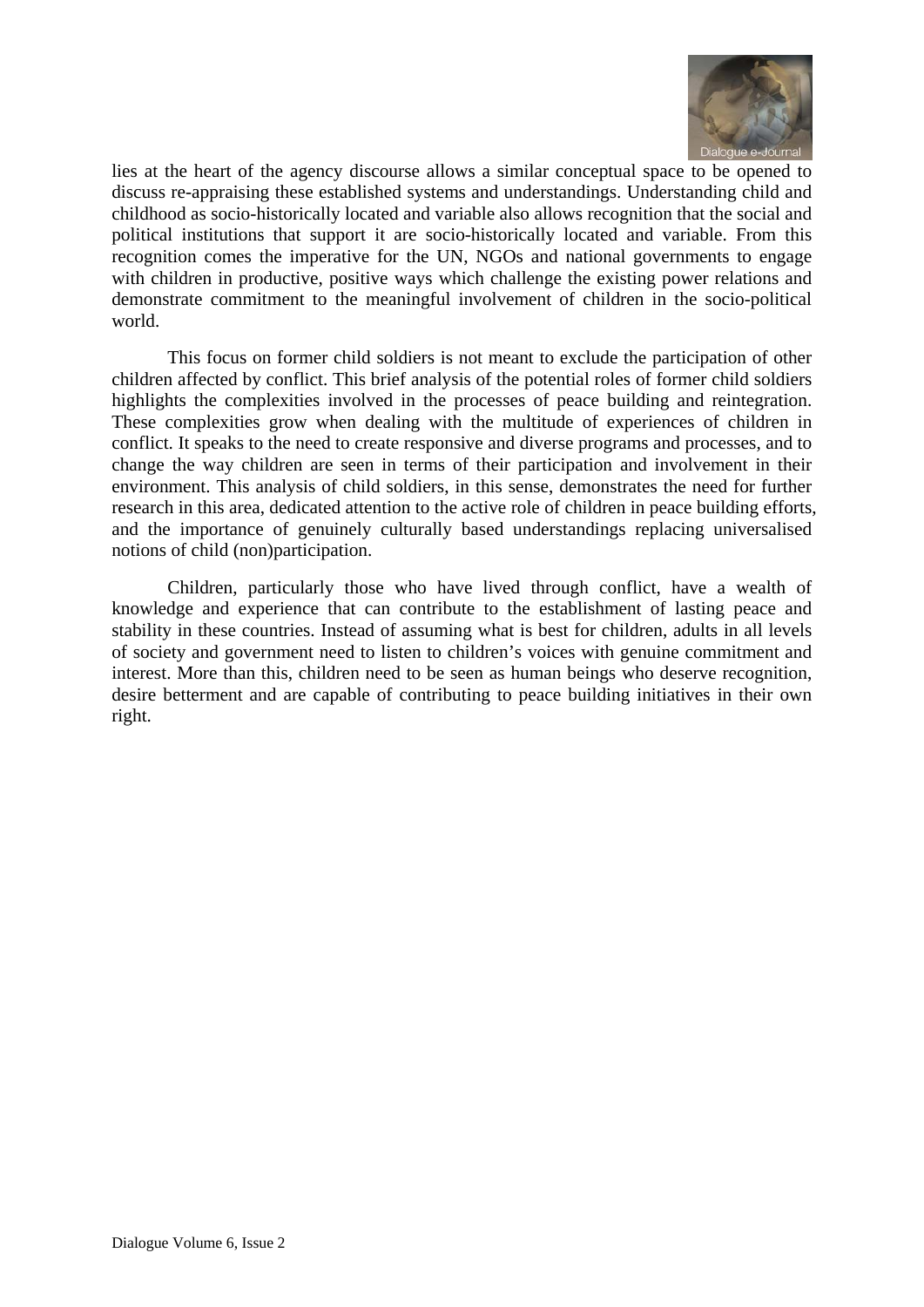

#### - REFERENCES -

Adebajo, A. 2002. *Building Peace in West Africa: Liberia, Sierra Leone, and Guinea-Bissau.* London, Lynne Rienner Publishers.

African Conference on the Use of Children as Soldiers, The. 1999. *Maputo Declaration on the Use of Children as Soldiers.* April, 1999. Maputo, Mozambique: The African Conference on the Use of Children as Soldiers.

Agborsangaya, O. 2000. "Policy Dialogue to Advance the Process of Child Soldier Demobilization: Final Report for Task Order, Educational Assessment: Demobilization of Child Soldiers in the Democratic Republic of Congo". August, 2000. Prepared for: The Global Bureau, Human Capacity Development Center and US Agency for International Development.

Aginam, O. 2006. "Erosion of Indigenous Values and the Poverty of International Legal Protection of Children in Wars and Conflicts: An African Perspective". *Children and War: Impact, Protection, and Rehabilitation.* Los Angeles: University of Alberta.

American Institutes for Research 2007. "Issue Paper #1: Role of Education and the Demobilization of Child Soldiers". March, 2007. Produced for: U.S. Agency for International Development.

Amnesty International 2003. "Sierra Leone: Amnesty International Report 2003 - This report covers January to December 2002". Amnesty International Publications.

Annan, J., C. Blattman, K. Carlson and D. Mazurana. 2007. "Research Brief: Making Reintegration Work for Youth in Northern Uganda". New York: UNICEF Uganda.

Annan, J., C. Blattman, and R. Horton. 2006. "The State of Youth and Youth Protection in Northern Uganda: Findings from the Survey for War Affected Youth". September, 2006. New York: UNICEF Uganda.

Archard, D. 1993. *Children: Rights and Childhood.* London: Routledge.

Aries, P. [1962] 1973. *Centuries of Childhood.* Middlesex: Penguin Books.

Basic Education and Policy Support (BEPS) Activity. 2002. "The Youth Reintegration Training and Education for Peace (YRTEP) Program Summary of Findings: A Component of the Final Evaluation of the Office of Transition Initiatives' Program in Sierra Leone". August, 2002. Prepared for: U.S. Agency for International Development.

Bensalah, K., M. Sinclair, F Hadj Nacer, A. Commisso, and S. Bokhari. 2001. "Education in Situations of Emergency and Crisis: Challenges for the New Century". Paris: UNESCO.

Bidwell, K., C. Galbraith, L. Haddad, R. Hermes, S. Kleiner, Z. Raheem, and K. Scheffler. 2008. "Youth and Sustainable Livelihoods: Linking Vocational Programs to Market Opportunities in Northern Uganda". July, 2008. New York: Women's Commission for Refugee Women and Children.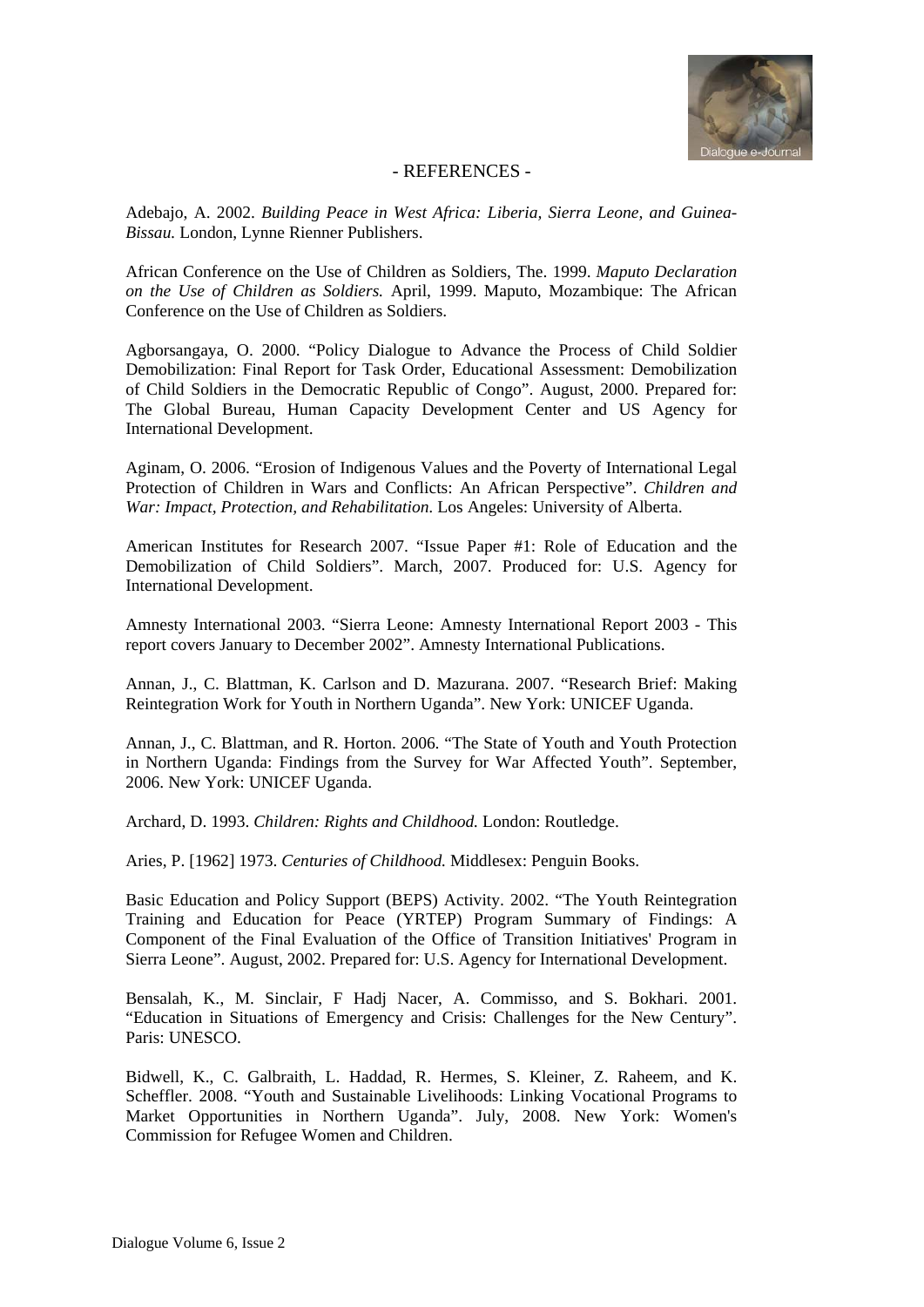

Boothy, N., A. Strang, and M. Wessells (eds.). 2006. *A World Turned Upside Down: Social Ecological Approaches to Children in War Zones.* Bloomfield: CT, Kumarian Press Inc.

Borer, T. A., J. Darby, and S McEvoy-Levy. 2006. *Peacebuilding after Peace Accords: The Challenges of Violence, Truth, and Youth.* Notre Dame, IN: Notre Dame University Press.

Boyden, J. 1994. "Children's Experience of Conflict Related Emergencies: Some Implications for Relief Policy and Practice." *Disasters* 18(3): 254-267.

Boyden, J. and J. de Berry, (eds.). 2004. *Children and Youth on the Front Line: Ethnography, Armed Conflict and Displacement.* New York: Berghahn Books.

Brett, R. and M. McCallin. 1998. *Children: The Invisible Soldiers.* Växjö: Grafiska Punkten.

Brocklehurst, H. 2006. *Who's Afraid of Children?: Children, Conflict and International Relations.* England: Aldershot.

Cairns, E. 1996. *Children and Political Violence.* London, Blackwell.

Cameron, S. 2001. *Out of War: True Stories from the Front Lines of the Children's Movement for Peace in Colombia*. Scholastic: New York.

Carter, L. R. and M. Shipler. 2005. "And a Child Shall Lead: Children's Movement for Peace and Return to Happiness in Colombia". *People Building Peace II.* P. van Tongeren, M. Brenk, M. Hellema and J. Verhoeven (eds.). London: Lynne Rienner Publishers.

Carter, L. R. and M. Shipler. 2005. "Youth: Protagonists for Peace". *People Building Peace II: Successful Stories of Civil Society.* P. van Tongeren, M. Brenk, M. Hellema and J. Verhoeven (eds.). London: Lynne Rienner Publishers.

Children's Forum Network. 2008. "About Us: History". Available at: http://cfnsl.synthasite.com/about-us.php. Accessed on 20 August, 2008.

Chrobok, V. and A. S. Akutu. 2008. "Returning Home: Children's perspectives on reintegration: A case study of children abducted by the Lord's Resistance Army in Teso, eastern Uganda". February, 2008. London: Coalition to Stop the Use of Child Soldiers.

Coalición contra la vinculación de niños, niñas y jovenes al conflicto armado en Colombia (COALICO) and Coalition to Stop the Use of Child Soldiers. 2007. "Armed Conflict in Colombia Report - Frontiers: Childhood at the Borderline". February, 2007.

Coalition to Stop the Use of Child Soldiers. 2008. "Child Soldiers Global Report 2008". London: Coalition to Stop the Use of Child Soldiers.

Coalition to Stop the Use of Child Soldiers. 2008. "Colombia. Child Soldiers Global Report 2008". London: Coalition to Stop the Use of Child Soldiers.

Coalition to Stop the Use of Child Soldiers. 2008. "Sierra Leone. Child Soldiers Global Report 2008". London: Coalition to Stop the Use of Child Soldiers.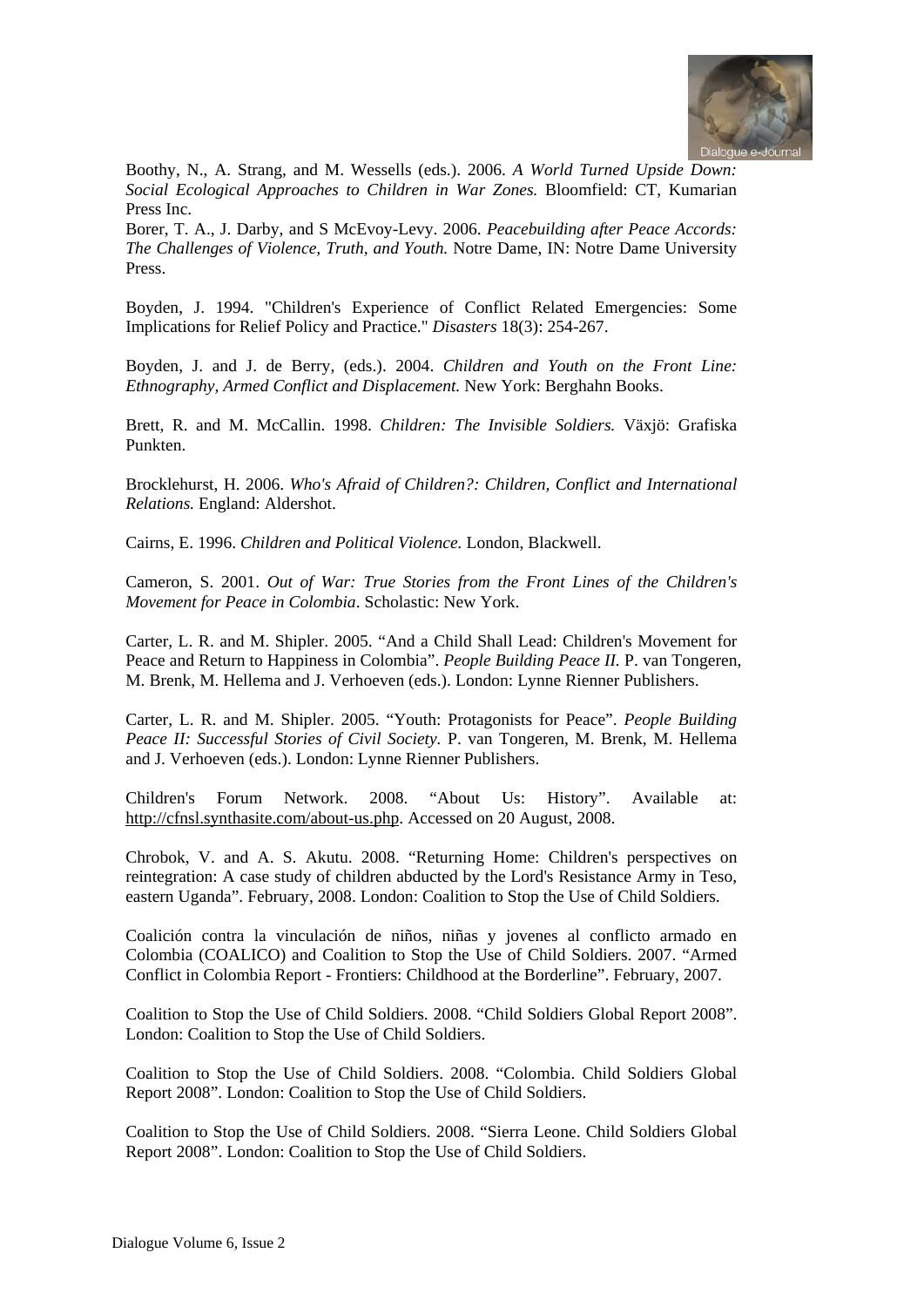

Coalition to Stop the Use of Child Soldiers. 2008. "Uganda. Child Soldiers Global Report 2008". London: Coalition to Stop the Use of Child Soldiers.

Cohn, I. 1999. "The protection of children in peacemaking and peacekeeping processes." *Harvard Human Rights Journal.* 12: 129-196.

Cohn, I. 2001. "The Protection of Children and the Quest for Truth and Justice in Sierra Leone." *Journal of International Affairs*. 55(1): 2-37.

Cohn, I. and G. S. Goodwin-Gill. 1994. "Child Soldiers: The Role of Children in Armed Conflict". Oxford: Clarendon Press.

Coveney, P. 1982. "The image of the child". *The Sociology of Childhood: Essential Readings*. C. Jenks (ed.). London: Billing & Sons Ltd.

de Berry, J. 2004. "The Sexual Vulnerability of Adolescent Girls during Civil War in Teso, Uganda". *Children and Youth on the Front Line: Ethnography, Armed Conflict and Displacement.* J. O. Boyden and J. de Berry (eds.). New York: Berghahn Books.

de Certeau, M. 1984. The Practice of Everyday *Life*. Berkeley: University of California Press.

ECOWAS. 2000. *Accra Declaration on War-Affected Children in West Africa.* Accra, Ghana: ECOWAS.

Edloe, L. L. 2007. "Best Practices for Successful Disarmament, Demobilization, and Reintegration (DDR)." *New Voices in Public Policy*. 1: (Spring).

Fauth, G. and B. Daniels. 2001. "Impact Evaluation: Youth Reintegration Training and Education for Peace (YRTEP) Program, Sierra Leone 2000 – 2001". August, 2001. Prepared for: U.S. Agency for International Development, Office of Transition Initiatives.

Fiske, E. B. 2000. "Education for All: Status and Trends 2000: Assessing Learning Achievement." Paris: EFA Forum Secretariat, UNESCO.

Freud, A. and D. Burlingham. 1973. *War and Children.* Westport: Greenwood Press, Publishers.

Fundación Escuelas de Paz. 2008. "Diseño e Implementación del Sistema Municipal de Convivencia Escolar del Municipio de Soacha." Available at: http://www.escuelasdepaz.org/spip.ph p?rubrique23. Accessed 15 June, 2008.

Fundación Escuelas de Paz. 2008. "Quiénes somos." Available at: http://www.escuelasdepaz.org/ spip.php?rubrique1. Accessed 15 June, 2008.

Galtung, J. 2006. "Theoretical Challenges of Peace Building with and for Youth". In *Troublemakers or Peacemakers?: Youth and Post-Accord Peace Building.* S. McEvoy-Levy (ed.). Notre Dame, Indiana: University of Notre Dame Press.

Gbla, O. 2003. "Conflict and Postwar Trauma Among Child Soldiers in Liberia and Sierra Leone." In *Civil Wars, Child Soldiers and Post Conflict Peace Building in West Africa.* A. Sesay (ed.). Nigeria: College Press and Publishers Ltd.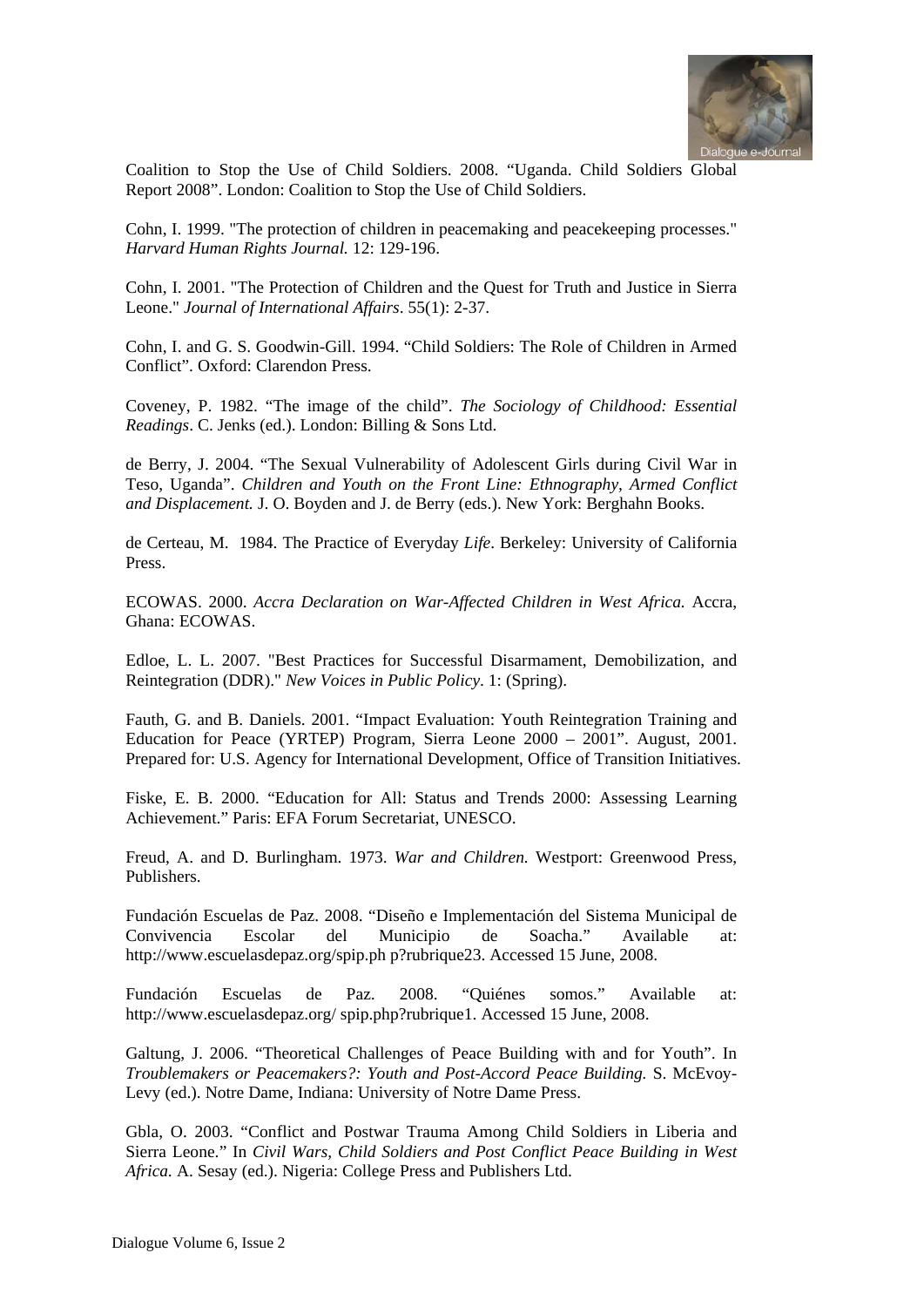

Giddens, A. 1984. *The Constitution of Society.* Oxford: Basil Blackwell Ltd.

Government of Sierra Leone. 2003. "National Youth Policy." Issued 30 June, 2003. Freetown: Sierra Leone.

Helsing, J. 2006. "Young People's Activism and the Transition to Peace: Bosnia, Northern Ireland, and Israel." In *Troublemakers or Peacemakers?: Youth and Post-Accord Peace Building.* S. McEvoy-Levy (ed.). Notre Dame, Indiana: University of Notre Dame Press.

Hendrick, H. 2008. "Constructions and Reconstructions of British Childhood: An Interpretive Survey, 1800 to the Present." In *Constructing and Reconstructing Childhood: Contemporary Issues in the Sociological Study of Childhood.* A. James and A. Prout (eds.). London: RoutledgeFalmer.

Hill, K. and H. Langholtz. 2003. "Rehabilitation Programs for African Child Soldiers." *Peace Review: A Journal of Social Justice*. 15(3): 279 - 285.

Honwana, A. M. 1997. "Healing for Peace: Traditional Healers and Post-War Reconstruction in Southern Mozambique." *Peace and Conflict: Journal of Peace Psychology*. 1: 293-305.

Honwana, A. M. 2006. *Child Soldiers in Africa.* Philadelphia: University of Pennsylvania Press.

Human Rights Watch. 2008. "International Efforts Still Failing Child Soldiers: New Global Survey Finds Children in Fewer Conflicts but Still Fighting." New York: Human Rights Watch. Available at: http://hrw.org/english/docs/2008/05/20/global18885\_txt.htm. Accessed on 30 May, 2008.

Humper, J. C., L. M. Jones, A. Satang Jow, J. Kamara, J. L. Sooka, W. Schabas, and S. Torto. 2004. "Report of the Sierra Leone Truth & Reconciliation Commission: Volume Three B." Freetown: Sierra Leone Truth & Reconciliation Commission.

International Criminal Court. 1998. *Rome Statute of the International Criminal Court.* Italy.

International Criminal Court (ICC) 2005. "Warrant of Arrest unsealed against five LRA Commanders." International Criminal Court Press Release, 14 October, 2005. Available at http://www.icc-cpi.int/press/pressreleases/114.thml. Accessed September 21, 2008.

International Labour Organisation. 1999. *Worst Forms of Child Labour Convention 182*.

James, A., C. Jenks, and A Prout. 1998. *Theorizing Childhood.* New York: Teachers College Press, Teachers College, Columbia University.

James, A. and A. Prout, (eds.). 1990. *Constructing and Reconstructing Childhood.* Basingstoke: Falmer Press.

James, A. and A. Prout, (eds.). 2008. *Constructing and Reconstructing Childhood: Contemporary Issues in the Sociological Study of Childhood.* London: RoutledgeFalmer.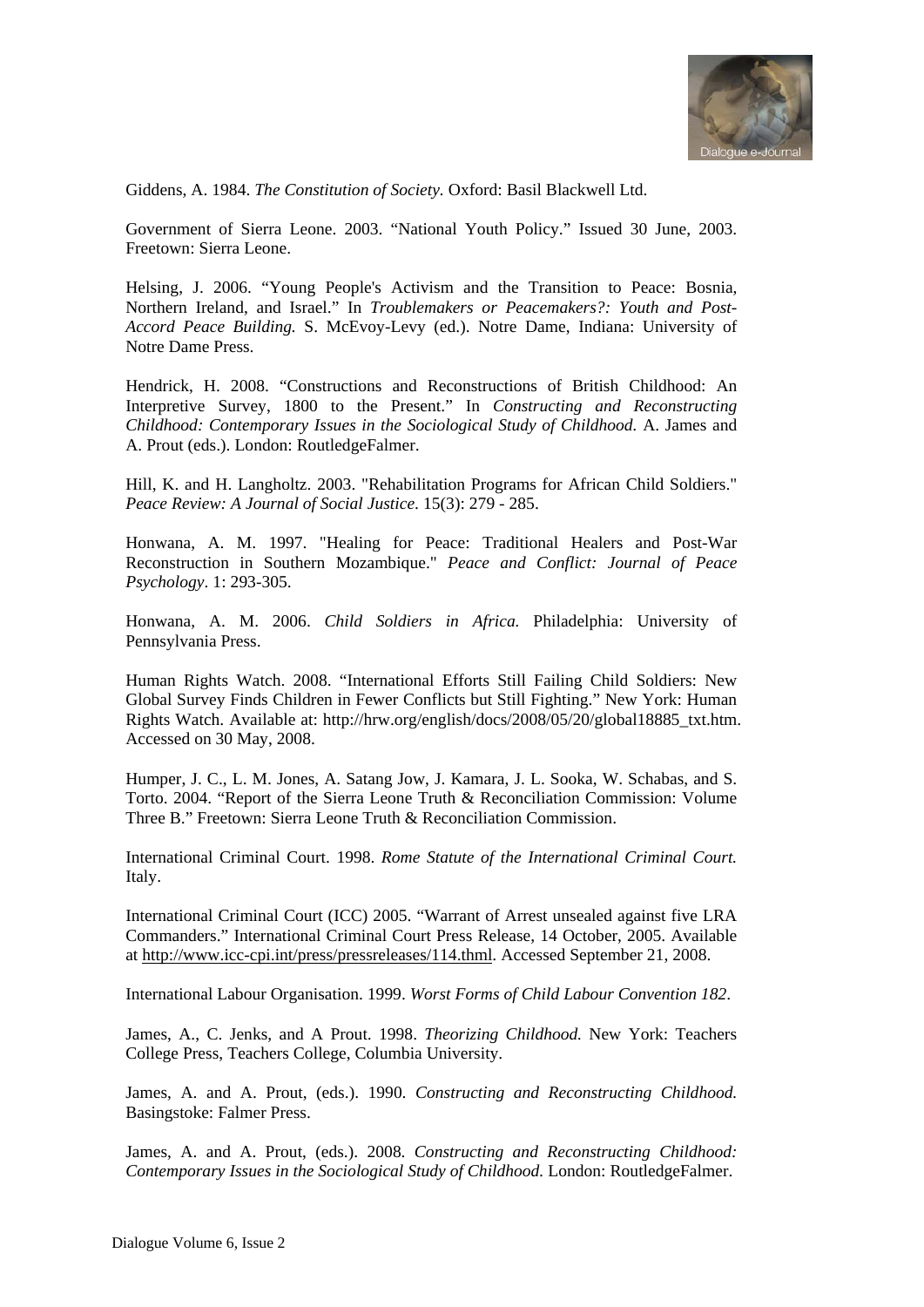

Jareg, E. 2005. "Crossing Bridges and Negotiating Rivers - Rehabilitation and Reintegration of Children Associated with Armed Forces." Norway: Save the Children.

Jenks, C. 1982. "Introduction: constituting the child." *The Sociology of Childhood: Essential Readings.* C. Jenks (ed.). London: Billing & Sons Ltd.

Jenks, C. 2005. *Childhood.* London: Routledge.

Knight, M. and A. Özerdem. 2004. "Guns, Camps and Cash: Disarmament, Demobilization and Reinsertion of Former Combatants in Transitions from War to Peace." *Journal of Peace Research*. 41 (4): 499-516.

Kostelny, K. 2006. "A culture-based integrative approach." *A World Turned Upside Down: Social Ecological Approaches to Children in War Zones.* N. Boothy, A. Strang and M. Wessells (eds.). Bloomfield: CT, Kumarian Press.

Landry, G. 2006. "Child soldiers and Disarmament, Demobilization, Rehabilitation and Reintegration in West Africa: A Survey of programmatic work on child soldiers in Côte d'Ivoire, Guinea, Liberia and Sierra Leone." New York: Coalition to Stop the Use of Child Soldiers.

Latin American and Caribbean Conference on the Use of Children as Soldiers. 1999. *Montevideo Declaration on the Use of Children as Soldiers.* July, 1999. Montevideo, Uruguay: Latin American and Caribbean Conference on the Use of Children as Soldiers.

Lee, N. 2001. *Childhood and society: growing up in an age of uncertainty.* Buckingham: Open University Press.

Lorey, M. 2001. "Child Soldiers: Care & Protection of Children in Emergencies - A Field Guide, Save the Children." New York: Save the Children Foundation Inc.

Lowicki, J. and M. Emry. 2005. "Youth Speak Out: New Voices on the Protection and Participation of Young People Affected by Armed Conflict." January, 2005. New York: Women's Commission for Refugee Women and Children.

Machel, G. 1996. "Impact of Armed Conflict on Children: Report of the expert of the Secretary-General, Ms. Graça Machel, submitted pursuant to General Assembly resolution 48/157." New York: The United Nations.

Machel, G. 2001. "The Impact of War on Children: A review of progress since the 1996 United Nations Report on the Impact of Armed Conflict on Children." London: Hurst & Company.

Machel, G. 2001. "The Machel Review 1996-2000: A Critical Analysis of Progress Made and Obstacles Encountered in Increasing Protection for War Affected Children". New York: The United Nations.

Machel, G. 2007. "Report of the Special Representative of the Secretary-General for Children and Armed Conflict." New York: The United Nations.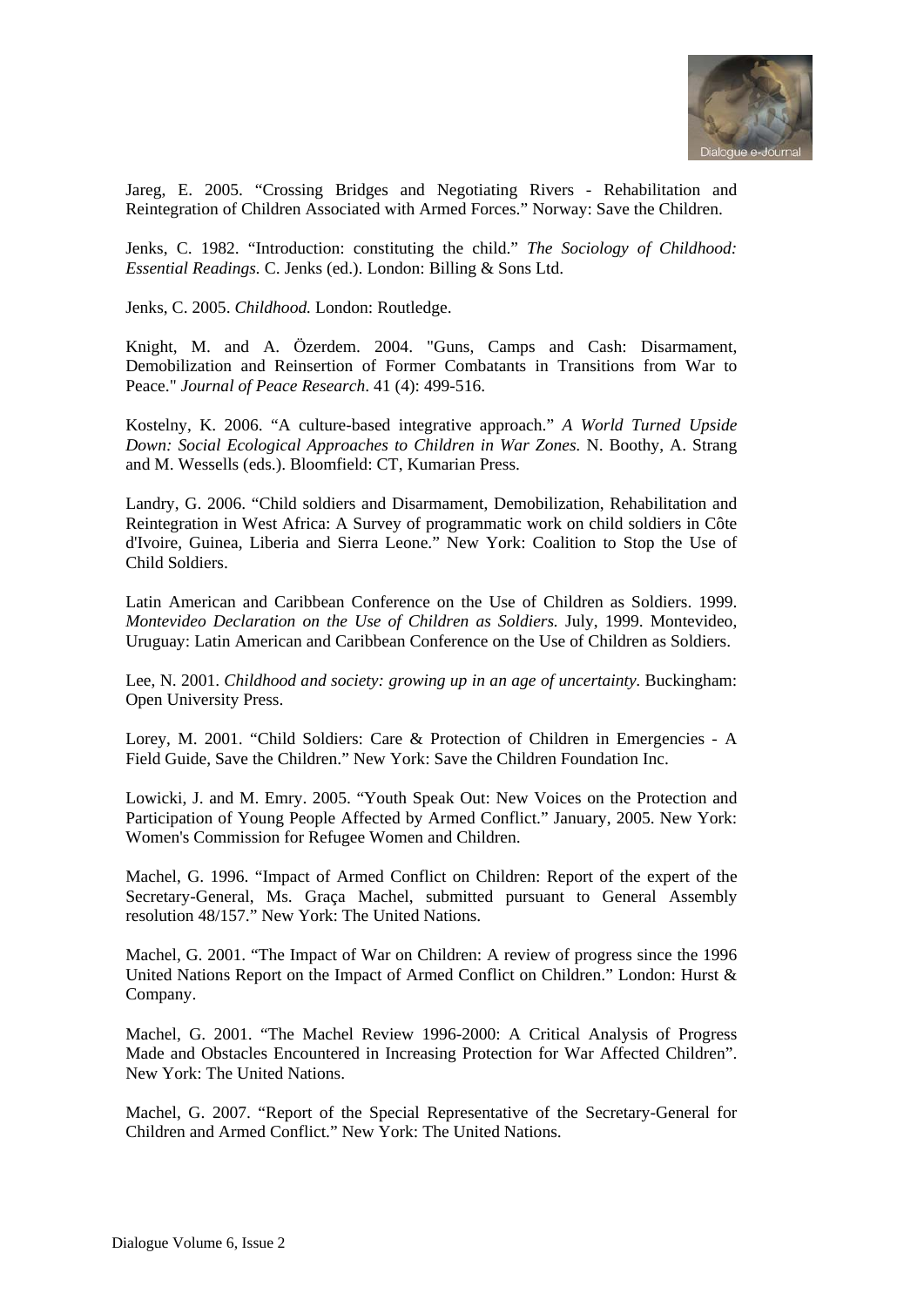

Malan, M. 2000. "Disarming and demobilising child soldiers: The underlying challenges " *African Security Review*. 9(5/6).

Mawson, A. 2004. "Children, Impunity and Justice: Some Dilemmas from Northern Uganda." In *Children and Youth on the Front Line: Ethnography, Armed Conflict and Displacement.* J. Boyden and J. de Berry (eds.). New York: Berghahn Books.

McConnan, I. and S. Uppard. 2001. *Children Not Soldiers.* London: Save the Children.

McEvoy-Levy, S. 2006. "Conclusion: Youth and Post-Accord Peace Building." In *Troublemakers or Peacemakers?: Youth and Post-Accord Peace Building*. S. McEvoy-Levy (ed.). Notre Dame, Indiana: University of Notre Dame Press.

McEvoy-Levy, S. 2006. "Silenced voices?: Youth and peer relationships in armed conflict and its aftermath." In *A World Turned Upside Down: Social Ecological Approaches to Children in War Zones.* N. Boothy, A. Strang and M. Wessells (eds.). Bloomfield, CT: Kumarian Press, Inc.

McKay, S. 2006. "Girlhoods stolen: The plight of girl soldiers during and after armed conflict." In *A Wold Turned Upside Down: Social Ecological Approaches to Children in War Zones.* N. Boothy, A. Strang and M. Wessells (eds.). Bloomfield, CT: Kumarian Press.

Morales, F. J. A. 2005. "The Psycho-social care of Demobilized Child Soldiers in Colombia: Conceptual and Methodological Aspects." Bogota: Fundacion Dos Mundos.

Näsman, E. 1994. "Individualization and Institutionalization of Children in Today's Europe." In *Childhood Matters: Social Theory, Practice and Politics.* J. Qvortrup, M. Bardy, G. Sgritta and H. Wintersberger (eds.). Hants: Avebury.

Nieuwenhuys, O. 2003. "Growing up between places of work and non-places of childhood: the uneasy relationship." In *Children's places: cross-cultural perspectives.* K. F. Olwig and E. Gulløv (eds.). London: Routledge.

Nordstrom, C. 2006. "The Jagged Edge of Peace: The Creation of Culture and War Orphans in Angola." In *Troublemakers or Peacemakers?: Youth and Post-Accord Peace Building.* S. McEvoy-Levy (ed.). Notre Dame, Indiana: University of Notre Dame Press.

Office of the Special Representative of the Secretary-General for Children and Armed Conflict. 2008. "The Office." Available at: http://www.un.org/children/conflict/english/theoffice.html. Accessed on 4 April, 2008.

Olwig, K. F. and E. Gulløv. 2003. "Towards an anthropology of children and place." In *Children's Places: cross-cultural perspectives.* K. F. Olwig and E. Gulløv (eds,). London: Routledge.

Organization of African Unity. 1990. *African Charter on the Rights and Welfare of the Child.* Doc No. OAU Doc. CAB/LEG/24.9/49 (1990).

Organization of African Unity. 1996. The Yaounde Declaration: Resolution 1659 (LXIV) on the Plight of African Children in Situations of Armed Conflict. July, 1996. Yaounde, Cameroon: Organization of African Unity.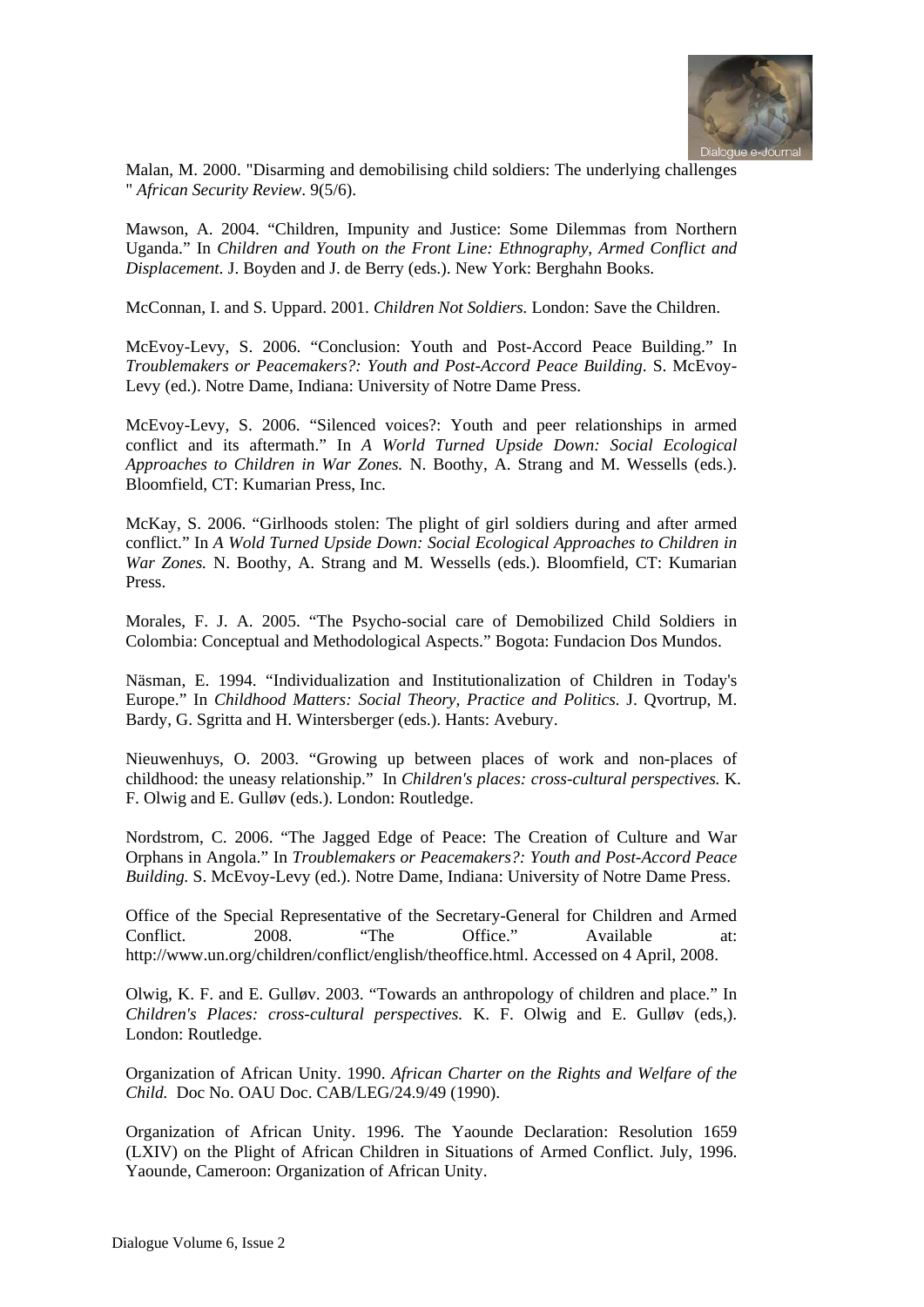

Peters, K. 2004. "Re-examining voluntarism: Youth Combatants in Sierra Leone." *Institute for Security Studies*: Monograph No.100.

Peters, K. and P. Richards. 1998. "'Why We Fight': Voices of Youth Combatants in Sierra Leone." *Africa: Journal of the International African Institute*. 68(2): 183-210.

Piaget, J. 1954. *The Child's Conception of Reality.* London: Routledge & Keegan Paul.

Piaget, J. [1959] 1960. *The language and thought of the child.* London: Routledge & Keegan Paul.

Piaget, J. [1932] 1997. *The moral judgement of the child.* New York: Free Press Paperbacks.

Prout, A. 2003. "Participation, policy and the changing conditions of childhood." In *Hearing the Voices of Children: Social Policy for a New Century.* C. Hallett and A. Prout (eds.). London: RoutledgeFalmer.

Punamaki, R.-L. 1997 "The Visible Invisible: Psychological Reality of War Children." *Peace and Conflict: Journal of Peace Psychology*. 3(3): 311-313.

Pupavac, V. 2001. "Misanthropy Without Borders: The International Children's Rights Regime." *Disasters* 25(2): 95-112.

Qvortrup, J. 1994. "Childhood Matters: An Introduction." In *Childhood Matters: Social Theory, Practice and Politics*. J. Qvortrup, M. Bardy, G. Sgritta and H. Wintersberger (eds.). Hants: Avebury.

Qvortrup, J., M. Bardy, G. Sgritta, and H. Wintersberger. (eds.). 1994. *Childhood Matters: Social Theory, Practice and Politics. Hants: Avebury.* 

Rosen, D. M. 2007. "Child Soldiers, International Humanitarian Law, and the Globalization of Childhood." *American Anthropologist.* 109(2): 296 - 306.

Rousseau, J. J. [1911] 1966. *Emile, or On Education.* London: Dent.

Sanford, V. 2006. "The Moral Imagination of Survival: Displacement and Child Soldiers in Guatemala and Colombia." In *Troublemakers or Peacemakers?: Youth and Post-Accord Peace Building.* S. McEvoy-Levy (ed.). Notre Dame, Indiana: University of Notre Dame Press.

Shepler, S. 2004. "The Social and Cultural Context of Child Soldiering in Sierra Leone. Techniques of Violence in Civil War." *Presented at Conference on Techniques of Violence in Civil War.* Oslo, Norway.

Sheppard, A. 2000. "Child soldiers: Is the optional protocol evidence of an emerging "straight-18" consensus?" *The International Journal of Children's Rights*. 8: 37-70.

Singer, P. W. 2006. *Children at War.* Berkeley: University of California Press.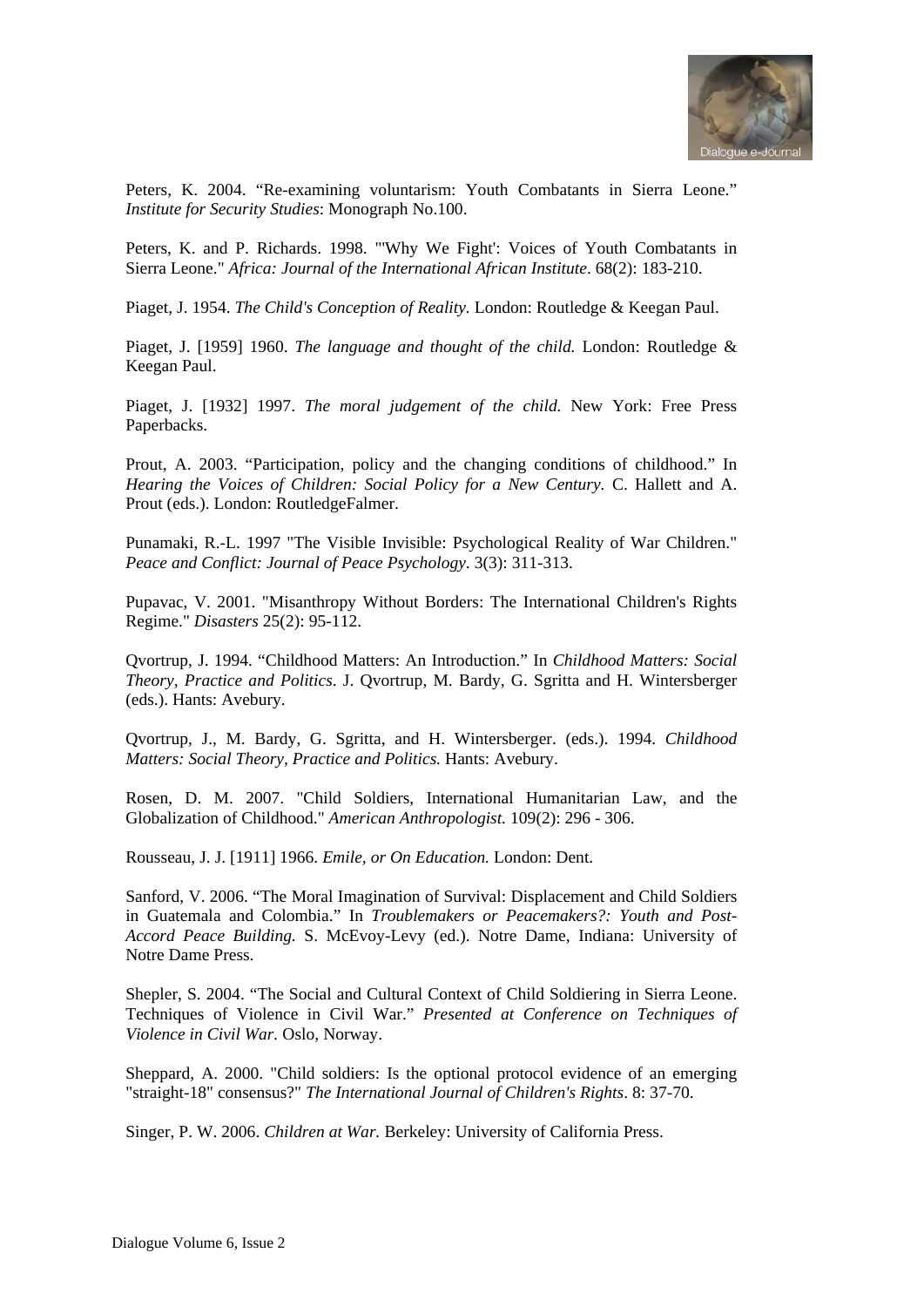

Sommers, M. 1997. "The Children's War: Towards Peace in Sierra Leone - A field report assessing the protection and assistance needs of Sierra Leonean children and adolescents." New York: Women's Commission for Refugee Women and Children.

Sommers, M. 2006. "In the Shadow of Genocide: Rwanda's Youth Challenge." In *Troublemakers or Peacemakers?: Youth and Post-Accord Peace Building.* S. McEvoy-Levy (ed.). Notre Dame, Indiana: University of Notre Dame Press.

Special Court for Sierra Leone. 2007. "Guilty Verdicts in the Trial of the AFRC Accused". Freetown: Special Court for Sierra Leone, Press and Public Affairs Office.

Thomas, V. 2008. "Overcoming Lost Childhoods: Lessons Learned from the Rehabilitation and Reintegration of Former Child Soldiers in Colombia." London: YCare International.

Tolley, H. 1973. *Children and War: political socialization to international conflict.* New York: Teachers College Press.

Truth and Reconciliation Commission. 2004. "Truth and Reconciliation Commission Report for the Children of Sierra Leone: Child Friendly Report." Freetown: Truth and Reconciliation Commission.

UNICEF. 1997. *Cape Town Principles and Best Practices.* Cape Town, South Africa: UNICEF.

UNICEF. 2007. *The Paris Principles: Principles and Guidelines on Children Associated with Armed Forces or Armed Groups.* February, 2007. Paris: United Nations.

United Nations. 1977. *Protocol Additional to the Geneva Conventions of 12 August 1949, and relating to the Protection of Victims of Non-International Armed Conflicts (Protocol II).* New York: United Nations.

United Nations. 2000. *Optional Protocol to the Convention on the Rights of Child on the Involvement of Children in Armed Conflict.* New York: United Nations.

United Nations. 2002. "Colombia: UN envoy embarks on last-ditch effort to salvage peace process." UN News Service. New York: United Nations.

United Nations Disarmament, Demobilization and Reintegration Resource Centre (UNDDRRC). 2006a. *Integrated Disarmament, Demobilization and Reintegration Standards.* New York: The United Nations.

United Nations Disarmament, Demobilization and Reintegration Resource Centre (UNDDRRC). 2006b. *OG 5.20 Youth and DDR. Operational Guide to the Integrated DDR Standards.* New York: The United Nations.

United Nations Disarmament, Demobilization and Reintegration Resource Centre (UNDDRRC). 2006c. *OG 5.30 Children and DDR. Operational Guide to the Integrated DDR Standards.* New York: The United Nations.

United Nations Disarmament, Demobilization and Reintegration Resource Centre (UNDDRRC). 2008. *Country Programme: Sierra Leone.* New York: The United Nations.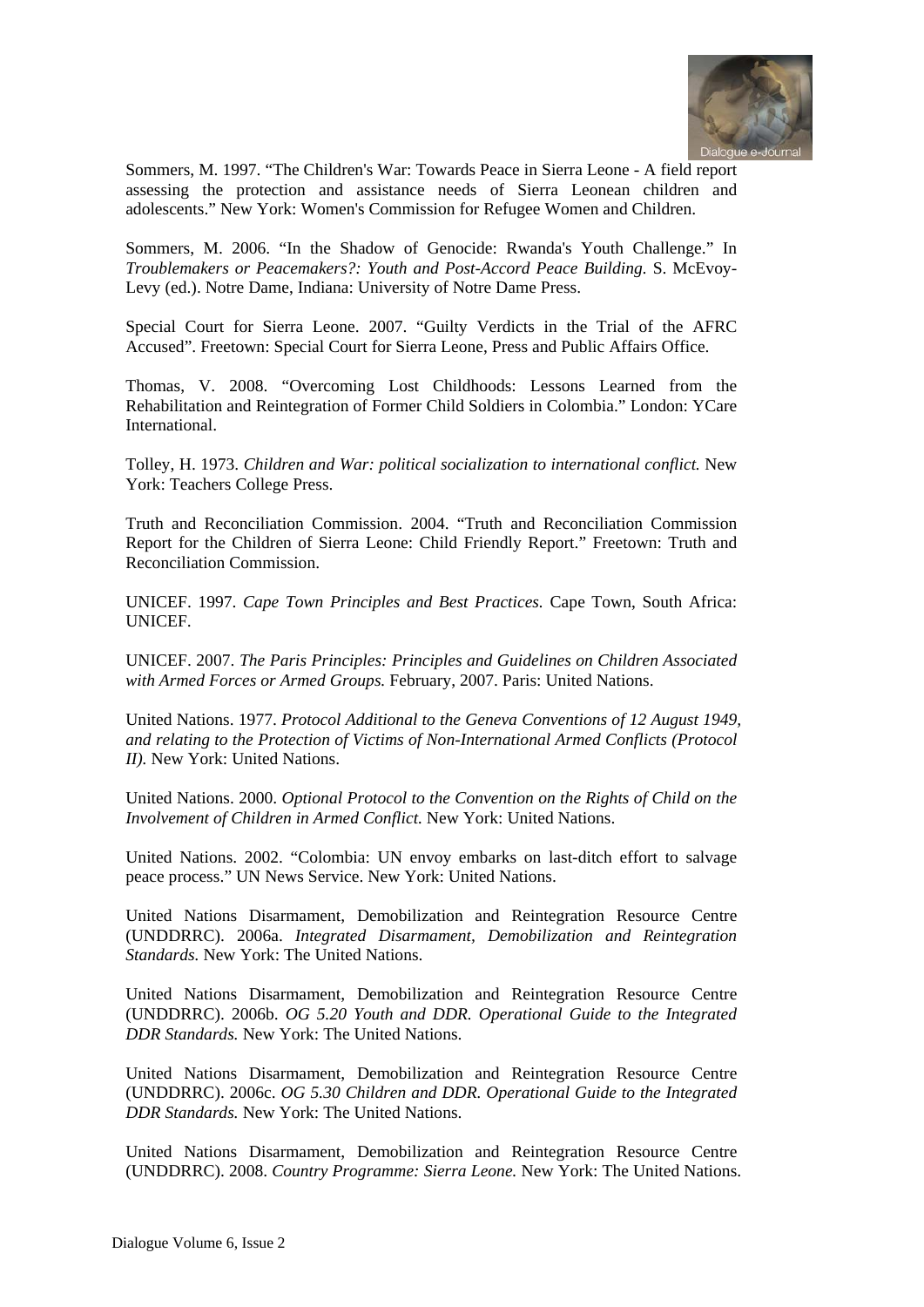

United Nations Security Council. 2000. *Resolution 1314.* 11 August, 2000. New York: United Nations Security Council.

United Nations. 1989. *The United Nations Convention on the Rights of the Child.* New York: The United Nations.

United Network of Young Peacebuilders. 2008. "Young Leaders Sierra Leone." Available at: http://www.unoy.org/global\_network/ylsl.html. Accessed on 20 August, 2008.

Veale, A. and A. Stavrou. 2007. "Former Lord's Resistance Army Child Soldier Abductees: Explorations of Identity in Reintegration and Reconciliation." *Peace and Conflict: Journal of Peace Psychology*. 13(3): 273-292.

Verhey, B. 2001. "Child Soldiers: Preventing, Demobilizing and Reintegrating." *Africa Region Working Paper Series*. 23.

Visman, E. 2005. "Reaching All: Core Principles for Working with Children Associated with Armed Groups and Forces." London: Save the Children UK.

WarChild. 2007. "Child soldiers: The Shadow of their Existence." March, 2007. New York: War Child.

Wessells, M. 1999. "Culture, Power, and Community: Intercultural Approaches to Psychosocial Assistance and Healing." In *Honoring Differences: Cultural Issues in the Treatment of Trauma and Loss.* K. Nader, N. Dubrow and B. Stamm (eds.). New York: Taylor and Francis.

Wessells, M. 2006. "A living wage: The importance of livelihood in reintegrating former child soldiers." In *A World Turned Upside Down: Social Ecological Approaches to Children in War Zones.* N. Boothy, A. Strang and M. Wessells (eds.). Bloomfield, CT: Kumarian Press, Inc.

West African Youth Network. 2008. "About Us." Available at: http://www.waynyouth.org/Files /AboutUs.htm. Accessed 20 August, 2008.

West, H. G. 2000. "Girls with Guns: Narrating the Experience of War of Frelimo's "Female Detachment"." *Anthropological Quarterly.* 73(4): 180-194.

Women's Commission for Refugee Women and Children (Women's Commission). 2002. "Current Projects Funded by the Eleanor Bellows Pillsbury Fund." New York: Women's Commission for Refugee Women and Children.

Women's Commission for Refugee Women and Children (Women's Commission). 2005a. "Issue Information Sheets." For the report: *Youth Speak Out: New Voices on the Protection and Participation of Young People Affected by Armed Conflict.* New York: Women's Commission for Refugee Women and Children.

Women's Commission for Refugee Women and Children (Women's Commission) (2005b). "Learning in a War Zone: Education in northern Uganda." February, 2005. New York: Women's Commission for Refugee Women and Children.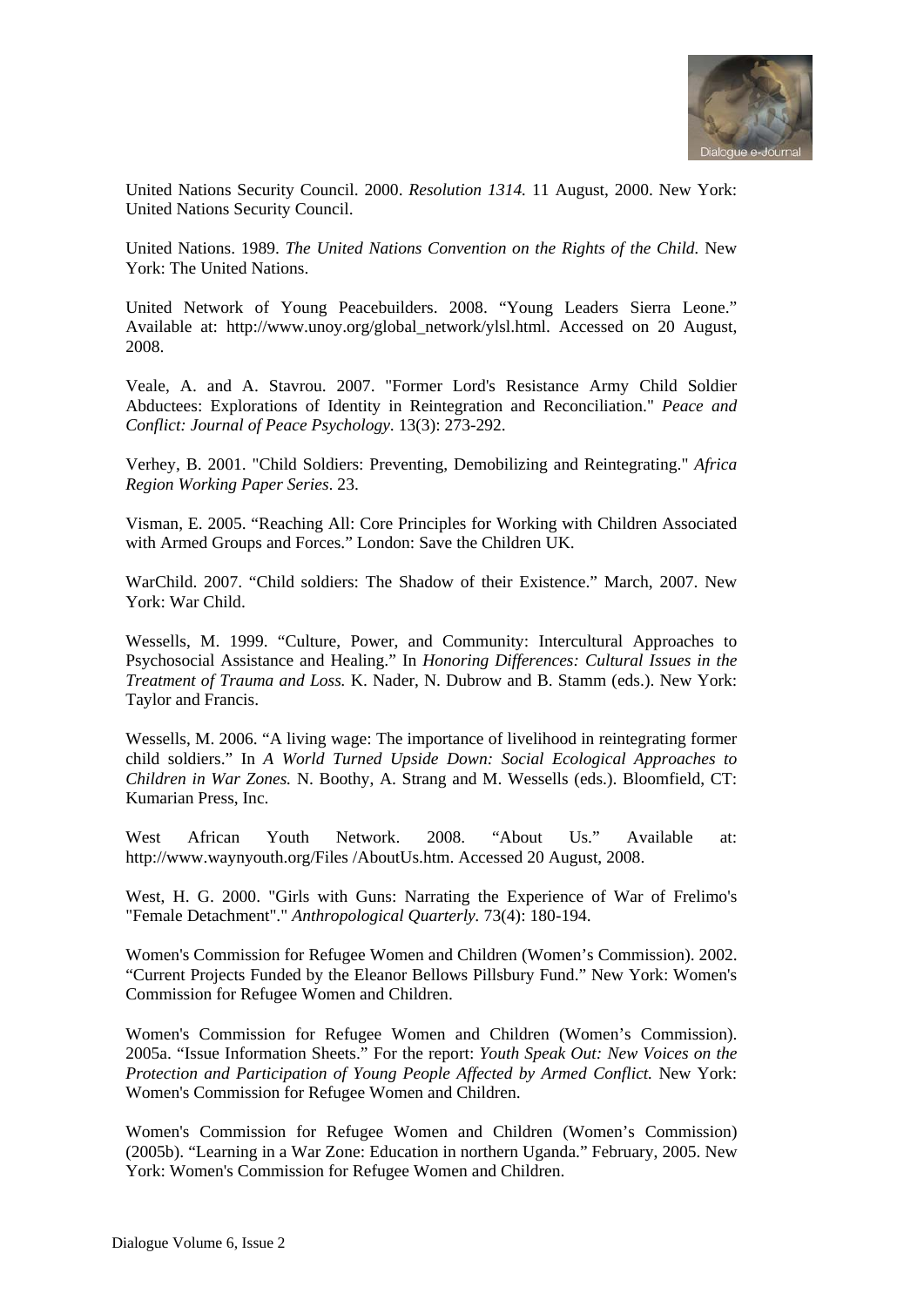

Women's Commission for Refugee Women and Children (Women's Commission). 2008. "Country at a Crossroads: Challenges Facing Young People in Sierra Leone Six Years after the War." April, 2008. New York: Women's Commission for Refugee Women and Children.

Wyness, M. 2006. *Children and Society: An Introduction to the Sociology of Childhood.* Houndsmills: Palgrave Macmillan.

Wyness, M., L. Harrison, and I Buchanan. 2004. "Childhood, Politics and Ambiguity: Towards an Agenda for Children's Political Inclusion." *Sociology*. 38(1): 81-99.

Zack-Williams, A. B. 2001. "Child Soldiers in the Civil War in Sierra Leone." *Review of African Political Economy*. 28(87): 73-82.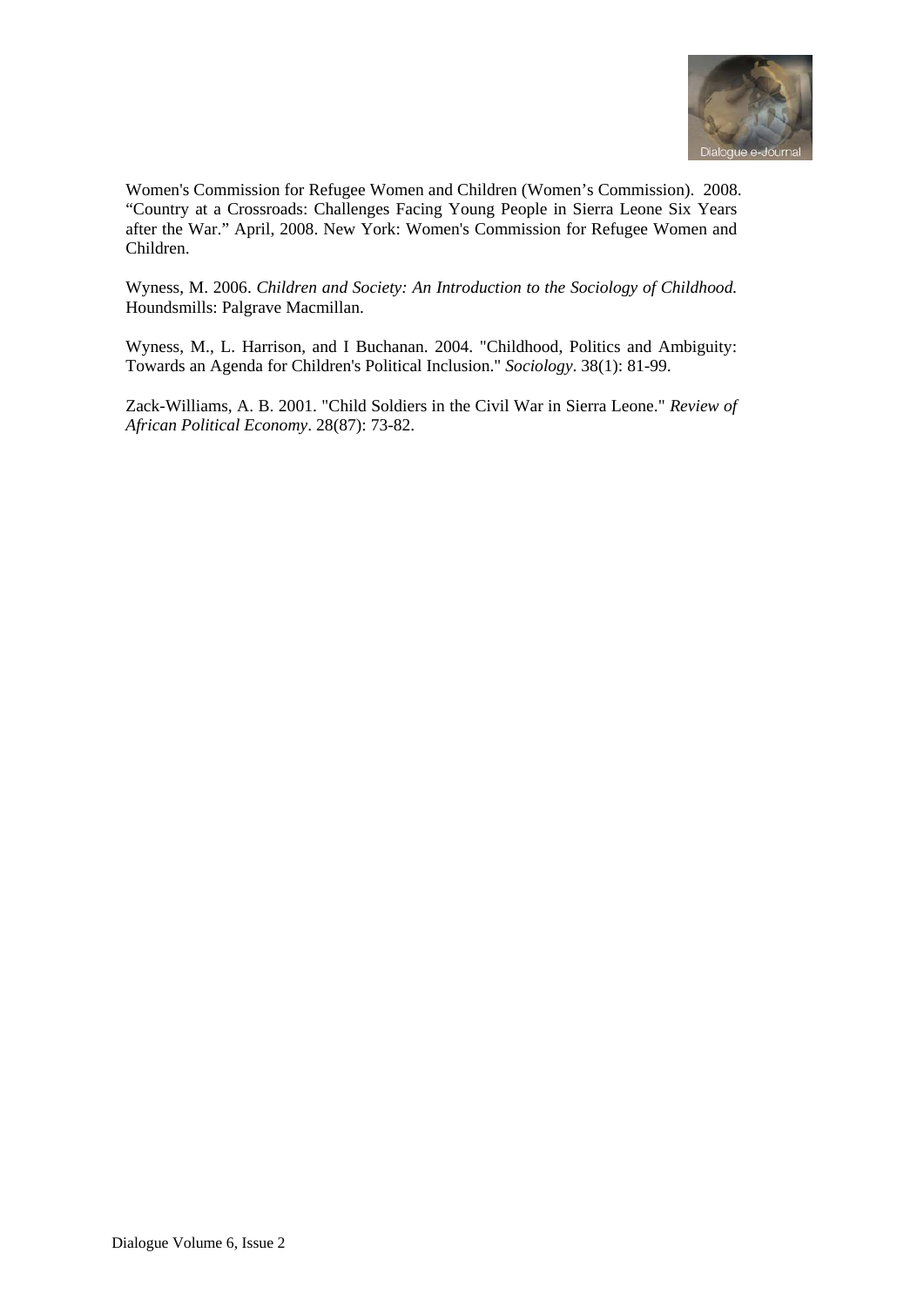

# **A CROSS SECTIONAL ANALYSIS OF THE 2007 AUSTRALIAN FEDERAL ELECTION**

By Nicholas Rohde<sup>\*</sup> and David Hooper<sup>†</sup>

#### *Abstract*

This paper analyses patterns of voter behavior in the 2007 Australian federal election. We combine seat-by-seat polling results with cross sectional socioeconomic data to construct three separate models of voter preferences. We find that middle income earners, younger voters and holders of a tertiary academic qualification favor the Australian Labor Party, while persons engaged in professional or managerial employment, persons who live in low density housing and persons who live in areas of low unemployment favor the Liberal Party. We find that the swing against the Liberal party at the 2007 election is partially explained by mortgage stress and the relative economic performance of an electorate.

#### **Introduction**

The defeat of the Howard government at the 2007 Australian federal election was something of an anomaly in the recent history of Australian elections. Current models of Australian voter behavior, including the prominent works by Jackman (1994), Cameron and Crosby (2000) and Wolfers and Leigh (2002) show that governments that effectively manage macroeconomic variables such as unemployment and inflation over the electoral cycle are likely to be comfortably re-elected. With unemployment reaching 30 year lows (ABS 2007a) and the Consumer Price Index (CPI) hovering around 2% (ABS, 2007b) in the 12 months preceding the election the strong swing against the government was not predicted by most statistical electoral models. In this paper we set out to determine some of the factors which led to the downfall of the Liberal/National Coalition government given that the standard macroeconomic variables appeared to play little part in the result. We investigate the effects of mortgage stress and relative changes in income on the distribution of two party preferred (2PP) vote share in an attempt to explain the election results. We also seek to analyze the social and economic factors which divided voters along two party preferred lines at the federal election and determine the effects that changes in socioeconomic factors have upon the probability of a seat going to a particular party.

This article is divided into five sections. Section two discusses the factors which the authors believe were significant determinants of the swing against the Government. Section three discusses the data used for this analysis, and section four presents the theoretical models, results and discussion. Section five gives some brief concluding comments.

<sup>\*</sup> The University of Queensland

<sup>†</sup> Griffith University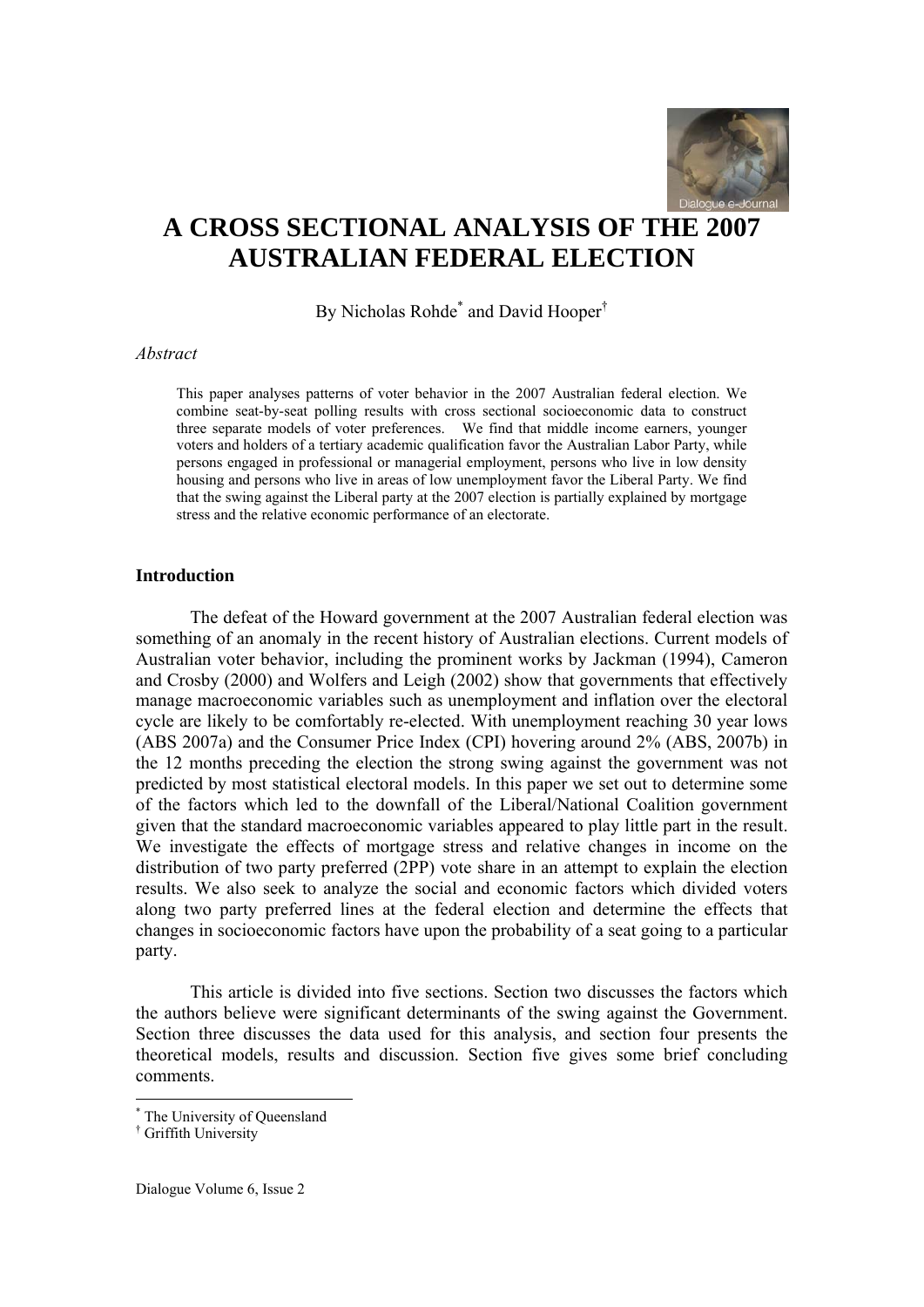

#### **Issues of the 2007 Federal Election**

The decisive victory of the Liberal/National Coalition over the Australian Labor Party at the 2004 federal election appeared to be stirring endorsement of the Howard Government's economic management and social and foreign policies, including the decision to go to war in Iraq. The 2004-2007 electoral cycle saw a continuation of the fiscal prudence, conservative social policy, and strict immigration programs that proved so popular at the last election. So where did it all go wrong for the Howard Government? We suggest that a number of smaller economic factors, largely related to the distribution of income, alienated voters during this period.

The controversial *WorkChoices* policy attracted much attention during the lead up to the election with the Australian Council of Trade Unions (ACTU) launching a well publicized negative campaign against the new laws. While the Coalition denied *WorkChoices* was a factor affecting poor opinion polls prior to the election, this position was rapidly revised, most notably by former Workplace Relations Minister Joe Hockey. See Spies-Butcher and Wilson (2007) for a good account of this issue.

Other factors such as petrol prices and mortgage stress were also considered important determinants of vote share before the election. Higher petrol prices may have been attributed to government policies on Iraq, while voter sensitivity to mortgage stress was undeniably high after the 2004 Coalition promise to keep interest rates low (Dodson and Sipe, 2007). All these factors ultimately suggest a decline in perceived living standards – something of a nonsense given the strong recent growth in real GDP per capita (ABS 2007c). We suggest that partisan choice at the 2007 federal election was affected by a perception of injustice in the distribution of financial gains and hardships across the economy, rather than the belief that living standards have declined in absolute terms. We test this hypothesis, as well as those concerning mortgage stress and *WorkChoices* in Section 4.

#### **Data**

To analyze these affects we use census data for 2006 divided into 2007 electoral divisions by the Australian Parliamentary Library (2007), and some data from the 2001 census divided into 2003 electoral boundaries (Australian Parliamentary Library, 2004). While there has been some redefining of electoral boundaries in rural Queensland and New South Wales since the 2004 federal election we feel that the effects of this redistribution are minor and unlikely to bias intertemporal comparisons for a given electorate. We also ignore the newly created electorate of Flynn in Queensland in this analysis as there is no retrospective socioeconomic data available for the area.

The following social and economic variables used in this analysis are defined as follows: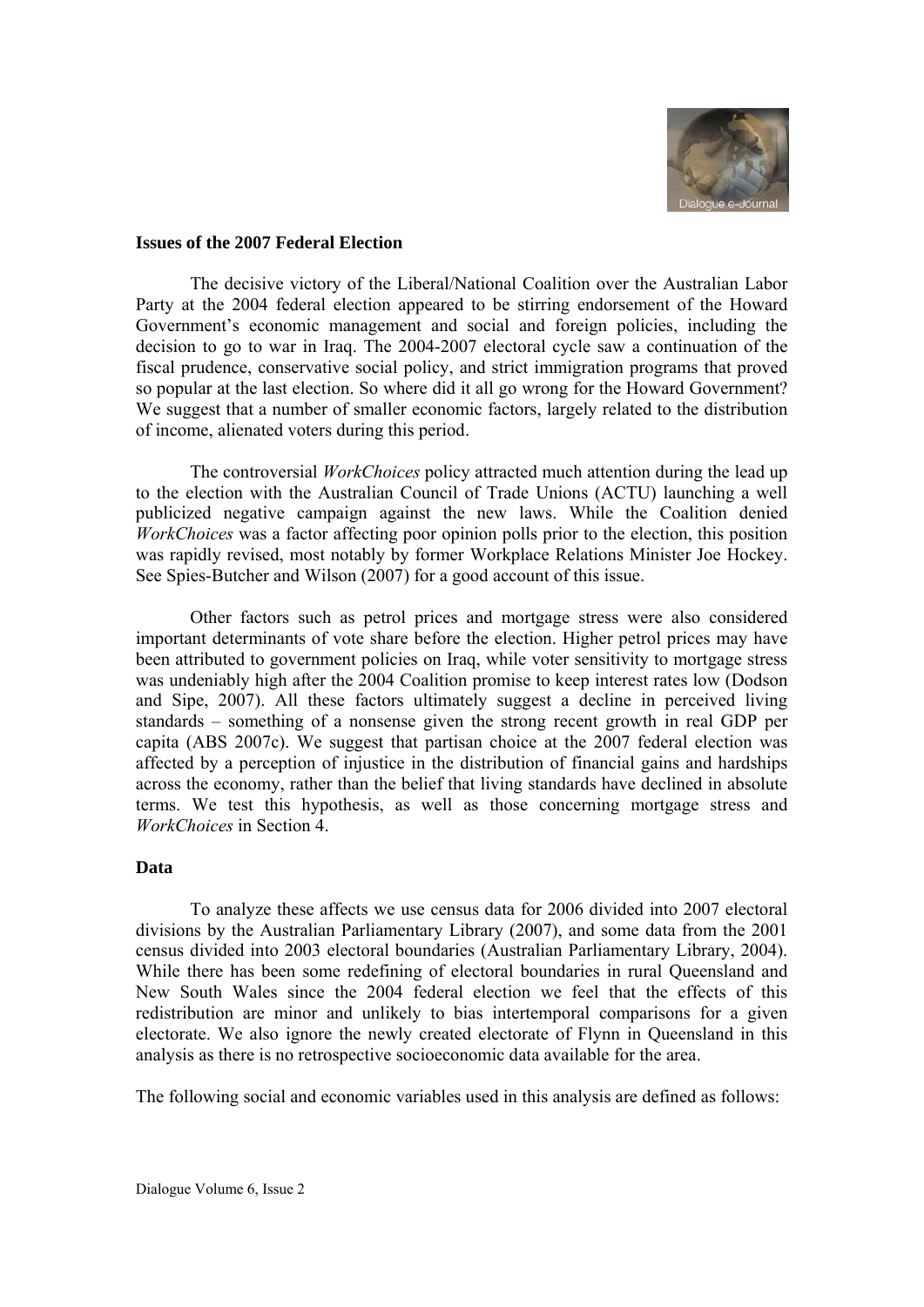

| <b>AGE</b><br><b>BCW</b> | The median age of persons within the electorate<br>This vector is defined as the proportion of an electorate not engaged in<br>managerial or professional employment. It is used as a proxy for blue<br>collar workers.                                                                                                                                                                                                                                                                                |
|--------------------------|--------------------------------------------------------------------------------------------------------------------------------------------------------------------------------------------------------------------------------------------------------------------------------------------------------------------------------------------------------------------------------------------------------------------------------------------------------------------------------------------------------|
| <b>DEG</b>               | The proportion of the electorate that holds a tertiary degree.                                                                                                                                                                                                                                                                                                                                                                                                                                         |
| <b>DNY</b>               | The population density of the electorate measured in persons per square<br>kilometer.                                                                                                                                                                                                                                                                                                                                                                                                                  |
| FGN                      | The proportion of the electorate born outside Australia.                                                                                                                                                                                                                                                                                                                                                                                                                                               |
| <b>INC</b>               | Median weekly income level.                                                                                                                                                                                                                                                                                                                                                                                                                                                                            |
| <b>LED</b>               | The proportion of the electorate which has less than a Year 10 education.                                                                                                                                                                                                                                                                                                                                                                                                                              |
| <b>MGS</b>               | Mortgage stress is approximated as the ratio of median monthly housing<br>loan repayments to median monthly income.                                                                                                                                                                                                                                                                                                                                                                                    |
| <b>MID</b>               | The absolute deviation of an electorate's median weekly income form the<br>mean of median incomes for all electorates. This statistic is measured in<br>dollars and will take values close to zero for electorates with middling<br>incomes and large values for electorates with high or low incomes. It is<br>used as a proxy in this analysis for middle income earners.                                                                                                                            |
| <b>NRG</b>               | The proportion of the electorate that does not subscribe to any organized<br>religion.                                                                                                                                                                                                                                                                                                                                                                                                                 |
| <b>RIG</b>               | This list measures the income growth of an electorate since the 2001<br>census relative to the mean income growth for all electorates. It was<br>generated by comparing the median income of an electorate in 2006 to<br>income that the electorate would have had if income growth had been<br>uniform (in percentage terms) across electorates since 2001. The data are<br>measured in dollars with negative values implying that the electorate has<br>experienced less than average income growth. |
| <b>UNP</b>               | The unemployment rate within the electorate.                                                                                                                                                                                                                                                                                                                                                                                                                                                           |

# **Models and Results**

We estimate three econometric models in this section to calculate the effects of the listed variables upon voting patterns. Our first model is designed to determine which socioeconomic factors are likely to divide voters along two party preferred lines. We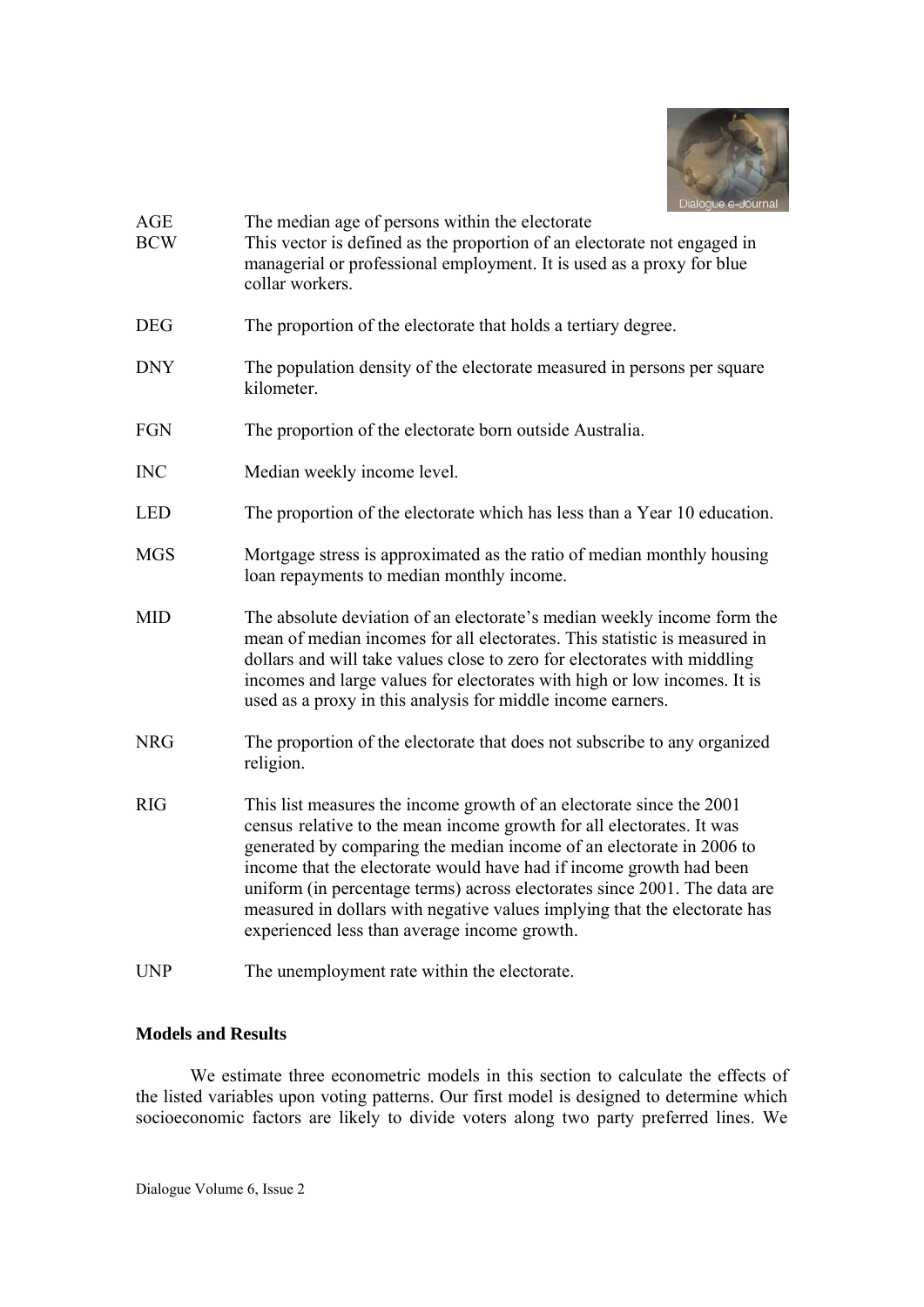

regress the two party preferred vote share for the Labor party in each electorate against a collection of social and economic statistics.

The estimated equation is

(1) 
$$
Labor(2PP) = \beta_0 + \beta_1 MID + \beta_2 AGE + \beta_3 UNP + \beta_4 DNY + \beta_5 DEG + e
$$

The results are presented below.

| Variable   | Coefficient | P value | Significant? |
|------------|-------------|---------|--------------|
| Constant   | 79.646      | 0.0000  | Yes          |
| <b>MID</b> | $-0.021$    | 0.0000  | Yes          |
| <b>AGE</b> | $-1.376$    | 0.0000  | Yes          |
| <b>UNP</b> | 3.781       | 0.0000  | Yes          |
| <b>DNY</b> | 0.002       | 0.0107  | Yes          |
| <b>DEG</b> | 0.419       | 0.0019  | Yes          |
| <b>BCW</b> | 1.007       | 0.0000  | Yes          |

**Table 1. Determinants of Australian Labor Party 2PP vote share** 

The results show that younger, middle income earning electorates with high proportions of tertiary qualifications tend to prefer the ALP, while electorates with lower population densities and lower unemployment rates tend to support the Coalition. We omit some other variables that may be expected to influence partisan choice and have significant correlations with support for the Labor, Liberal or National parties, but exhibit some colinearity with other variables and become insignificant when included in the model. All other listed factors such as median income, low education or not subscribing to organized religion were not found to have a significant effect on determining support for either major party.

It is interesting to examine the complex relationship existing between partisan support and income. Most studies of this sort indicate a negative correlation between income and Labor party preferences (see Leigh, 2005) but we find no such relationship. We do however find a strong negative link between deviations from mean income and ALP support which is in conflict with the traditional notion of low income earners voting left wing and high income earners voting right wing.

While it may be something of an extrapolation to assume that these findings apply at the micro level to individual voters (Robinson, 1950) we feel that this is a suitable way to approximate individual preferences because (i) the results are consistent with factors determined in the wider literature to determine party loyalty and (ii) we have controlled for a wide range of socioeconomic factors, lessening the chance of some unidentified variable uncaptured by the model causing the occurrence of the so called 'ecological fallacy' (Schwartz, 1994).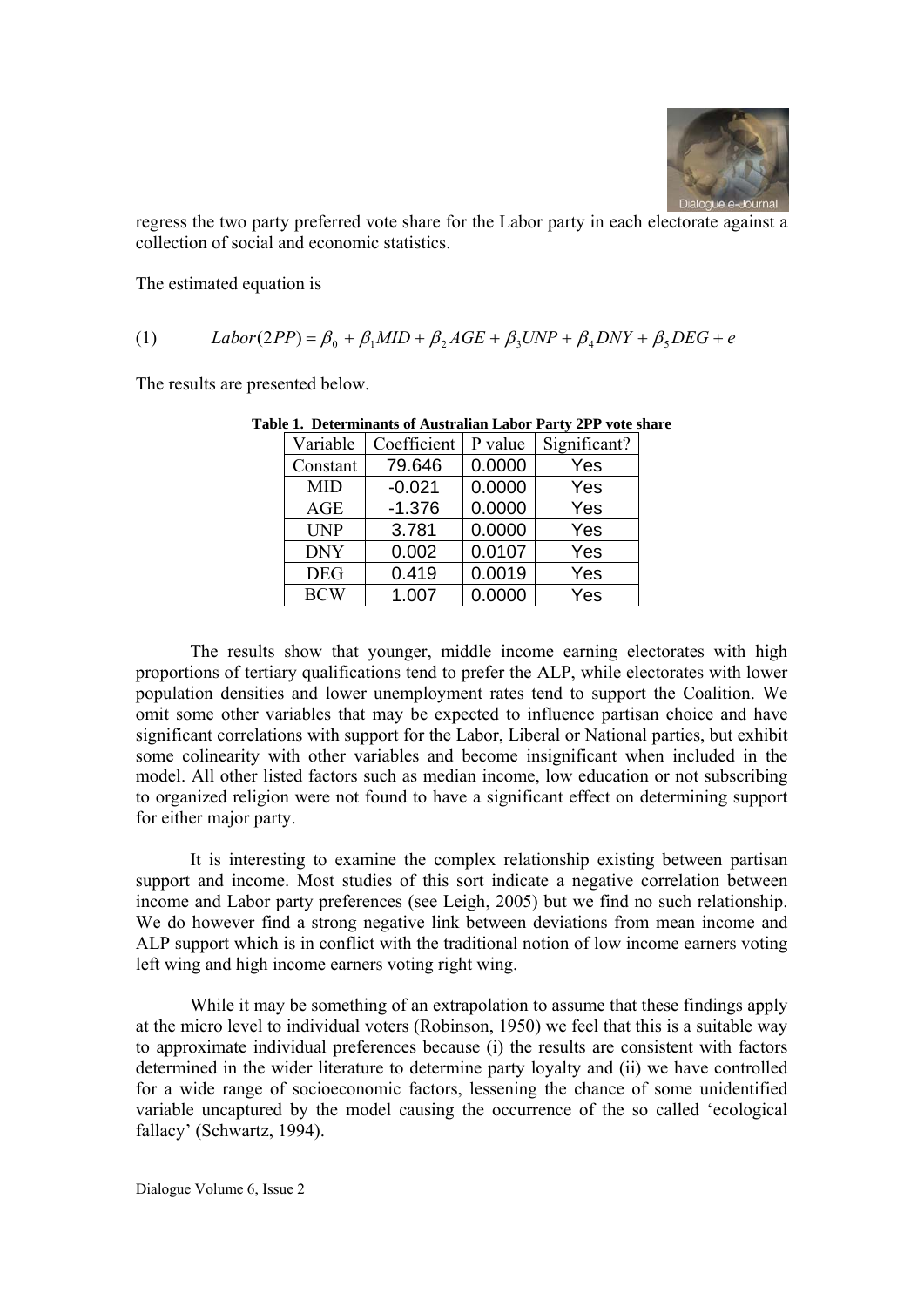

To model the swing in partisan preferences since the last election we estimate the equation

$$
(2) \qquad SWING = \beta_0 + \beta_1 MGS + \beta_2 DEG + \beta_3 BCW + \beta_4 FGN + \beta_5 RIG + e
$$

The results are shown in Table 2.

| Table 2. Factors influencing the swing in 2FF pointing |             |         |              |  |
|--------------------------------------------------------|-------------|---------|--------------|--|
| Variable                                               | Coefficient | P value | Significant? |  |
| Constant                                               | 9.619       | 0.0000  | Yes          |  |
| <b>MGS</b>                                             | 0.790       | 0.0290  | Yes          |  |
| <b>DEG</b>                                             | 0.211       | 0.0349  | Yes          |  |
| <b>BCW</b>                                             | 0.276       | 0.0009  | Yes          |  |
| <b>FGN</b>                                             | $-0.103$    | 0.0039  | Yes          |  |
| <b>RIG</b>                                             | $-0.006$    | 0.0076  | Yes          |  |

**Table 2. Factors influencing the swing in 2PP polling** 

The regression shows that two economic factors influenced the swing against the Howard Government at the 2007 election. Electorates with high mortgage stress and lower than expected income growth swung against the Government. The swing was also high amongst people with degrees and blue collar workers. The higher swing amongst blue collar workers adds weight to the hypothesis that the *WorkChoices* campaign was damaging to the Government. Foreign born voters were found to swing less toward the Labor party than the rest of the population, although foreign born voters provided strong support for the ALP at the 2004 and 2007 elections. The data also shows that electorates that benefited from a larger than average increase in incomes since the 2004 election swung significantly less than other seats. All other listed variables were found not to significantly influence vote share after the variables listed in Table 2 were controlled for. Unlike the research conducted by Spies-Butcher and Wilson, we found that mortgage stress was a significant factor influencing the swing away from the Coalition.

Our third model of voter preference is a probit model where we estimate the probability of a seat being won by the ALP. The model is of the form

(3) 
$$
Pr(ALP|X) = \Phi(X^{\prime}\beta)
$$

where *X* is a matrix of regressors,  $\beta$  is a vector of estimated coefficients and  $\Phi$  is the cumulative distribution function of the standard normal distribution. The estimated beta coefficients are given below.

| <b>Table 3. Estimated coefficients of probit model</b> |       |        |                                                 |  |
|--------------------------------------------------------|-------|--------|-------------------------------------------------|--|
|                                                        |       |        | Variable   Coefficient   P value   Significant? |  |
| Constant                                               | 4.109 | 0.0225 | <b>Yes</b>                                      |  |

**Table 3. Estimated coefficients of probit model**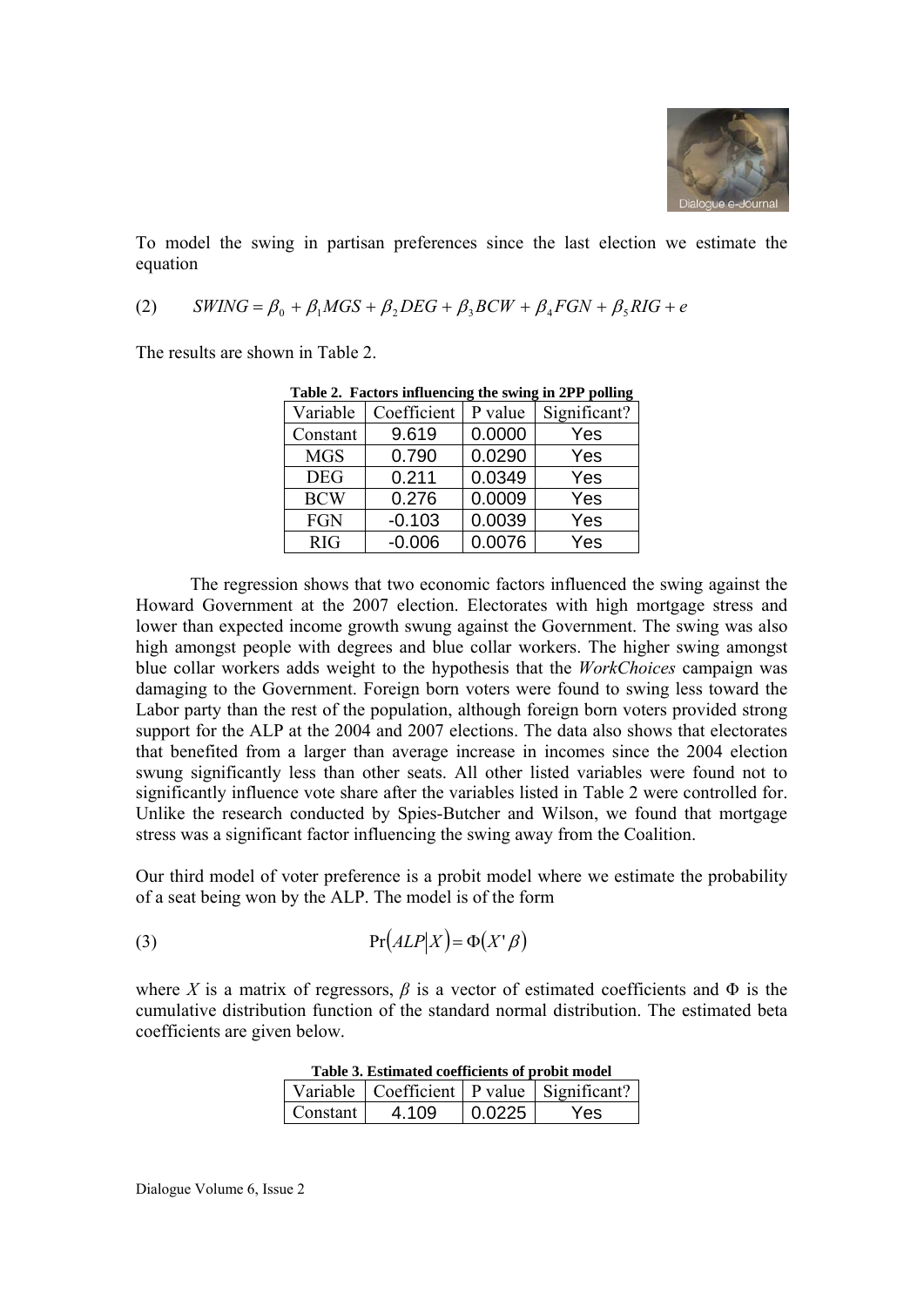

| <b>UNP</b> | 0.647    | 0.0000 | Yes |
|------------|----------|--------|-----|
| <b>BCW</b> | 0.214    | 0.0018 | Yes |
| MID        | $-0.003$ | 0.0115 | Yes |
| <b>AGE</b> | $-0.122$ | 0.0331 | Yes |
| DEG        | 0.298    | ი იიიი | Yes |

We use the probit model to estimate the marginal effects of changes in the explanatory variables on the probability of a seat being won by the ALP. The marginal effects are estimated at the sample means of the explanatory variables.

| Variable   | Marginal effect on                |
|------------|-----------------------------------|
|            | Probability at $X = \overline{X}$ |
| UNP        | 0.2517                            |
| <b>BCW</b> | 0.0834                            |
| MID        | $-0.0011$                         |
| AGE        | $-0.0474$                         |
| DEG        | 0.1156                            |

|  |  | Table 4. Marginal effects of changes in independent variables on probabilities |  |
|--|--|--------------------------------------------------------------------------------|--|
|  |  |                                                                                |  |

The results show that a 1% increase in the unemployment within an otherwise 'average' electorate will increase the probability of the seat going to the ALP by 25.17%. Similarly, unit increases in age and divergence from mean income decrease the probability of the electorate being won by the ALP by 4.74% and 0.11% respectively.

It is of interest to examine the effect of a change in a particular variable on the voting patterns in the effected electorate. For example, the 1% increase in the unemployment rate of an otherwise average electorate mentioned previously will directly affect approximately 0.65% of persons within the electorate as Australian labor force participation rates are approximately 65% (ABS, 2007a). As the expected change in two party preferred vote share for the ALP resulting from the increased unemployment is 3.781% (see Table 1), the Coalition experiences a loss to the ALP of approximately 2.9 votes for every newly unemployed worker, resulting in a total swing of 5.8%. As our 'average electorate' is a reflection of all electorates it is likely to be fairly marginal (average 2PP support for the Labor party at the 2007 election was 52.7%) a predicted swing of 5.8% to the Labor party strongly increases the probability of the seat being won by the ALP, a probability increase we estimate at 25.17%.

# **Conclusion**

This paper examines some of the causes behind the downfall of the Howard government at the 2007 federal election. We find that economic factors such as mortgage stress and uneven distribution of economic gains were significant factors explaining the swing against the government. We also suggest that *WorkChoices* was an important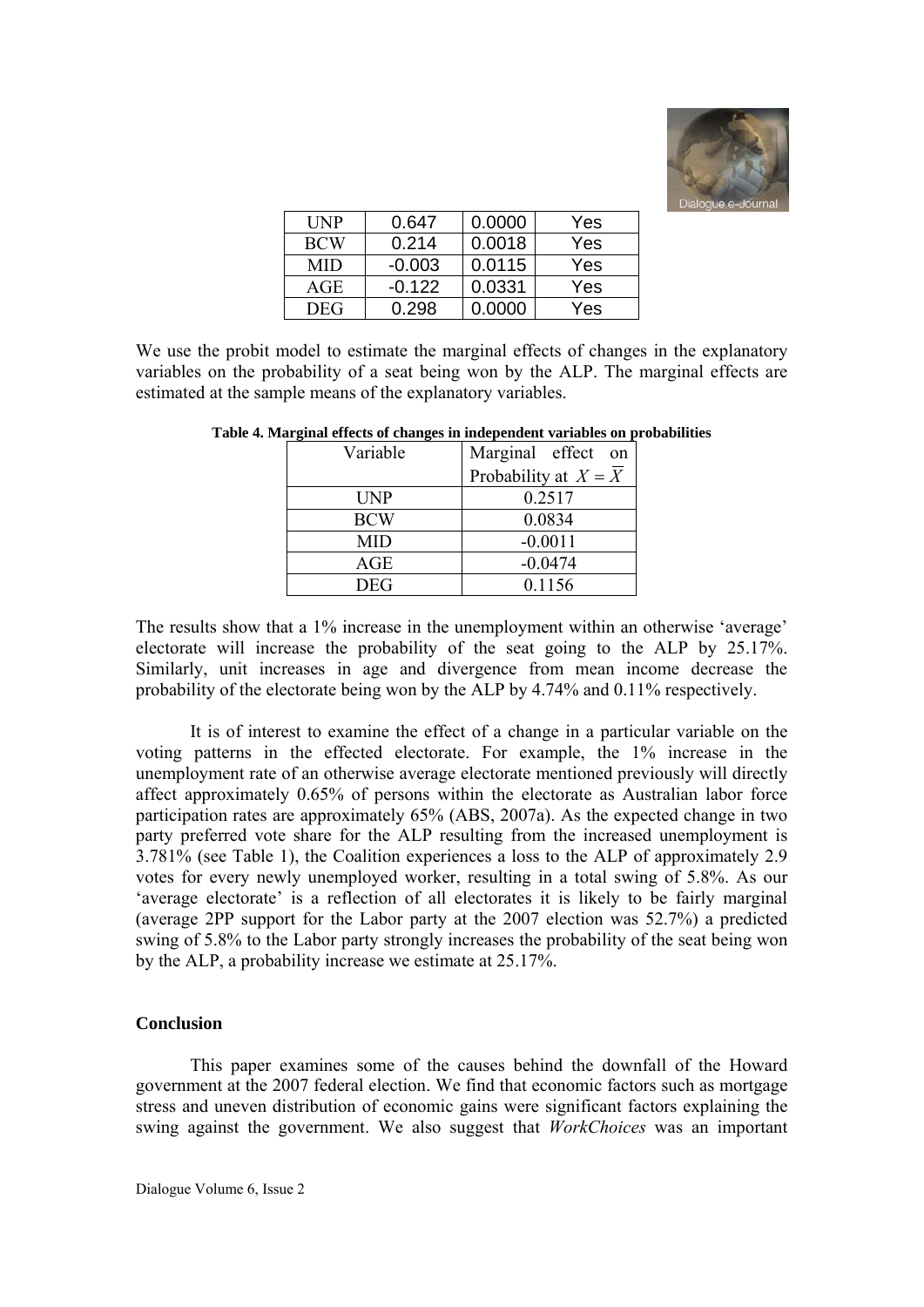

factor, as the swing against the government was unusually high amongst blue collar workers. Profiles describing the factors explaining partisan choices were constructed and the effects of changes in demographic and economic factors on the probability of a seat being won by either major party were analyzed.

# **- REFERENCES -**

Australian Bureau of Statistics (2007a) *Labour Force, Australia*, Canberra, Australian Bureau of Statistics.

Australian Bureau of Statistics (2007b) *Consumer Price Index, Australia*, Canberra, Australian Bureau of Statistics.

Australian Bureau of Statistics (2007c) *Australian National Accounts: National Income, Expenditure and Product*, Canberra, Australian Bureau of Statistics.

Cameron, L. Crosby, M, (2000). "It's the Economy Stupid: Macroeconomics and Federal Elections in Australia", *Economic Record* 76, 354-364

Dodson, J. Sipe, N. (2007). "Voters and VAMPIREs: The electoral geography of household exposure to rising petrol, mortgage and other price pressures" *Australian Review of Public Affairs*, Digest, September [Online].

Jackman, S. Marks, G. (1994). "Forecasting Australian Federal Elections: 1993 and all that, *Australian Review of Political Science* 30, 347-355.

Leigh, A. (2005). "Economic Voting and Electoral Behavior: How do Individual, Local, and National Factors Affect the Partisan Choice?" *Economics and Politics* 17, 265-96.

Parliamentary Library of Australia (2007). "Electoral division rankings: Census 2006 first release (2006 electoral boundaries)".

Parliamentary Library of Australia (2004). "Electoral division rankings: Census 2001 first release (2003 electoral boundaries)".

Robinson, W. (1950). "Ecological Correlations and the Behavior of Individuals". *American Sociological Review* 15, 351–357.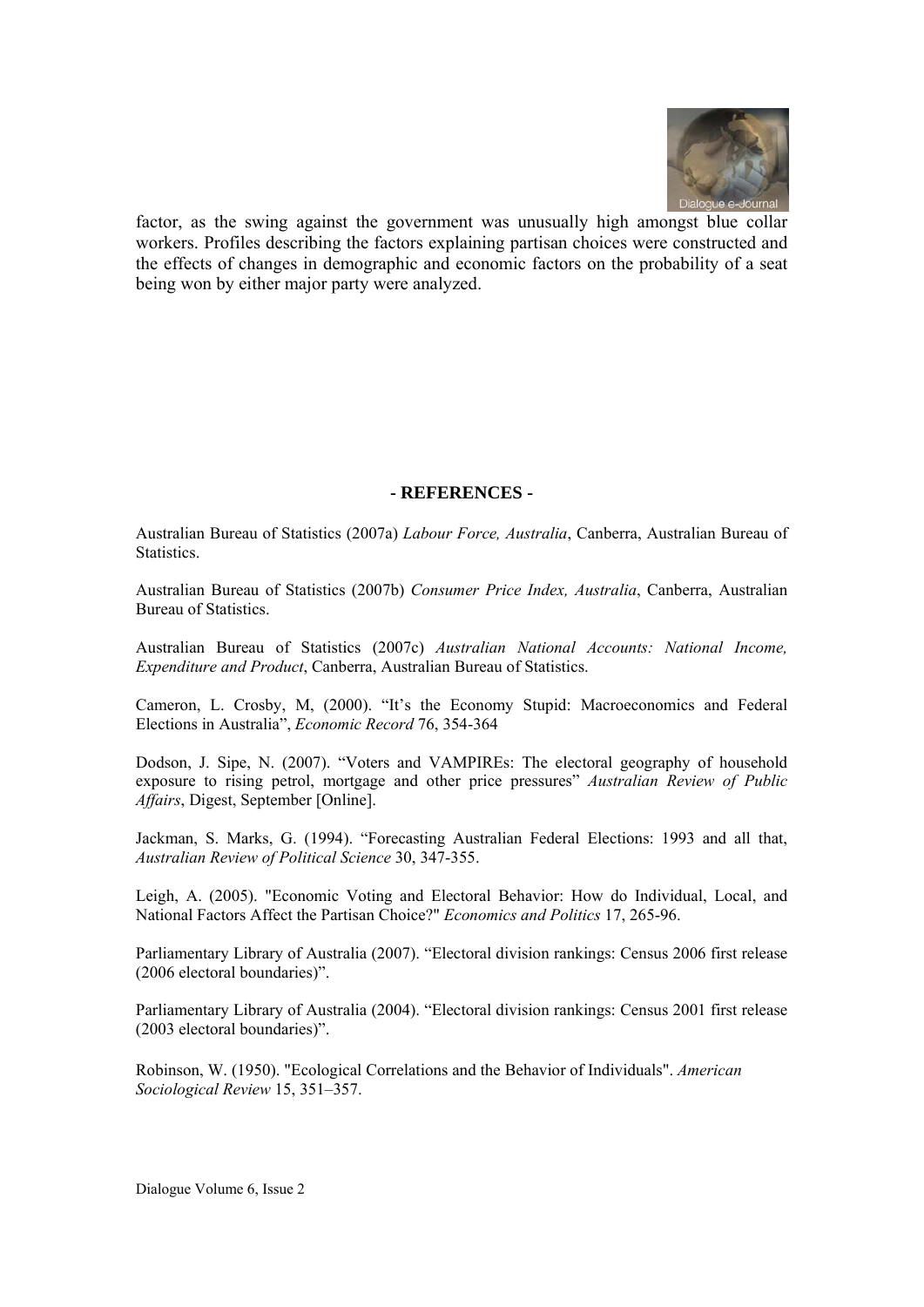

Schwartz, S. (1994). "The fallacy of the ecological fallacy: The potential misuse of a concept and the consequences" *American Journal of Public Health* 84, 819–824.

Spies-Butcher, B. Wilson, S. (2007). "Did the Union Campaign Succeed?" *Australian Review of Public Affairs*, Digest, February [Online].

Wolfers, J. Leigh, A. (2002). "Three tools for forecasting Australian Federal Elections: Lessons from 2001", *Australian Journal of Political Science* 37, 223-240.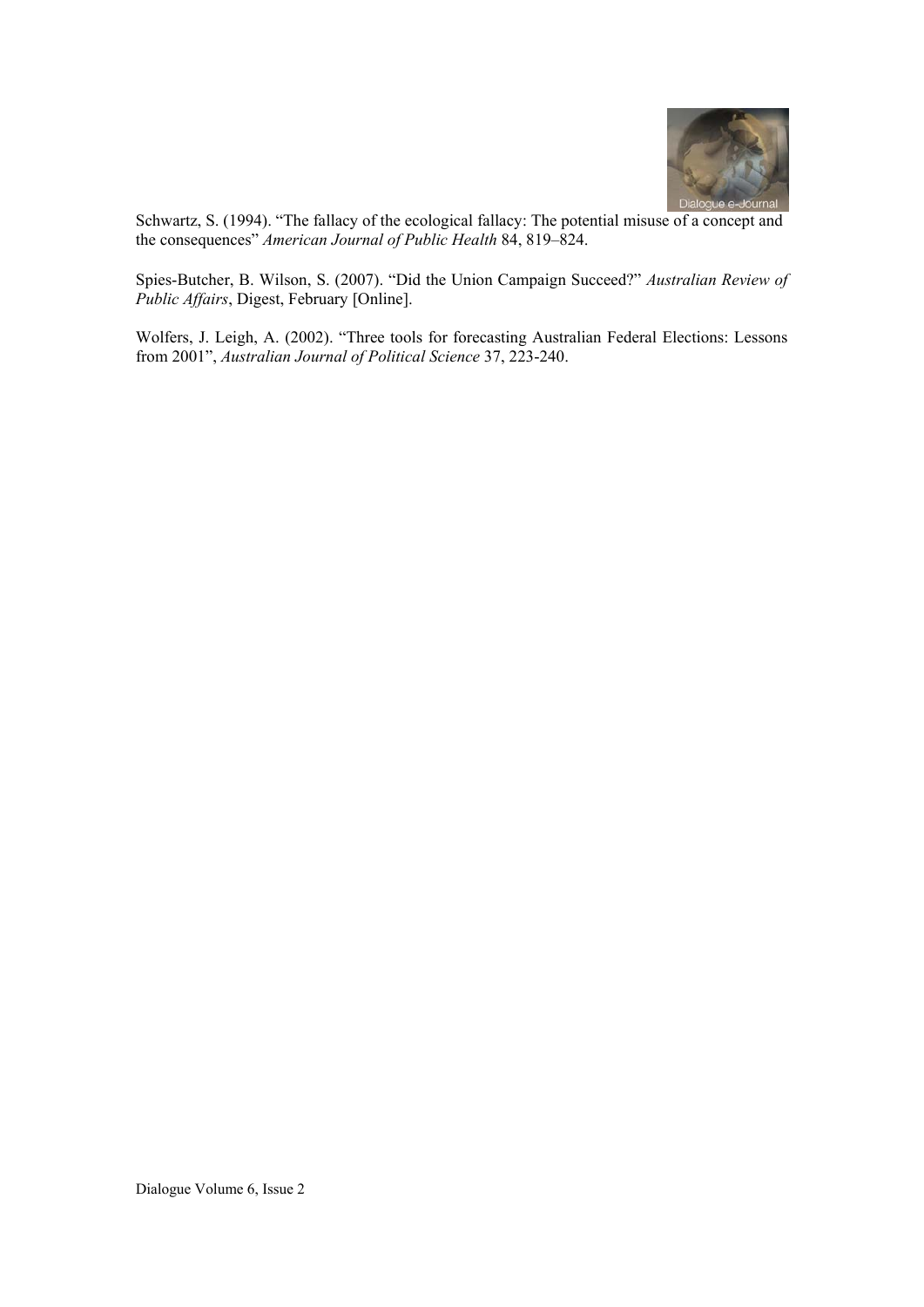

# **THE NEED TO EMBRACE "CORPORATE GOVERNANCE" AS A COMPREHENSIVE PRINCIPLE IN LOCAL GOVERNMENT IN AUSTRALIA AND THE NEED FOR REFORM**

By Neil Hope

*Synopsis* 

Corporate Governance as a concept in Company's law is clearly defined and understood however Corporate Governance as a Concept and a Statement of Principle is not as advanced in Local Government as it is in Company's law. The concept of Governance in Local Government law, certainly in Queensland, falls short of the principle of "Corporate Governance" in companies law and this paper will discuss in what is regarded as Corporate Governance in companies law, particularly as adopted by the Australian Securities Exchange (ASX) and it will then describe the attempts at defining good governance in Local Government law. The paper will talk about the scope and enormity and importance of Local Government in Australia and the importance of successful Local Government in the Australian economy. It will seek to demonstrate that there is a need to adopt a clear principle of Corporate Governance in Local Government law.

The paper will then discuss the rights to qualification as a candidate for election to office in Local Government in Queensland and it will make a brief mention of how the business of Local Government is conducted and the various responsibilities that Local Governments have in delivering government and services to people living in and visiting Local Government areas.

The paper will then discuss matters of Ethics and Conflicts of Interest and the concept of Loyalty and Care both as they apply to Company Directors and the holders of Public Office and it will refer to the Nolan Report, delivered by Lord Nolan in 1995, which sets out 7 principles of public life (1995). The paper will then give some recent examples of failures of Councillors and Public Office Holders to act in the "Public Interest" as is required of Councillors and Councils and will deal with some corruption issues and will more importantly make some suggestions as to possible reform measures including the need to adopt a clear principle of Corporate Governance within Local Government law in Queensland.

#### **Introduction**

The Honourable Joe Hockey, the then Minister for Financial Services & Regulation in the Australian Federal Government, in a speech to the Australian Shareholders Association described Corporate Governance as:

*"…huge and varied. Corporate Governance can mean different things to different people, but essentially it is an extended partnership between a company's Board of Directors and a range of other groups – its shareholders, its management, its employees, the regulators, the markets and the community. The aim of good Corporate Governance*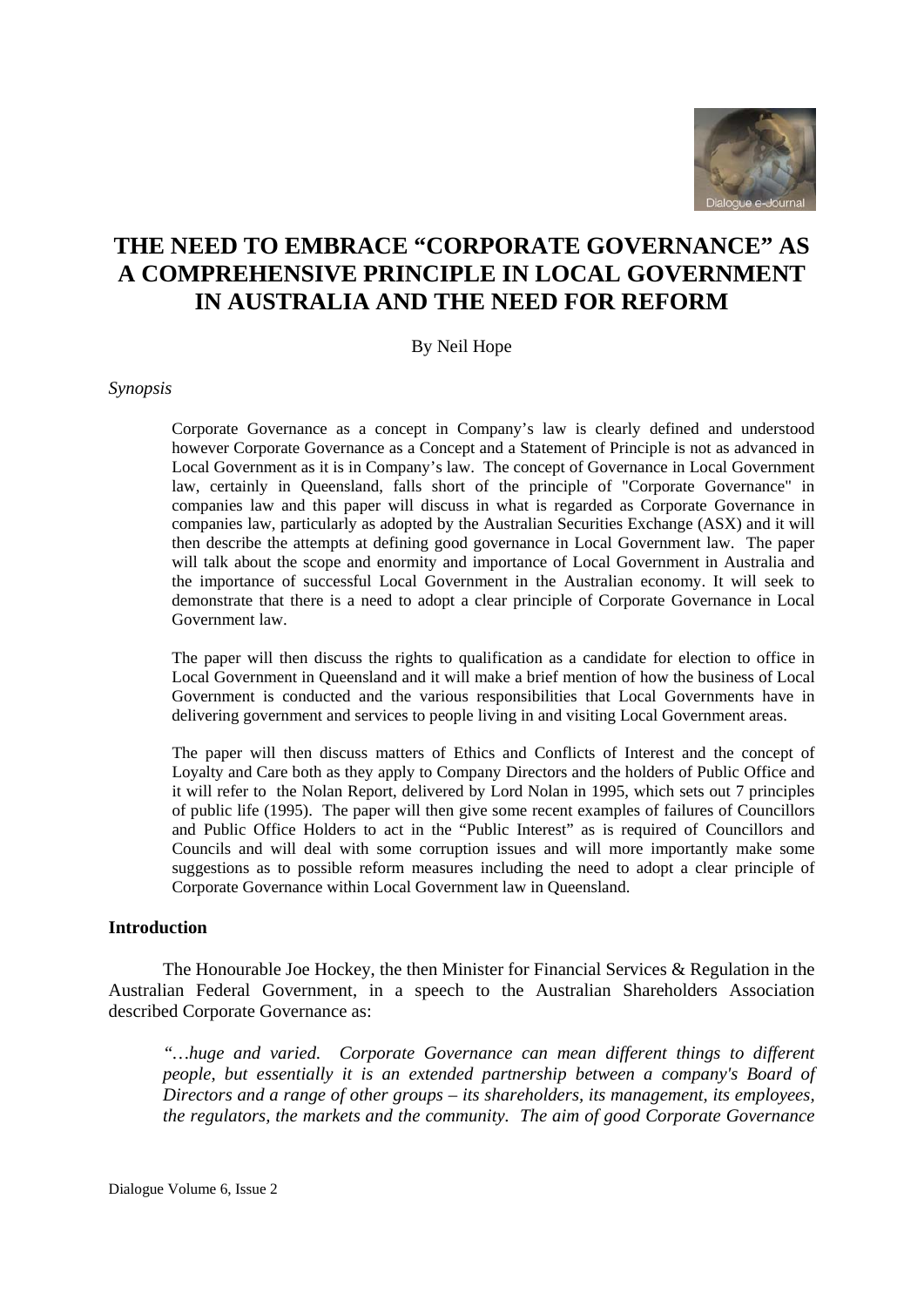

*is achieving the best outcome for the corporation and the shareholders as a whole. It is a tension driven by open and frank communication. Corporate Governance should be part of company's strategy. But above all, it should be more than a document rolled out once a year and which gets paid only lip service" (2001).*

The Honourable Joe Hockey was, of course, was referring to Corporate Governance as it relates to Companies. This Paper draws an analogy between the Boards of Directors of Companies (as the managing body of Companies) and the Mayor and Councils in Local Government (as the managing body of Local councils). It also draws an analogy between shareholders of Companies (as having a vested interest in the successful performance of the Company) and the constituents in a Local Government area (as having a vested interest in the successful performance of the Council). The words of the Honourable Joe Hockey *"to achieve the best outcome for the corporation and the shareholders as a whole"* and the aims of good Corporate Governance" as referred to by him are equally as important in relation Local Government.

Neither company directors nor councillors are required to hold any formal standard of qualification to qualify for election to office. Directors and councillors are elected from limited franchise in that company directors are appointed by the shareholders of the company and councillors are elected from the constituents of the relevant local authority area. It is difficult to argue that shareholders have a greater interest in selecting Company Directors than constituents do in choosing councillors, as both shareholders and constituents have a vested and financial interest in the outcome of the "partnership" in that a poor outcome of Corporate Governance of a company may have a financial impact on the shareholders' investment in the company but also poor Corporate Governance in Local Government will also have financial impact on the constituents, although note it is less direct than for shareholders, although still important. Constituents in a local authority areas pay rates, parking fines, fees and charges and other financial obligations and poor financial management of local authorities can mean increases in rates and those other services and charges costs. Poor management of Local Authorities can lead to a reduction in the quality of services to residents and visitors to Local Authority Areas Consequently, good Corporate Governance in local authority is at least as necessary in Local Government as it is in the Corporate World.

The principles of the Nolan Committee's First Report on Standards in Public Health have been transposed into legislation in Queensland pursuant to the *Public Sector Ethics Act* (Queensland Parliament, 1994). However, the adoption of the principles of the Nolan Report into standards in public life have not been adequately addressed in the legislation in Queensland in that the legislation falls short of requiring Councillors in Local Government to be adequately trained and educated.

#### **Corporate Governance. What is it?**

Corporate Governance has been defined as *"The framework of rules, relationships, systems and processes within and by which authority is exercised and controlled in*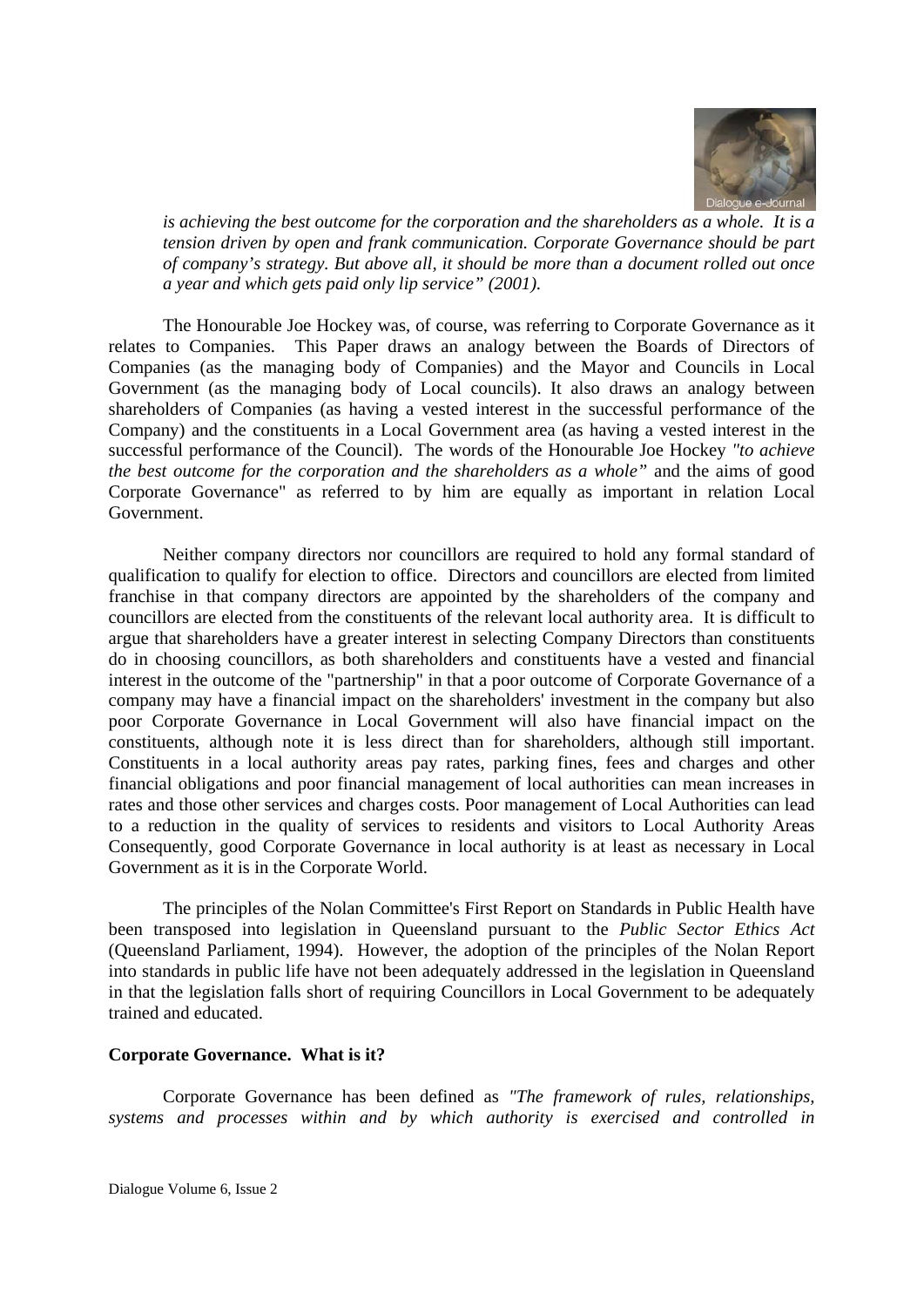

*corporations"* (Australian Security Exchange, 2007: 3). More importantly, Corporate Governance encompasses mechanisms by which companies and those in control are held to account (Justice Owen, 2003: xxxiii). The concept of Corporate Governance has evolved over time and it continues to evolve and what is also certain is that economies only work well if companies are run efficiently and transparently (2008).

 The following is a summary of the fundamentals of Corporate Governance in corporations law as set out by the Australian Securities Exchange:

- 1. The establishment of the roles of the Board and Senior Executives;
- 2. That Board and Senior Executives should have a balance of skills, experience and independence appropriate to the nature and extent of the company's operations;
- 3. A basic need for integrity among those who influence a company's strategy and financial performance, together with responsible and ethical decision-making which takes into account not only legal obligations but also the interests of stakeholders;
- 4. A paramount need to meet the information needs of a modern investment community in terms of accountability and attracting capital and presenting a company's financial and non-financial position by way of processes that safeguard both internally and externally the integrity of company reporting;
- 5. The need to provide a timely and balanced picture of all material matters;
- 6. That the rights of shareholders need to be clearly recognised and upheld;
- 7. That each business decision has an element of uncertainty and carries a risk that can be managed through effective oversight and internal control;
- 8. The need to provide rewards to attract the skills required to achieve the performance expected by the shareholders and that each of these principles are of equal importance.

# **Current understanding of Corporate Governance in Local Government in Queensland. What is it?**

Local Government is not provided for in the Constitution of Australia and is established pursuant to State Legislation and in Queensland pursuant the Local Government Act 1993 (QLD). The objects of the Local Government Act are to provide a legal framework for an effective, efficient and accountable system of Local Government, recognising a jurisdiction of Local Government sufficient to allow a Local Government to take antimonious responsibility for the good rule and government of its area, with a *minimum* of intervention by the State, and to provide for community participation in the Local Government system and to define the role of participants in the Local Government system and to establish an *independent* process for ongoing review of certain important Local Government issues (Local Government Act, 1993 (QLD): Section 2).

Mayors of local authorities in Queensland are elected by separate ballot and although the Mayor has the responsibilities of a Councillor to represent the overall public interest of the Local Government area, the Mayor is also responsible to preside at meetings of the Council, at which the Mayor is present, and to ensure the carrying out of the Council's decisions and to exercise the powers and to perform the duties given to the Mayor by the Local Government (Local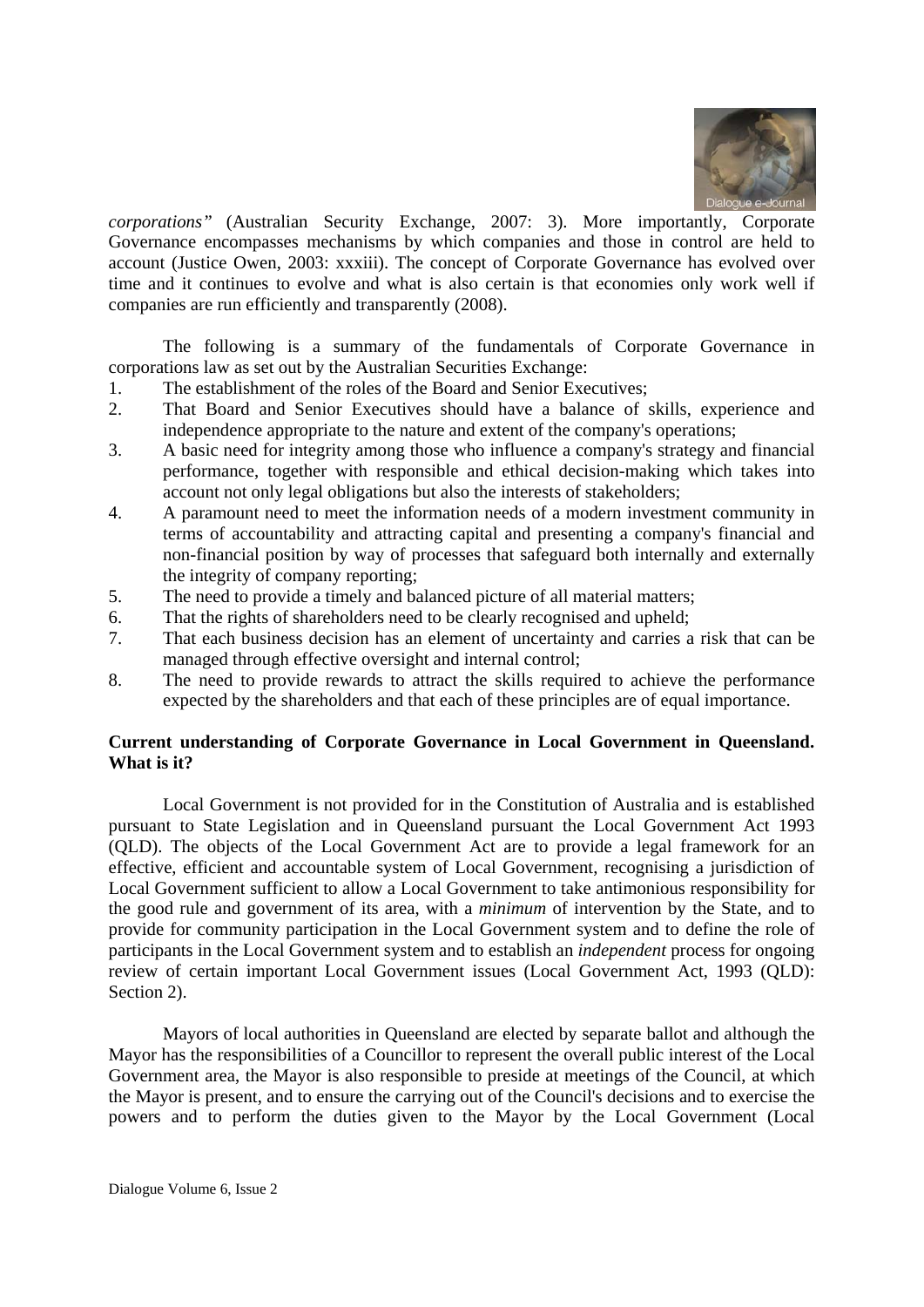

Government Act, 1993 (QLD): Section 231). Furthermore, Councils in Queensland have a lawmaking role for local laws and an executive role for the adoption and implementation of policies and administration of Local Government and enforcement of its laws.

The annual report of the Brisbane City Council for the year 2006/2007 makes reference to Corporate Governance as (Brisbane City Council, 2007):

*"Corporate Governance refers to mechanisms used to ensure managers' actions are accountable and consistent with the interests of key stakeholder groups. In Council, it applies to elected representatives and senior managers who have a responsibility to serve the needs of the Brisbane community. Corporate Governance is gaining more prominence as members of the public expect greater transparency in government and business."*

Significantly there is no definition of "Corporate Governance" in the *Local Government Act* 1993 (QLD) the *Public Service Ethics Act* 1994 (QLD) provides the best attempt at establishing Corporate Governance as a concept. The Public Service Ethics Act provides for the establishment of codes of conduct for public officials and codes of conduct have been adopted by local authorities in Queensland.<sup>1</sup>

#### **The scope, enormity and importance of Local Government in Australia**

The six States in Australia and the Northern Territory have established Local Government as a separate level of government to Federal and State and Local Governments deal with such matters as waste collection, public and recreational facilities, delivery of roads and other Infrastructure and town planning (Australian Government, Local Government (Councils), 2008). There are currently 565 local Councils in Australia and there are 73 Councils and 553 Councillors in Queensland (QLD Department of Local Government, 2008).

Codes of Conduct adopted by Councils across Queensland to a great extent repeat the principles set out in the *Public Sector Ethics Act* (1994). For example, the Brisbane City Council has published a Code of Conduct for Councillors (Brisbane City Council. (2006). The Code of Conduct produced by the Brisbane City Council as at 28 February 2006 outlines the ethical and behavioural obligations of Councillors and staff and publishes the Council's expected standards of integrity in Local Government, primacy public interest, independence of action by Councillors, appropriate use of information by Councillors, transparency and scrutiny and appropriate use of entitlements.

The successful performance of Local Government in Australia is critically important to the success of our whole economy. Local Governments provide employment. They provide facilities for community groups such as sporting and recreational groups. They provide child

<sup>-</sup>1 For Examples see the *Brisbane City Council* at

www.brisbane.qld.gov.au/bccwr/about\_council/documents/20060220\_adoptedcodeofconductforcouncillors.pdf, see also, the *Model Code of Conduct for Councillors of Townsville City Council* at http://previous.townsville.qld.gov.au/yourcouncil/docs/CouncillorsCodeConduct.pdf and see also *Gold Coast City Council* at www.goldcoast.qld.gov.au/attachment/intranetdocumentation/HR/codeofconduct\_councillors.pdf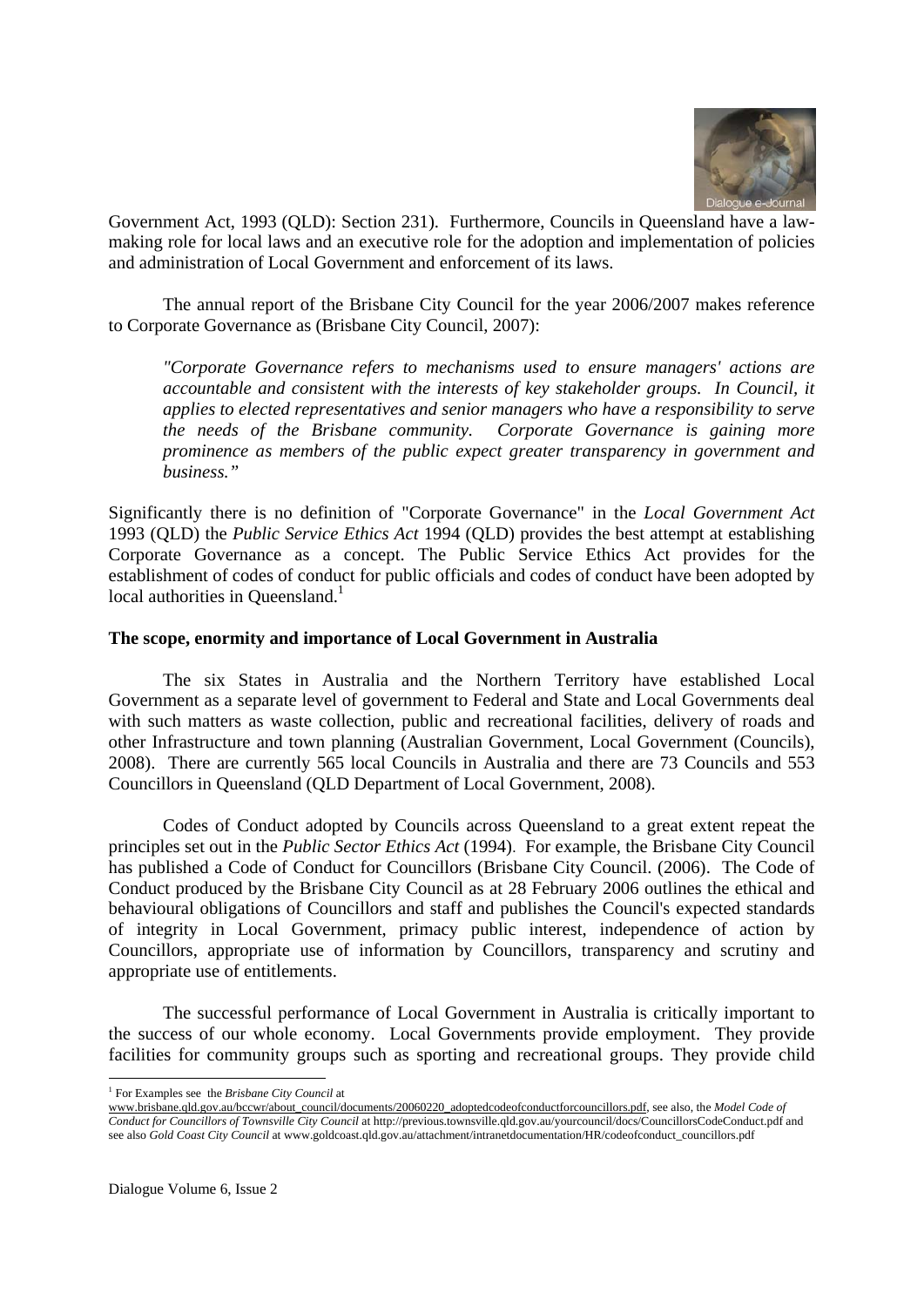

care, aged care, waste disposal, monitor food standards at food outlets such as shops and restaurants. They provide cemeteries and crematoriums, public toilet facilities, roads and footpaths. Local Government is also responsible for responsible town planning and the maintenance of building standards for new and renovated buildings. In Queensland, the *Integrated Planning Act* 1997 (IPA) has as its purpose the achievement of ecology sustainability by co-ordinating and integrating planning at the local regional and State levels and managing the process by which development occurs and managing the effects of development on the environment (*Integrated Planning Act* 1997 (QLD): Section 1.2.1). However, ultimately Local Government in Queensland is responsible to implement the purposes of IPA.

The Board of Management of local authorities in Queensland typically meet monthly and those meetings are conducted normally by the Mayor as the chairperson and are attended by Councillors and other administration staff of the Council. The following is an organisational chart of the Brisbane City Council (2008):



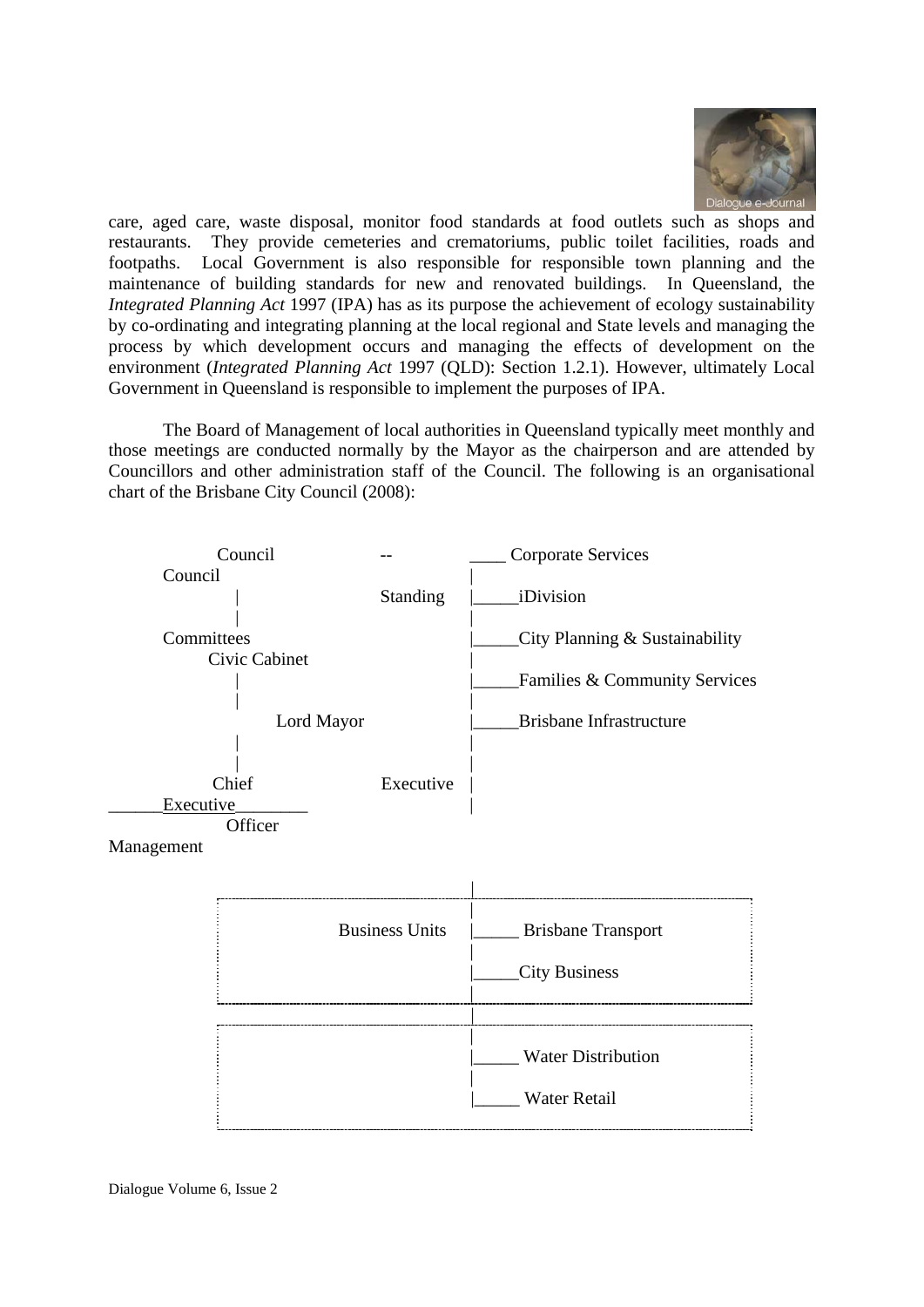

# **Qualification of Mayors & Councillors in Queensland**

The Australian Local Government Association (1997) considers that the fundamental principles of Local Government to be:

*"Local Governments are elected to represent their local community; to be a responsible and accountable sphere of democratic government; to be a focus for community identity and civic spirit; to provide appropriate services to meet community needs in an efficient and effective manner; and to facilitate and coordinate local efforts and resources in pursuit of community goals.*

#### **Qualifications of Mayors & Councillors in Queensland**

No requisite knowledge, experience, business acumen or skill is required to be demonstrated by a person seeking election as a candidate for the office of Mayor or Councillor of a Council in Queensland and, similarly, no knowledge or understanding of the principles of integrity or ethics needs to be demonstrated. A person is qualified to become a Councillor if they:

- (a) reside in the relevant local authority area;
- (b) are enrolled on the Electoral Roll;
- (c) are not an undischarged bankrupt; and
- (d) are not at the relevant time taking advantage of any of the compromised provisions under the *Bankruptcy Act* 1966. (Local Government Act 1993 (QLD): Section 220 and 221).

A person is entitled to vote in a Local Government election if that person is enrolled to vote pursuant to the *Electoral Act* 1992 with respect to an election for the whole of the Local Government area (Local Government Act 1993 (QLD): section 276). For those on the electoral roll, voting at Local Government elections is compulsory (Local Government Act 1993 (QLD): section 262 and Schedule 2). A person is entitled to be enrolled as an elector if the person either is entitled to be enrolled under the *Commonwealth Electoral Act* 1918 and lives in the relevant electoral district and has done so for at least a month (Electoral Act 1992, (Cwth): Section 64). All persons who are 18 years of age or over and who are Australian citizens are entitled to be on the roll of electors (Commonwealth Electoral Act, 1918 (Cwth): Section 93 ).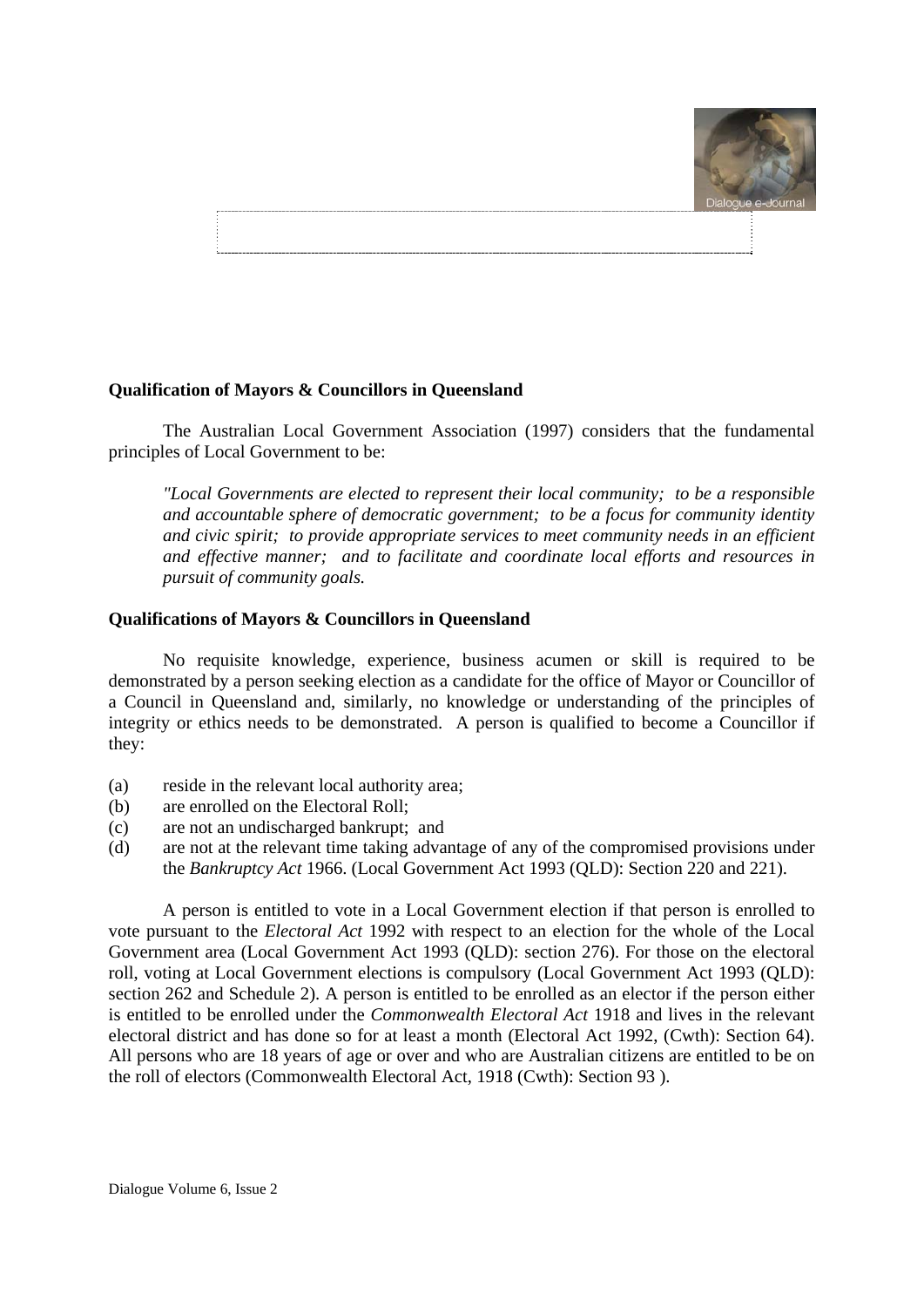

Councils in Queensland represent the overall public interest of the Local Government area and Councillors *must* act in the Public Interest (Local Government Act 1993 (QLD): subsection 229(1) and 229(3). Concepts of "trust" come into play in situations where one person has an obligation to act on behalf of another. Fiduciaries<sup>2</sup> include business advisers, attorneys, guardians, administrators of estates, real estate agents, bankers, brokers or anyone who undertakes to assist someone who places confidence and trust in that person. Whilst vulnerability (at least to some extent) is presumed to be present in a fiduciary relationship, the recognised touchstone of a fiduciary relationship is the obligation to act in the interests of another (Svehla, 2006: 192). It is also important to take into account that it is immaterial whether the undertaking to act for the other is pursuant to a contractual obligation or that it is gratuitous (Scott, 1949: 540) and the distinct nature and character of a fiduciary obligation sets it apart from contract and tort (Pilmer v Jute Group Ltd (NIQ)). A Director of a company is a person who has been appointed to that position (Corporations Act 2001, (Cwth): Section 9).

There are also statutory obligations of care and diligence on company directors in Australia which are civil obligations only. Directors must exercise their powers and discharge their duties with the degree of care and negligence that a reasonable person would exercise if they were a director in the company circumstances and occupied the office held by the director (Corporations Act 2001, (Cwth): Section 18). There is also a statutory business judgment rule in Australia which relates to decisions made by directors in the operation of companies and provides that directors who make a business judgment is taken to comply with the law and their duties "at common law and in equity" in respect of that judgment if they make the judgment in good faith and for a proper purpose and do not have a material interest in the subject matter of the judgment and inform themselves about the subject matter of the judgment to the extent that they reasonably believe it to be appropriate and rationally believe that the judgment is in the best interests of the company (Corporations Act 2001, (Cwth): Section 180(2)).

A summary of the statutory duties and liabilities of directors of companies are to act in good faith, to act in the best interest of the company, to avoid conflicts between interests of the company and the directors' own interests, to act honestly, to exercise care and diligence, to prevent the company trading whilst it is unable to pay its debts (Corporations Act 2001, (Small Business Guide) (Cwth): Section 111J).

Fundamental to any treatment of ethics in relation to Corporate Governance whether concerning corporations or local authorities is an understanding of the following concepts:

- (a) Morality;
- (b) Conflict of interest; and
- (c) Loyalty and care.

#### **Ethics**

<sup>-</sup>2 Word that comes from the Latin *Fiducia*, meaning "trust".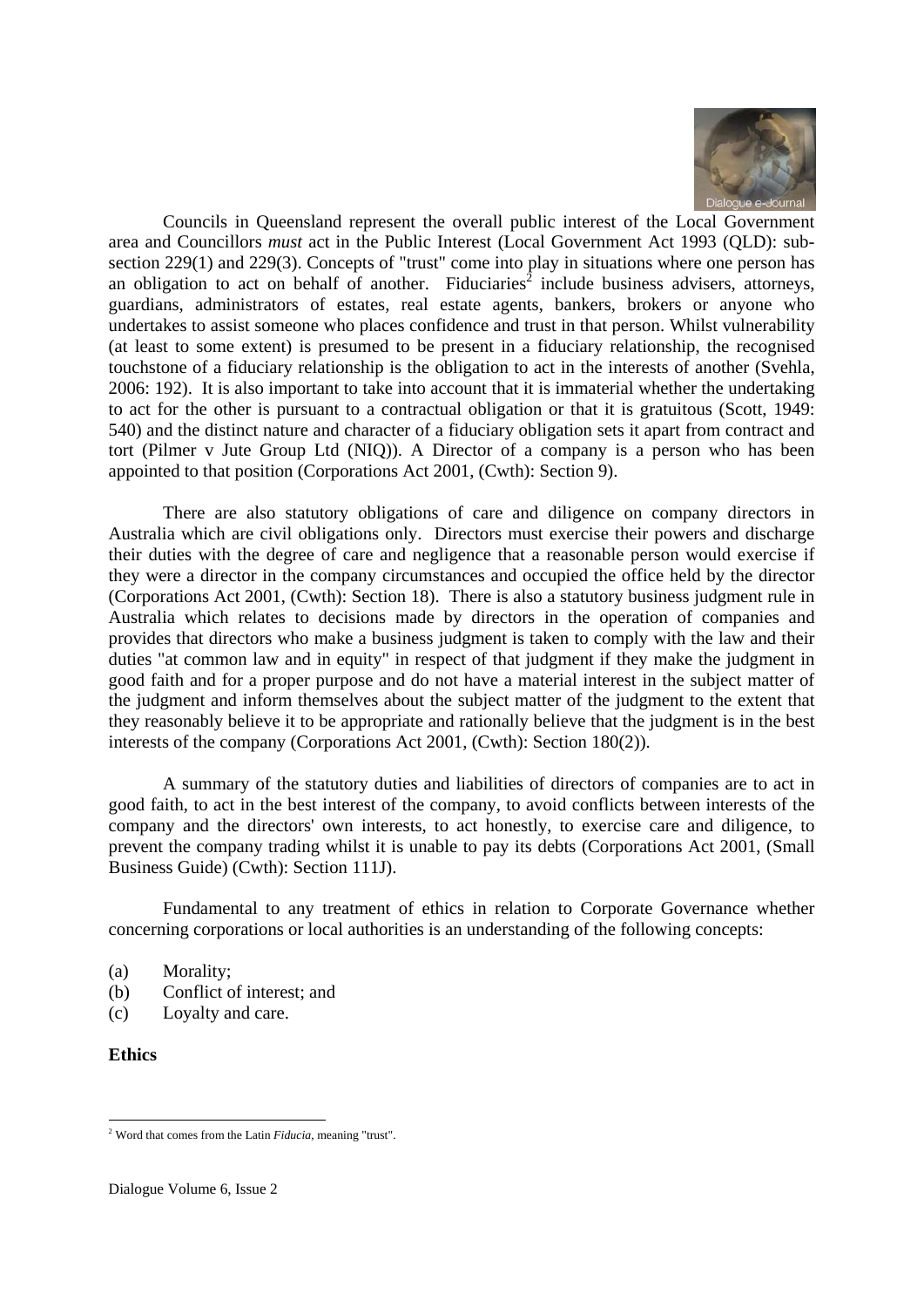

In legal terms, ethics is regarded as a set of disparate rules which regulate certain aspects of legal practice:

*"The principles of legal ethics are often stated in unduly vague or misleading terms, are in conflict with other principles or are of uncertain authority. In addition… there is considerable uncertainty as to what sanction will be imposed for breach of a particular principle"* (Disney, 1986: 197-598)

This seems a rather negative comment and it is preferable to consider that legal ethics is an application of general moral principles applied in legal practice, so far and to the extent that moral principles are applicable in that regard (Bagaric, Dimopoulos, 2003). Unfortunately, ethics is not easily defined. At its highest level, ethical behaviour consists of universal principles (e.g. the golden rule of "do unto others as you would want others to do unto you"), while in everyday practice it is modified by special circumstances (Ross, 2001: 10). It seems then that to understand what behaviour is ethical and what behaviour is not ethical, it is necessary to develop a sense of right and wrong as that applies to the circumstances within which a person finds themselves. It also seems then important that people in public office such as Mayors and Councillors in Local Government not only have a keen sense of right and wrong but also that they act accordingly in a culture of "Service above Self."

Morality and ethics go hand in hand and the moral principle is applicable to all human conduct, whether public or private (Freeman, 1987: 281-304). In the real world, philosophers refer to "normative ethics" which is a process of arriving at moral standards that regular right and wrong conduct. This may involve articulating the good habits that we should acquire, the duties that we should follow, or the consequences of our behaviour on others (Feiser, 2006).

#### **Conflict of Interest**

A conflict of interest arises in a situation where a person has an interest that interferes with that person's ability to act in the best interests of another person when that person has an obligation to act in that other person's interest. The elements are that there must be an obligation to act in the interest of another person and as a result, there is an obligation, whether explicit or implicit, to serve that other person's interest (Kolb, 2007: 1296).

There are 3 different kinds of conflict of interest – Actual Conflict, Apparent Conflict, and Potential Conflict. The Honourable Allen Demack AO, Queensland Integrity Commissioner, described the 3 kinds of conflict in his report as follows:

- (a) Actual conflict means: *"This arises when personal interest and official duty meet head on, and duty loses out. An example is where a public official accepts a bribe on the understanding that a decision favourable to the giver of the bribe will be met."*
- (b) Apparent conflict means: *"This arises when it would appear to a fair minded person in possession of all the facts that the decision-maker has compromised his or her*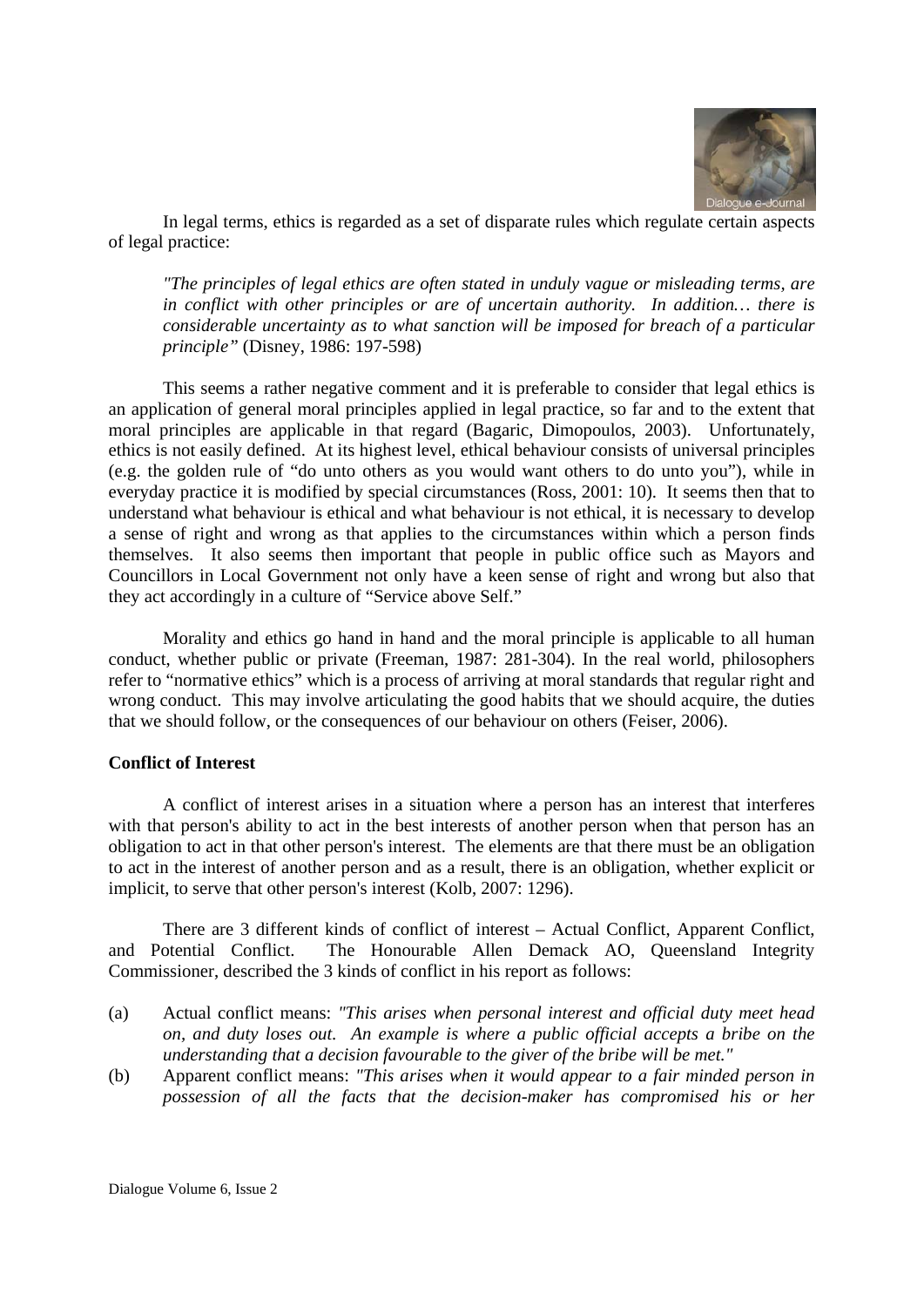

*impartiality. An example is where a public official accepts hospitality from a person whose application or request is being handled by the official."* 

(c) Potential conflict means: *"This occurs if a public official has an interest in property which could be caught up in the process upon which the official is* deciding*. An example is where a surveyor, who is asked to identify possible routes for a by-pass road around a town, owns land in the town.* (2004: 60-61)

#### **Loyalty and Care**

In a company context, directors own a duty of care to the company to take reasonable care in the performance of their office, the breach of which may render them liable to an action for damages at common law at the suit of the company and consequently liable for indemnity or contribution as tortfeasor (Daniels & Ors v Anderson, heretofore referred to as the AWA Case).

In this case, AWA Ltd (AWA), was a long established company and Deloitte Haskins & Sells, a well known firm of Chartered Accountants, were the auditors of the company. The directors were experienced businessmen and one of the activities of AWA was to manufacture, import and export electronic and electrical products. AWA imported large quantities of components from Japan and other countries and to hedge against foreign currency fluctuations in late 1985 AWA began to make forward purchases of foreign currency against contracts in place, or anticipated, for imported goods. In December 1985, Andrew Koval was appointed the Foreign Exchange Manager of AWA and he appeared to be making huge profits on foreign exchange dealings. However, by early July 1987, Koval had lost \$49.8 million as a result of Deloitte Haskin & Sells' repeated failure, as auditors, to report gross deficiencies in the company's records and internal controls. It was held that the auditors were guilty of various acts of negligence including the failure to advise the Board of the absence of proper internal controls (The AWA Case: 444-445).

The Court said in its opinion the responsibilities of directors require that they take reasonable steps to place themselves in a position to guide and monitor the management of the company ((The AWA Case: 501). The Board of AWA met only once a month for half a day and the Court expressed the view that the Board should have met as often as it deemed necessary to carry out its functions "properly".

The AWA case also cited the American case of *Federal Deposit Insurance Corporation v Bierman* (1993)*.* The Judge in that case said:

*"Directors are charged with keeping abreast of the Bank's business and exercising reasonable supervision and control over the activities of the Bank…a director may not rely on the judgment of others, especially when there is notice of mismanagement. Certainly, when an investment poses an obvious risk, the director cannot rely blindly on the judgment of others."*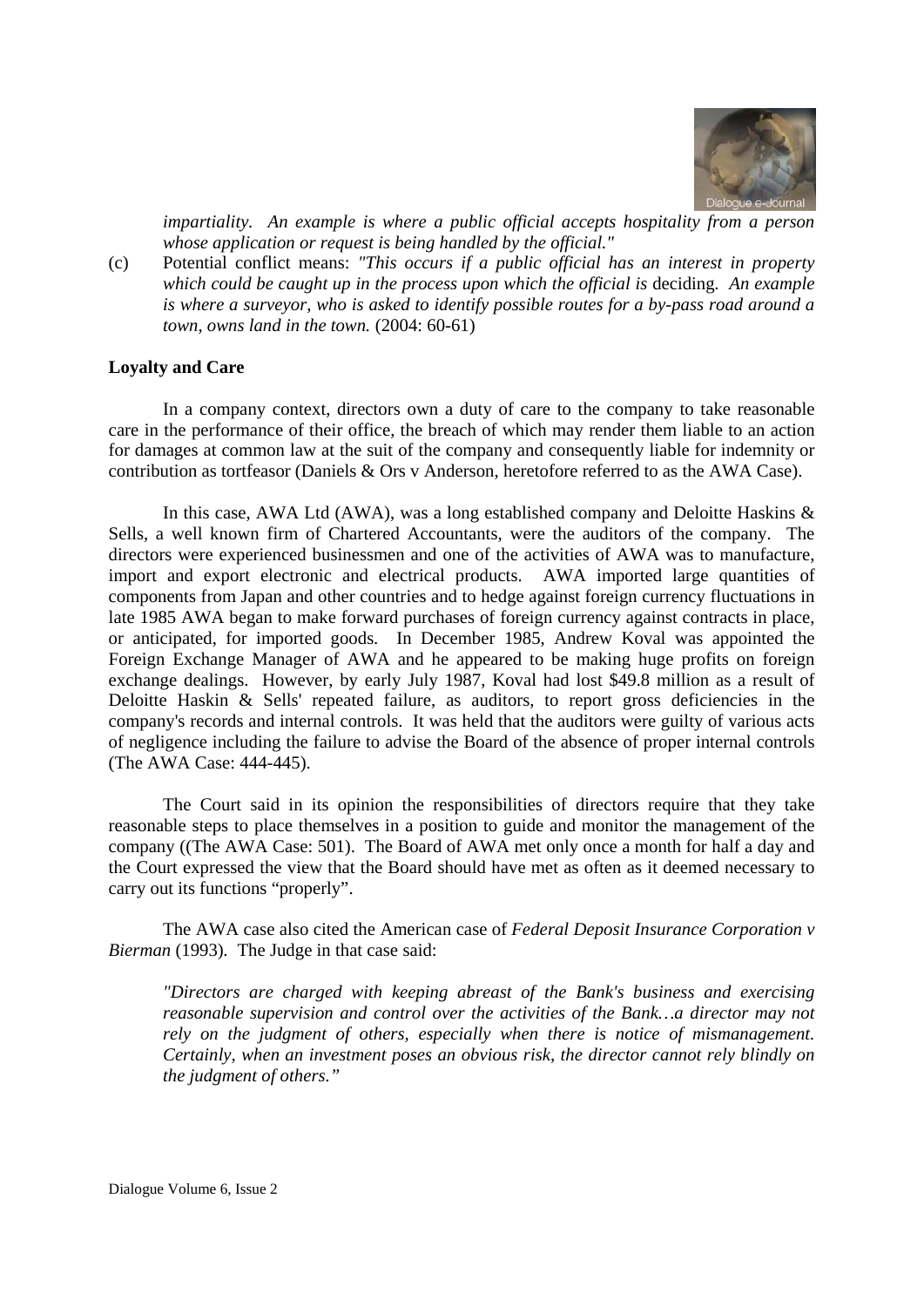

In addition to the common law duty of care, directors also have a duty to the corporation of care and skill and equity (Permanent Building Society (in Liq) v Wheeler, 1994). Why then should Councillors not have the same obligations of Loyalty and Care?

# **The Nolan Report**

In 1995 Lord Nolan produced a report which was the result of 6 months' inquiry into standards in British public life and it concentrated on Members of Parliament, Ministers and Civil Servants, Executive Quangos and NHS Bodies (Lord Nolan, 1995: 1). The following general recommendations were made by the Nolan Report:<sup>3</sup>

- (a) The general principles of conduct which underpin public life need to be re-stated;
- (b) All public bodies should draw up codes of conduct incorporating the principles espoused by the Report;
- (c) Internal systems for maintaining standards should be supported by independent scrutiny; and
- (d) More needs to be done to promote and reinforce standards of conduct in public bodies, in particular in matters of guidance and training including induction training.

The Nolan Report published 7 principles for public life which were the following:

- 1. **Selflessness**. I.e. holders of public office should take decisions solely in terms of the public interest. They should not take decisions in order to gain financial or other material benefits for themselves, their family or their friends.
- 2. **Integrity.** Holders of public office should not place themselves under any financial or other obligation to outside individuals or organisations that might influence them in the performance of their official duties.
- 3. **Objectivity.** In carrying out public business, including making public appointments, awarding contracts, or recommending individuals for rewards and benefits, holders of public office should make choices on merit.
- 4. **Accountability.** Holders of public office are accountable for their decisions and actions to the public and must submit to whatever scrutiny is appropriate to their office.
- 5. **Openness.** Holders of public office should be as open as possible about all the decisions and actions that they take and should give reasons for the decisions and restrict information only when the wider public interest clearly demands.
- 6. **Honesty.** Holders of public office have a duty to declare any private interest relating to their public duties and to take steps to resolve any conflicts arising in a way that protects the public interest.
- 7. **Leadership.** Holders of public office should promote and support these principles by leadership and example (Lord Nolan, 1995: 2).

 The general recommendations of Lord Nolan were that some of the inclusions of the report had general application across the entire Public Service with respect to matters of

<sup>-</sup><sup>3</sup> Nolan Report at page 2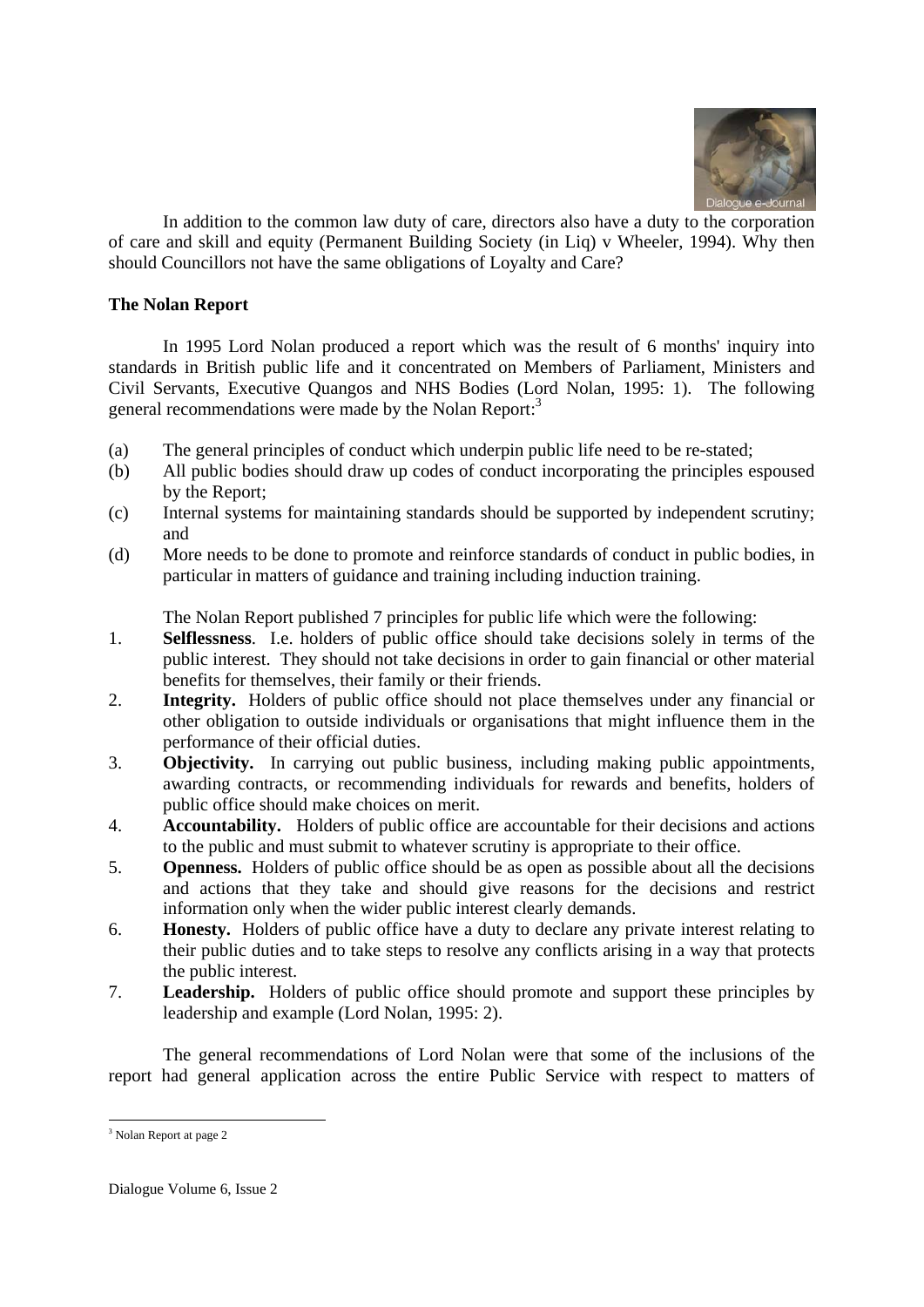

principles of public life, codes of conduct, independent scrutiny and education. In relation to education, the general recommendation was that:

*"More needs to be done to promote and reinforce standards of conduct in public bodies, in particular to assist with the guidance and training, including induction training."* (Lord Nolan, 1995)

In July 1997, Lord Nolan produced a report in England in Standards of Conduct in Local Government.4

#### *Public Sector Ethics Act* **1994**

 The *Public Sector Ethics Act* 1994 became law in Queensland in 1994. Local Governments in Queensland are subject to the Act as well as other public sector entities.<sup>5</sup> The objects of the Public Sector Ethics Act are:

- *"Declare particular ethics principles as a basis of public administration in the Queensland Public Sector generally, and to identify specific ethics obligations as a framework for agency-based codes of conduct for public officials;*
- *Require each public sector agency to develop a code of conduct under the Act, setting out the agency's requirements for the application of the ethics obligations in that agency;*
- *Require Chief Executive Officers of included public sector agencies to implement the agency's code effectively, in particular by ensuring consultation on the code's content, by requiring that administrative practices and procedures are consistent with the agency's code, and by providing training for staff on ethics standards and the application of a code; and*
- *Provide a statutory basis for Chief Executive Officers to encourage exemplary conduct by officials, and to take disciplinary action against an employee for failure to comply with a relevant code of conduct."*<sup>6</sup>

 The Public Sector Ethics Act provides that the ethics principles for public officials are respect for the law and the system of government, respect for persons, integrity, diligence, and economy and efficiency (Public Sector Ethics Act, 1994 (Qld): Sub-section 4(2). The Act provides that a public official should seek to maintain and enhance public confidence in the integrity of public administration and to advance the common good of the community that the official serves (Public Sector Ethics Act, 1994 (Qld): Sub-section 9(1).

 The Act further provides that codes of conduct are to apply to public officials and that the codes of conduct are to provide standards of conduct for public officials consistent with the ethics obligations and that a code of conduct may contain anything the responsible authority for

-

<sup>4</sup> See www.archive.official-documents.couk/document/cm37/37702/370202.pdf

<sup>&</sup>lt;sup>5</sup> See definition of "responsible authority" in the Dictionary in the Schedule to the Public Sector Ethics Act 1994

<sup>&</sup>lt;sup>6</sup> See Explanatory Notes to Public Sector Ethics Bill 1994 at page 1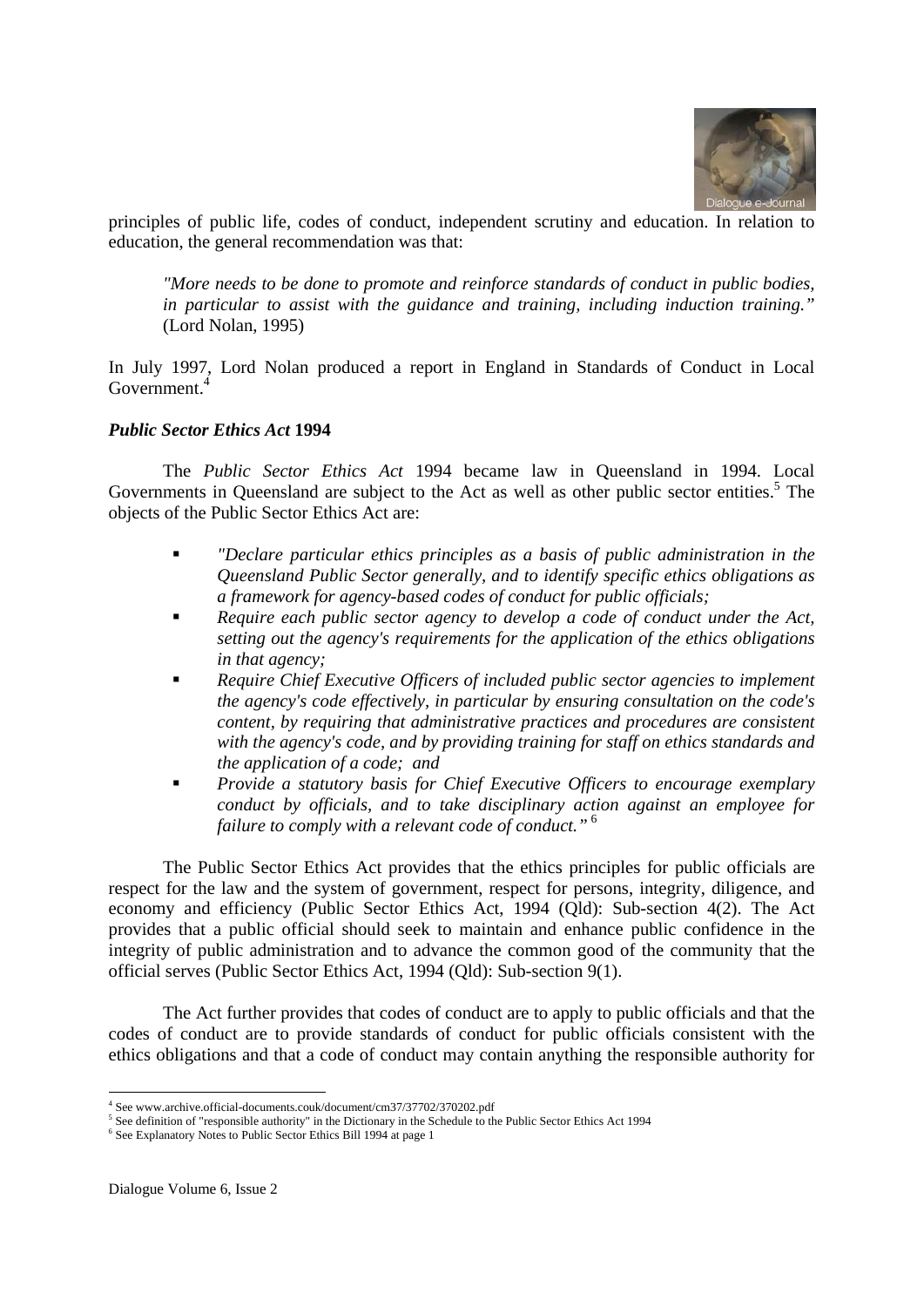

the entity considers necessary or useful for achieving the purpose of the code of conduct (Public Sector Ethics Act, 1994 (Qld): Section 12 & Sub-section 14(1)). The Act further provides that the Chief Executive Officer (CEO) of the local authority must ensure that a code of conduct is prepared for the local authority and the local authority (itself) may approve a code of conduct prepared by its CEO (Public Sector Ethics Act, 1994 (Qld): Section 15 and Section 17).

 The Act further provides that the CEO *must* ensure that each public official of the Council has reasonable access to a copy of the code of conduct ((Public Sector Act, 1994 (Qld): Section 19). Furthermore, the Act provides that the CEO of a local authority *must* ensure that public officials of the Council are given appropriate education and training about public sector ethics (Public Sector Ethics Act, 1994 (Qld): Section 21). Section 21 of the Act provides:

- *"21. Education and Training* 
	- *(1) Chief Executive Officer of a public sector entity must ensure that public officials of the entity are given appropriate education and training about public sector ethics.*
	- *(2) In particular, the education and training must relate to:-* 
		- *(a) the operation of the Act; and*
		- *(b) the application of ethics, principles and obligations to the public officials; and*
		- *(c) the contents of the entity's approved Code of Conduct; and*
		- *(d) the rights and obligations of the officials in relation to contraventions of the approved Code of Conduct."*

A "public official" (Public Sector Ethics Act, 1994 (Qld): Schedule Dictionary) is an officer employee of a public sector entity or a constituent member of a public sector entity, whether holding office by election or selection, but does *not* include a judicial officer or *Local Government Councillor.* 

#### **Integrity Commissioner**

 The Act established the Office of the Integrity Commissioner. The function of the Integrity Commissioner is to give advice to certain designated persons including Government officials and CEOs of Local Government Councils. Particularly, the function of the Integrity Commissioner (Public Sector Ethics Act, 1994 (Qld): Section 28), is to give advice to the Premier of the State of Queensland on issues concerning Ethics and Integrity, including standardsetting for issues concerning ethics and integrity, and to contribute to the public understanding of "public integrity standards". The Integrity Commissioner is to report to the Premier annually (Public Sector Ethics Act, 1994 (Qld): Section 43). The function of the Integrity Commissioner is advisory only.

 In his report to the Premier with respect to the 2008 year, the Commissioner reported that he had received 40 written requests for advice (3 from the Premier, 5 from Ministers of the Parliament, 2 from Directors-General and 17 from other designated persons). In addition, 13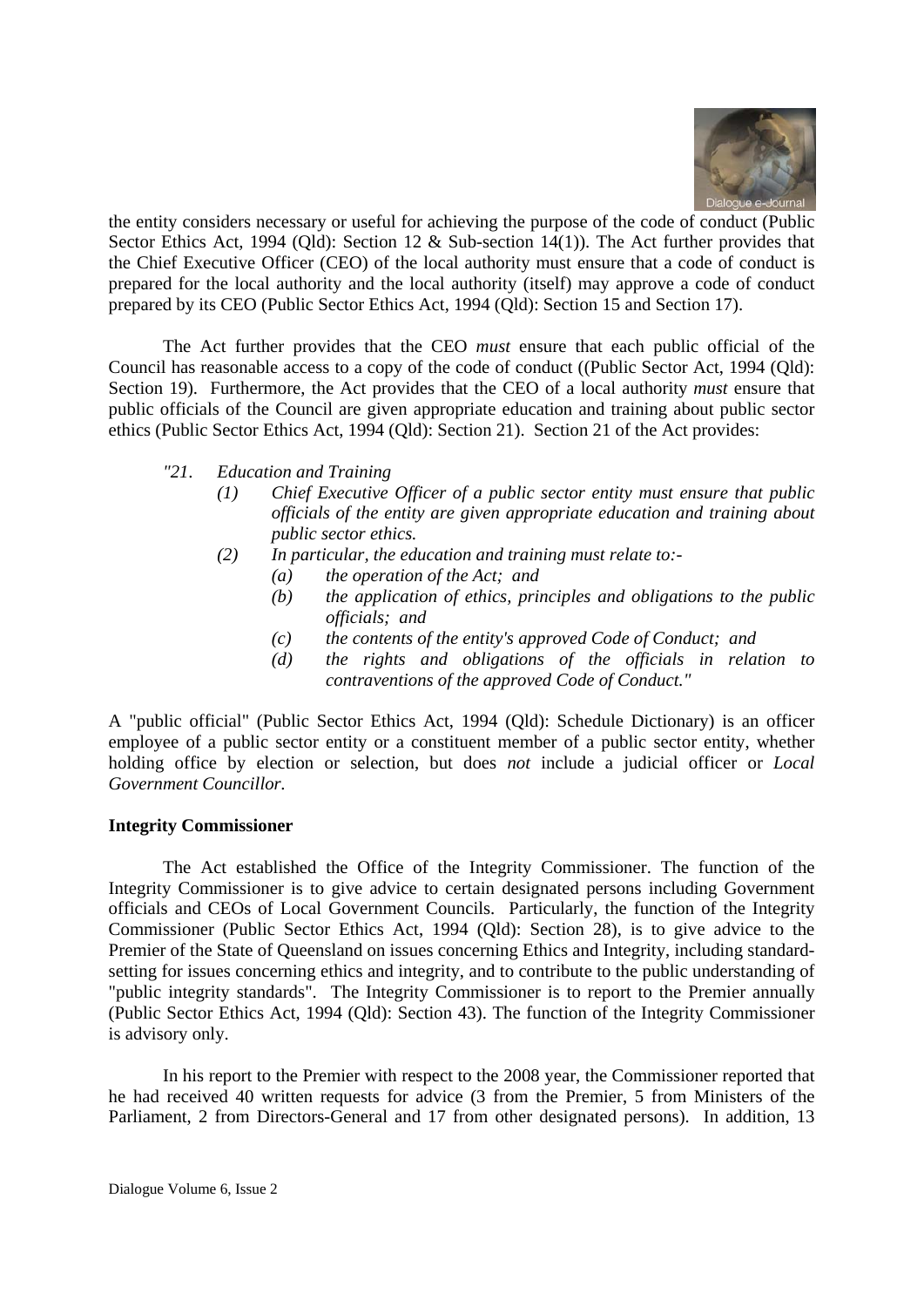

requests on a preliminary discussion basis were received by the Commissioner. The Financial Statement of the Commissioner's office for the 2008 financial year discloses Expenditure of \$173,099.00. \$158,268.00 was expended on employee expenses such as wages and employee related expenses (Queensland Integrity Commissioner, 2008).

# **Whistleblower's Legislation**

The definition of "whistleblower" accepted in Australia defines "Whistleblowing" as *"the disclosure by an organisation's member (former or current) of illegal, immoral or illegitimate practices under the control of their employers to persons that may be able to effect action."*  (Select Committee on Public Interest, 1994: 3). In Australia, CLERP<sup>7</sup> introduced whistleblower protection provisions into the Corporations Act designed to encourage a company's officers, employees or contractors to report suspected breaches of the Act. Whistleblowers legislation was introduced in Queensland in 1994 (Whistleblowers Protection Act 1994, (Qld). The principal objects of the Whistleblowers legislation in Queensland (Whistleblowers Protection Act 1994, (Qld): Section 3) are to promote the public interest by protecting persons who disclose unlawful, negligent or improper conduct affecting the public sector, danger to public health and safety or danger to the environment.

The Whistleblowers Protection Bill was introduced in Parliament in Queensland on 19 October 1994 and the Public Sector Ethics Act was introduced in Parliament in Queensland on that day. The objectives of the Whistleblowers legislation is to enhance the legal protections for public officers and, in certain circumstances other persons, who expose wrong doing.8

#### **Examples of Failures in Local Authorities and the Public Service in Queensland**

#### *Sacking of Johnstone Shire Council*

The Johnston Shire Council in Queensland was sacked in February 2007 by the State Government. The Council was dismissed following a period of internal conflict, inappropriate behaviour and financial problems. It was reported that the constituents in the Johnstone Shire Council area had suffered through a period of ineffective council which had been mired in cultural bullying and petty argument. The Queensland Local Government Association supported the action of the State Government (ABC News Online, 2007). The Financial Statements of Johnstone Shire Council (2005), show a *"Change in Community Equity*" from the 2004 financial year to the 2005 financial year as going from a surplus of \$31,686,323.00 to a loss of \$36,926,041.00.

# *Burnett Shire Council*

-

<sup>7</sup> Introduced by the Corporate Law Economic Reform Program (Audit Reform and Corporate Disclosure) Act 2004 (Cth) SCH4 (The CLERP 9 Reforms). See also the Whistleblower provisions in the Corporations Act 2001, Sections 1317AA-1317AD Public Trustee 9.4AAA <sup>8</sup> The Public Sector Ethics Act is No. 67 of 1994 and the Whistleblowers Act is No. 68 of 1994. See Office of the Queensland Parliamentary Council www.legislation.qld.gov.au/bill\_pages/bill\_47\_94.htm.. See also Explanatory Note to Whistleblowers Protection Bill 1994.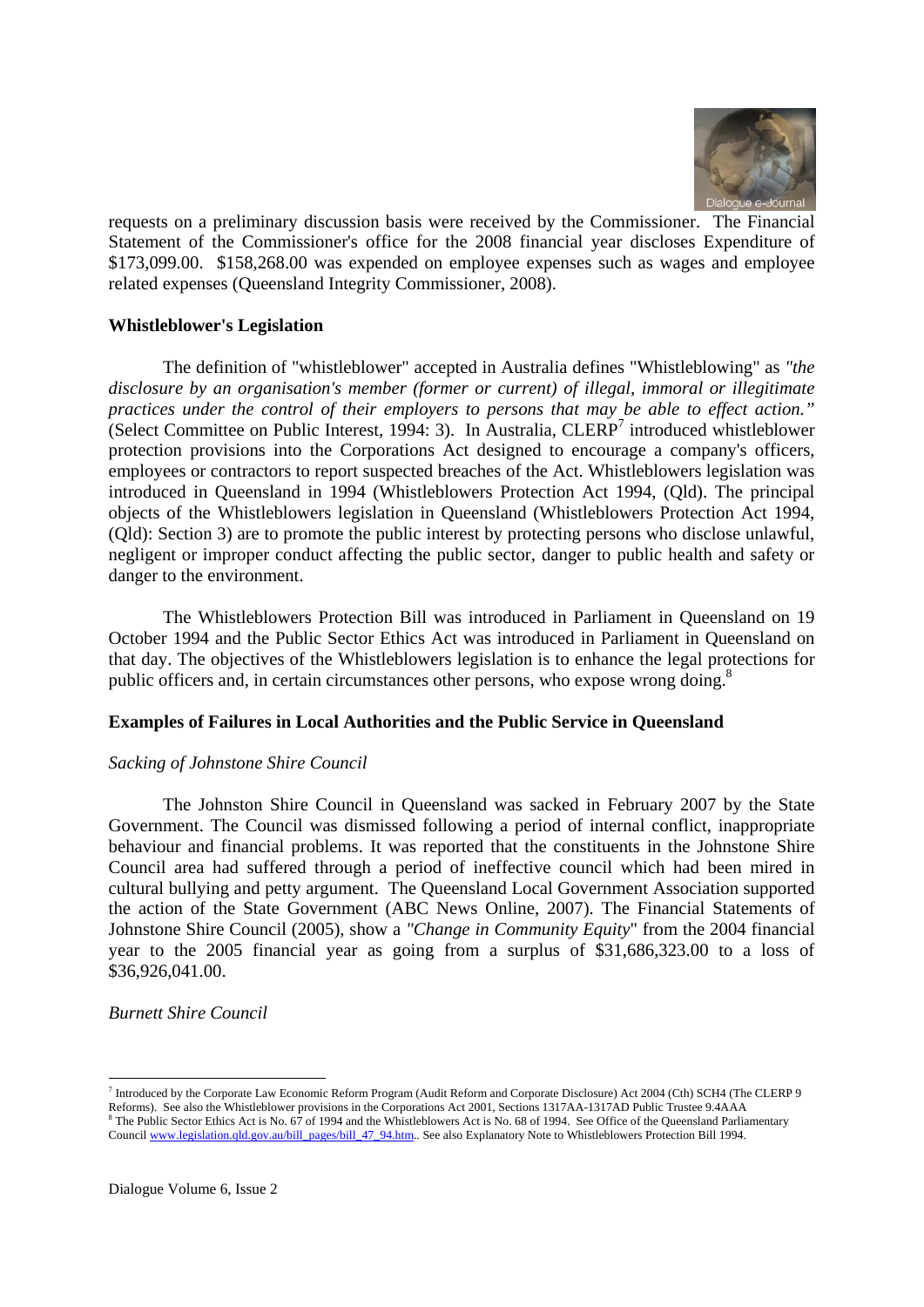

In early September 2006, the Crime & Misconduct Commission in Queensland (CMC)<sup>9</sup> completed an investigation into allegations of corrupt conduct by the Mayor of the Burnett Shire Council. The claims were not substantiated, however, allegations against another Councillor of the Council arising out of an alleged failure to declare, in his Statement of Interest, hospitality and travel benefits received from a developer, were referred by the Minister for Local Government for disciplinary action under the *Local Government Act*. The Mayor was also charged with four counts of providing false and misleading information during the course of the CMC investigation and the Mayor was convicted and fined \$8000.00 in relation to two of those charges and with respect to the remaining two charges was sentenced to three months imprisonment, wholly suspended for three years (Crime and Misconduct Commission, 2008: 42).

#### *CMC Enquiry into Gold Coast City Council*

The CMC enquiry into the Gold Coast City Council revealed that secrecy, deceit and misinformation during that local authority's election in 2004 had corrupted the electoral process. The CMC found that through false statements to the media, a group of Gold Coast election candidates were presented as totally independent in having funded their own campaign, however, in fact they had received funding through the initiative of two incumbent Councillors, David Power and (the late) Sue Robbins, and that the funding had come exclusively from developers. Evidence had showed a concerted effort to conceal the existence of the fund through which the candidates had been financed and the involvement in that fund of Councillors Power and Robbins (Crime and Misconduct Commission, 2006).

#### *Wingecarribee Shire Council*

The Wingecarribee Shire Council in New South Wales is facing substantial financial loss following the investment of millions of dollars in collateralised debt obligations (CDOs) in the bond market following financial advice received from the finance advisers, Lehman Brothers. The CDOs were exposed to the US sub-prime mortgage market. The Council has taken action against the finance advisers alleging failure on Lehman Brothers to abide by an agreement to buy back the CDOs. The investment by the Council was \$66,000,000.00 and only part of the investment has been recouped (Editor, 2008).

#### **ICAC Inquiry into Railcorp**

 The Independent Commission against Corruption in New South Wales (ICAC) has finished hearing evidence in its latest Inquiry into Railcorp (Independent Commission Against Corruption, 2008b). In the Inquiry, it was alleged that Railcorp (the Corporation which runs railways in New South Wales) had improperly allocated \$19.5 million. At least 6 people who were working in that Department had admitted to corruption. This is the seventh Inquiry into Railcorp practices since 1992.

-

 $9$  Section 33 of the Crime and Misconduct Act 2001 sets out the functions of the Commission (including the raising of standards integrity  $\&$ conduct in units of public administration)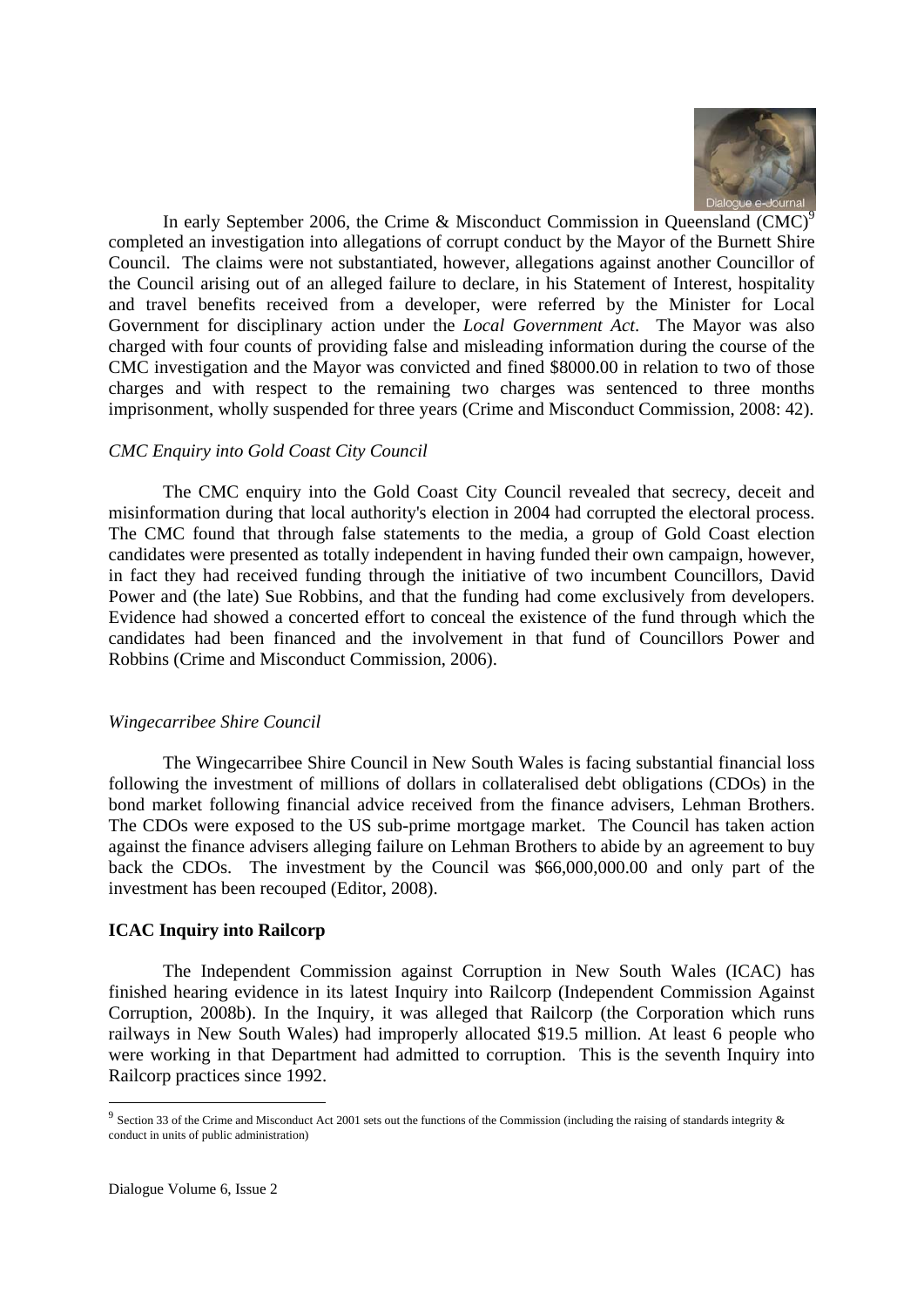

 A Railcorp Project Manager, whilst giving evidence as a witness in the Inquiry, denied receiving secret payments for awarding work to favoured contractors. That evidence was challenged when two contractors told the Inquiry that the Project Supervisor had been paid thousands of dollars. The *West Australian Newspaper* (Editor, 2007) reported that a contractor to Railcorp pocketed money he was owed as his share in a multi-million dollar scam that had rocked the New South Wales Rail Manager (Railcorp). The ICAC alleged that 4 Railcorp employees and a host contractor stole around \$7 million from Railcorp.

# **Corruption and the Fight Against it**

In Queensland, there is no legislative definition of "Corruption". The Crime  $\&$ Misconduct Commission (CMC) was established pursuant to the *Crime and Misconduct Act*  2001 and the functions of the CMC are the following:

- (a) Fighting against major crime;
- (b) Raising standards of integrity and conduct in the public sector;

(c) Ensuring that any complaint about misconduct in the public sector is dealt with appropriately;

- (d) Undertaking research;
- (e) Fighting to prevent crime and misconduct;
- (f) Gathering and analysis intelligence;
- (g) Confiscating the proceeds of crime; and
- (h) Protecting witnesses.

 Pursuant to Section 15 of the *Crime and Misconduct Act* 2001 (CMC Act), "official misconduct" is conduct that could, if proved, be a criminal offence or a disciplinary breach providing reasonable grounds for terminating a person's services if the person is or was the holder of an appointment. Conduct may be official misconduct if the conduct or part of the elements of the conduct occurred prior to the commencement of the C&M Act and also if the person involved in the conduct no longer holds public office (Crime and Misconduct Act 2001 (Qld): Section 16).

 The mission of the CMC is both to combat crime and to improve public sector integrity. In a survey conducted by the CMC of the Queensland Public Service and Local Government (Crime and Misconduct Commission, 2007), 85% of respondents in 3 surveys carried out by the CMC in 1999, 2002 and 2005 agreed that there would always be some corruption in the public service. 85% of the persons surveyed agreed or strongly agreed that there will always be some corruption in the public service of Local Government. Approximately one-half of the respondents to the survey agreed or agreed strongly that not enough was being done about public service and Local Government corruption and the same number of respondents agreed or strongly agreed that the chances of getting caught doing something corrupt in the public service or Local Government was slim. Other States in Australia such as New South Wales and Tasmania have embraced the definition of "Corruption".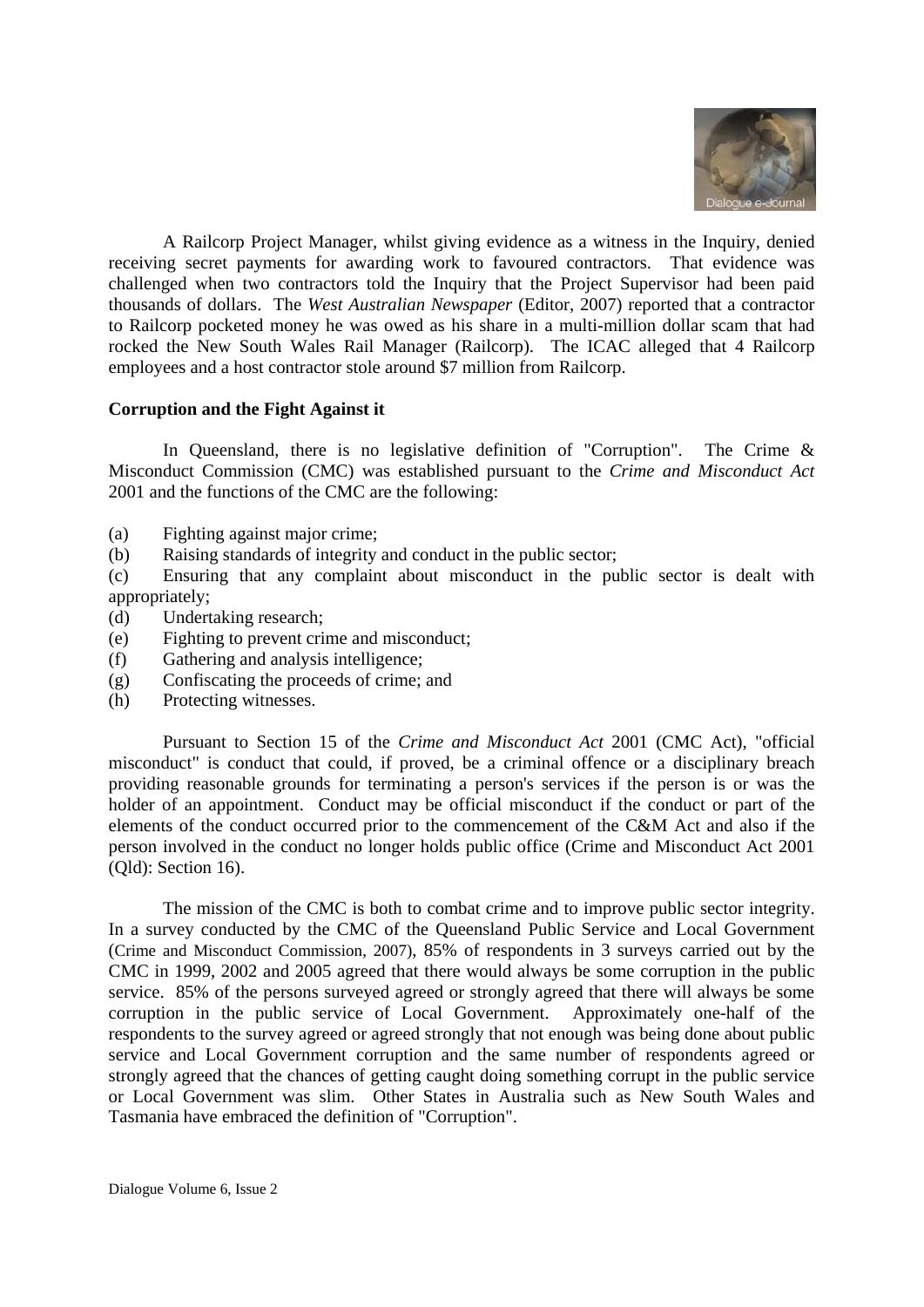

 The *Independent Commission Against Corruption Act* 1988 (NSW) provides that "conduct" includes neglect, failure and inaction (Section 3). This corruption fighting body was set up for that sole purpose and its three main functions are to investigate and publicly expose corrupt conduct with a view to educating the public and minimising corruption, to actively prevent corruption by giving advice and assistance to build resistance to corruption in the public sector, and to educate the community and the public sector about corruption and its effects.

 "Corrupt conduct" is defined inter alia as any conduct of any person (whether or not a public officer) that adversely affects or could adversely affect, directly or indirectly, the honest or impartial performance of a public officer's or public body's functions or any conduct of a public official (or a former public official) that constitutes or involves a breach of Public Trust (ICAC Act 1988 (NSW): Section 7). The Independent Commission Against Corruption Act 1988 (NSW) also defines Corrupt Conduct as including any conduct of any person or public official that adversely affects, or that could adversely affect the exercise of official functions of ant public official involving or which could involve; official misconduct (including breach of trust, fraud in office, nonfeasance, misfeasance, malfeasance, oppression, extortion or imposition), bribery, blackmail, obtaining or offering secret commissions, fraud, theft, perverting the course of justice, embezzlement, election bribery, election funding offences, election fraud, treating, tax evasion, revenue evasion, currency violations, illegal drug dealings, illegal gambling, obtaining financial benefit by a vice engaged in by others, bankruptcy and company violations, harbouring criminals, forgery, treason or other offences against the Sovereign, homicide or violence, matters of the same or a similar nature as the former, and any conspiracy or attempt in relation to any of the former. Tasmania has adopted the similar definitions of "corruption" as adopted by New South Wales (Public Interests Disclosure Act 2002 (TAS): Section 3).

# **Reform**

1. This paper argues that there should be enshrined in legislation the concept and principle "Corporate Governance" in Local Government.

The Australian Local Government Association declared in its National General Assembly of Local Government in Canberra that the fundamental principles of Local Governments are that:

 *"Local Governments are elected to represent their communities, to be a responsible and accountable sphere of democratic governance; to be a focus for community identity and civic spirit; to provide appropriate services to meet community needs in an efficient and effective manner; and to facilitate and coordinate local efforts and resources in pursuit of community needs."* (1997)

 The ALGA was seeking, and it is a policy of that organisation, to have these principles enshrined in the Australian Constitution and in the Constitutions of each State and the Northern Territory of Australia. "Corporate Governance" in Local Government should also include appropriate reference to matters of integrity, the paramount need for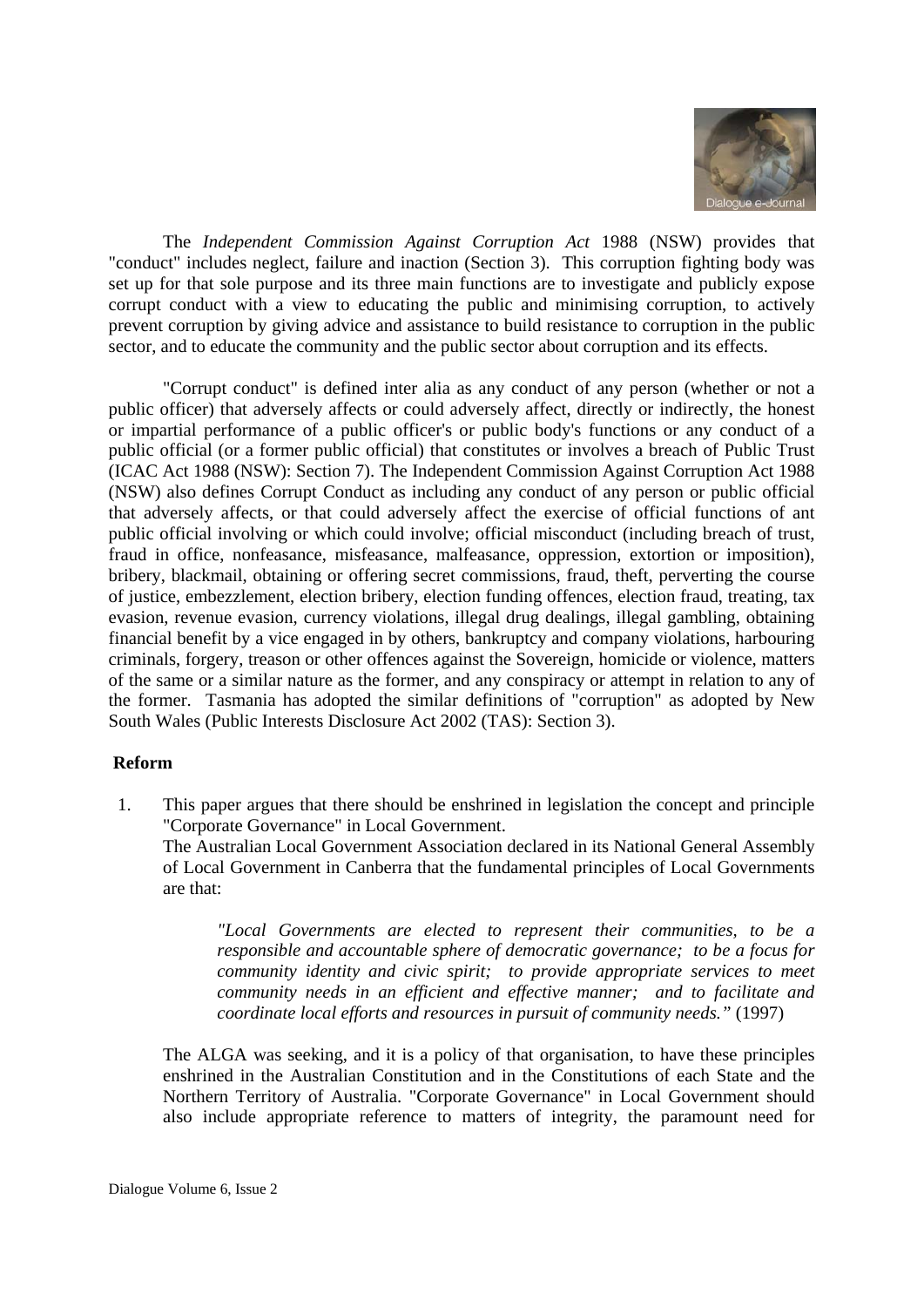

Councillors and other Public Officials and staff to serve the public interest, appropriate use of information by Councillors, transparency and scrutiny and education not only for Public Officials but for Councillors.

*2.* The definition of "Public Official" in the Public Sector Act 1994 should be amended to include Councillors so that CEOs also have a responsibility pursuant to Section 21 of that Act to ensure that Councillors also "receive *appropriate education and training about public sector ethics".* 

#### **Conclusion**

The Corporate collapses such as Enron, HIH, WorldCom and Parmalat no doubt created the stimulus for the need to adopt Corporate Governance as an enshrined Principle in Company Law. Corporate failures of the size and magnitude of the WorldCom collapse (for example when WorldCom applied for winding up it had debts of about \$30 Billion) have a serious affect on Economies, staff loose their jobs, customers loose their services, creditors go Bankrupt and Shareholders suffer from their loss of investment.

Similarly substandard performance of Local Governments can have a damaging affect not only on the Economy of the Local Government area but also on the Economy generally. Poor performance of Local authorities can lead to a direct cost to the community such as increases in Rates and other charges, bad roads and a reduction in services. The need for increased funding to Local Government from the State and the Federal Government, as a result of inefficiencies, results in an increase in the cost to the community at large.

Directors and Councillors alike are put in a position of Trust by people who elect them to govern, Directors by the Shareholders, and Councillors by the Constituents of the relevant Local Authority area. Both Shareholders and members of the general public alike stand to suffer from poor performance of their elected officers and the comparative risk is only a matter of degree.

The Nolan Report of 1995 appears to have been the basis of much of the Legislation dealing with matters of more accountable practices by Local authorities and Councillors however the need for Whistleblower Protection Legislation and numerous examples of Misappropriation lack of Integrity and Corruption suggest that Corporate Governance in Local Government has not gone far enough and there is a need for Reform measures to be put in place.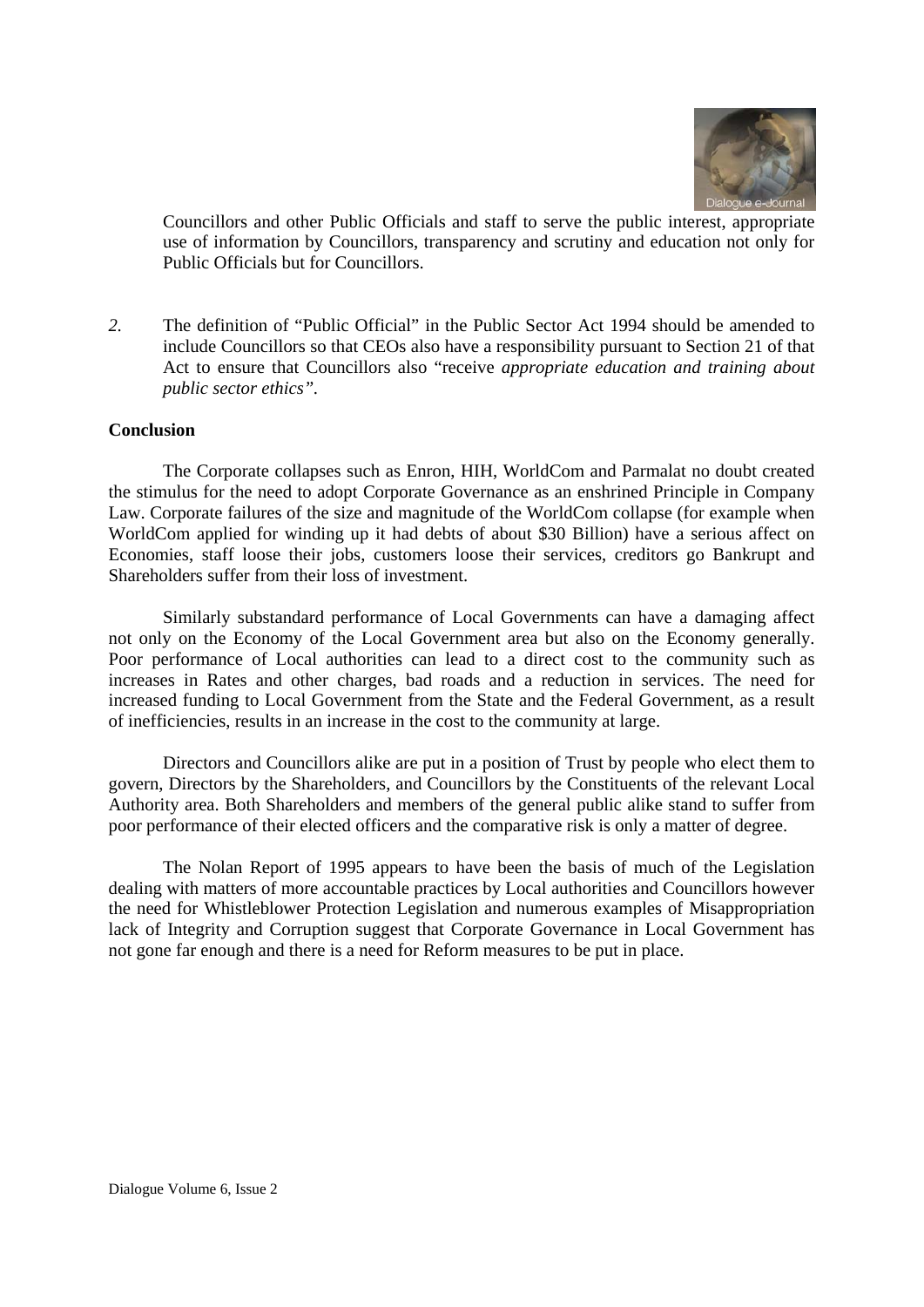

#### **- REFERENCES -**

ABC News Online. (2007). *"'Ineffective' Johnstone Council Sacked"*. Available at http://www.abc.net.au/news/newsitems/200702/s1843394.htm. Accessed 11 November 2008.

Acquaah-Gaisie, Gerald. (2005). "Toward More Effective Corporate Governance Mechanisms", 18, *Australian Journal of Corporate Law*, 1.

Australian Bureau of Statics. *Projection of resident population of Australia*. Available at http://www.abs.gov.au/AUSSTATS/abs@.nsf/Web+Pages/Population+Clock?opendocument?utm\_id=L N. Accessed 29 December 2008.

Australian Government. *Department of Infrastructure, Transport, Regional Development and Local Government*. Available at www.infrastructure.gov.au/local/. Accessed 11 November 2008.

Australian Government, Local Government (Councils). (2008). "The Six States and the Northern Territory have established one further Level of Government". Available at http://www.australia.gov.au/Local\_government\_(councils). Accessed 9 November 2008.

Hockey, Joe. "The Treasurer, Joe Hockey, Speech to the Australian Shareholders Association", Sydney, 16 August 2001. Available at http://www.treasurer.gov.au/DisplayDocs.aspx?doc=speeches/2001/013.htm&pageID=005&min=jbh&Ye ar=2001&DocType=1. Accessed 12 November 2008.

Australian Local Government Association. (2007). *Declaration on the role of Australian Local Government* (adopted at the National General Assembly of Local Government in Canberra on 24 November 2007). Available at http://www.alga.asn.au/about/declaration.php. Accessed 11 November 2008.

Australian Security Exchange. (2007). "Corporate Governance Principles and Recommendations", *ASX Corporate Governance Council*, Second Edition. Available at http://www.asx.com.au/ListingRules/guidance/gn09a\_corporate\_governance\_principles.pdf. Accessed on 18 November 2008.

Bagaric, M. & Dimopoulos, P. (2003). "Legal Ethics is (Just) Normal Ethics: Towards a Coherent System of Legal Ethics", *QUTL,* JJ 21

Brisbane City Council. (2007). *Brisbane City Council Annual Report 2006-2007*. Available at www.brisbane.qld.gov.au/bccwr/lib264/annualreport06-07\_final.pdf. Accessed 11 November 2008.

Brisbane City Council. (2006). *Code of Conduct For Councillors of Brisbane City Council*, (adopted by the Council on 28 February 2006, reviewed and adopted by Council resolution on 19 August 2008). Available at a structure of the structure of the structure of the structure of the structure of the structure of the structure of the structure of the structure of the structure of the structure of the structure of the str

http://www.brisbane.qld.gov.au/bccwr/about\_council/documents/code\_conduct\_for\_councillors.pdf. Accessed 11 November 2008.

Brisbane City Council. (2008). *Organisation Chart of Brisbane City Council*. Available at http://www.brisbane.qld.gov.au/BCC:Standard:579615250:pc=PC\_95. Accessed 29 December 2008.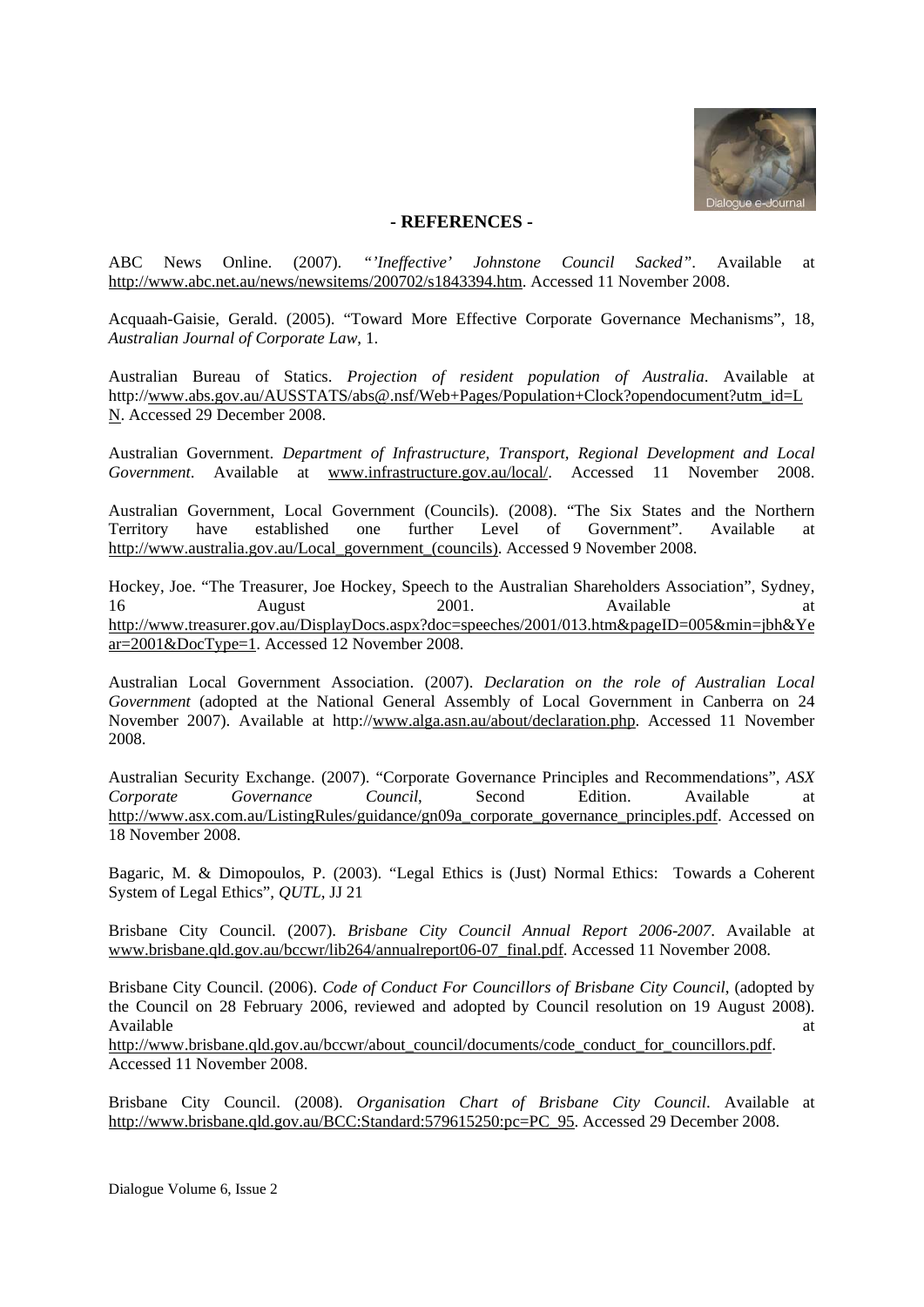

Clarke, Andrew D. (2005). "Models of the Corporation and the Development of Corporate Governance", *Corporate Governance eJournal*, Faculty of Law, Bond University.

Connock, Matt. (1995). *Corporate Governance Principles and Recommendations*, Second Edition, ASX Corporate Governance Council, ABR Lexis 1.

*Crime and Misconduct Act* 2001 (Qld).

Crime and Misconduct Commission. (2006). "Media Release - Report on Investigation into the Gold Coast City Council", 11 May 2006. Available at www.cmc.qld.gov.au/asp/index.asp?pgid=10814&cid=5201&id=938. Accessed on 1 November 2008.

Crime and Misconduct Commission. (2007). *Public Perceptions of the Queensland Public Service and Local Government. Findings from the 2005 Public Attitude Survey*, Pubic Perceptions Series, Brisbane: Crime and Misconduct Commission.

Crime and Misconduct Commission. (2008). *Crime & Misconduct Commission Annual Report 2006-7.*  Available at www.cmc.qld.gov.au/data/portal/00000005/content/97346001193631869235.pdf. Accessed on 18 November 2008.

*Daniels & Ors (formerly practising as Deloitte Haskins & Sells) v Anderson & Ors*, 37 *NSWLR* 438 at 438 (The AWA Case),

Demack, Alan. (2004) *Building Integrity in the Queensland Public Sector. A Hand Book for Queensland Public Officials*, Brisbane: Queensland Government available at http://www.integrity.qld.gov.au/pdf/handbook.pdf. Accessed on 15 December 2008.

Disney, J. (1986). *Lawyers*, Second Edition, New York: Law Book Company.

Editor (2007). "News Item -Railcorp contractor 'shares in Scams' ", The West Australian, 20 November 2007. Available at www.thewest.com.au/aapstory.aspx?StoryName=438519. Accessed 12 November 2008.

Editor. (2008). "News Item - Sub-Prime a non-event: Lehman", *The Australian*, 9 February 2008. Available at http://www.theaustralian.news.com.au/story/0,25197,23182513-643,00.html. Accessed 9 November 2008.

European Commission. *Harmonisation of Company Law and Enhancement of Corporate Governance*. Available at http://ec.europa.eu/internal\_market/company/index\_en.htm. Accessed 18 November 2008.

Farrar, John H. (2008). *Corporate Governance: Theories, Principles and Practice,* Third Edition, Oxford: Oxford University Press.

*Federal Deposit Insurance Corporation v Bierman*, 2 F 3d 1424 (7<sup>th</sup> Cir 1993).

Fieser, James. (2006). *The Internet Encyclopaedia of Philosophy*, "Ethics". Available at http://www.iep.utm.edu/e/ethics.htm. Accessed 18 November 2008.

Dialogue Volume 6, Issue 2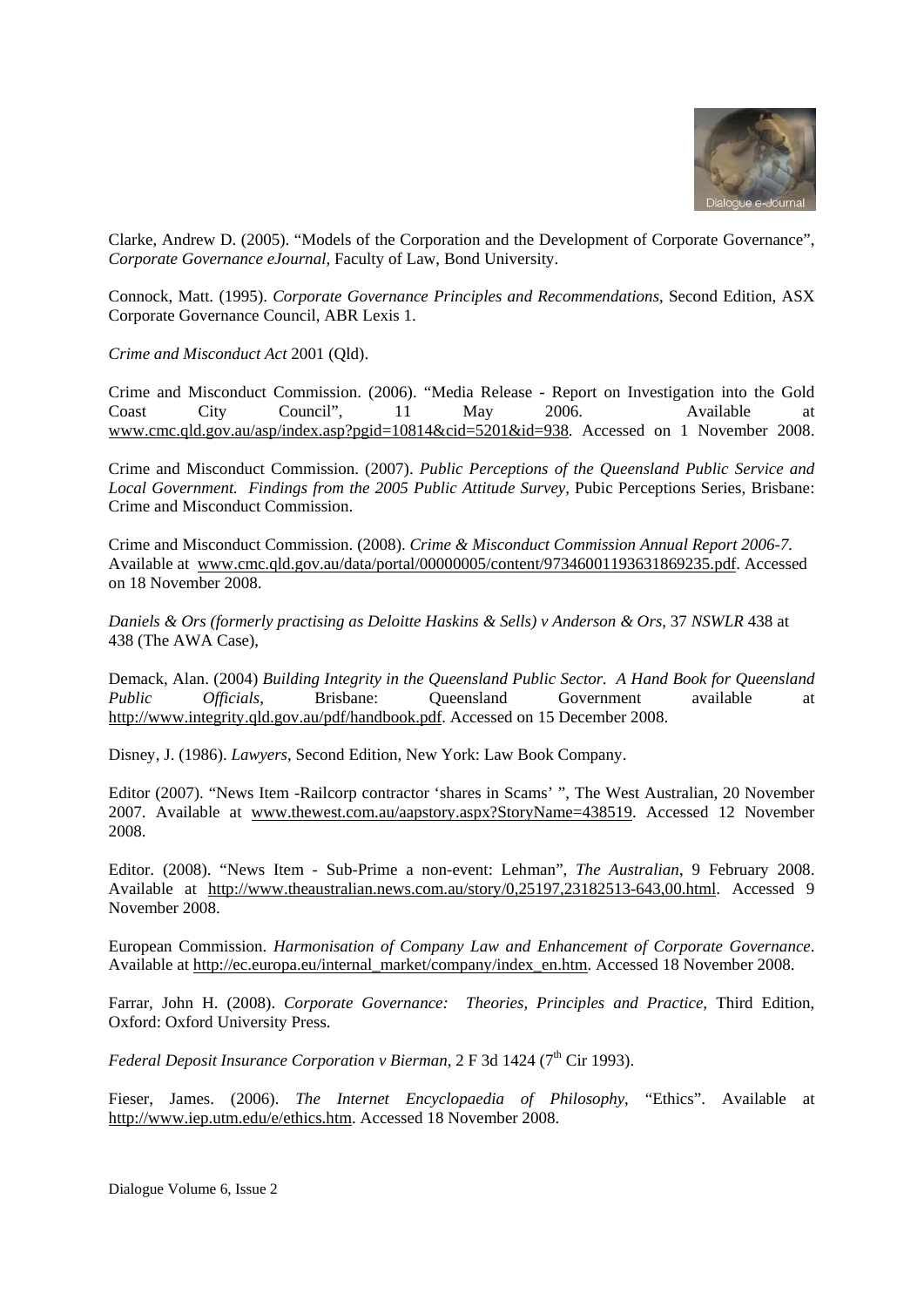

Freeman, S. (1987). "Contractualism, Moral Motivation and Practical Reason", 88, *Journal of Philosophy*, 281-304.

Gold Coast City Council. (2008). *Code of Conduct for Councillors*, (effective from March 2008). Available at the contract of the contract of the contract of the contract of the contract of the contract of the contract of the contract of the contract of the contract of the contract of the contract of the contract of t

www.goldcoast.qld.gov.au/attachment/intranet\_documentation/HR/codeofconduct\_councillors.pdf. Accessed 11 November 2008.

*Independent Commission Against Corruption Act* 1988 (NSW) (ICAC Act).

Independent Commission Against Corruption (2007). *Independent Commission Against Corruption Annual Report 2006-2007*, Sydney: New South Wales Government Publications, available at http://publications.nsw.gov.au/annual-

reports/FY0607/Independent%20Commission%20Against%20Corruption%20Annual%20Report%20FY 0607.pdf/view. Accessed on 15 December 2008.

Independent Commission Against Corruption. (2008a). "News and Events - Findings of Corruption on part of Employees of Railcorp and others". Available at www.icac.nsw.gov.au/index.cmf?objectid=EB9FAE6E-F360-1F2C-B8F14CA3D697B85A. Accessed 11 November 2008.

Independent Commission Against Corruption. (2008b). "News and Events - The ICAC has completed Inquiries into Railcorp in NSW". Available at www.icac.nsw.gov.au/index.cfm?objectID=B1CCC7OA-F965-2927-81AD2A3F4873A117. Accessed 11 November 2008.

International Finance Corporation, World Bank Group. (2008). *The EU Approach to Corporate Governance. Essentials in Recent Developments – February 2008*, Washington D.C. Available at http://www.ifc.org/ifcext/cgf.nsf/AttachmentsByTitle/EU+Approach+to+CG/\$FILE/IFC\_EUApproach\_F inal.pdf. Accessed on 20 November 2008.

Johnstone Shire Council. *Audited Financial Statements 2004-2005*. (2005). Available at http://www.jsc.qld.gov.au/images/Corporate%20Services/2004-2005\_Audited-Financial\_Statements.pdf. Accessed 11 November 2008

Justice Owen. (2003)., "The Failure of HIH Insurance Volume 1: A Corporate Collapse and Its Lessons", *HIH Royal Commission*, Commonwealth of Australia, April 2003.

Kolb, Robert W. (2007). *Encyclopaedia of Business Ethics & Society*, Chicago: Loyola University.

Legaltech On Demand, *"Definition of Fiduciary".* Available at http://dictionary.law.com/default2.asp?selected=744&bold=. Accessed on : 21 December 2008.

*Local Government Act* 1993 (QLD).

Lord Nolan. (1995). *Summary of the Nolan Committee's First report on Standards in Public Life*. Available at www.archive.official-documents.co.uk/document/parlment/nolan/nolan.htm. Accessed 9 November 2008.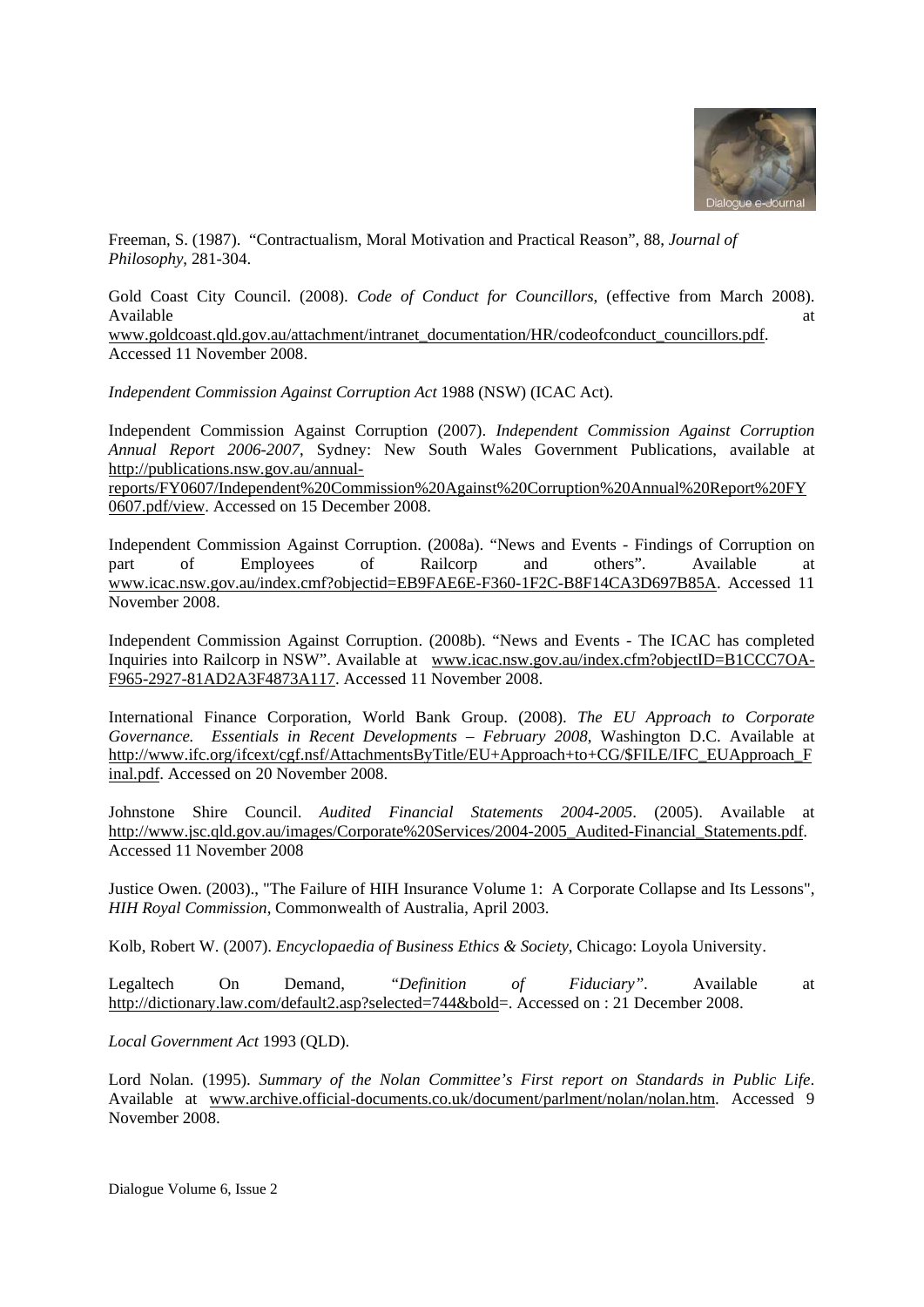

NSW Department of Local Government, 2006. *A New Direction for Local Government: A Position Paper October 2006*. Available at http://www.dlg.nsw.gov.au/dlg/dlghome/dlg\_index.asp. Accessed on 12 December 2008.

Pascoe, J. (2008). "Corporate Sector Whistleblower Protection in Australia – Some Regulatory Problems and Issues", 22, *Australian Journal of Corporate Law*, 82.

*Permanent Building Society (in Liq) v Wheeler*, (1994) 11 *WAR* 187 at 235-7.

*Public Interests Disclosure Act* 2002 (Tas).

Queensland Department of Local Government. (2008). *Sport & Recreation Fact Sheet No1* (Current) 5 August 2008. Available at www.lgp.gov.au/docs/local\_govt/fs-01-lg-overview.pdf. Accessed on 18 November 2008.

Queensland Integrity Commissioner. (2007). *Queensland Integrity Commissioner Annual Report 2006- 2007*. Available at http://www.integrity.qld.gov.au/pdf/annual\_report\_07.pdf. Accessed on 18 November 2008.

Queensland Integrity Commissioner. (2008). *Queensland Integrity Commission Annual Report 2007- 2008*. Available at http://www.integrity.qld.gov.au./pdf/annual\_report\_08.pdf. Accessed 12 December 2008.

Queensland Parliament. (1994). Bills introduced to the  $47<sup>th</sup>$  Parliament - Public Sector Ethics Bill 1994 (Act 67/94) & Whistleblowers Protection Bill 1994 (Act 68/94). Available at http://www.legislation.qld.gov.au/bill\_pages/bill\_47\_94.htm. Accessed 21 October 2008.

Ross, Ysaiah. (2001). *Ethics in Law. Lawyers' Responsibility and Accountability in Australia,* Third Edition, Melbourne: Butterworths.

Scott, AW. (1949) . "The Fiduciary Principle" 37(4), *California L REV*, 540.

Select Committee on Public Interest Whistleblowing "In the Public Interest" (1994), *Senate*, Canberra.

Svehla, Julian. (2006). *"Directors' Fiduciary Duties",* 27, *Australian Bar Review*, 192.

Townsville City Council. *Code of Conduct for Councillors*. Available at http://previous.townsville.qld.gov.au/yourcouncil/docs/CouncillorsCodeConduct.pdf. Accessed 18 November 2008.

*Whistleblowers Protection Act* 1994 (QLD).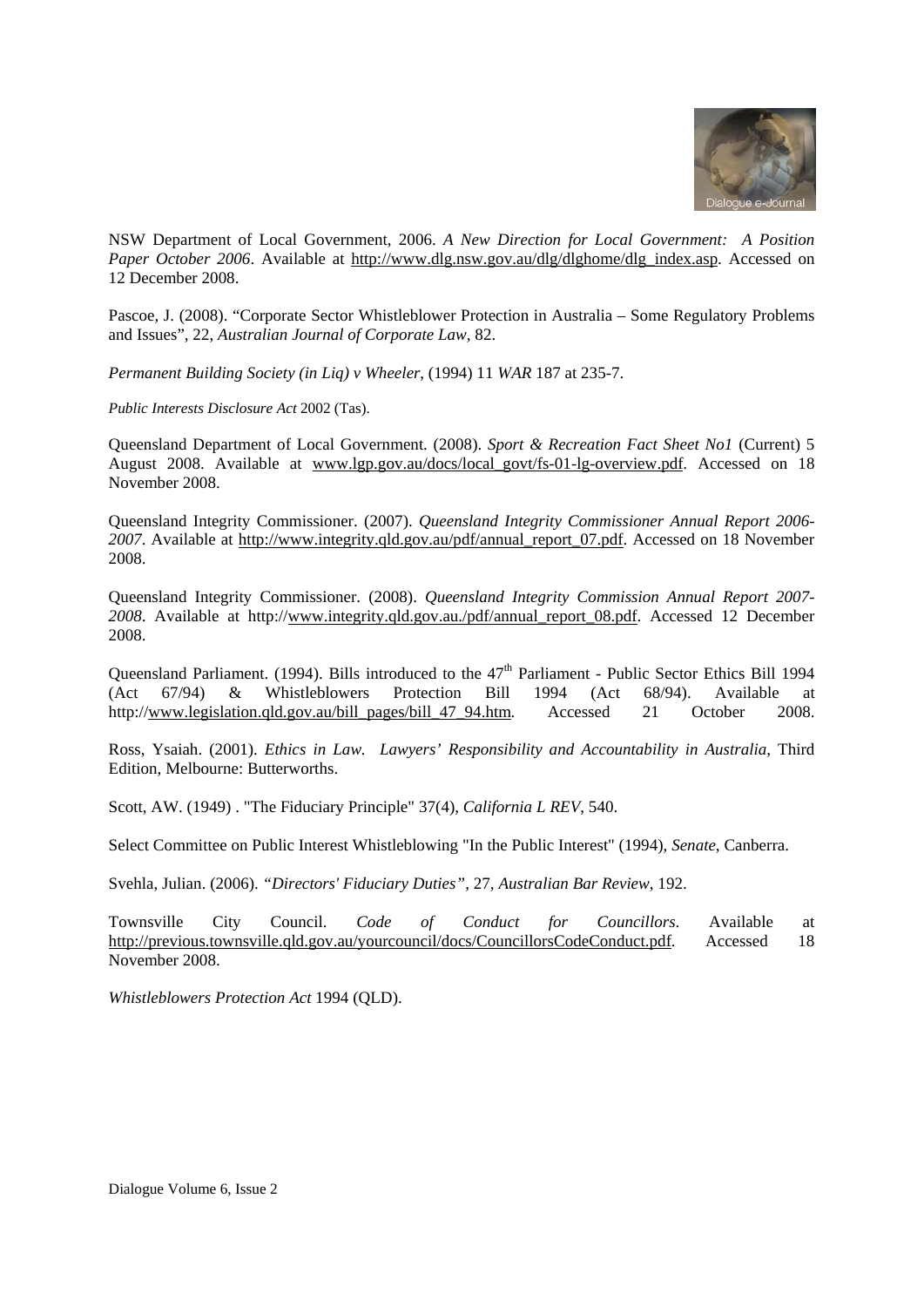

# **"CLEARING THEIR WAY WITH BAT AND BALL" – CRICKET, DOMINATION AND SUBALTERN STRUGGLE**

By Samid Suliman

#### *Abstract*

As we push further into the  $21<sup>st</sup>$  Century, the game of cricket enjoys everincreasing visibility throughout much of the world, and is bringing larger and more lucrative commercial opportunities for the few players fortunate to play at the elite national, international and transnational levels. Indeed, the commercial face of cricket has prevailed as the dominant conception of the game in the contemporary era. However, a deeper historical excavation of the development of cricket reveals the ways in which the game has been closely linked to the development and reproduction of unequal power relations, as well as struggles against them. Taking cue from Walter D. Mignolo, this paper attempts to explore the game of cricket as a locus of enunciation. By situating the global development of cricket against the history of colonial, apartheid and post-apartheid political systems in South Africa, this paper will demonstrate both the importance of cricket in creating and reinforcing certain conceptions of national identity that are associated with attempts to consolidate the nation-state in various ways, but also the potential of cricket to act as a medium for political movements and social struggles in the post-Westphalian epoch*.* 

*In essence, the game is a struggle between bat and ball. A bowler hurls a small leather globe (or ball) across the twenty-two-yard expanse between the two wickets and toward the batsman. The batsman is armed with a rectangle of willow (the height of a stump, the width of a handspan), with a thinner handle protruding from the top for ease of use. This is a "bat", used in two ways: to defend the wicket – that is, to prevent the ball from striking the stumps and to accumulate runs. The latter are gained by striking the ball far enough for the batsman to run the length of the pitch, from wicket to wicket. The journey must be accomplished before one of eleven fielders returns the ball and the [bails] are removed from the stumps. Each successful journey counts as a single run.* 

*Scalmer 2007: 431* 

Seen by some an archaic game that is reserved for drunken hooligans and the upwardly mobile bourgeoisie alike, the game of cricket has been an important feature of political, social and economic relations throughout much of the world for the past two centuries. In fact, the game of cricket can be seen both as a metaphor and an analytical microcosm of developments in the global political economy from the height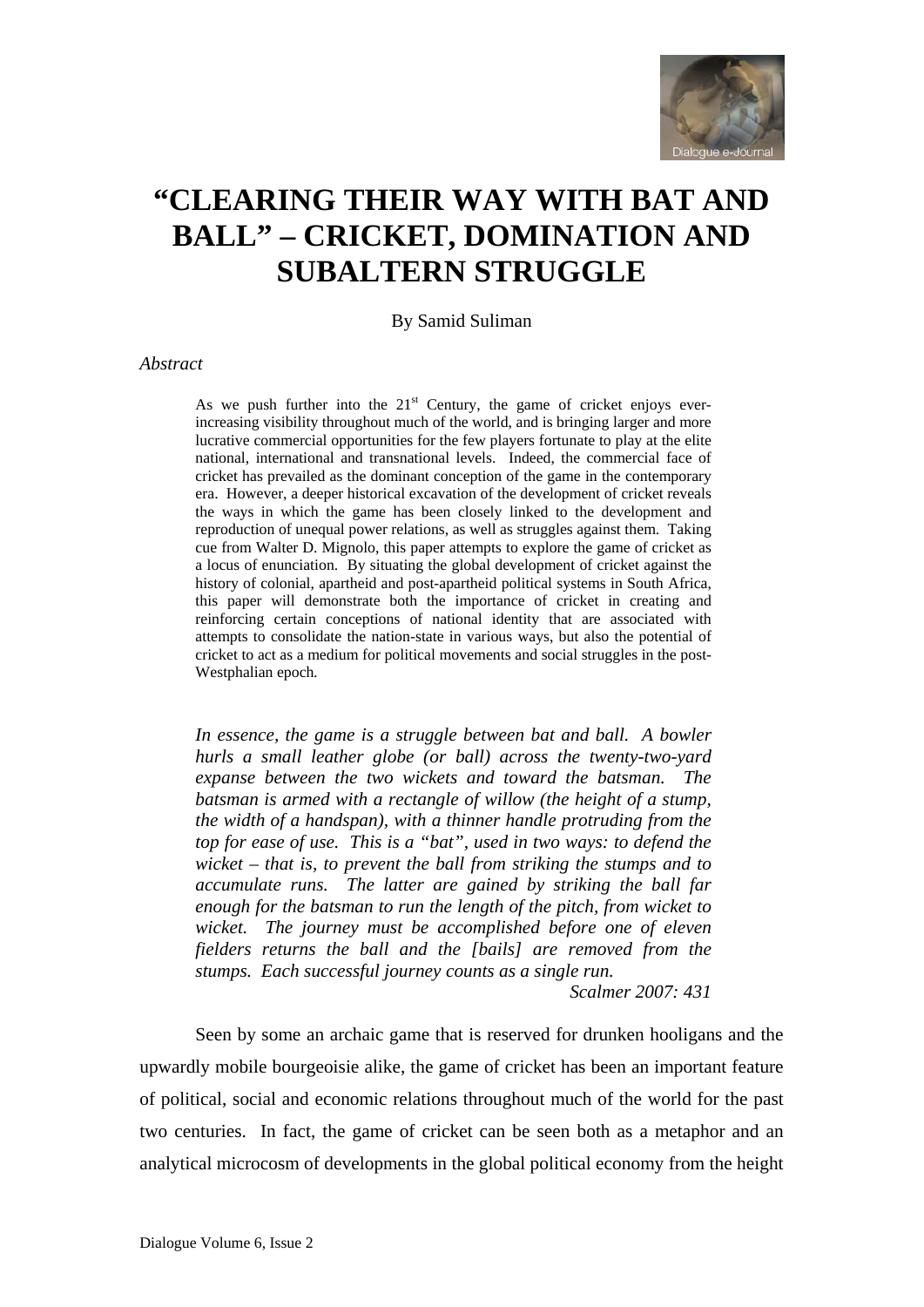

of the British Empire through to the contemporary age of globalisation. The earliest forms of cricket originated in the south-western counties in England in the sixteenth century, and were played by the rural peasant population (Underdown 2006: 43). Coopted and systematised by the ruling elites in post-industrial England, the game of cricket was spread throughout the British colonies by way of the imperial army and navy, as well as British entrepreneurs and 'cricketing "missionaries"' (Varney 1999: 558-559). An admixture of British nostalgia and colonial socialisation, cricket became embroidered within the very social fabric of many former British colonies, such as India, Australia, New Zealand, the West Indies, and South Africa. Today, cricket enjoys enormous commercial success, particularly in the postcolonial world. However, the rapid commercialisation of cricket in the age of neoliberal globalisation elides the ways in which the emergence and development of cricket as a global game have paralleled and/or supplemented unequal power relations. Rather, the heightened visibility and frequency of international and post-national cricketing fixtures remind us of the tremendous potential of cricket to serve as a vehicle for social and political struggles, as was the case in West Indian liberation movement in the mid-twentieth century (James 2000 [1963]). By situating the global development of cricket against the history of colonial, apartheid and post-apartheid systems of rule in South Africa, this paper will demonstrate both the importance of cricket in creating and reinforcing certain conceptions of national identity that are associated with attempts to consolidate the nation-state in various ways, but also the potential of cricket to act as a medium for political movements and social struggles in the post-Westphalian epoch.

Cricket has been long associated with England. Though the game has its origins in rural peasant regions in the southwest of the country, by the 1800s the game had been appropriated and formalised by the economic, social and political elites. At this time, the boundary lines separating the cricketer from the spectator, and the fences that separated those that 'belonged' and those that were excluded from cricketing arenas, became powerful symbols in the development of certain imageries about the Self and the Other. In the colonial era, cricket played an important role in fostering ideas about Britain and Britishness and, by extension, the nation's imperial role in the colonial world. Within this sporting practice, some important social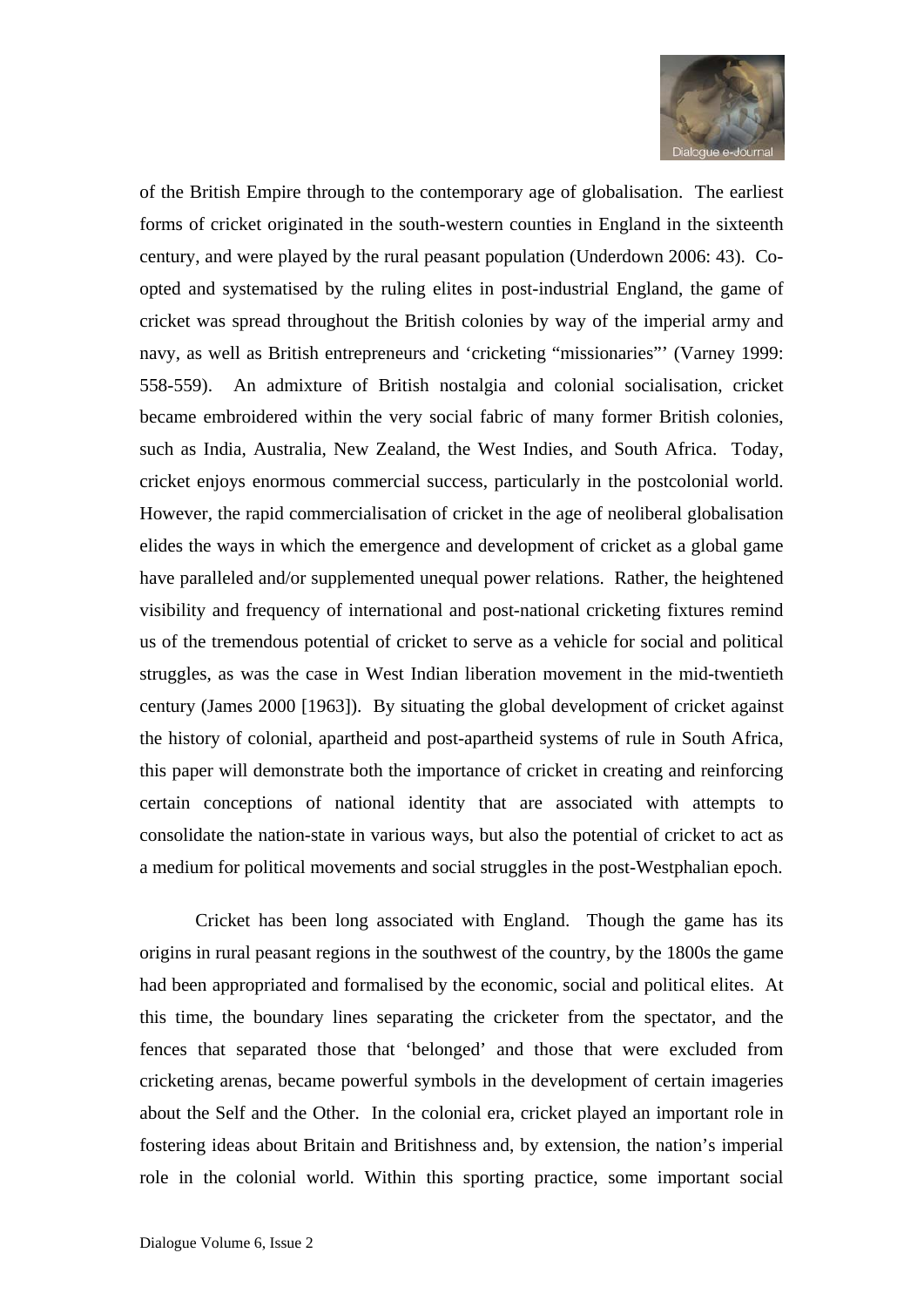

processes came to be co-articulated upon the playing field. The development of cricket as a social practice among elites in England 'helped the ruling class to cohere as a distinct social group' (Scalmer 2007: 435). This, according to Scalmer (2007: 435), was facilitated by the development of 'close social relationships', the development of a 'virtuous group identity', and the construction of firm social borders that emphasised inclusion and exclusion.

The class dynamics that both produced and were reproduced by the formal game of cricket were underpinned by the inculcation of a certain moral logic, by which players were expected to 'respect the umpire's decision; play with the team; keep a stiff upper lip; […] not denounce failure; be generous to opponents; and congratulate them on their victories' (Scalmer 2007: 435). This moral code that underpinned the "gentleman's game" came to be emblematic of an archetypical notion of Britishness that was central to the formation of a strong national identity that could be projected upon and against the discursive constructions of the colonial Other. As Underdown notes,

Victorian writers and educators, apostles of "muscular Christianity", were convinced that cricket, and to some extent other, lesser sports, instilled in the young the virtues of team work and fair play, values which were the bedrock of patriotism and of the beneficent achievement of the British empire.

#### Underdown 2006: 45

Cricket was indeed a product of its time. As Terreblanche (2007: 744) notes, '[l]ike all other cultural products of the era, cricket was very much a part of a society driven essentially by a laissez-faire capitalist economy'. English society, Terreblanche (2007: 749) continues, was at the time guided by a Lockean conception of liberalism, which assumed an inherent benevolence within individuals and accorded individuals freedom under law to 'express their roles in life, the market and on the cricket pitch'. The Lockean liberalism that underpinned the laissez-faire political economy was reflected in the architecture of the game, which clearly circumscribed the role of the umpire (or, in other parlances, the referee). This, in turn, assumed that a certain type of subjectivity (one that met the criteria outlined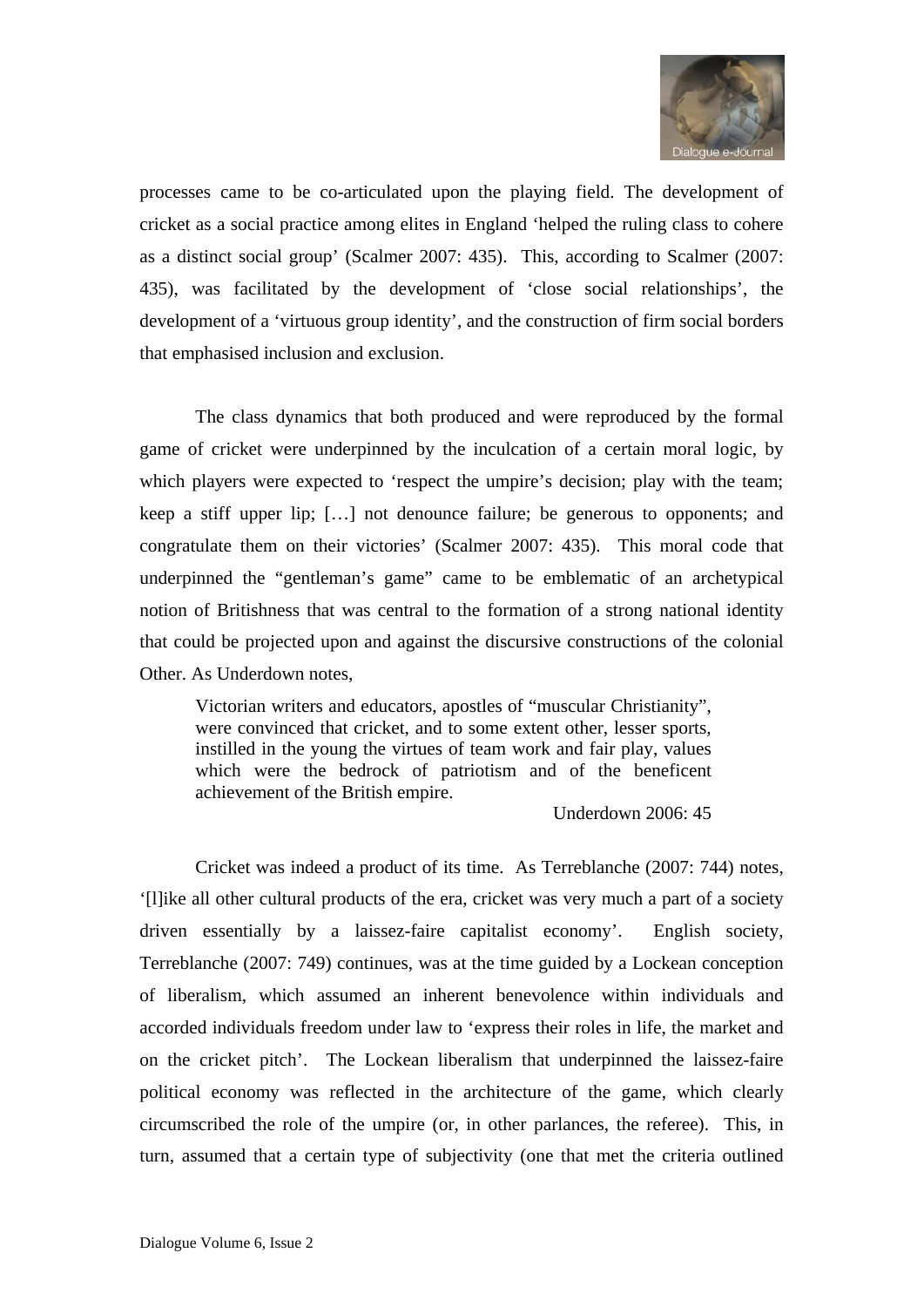

above by Scalmer) was required to play cricket. Terreblanche explains the reflexivity between the institutionalisation of cricket and the broader social, political and economic systems that were in operation in England during the laissez-faire epoch:

In Lockean liberalism it was – rather naively – assumed that the task of the government should be restricted to upholding the 'rules of the game'. Concurrently it was accepted in cricket that the task of the umpire should also be restricted to upholding the Laws and that as long as players play according to the Laws, they would not take advantage of the freedom the Laws allowed them to transgress the spirit of the game.

#### Terreblanche 2007: 752

The development of cricket in the hands of the British aristocracy (Underdown 2006) ought to be examined in relation to broader economic, social and political systems that were being created simultaneously. Escobar discerned the expansion of capitalism in the nineteenth century as the result of the coalescence of the three systems of production ('the capitalist world economy'), power ('disciplinary and normalizing mechanisms') and signification (Escobar 1988: 438). The system of signification, Escobar offers, is built upon 'ideology, science and representation, including philosophical currents such as liberalism and utilitarianism, and a dominant code articulated around the notions of labor and production' (Escobar 1988: 438). These three systems, Escobar (1995: 59) later argues, are 'inextricably linked to the development of capitalism and modernity'. Crucially, Escobar (2005: 142) contends that these three systems are not only necessary for the 'constitution of the Western economy', but should also be seen to be transforming human beings into 'producing subjects'. In other words, Escobar contends that the three systems of production, power and signification all serve to produce a certain type of human subjectivity. The result is *Homo Oeconomicus* – 'a normalised subject that produces under certain physical and cultural conditions' (Escobar 1995: 60). The Lockean ideal of moral conduct within the 'rules of the game', situated against the expansion of colonial modes of production and systems of discipline, provided a key referent for the construction and discipline of the colonial subject, which in turn allowed for the development of industrial Britain. This constellation also created a role for the game of cricket within the colonial project.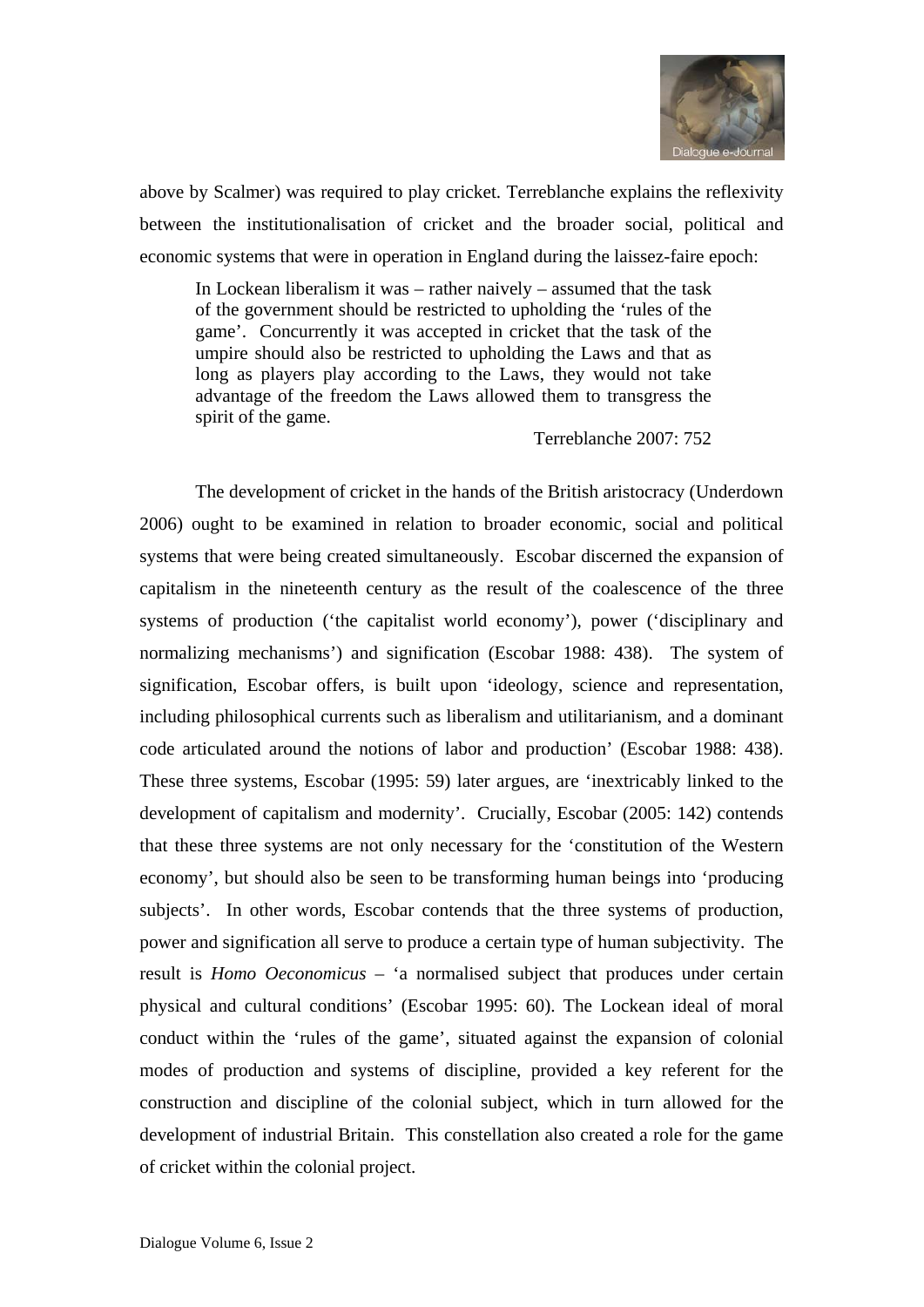

The discursive and disciplinary practices that were central to the British colonial project have been well canvassed (see, for example, Mamdani 1996; Said 1978). While these will not be discussed explicitly here, the intention is to demonstrate the role of cricket within the broader scope of these practices. The cooptation of cricket into the lifeworld of the British aristocracy reified the types of moral attitudes and social behaviours that were considered to be acceptable; this, in turn, created a space in which cricket could be used to discipline and civilise colonial subjects. Padayachee *et al*. (2004: 257) note that cricket as a disciplinary practice involved the inculcation of 'ideals of stamina, manliness and vigour into 'lazy and effete' natives'. Writing in relation to Indian experiences of colonialism, Arjun Appadurai notes that

cricket was one of many arenas in which a colonial sociology was constructed and reified. In this sociology, India was seen as a congeries of antagonistic communities, populated by men (and women) with a variety of psychosocial defects. Cricket was seen as an ideal way to socialize natives into new modes of intergroup conduct and new standards of public behaviour. Ostensibly concerned with recreation and competition, its underlying quasiofficial charter was moral and political.

Appadurai 1996: 93

Not only was cricket seen to be a valuable means of "civilising" the Indian subject population, the expansion of the game of cricket across the British Empire also facilitated the creation of an Indian national imaginary. As Appadurai (1996: 99) notes, in contrast to the Indian form of the game, English cricket came to be organised in a way that placed the nation at the forefront of competitive organisation, with counties serving as its 'lower-level constituencies'. In order to foster competitive cricketing relations between the English nation-state and the British colonies, '"India" had to be invented, at least for the purposes of colonial cricket' (Appadurai 1996: 99). In this sense, the cricket became a powerful method of formalising the geography of colonial power relations within the nation-state system, with India as a whole being defined as a sporting rival, and subsequently as a tangible national object. This, in turn, further reinforced the reductive imaginaries that constituted Orientalist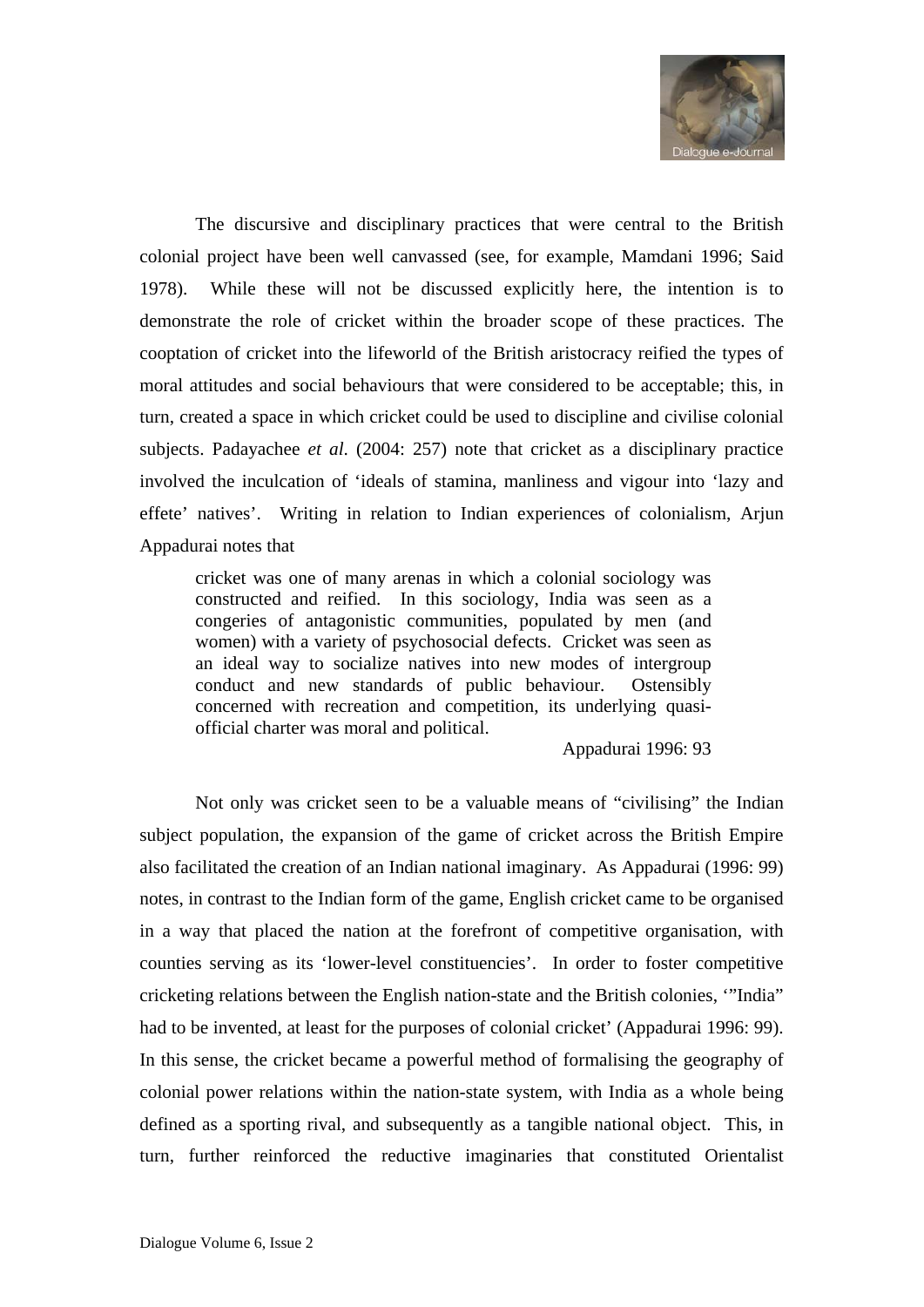

discourses, such as those explored by Edward Said (1978). This process of discursive construction of India, in the context of cricket, was not purely limited to the game's development within "Indian borders". In the late nineteenth century, Indian cricketer Kumar Sri Ranjitsinhji (or Ranji as he was known to the British) managed to develop a fruitful career as a professional cricketer in England. His prodigious talents with the cricket bat even enabled him to play *for* the English national side. Though he was the first Indian to be celebrated as a 'celebrity athlete' in England, Satadru Sen has observed that Ranjisinhji's career in England is instructive in uncovering the patterns and processes that underpinned colonial cricket:

The first pattern is that, in order to breach the racial codes of cricket and play the game at the highest levels in England, Ranjitsinhji had to overcome formidable opposition. In the process of this conflict, he had to reinvent his racial, gendered and political identities. The second pattern is that, even as England admitted Ranjitsinhji into its closed inner circle, it insisted on marking him with the signs of the colonized Other.

#### Sen 2001: 241

The role of cricket in fostering colonial patterns of power and inequality was reproduced in terms of *internal* colonialism in the South African context. South Africa's history has been marked by divisive racial policies. In the period prior to the institutionalisation of apartheid in 1948, the majority African population was subject to policies of racial segregation that determined the patterns of movement and areas of residence. Early liberal discourses, propounded by pro-apartheid academics such as Professor L.J. du Plessis, demonstrate notions of civilisational inferiority that were bound up within racialised conceptions of the African subject:

We wish to separate ourselves from the Bantu not because we regard them as inferior, but because they surround us and threaten to overwhelm us by their numerical superiority, and are culturally different and less developed than we are.

cited in Rhoodie & Venter 1959: 37

Early political manoeuvres to segregate black South Africans from whites resulted in the promulgation of the Natives' Land Act of 1913, which restricted African ownership of land to seven per cent of territorial land (this was later increased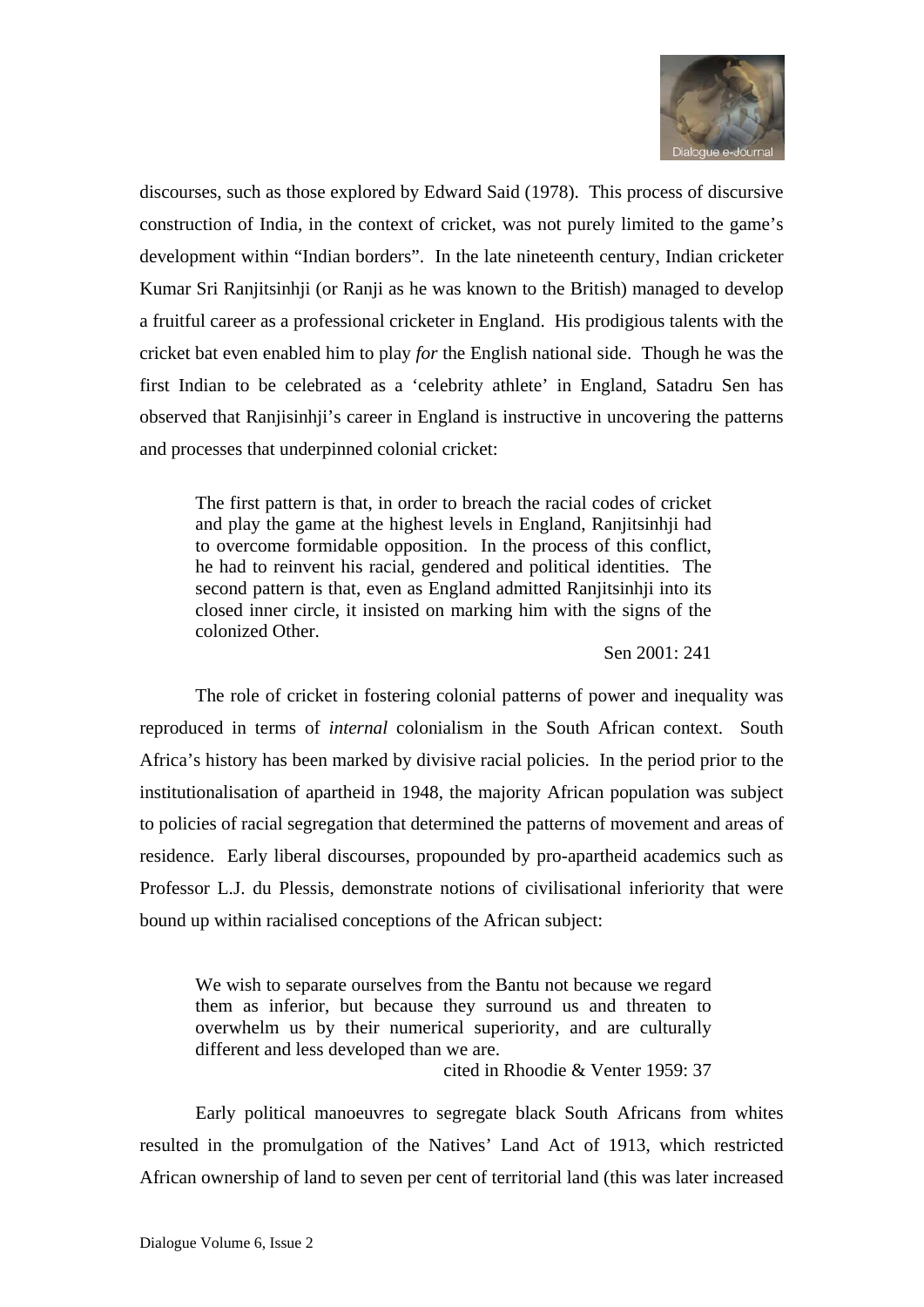

to thirteen per cent in 1936). However, the land that was designated to the African population was largely non-arable land that could not service the demands of a burgeoning population. Increasing deprivation in the 'Bantustans' precipitated increasing urban flows from rural areas to urban centres by people in search of employment. The South African government responded to this increasing urbanisation by instituting further legislation, the Natives (Urban Areas) Act of 1950, delineated areas where black Africans could reside within urban areas. This Act was later bolstered by the National Party government, which instituted formal apartheid after their electoral victory in 1948, with a series of strict influx controls that were designed to curb patterns of African urbanisation, whilst simultaneously securing constant supplies of cheap, temporary labour from the Bantustans (Clark & Worgner 2004: 22; Terreblanche 2002: 315). This increasing African urbanisation was perceived to be a threat to white urban populations (Manzo 1996: 72). As such, measures were taken so as to mitigate any threat of political action within black communities. In 1930, the South African government appointed a Native Welfare Officer, who was mandated to 'occupy the leisure time of the burgeoning African urban population gainfully' (Padayachee *et al*. 2004: 255). Such strategies involved the development of cricket programs within African communities that were 'part of a larger project by the state to change African leisure-time activities, with the collaboration of capital, white liberals and African middle classes' (Padayachee *et al*. 2004: 255). In this sense, cricket can be seen to be used as a device to bolster the power relations that underwrote the internal colonialism of the apartheid regime, thereby attempting to remove agency from the non-white population with the intention of creating a suppliant and docile labour force that was in keeping with the notions of racial superiority held by the white population of South Africa.

Cricket's role as a "civilising" activity, however, was at odds with the systemic inequalities that kept African cricketing enthusiasts marginalised from the game in South Africa. Not only were there stark inequalities in terms of access to basic facilities for African cricket clubs, but the racialised apartheid political economy also locked the African population into conditions of material inequality, who were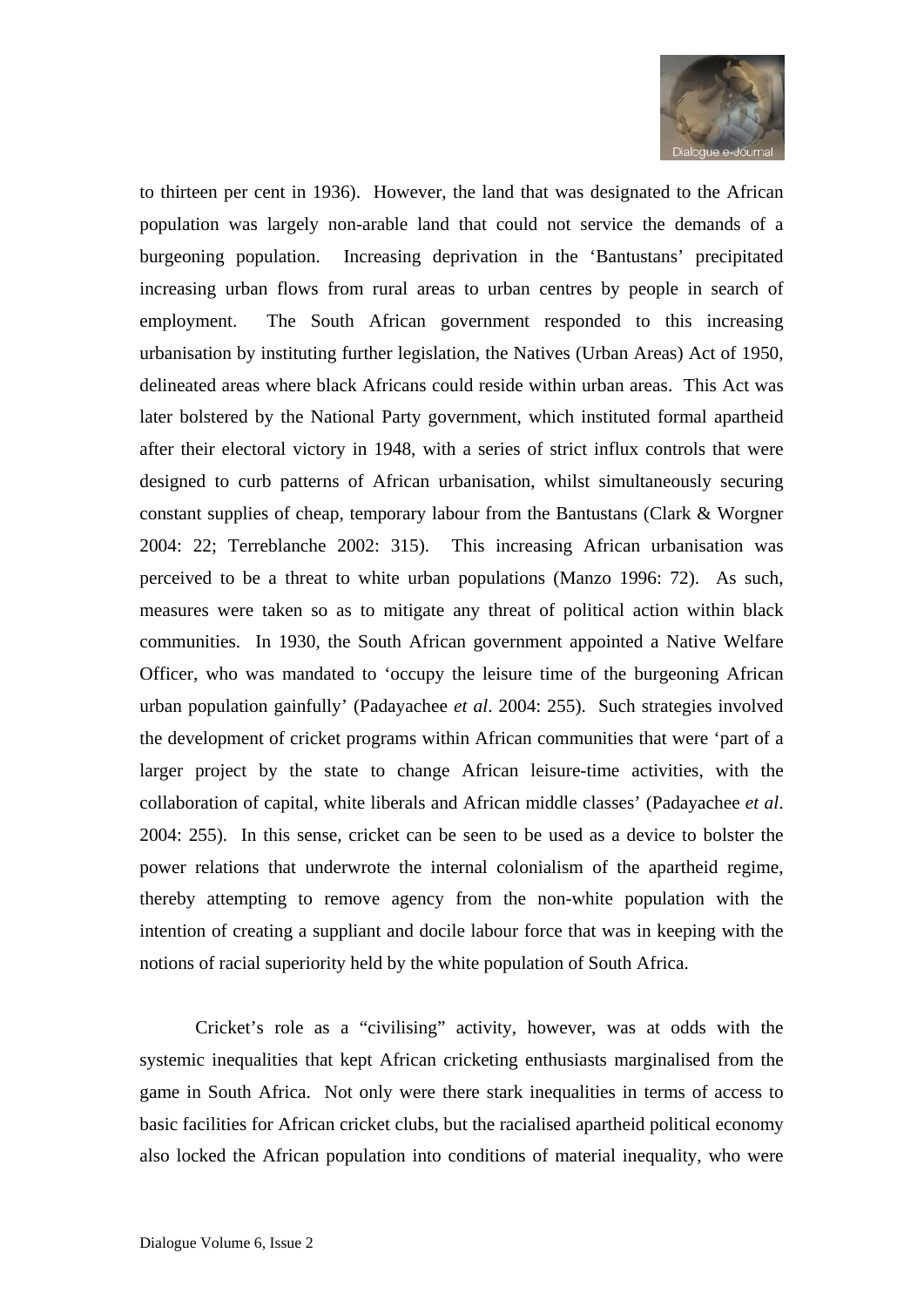

denied the opportunity to access the financial means to obtain the equipment required to play the game (Gemmell 2008: 44-45; Padayachee *et al.* 2004: 255). The lack of access basic infrastructure and equipment effectively created a racial boundary around the game of cricket. This was compounded by the political consolidation of the apartheid regime from 1948. Through a series of legislation, such as the Urban Areas Act, sporting facilities that were previously used by the black population were rendered inaccessible. Furthermore, draconian pass laws and influx control measures stifled the ability for African clubs to travel with ease to compete with each other. This led to the disruption of long-standing cricketing clubs, as well as further disenfranchisement from the cricketing field that was both symbolic of and constitutive of the political subalternisation of Africans in South Africa (Gemmell 2007:53).

As in nineteenth century England, cricket in South Africa during the twentieth century became defined in relation to the nation-state. In the case of South Africa, the state was delineated as the preserve of whites, whereas Africans were excluded from the state apparatus and relegated to internal colonies, both in urban and rural areas. Throughout most of the span of the apartheid regime, state policy dictated that there would be no 'mixed sport within the Republic', either on the field or in the grandstand (Nauright 1997: 92). In 1956, the South African Minister of the Interior Theophilus Dönges unequivocally stipulated the apartheid regime's position of sport:

Whites and non-whites should organize their sporting activities separately, there should be no inter-racial competition within South Africa, the mixing of races in teams should be avoided, and sportsmen from other countries should respect South Africa's customs and she respect theirs.

#### cited in Nauright 1997: 127

This attitude naturally shaped the ways in which South Africa interacted with the international sporting community. It is important to acknowledge the role cricket (as well as other sports such as rugby) had in rallying international protest against the apartheid regime. One key incident that triggered South Africa's isolation from international sports community was the so called "d'Oliveira affair". Basil d'Oliveira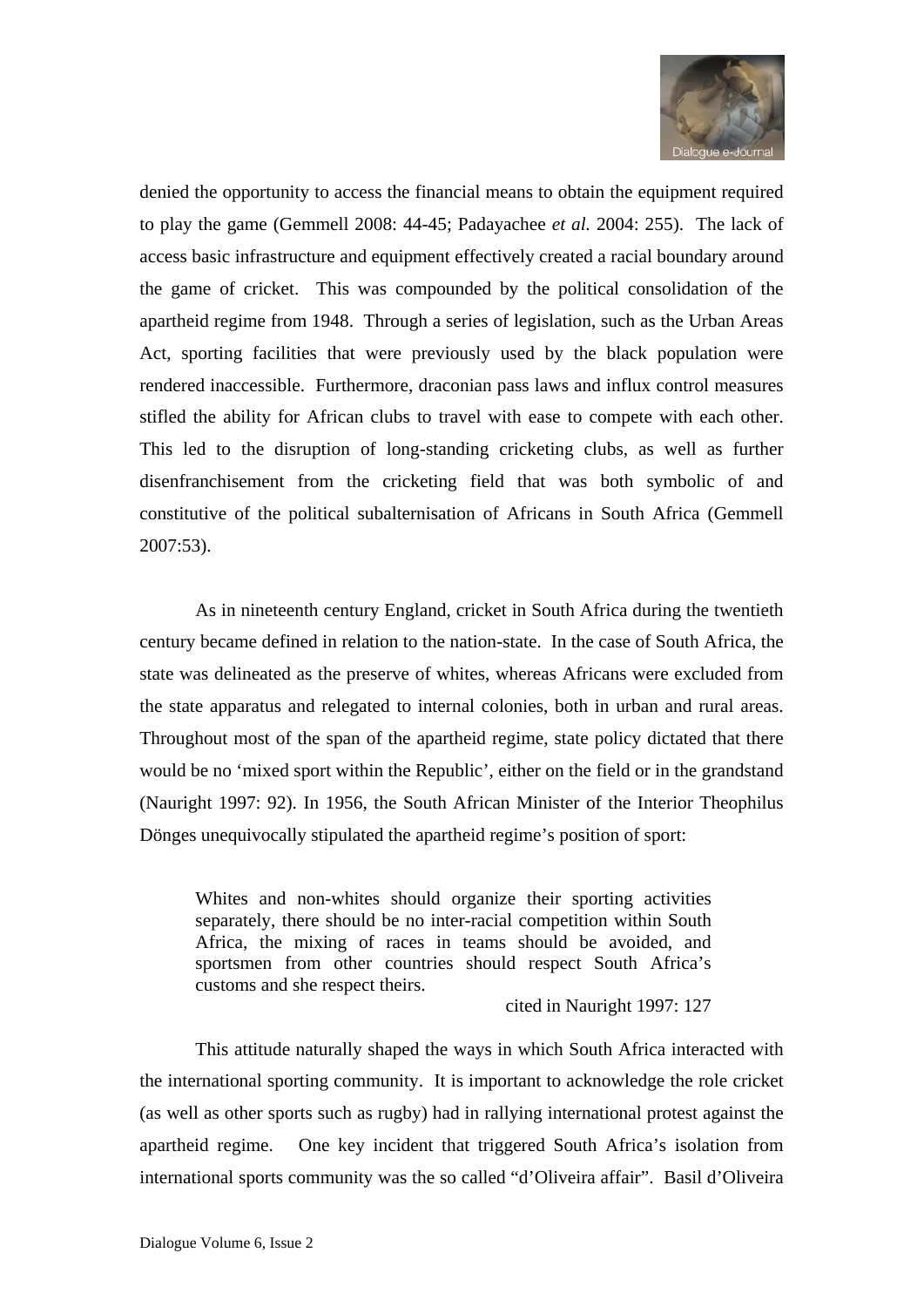

(or "Dolly", as he was affectionately known) was the captain of the first black representative cricket team, which competed against Rhodesia (now known as Zimbabwe) and East Africa in the late 1950s. Despite being an exceptionally gifted cricketer, d'Oliveira was unable gain selection into the national cricket side; he was excluded on racial grounds. Frustrated with the lack of upward mobility, d'Oliveira was able to carve out a career in English league and county cricket, eventually gaining a place in the English cricket side (in this sense, d'Oliveira's career bore similarity to that of Ranjitsinhji). However, due to political pressure, d'Oliveira was controversially dropped from the side that was due to tour South Africa in 1968, due to political pressure from the National Party government (Booth 1998: 94-95). The d'Oliveira affair was a high profile case that precipitated a range of punitive measures from international sporting authorities, including the International Cricket Conference and the International Olympic Committee, as well as national sporting authorities. As Booth notes,

[b]y the end of 1970 South Africa had been expelled or suspended from athletics, basketball, boxing, cycling, fencing, big game fishing, gymnastics, judo, netball, soccer, Davis Cup tennis, weightlifting and wrestling. In addition, the International Cricket Conference imposed a moratorium on all cricket tours to South Africa, and Japan barred it from the world softball championships. British prime minister Harold Wilson summed up the new sentiment: 'Once the South Africans had said they were not taking a player [d'Oliveira] we wanted to send, I would have rather thought that put them beyond the pale of civilized cricket'.

#### Booth 1998: 99

International sporting boycotts were not the only form of political action that took place on the cricket ground. With South Africa, a range of solidarity relationships emerged between, in some cases, unlikely parties. The 1957 test match in Johannesburg between South Africa and Australia saw black spectators express their opposition to the white players by jeering and booing the South African side (Nauright 1997: 133). Furthermore, there were attempts to transcend the racial separation of apartheid on the sporting field, through non-racial sporting movements, both between African 'national' groups, as well as whites. For whites to play non-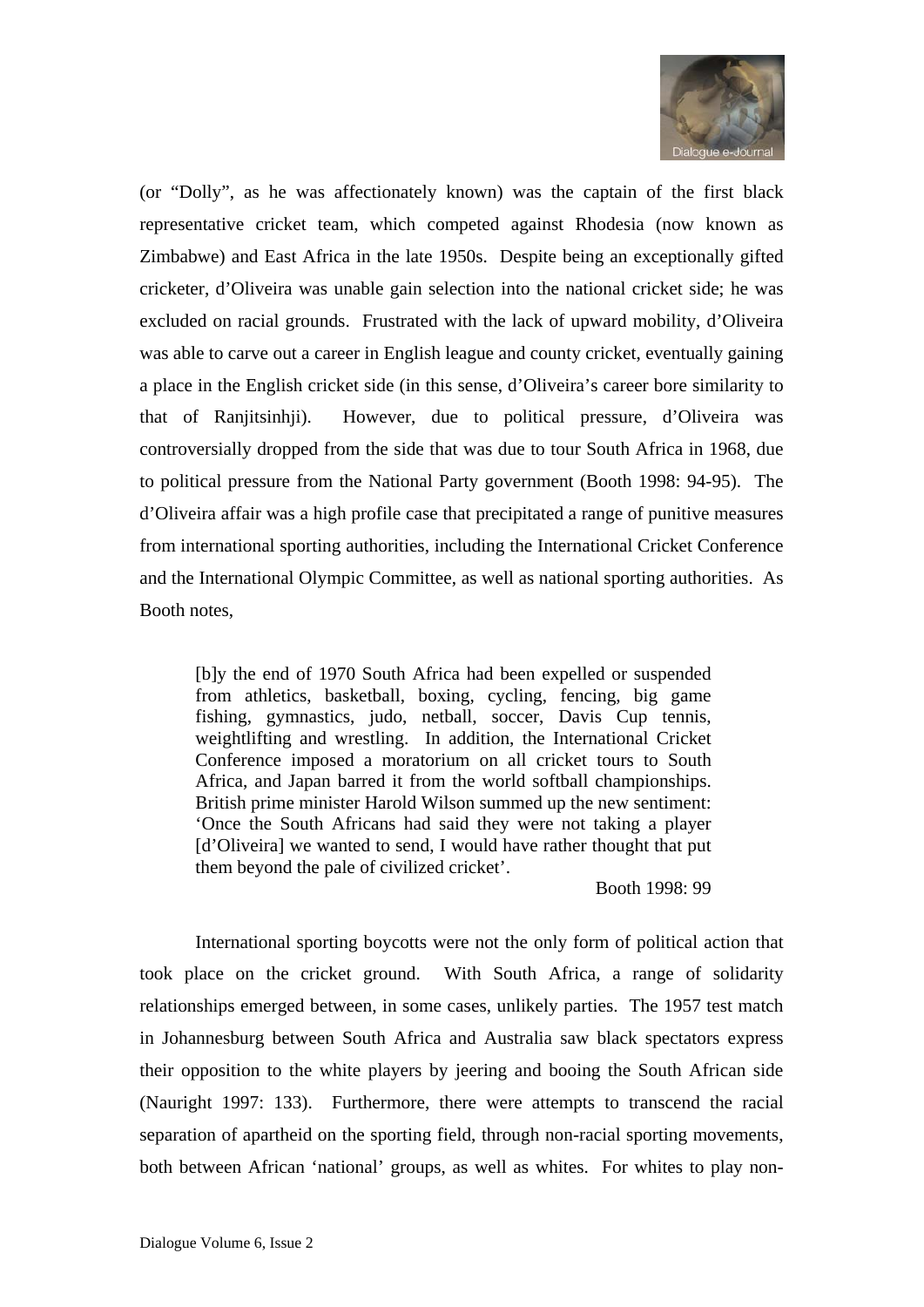

discriminatory sport, it meant they had to relinquish any chance to qualify for regional or national representation. While this did dissuade many top-level sportspeople from exercising a desire to protest against racially divided sport, there were some notable white players, such as cricketer André Odendaal, who adhered to their principles (Nauright 1997: 126).

Subaltern solidarity also had transnational characteristics. West Indian cricket captain Frank Worrell, and respected West Indian cricket journalist and scholar C.L.R. James, also vocally expressed their support for black South Africans. Indeed West Indian cricket has had a long history of radicalism, with James being heavily involved in a campaign to institute Frank Worrell as the West Indies' first black cricket captain (previously, the majority black cricket team was under the tutelage of a white captain). In the West Indian case, cricket was a strong mobilising force in the independence and national movements in the Caribbean. C.L.R. James wrote that

[c]ricket was therefore a means of national consolidation. In societies very conscious of class and social differentiation, a heritage of slavery, it provided a common meeting ground of all classes without coercion or exhortation from above.

cited in Hector & Wagg 2005: 163

According to Hector (in Hector & Wagg 2005: 163), West Indian cricket in the 1950s served as a metaphor for nationalist political struggles in the Caribbean. In 1948, leaders of the English-speaking Caribbean Islands formed a political federation, a coalition of subaltern national groups committed to unite to decolonise the former slave colonies. As exemplified by the campaign to institute Worrell as captain of the West Indies side, cricket proved pivotal in fostering this process by helping to create the ideational conditions that allowed the Caribbean colonies to meet imperial Britain head on. Scalmer (2007: 437) affirms the productive role of cricket in anti-colonial struggles, arguing that

[p]recisely because cricket was extended from the metropole as an expression of British moral virtue and imperial power, subaltern groups have been attracted to the game as a means of symbolic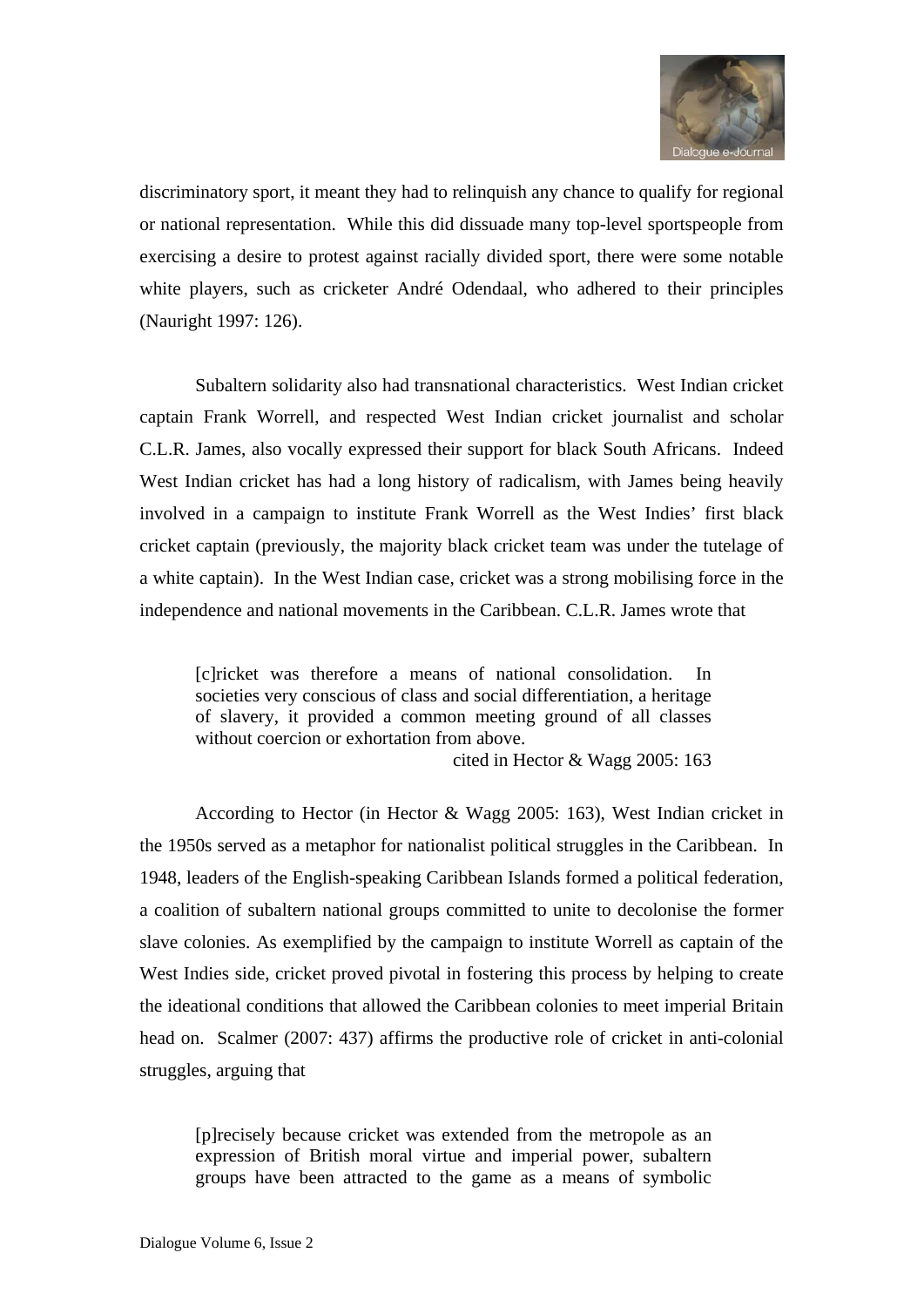

challenge. Victorious cricketers from the colonies could claim a share of self-discipline, doggedness, detachment, and team spirit that was so often proclaimed by the British as intrinsic to the game. Beating the imperial ruler on the field therefore buttressed claims to equal worth off it.

Scalmer 2007: 437

C.L.R James had also recognised the potential and potency of cricket as a vehicle for political mobilisation and solidarity. James wrote compellingly against the popular opinion regarding a scheduled tour by the West Indies to apartheid South Africa (which did not eventuate):

The team, I thought, should go. Apartheid sought the isolation of the Africans not only from whites but from free blacks. The tour would have world-wide publicity. The African cricketers and the African crowds would have made contact with world famous cricketers who had played in England and in Australia. There might have been incidents? So much the better. A pitiless light would have been thrown on the irrationality and stupidity of apartheid. African cricketers would have benefited, and, it was to be hoped, on or two African cricketers might have emerged and become widely known as naturals for an All South African team. From the beginning I was certain that, whatever the South African Government might say, it did not want this tour.

James 2000 [1963]: 237

This sense of transnational subaltern solidarity with black South Africans has been a tradition upheld by West Indian cricketers over the years. In 1990, the first steps towards the abandonment of the apartheid regime were undertaken, with President de Klerk releasing Mandela from his twenty-seven year imprisonment. In the aftermath of this important event, former West Indian captain Sir Vivian Richards was vocal in cautioning the test cricket playing community that South Africa should not be reinstated to the status of a test playing nation until such time that all South Africans could compete on equal footing for a spot in the national team. Richards called for a gradual approach to South Africa's re-engagement with the cricketing world, lest the South African cricket team continue to symbolise the deeply entrenched inequalities rendered under apartheid (Farred 1997: 10).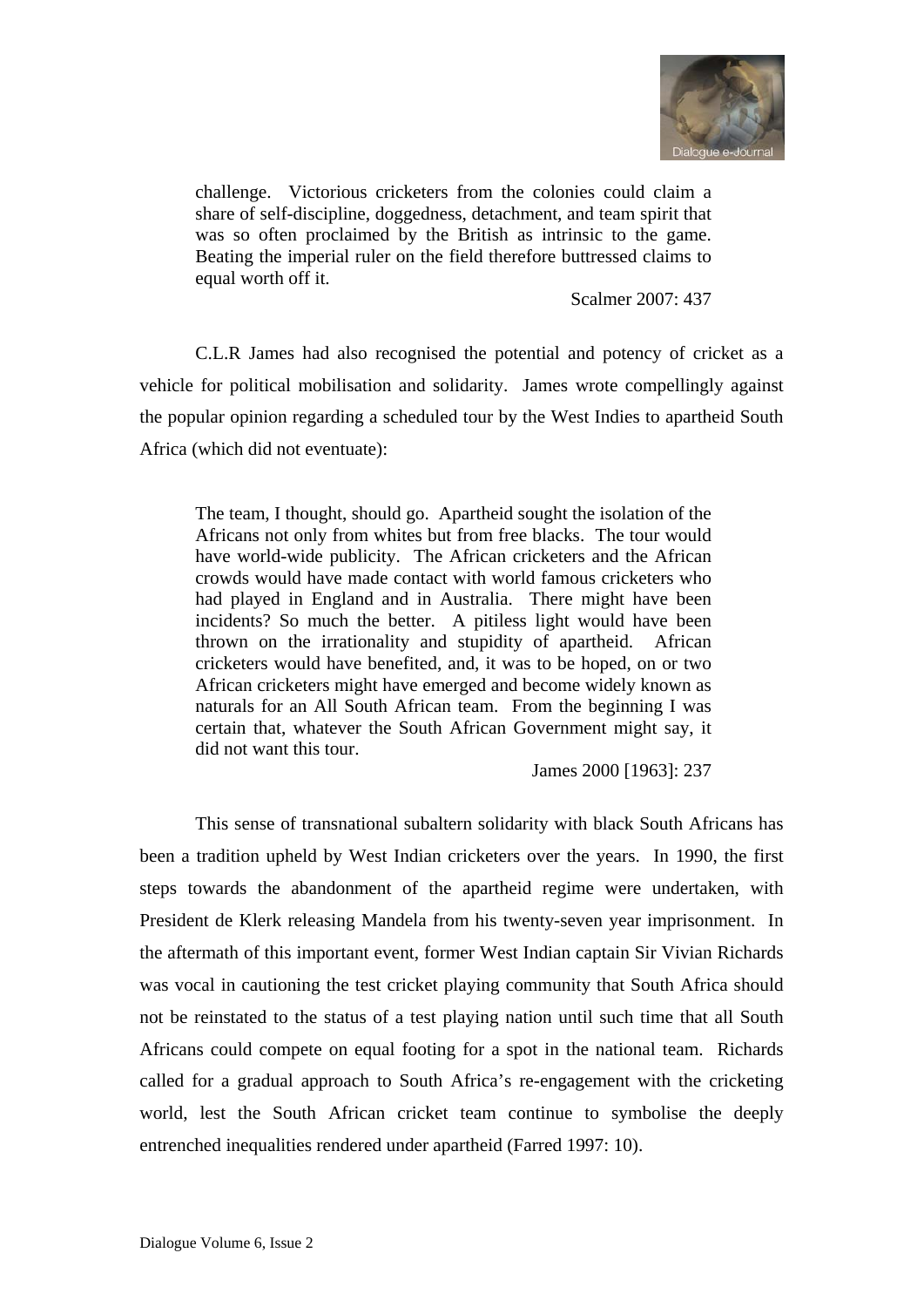

In the postapartheid era, however, cricket continues to symbolise such material, political and social inequalities, despite the transition to formal constitutional equality. During the transition from apartheid, there was a recognition that there would need to be reform of not only the nation's political economy, but also its cultural and symbolic economy. The African National Congress' initial policy platform was underpinned by the *Reconstruction and Development Programme* (RDP), which articulated the 'main aspirations of the movement for post-apartheid South Africa, that is, growth, development, reconstruction and redistribution, in a consistent macroeconomic framework, using the Keynesian paradigm' (Adelzadeh 1996: 86; see also Williams & Taylor 2000: 25; Peet 2007: 136-137). This redistributive model was also underpinned by attempts to reconfigure that nation's symbolic economy, in order to fashion a sense of national identity out of a fractious and alienating past. Leon de Kock (2001: 286) argues that this project was 'marked by an overwhelming desire…for a unitary political identity and the *suppression* of difference' (emphasis original). Furthermore, Gemmell and Hammill (2005: 54) argue that the 'nation has proved to be an apparatus around which the ANC could attempt to define a common identity as the basis for the creation of a non-racial sense of nationhood'. Sport proved to be an arena where this symbolic unity could be demonstrated, and was exemplified by President Mandela's celebration of the South African rugby team's victory in the 1995 Rugby World Cup (Nauright 1997: 184- 185).

However, this symbolism elides the inequalities that pervade South African sport, not least its national cricket team. The authors of the RDP committed to fostering community sports development, stating that sports and recreation should 'cut across all developmental programmes' (cited in Nauright 1997: 161). There were some early attempts to develop cricket programmes in African communities, both by the National Party in the late 1980s and the ANC in the 1990s. However, these programs were nominal at best, and were 'embedded in an old liberal ideology which [stressed] the benefits of recreation in combating juvenile delinquency, and as a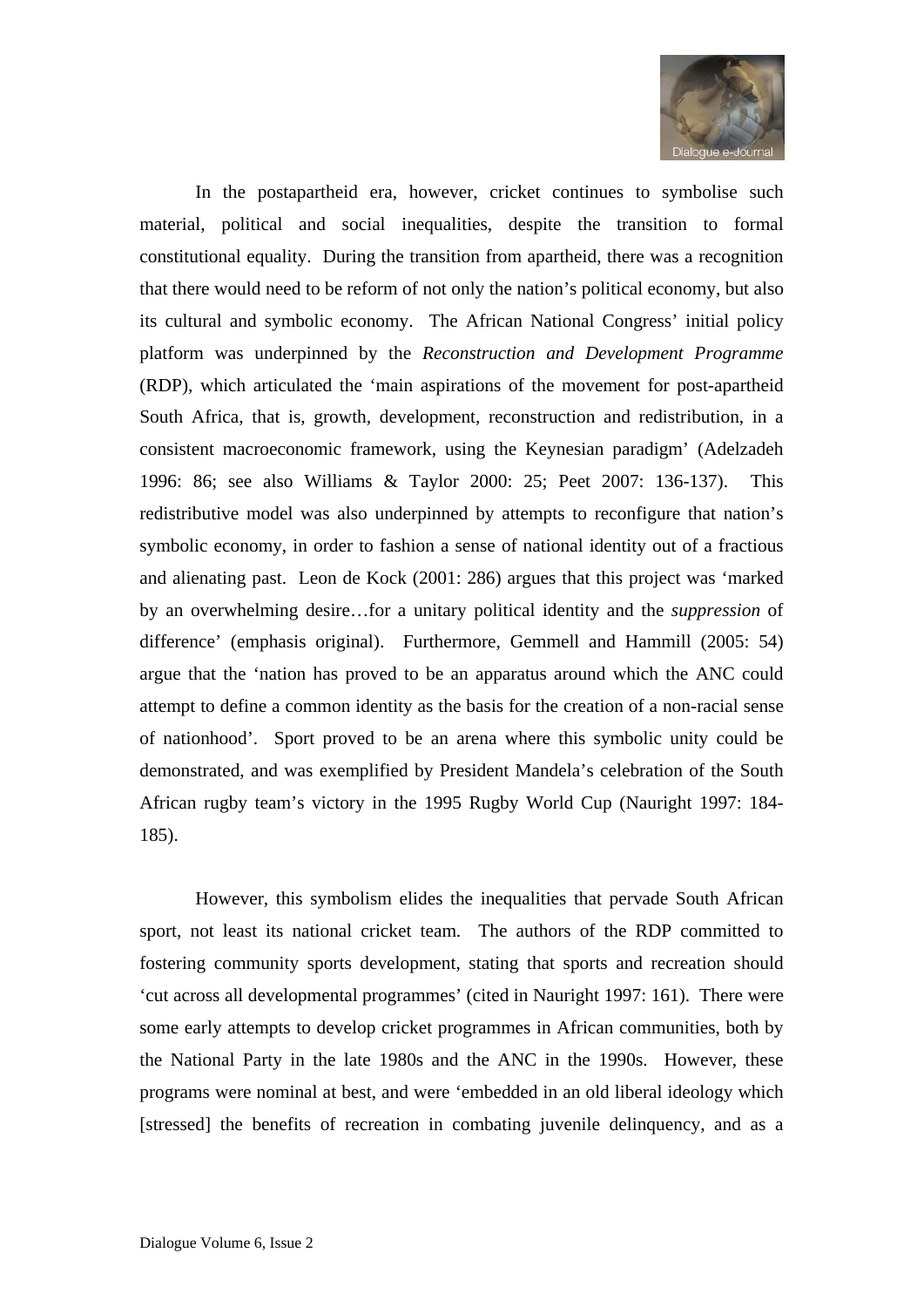

method of social control in densely populated areas' (Nauright 1997: 161; see also Booth 1998: 139-140).

In 1996 the South African government underwent a radical shift in direction, abandoning the Keynesian RDP programme in favour of the neoliberal Growth, Employment and Redistribution (GEAR) programme. This programme, in effect, stripped the state of its redistributive capacity, limiting its ability to deliver on social welfare and redistributive programmes (Sparks 2001: 193; Magubane 2002: 96; Andreasson 2003: 391; Bond 2003: 23). Gemmell (2008: 55) argues that the neoliberal polices adopted by the ANC has had a significant impact upon the state's ability to give those who were excluded from the cricket pitch under the apartheid regime the opportunity to engage in the game at provincial or national levels of representation. Despite the shift to formal equality, inequality of representation is reflective of broader social, political and economic inequalities that are still imbued by race. The racial legacies of apartheid are still very much prevalent, and have not been ameliorated by the South African government's shift to a neoliberal policy framework. As Gemmell notes,

[t]he issue of race will remain so long as the colour of an individual's skin determines his or her life chances. When the likelihood of the school that you attend, the house in which you live, the access to healthcare, prospects of employment and the job you are qualified to do remain a consequence of skin colour, then so will the chances of partaking and competing in cricket.

Gemmell 2008: 55

Without a strong emphasis upon redistribution, the ability of black South Africans to participate on an equal footing with whites, whether it is on the cricket field or in every day life, is compromised. While black South Africans now can now achieve national representation in cricket, structural inequalities deny them the opportunity. This is demonstrated by the preponderance of white South Africans in the national team. However on this front things are improving. Although only few black players are regularly included in the national side – fast bowler Makhaya Ntini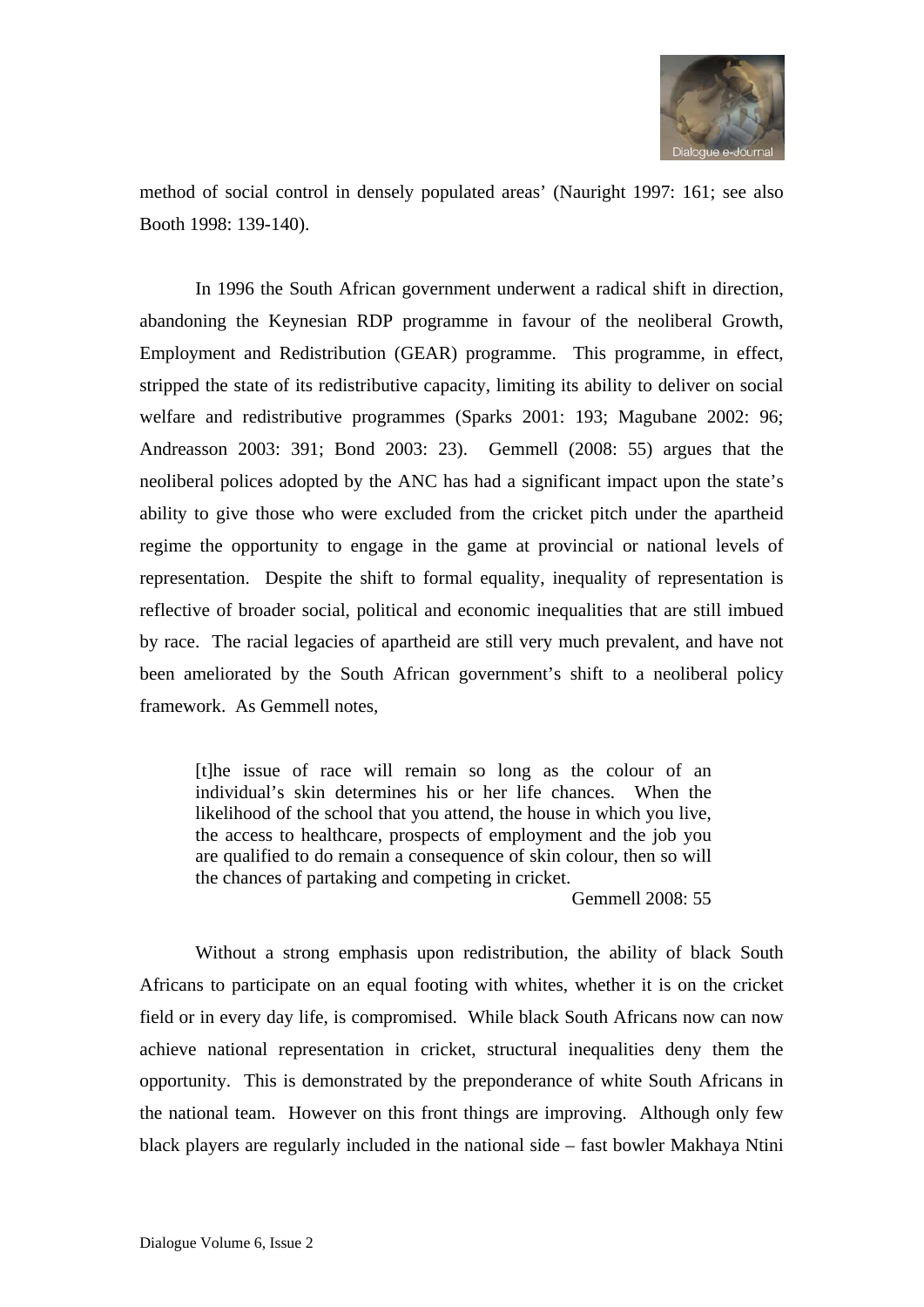

and batsman Herschelle Gibbs being the most prominent – there has been a steadily increasing inclusion of fringe players into the national side (Gemmell 2007: 63).

Yet cricket in the national context still offers limited opportunity for social recognition, with an emphasis being placed upon victory in the international cricketing arena. South Africa's reintegration into international cricket and the incorporation of non-white players into the national side in the post-apartheid era has been paralleled by a rapid reconfiguration of the cricketing world. Cricket in the contemporary era has been characterised by some authors as having entered a postnational phase (Rumford 2007: 204; Surin 1990: 112). Drawing upon Appadurai's analysis of the decolonisation of Indian cricket in the late twentieth century, Rumford (2007: 208) argues that cricket has been marked by a progressive shift towards commercialisation and professionalisation. Coupled with greater influence of non-Western nations within the sport's international governing body, as well as the financial influence cricketing powerhouses such as India are now exerting upon the game, this shift has served to destabilise the traditional (Western) cricketing hegemony (Gupta 2004). This is evident in the changing dynamics that are occurring between nations, if only in terms of cricket:

The primary rivalry in cricket today is not between India and Pakistan or England and Australia. It is a moral, economic and political clash between the colony and the metropole both of which have outgrown those labels. The sport functions both as a mirror of the disjunctures between 'how things stand' and 'how things should be' and as an instrument that continuously widens the gap. Even as the game provides a stage for the assertion (and defence) of white/elite/male models of authority, the colonized and the decolonizing attempt to subvert this authority by conquering the stage.

Sen 2005: 107

The push towards increasing commercialisation in cricket has led to two processes that differentiate it from the game that began its trans-nationalisation under the aegis of the British Empire. Firstly, the desire to develop the game has been predicated upon exploring ways in which cricket can attract greater audiences, and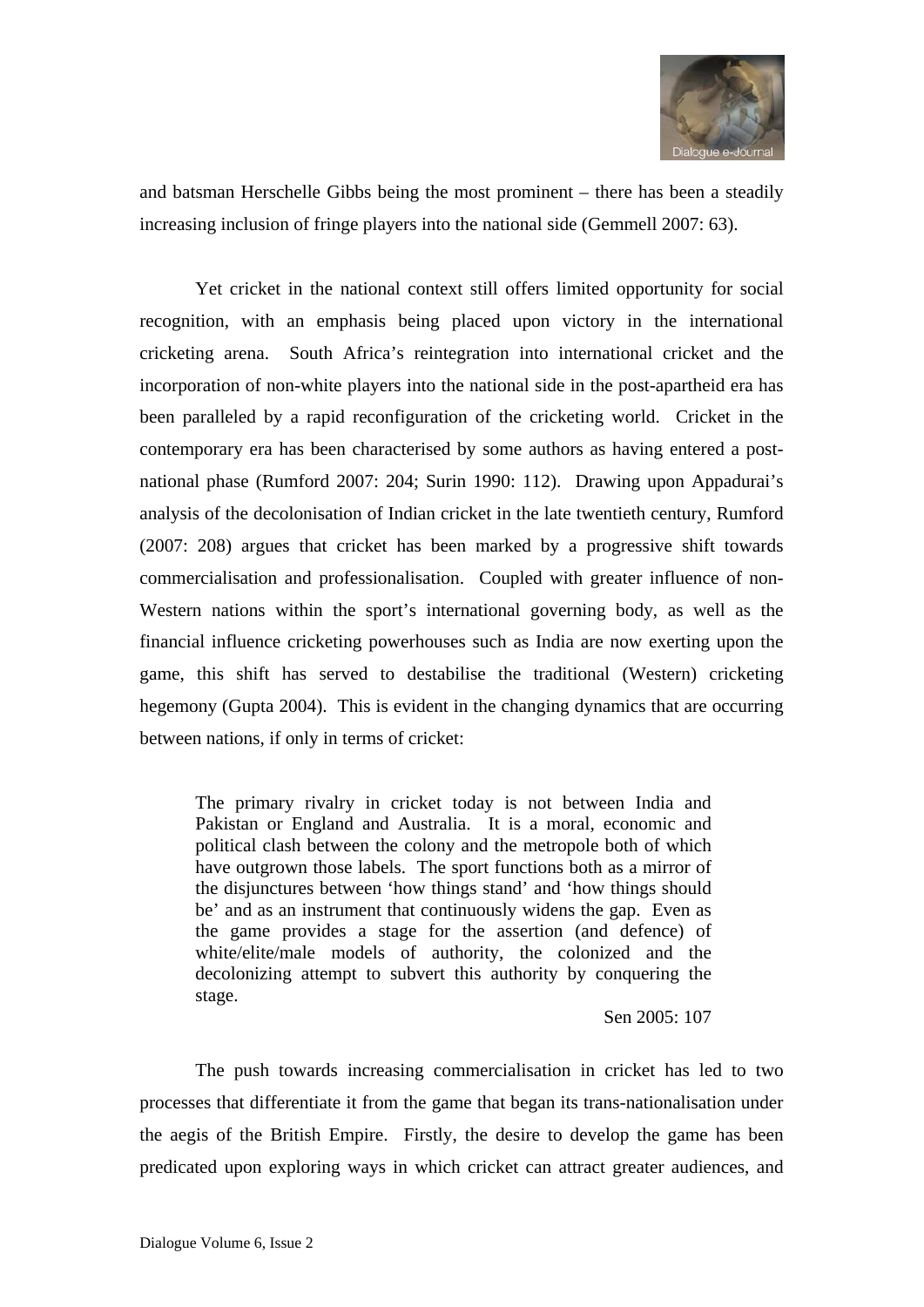

therefore greater profits. This is demonstrated, *prima facie*, by the rise of Twenty20 cricket: a radically abbreviated form of the game in which each batting side is allotted twenty overs each. Super-rich tournaments such as the Indian Premier League have attracted cricketers from every top-tier cricket playing nation, many gaining exorbitant salary contracts. Secondly, this increasing marketisation informs views that national cricket development programmes ought to be primarily concerned with developing high-level players that are capable of attracting audiences. In relation to the development of cricket in South Africa in the postapartheid period, Vahed (2001: 333) has argued that '[a]dministrators have to manage the transformation process very carefully to ensure that the quality of the product, and with it the value and marketability of cricket, is maintained'. This engenders serious questions about affirmative action programmes versus meritorious selection. If a focus is placed upon players that are able to attain national selection based on their skills alone, then representation of subaltern groups in the national side is jeopardised due to the structural inequalities that continue to hamper the development of the game in disadvantaged communities. Conversely, if cricket in the neoliberal age is played primarily for profit, and notions of representation and recognition do not enter into cost-benefit analyses, then the incorporation of disadvantaged groups into the national side cannot be favoured at the expense of the "best" possible team.

The pervasiveness of the profit motive in contemporary cricket also serves to reproduces unequal power relations within international cricket structures. Since the 1980s, there has been a fraught tension between the inclusion of "non-traditional" cricketing teams, such as Bangladesh, Kenya and Afghanistan, and the imperative to maintain standards in order to attract certain levels of audience patronage and corporate sponsorship. The "minnow" teams are often in a disadvantaged position in contrast to the mainstay nations of international cricket, usually due to lower levels of technical skill and the lack of any capacity to professionalise their national and domestic cricket teams. Although (often reluctantly) granted access to the top-level competitions, these teams become trapped within a vicious cycle: 'to improve, they must play the higher teams, but are not allowed to do so because of their reductive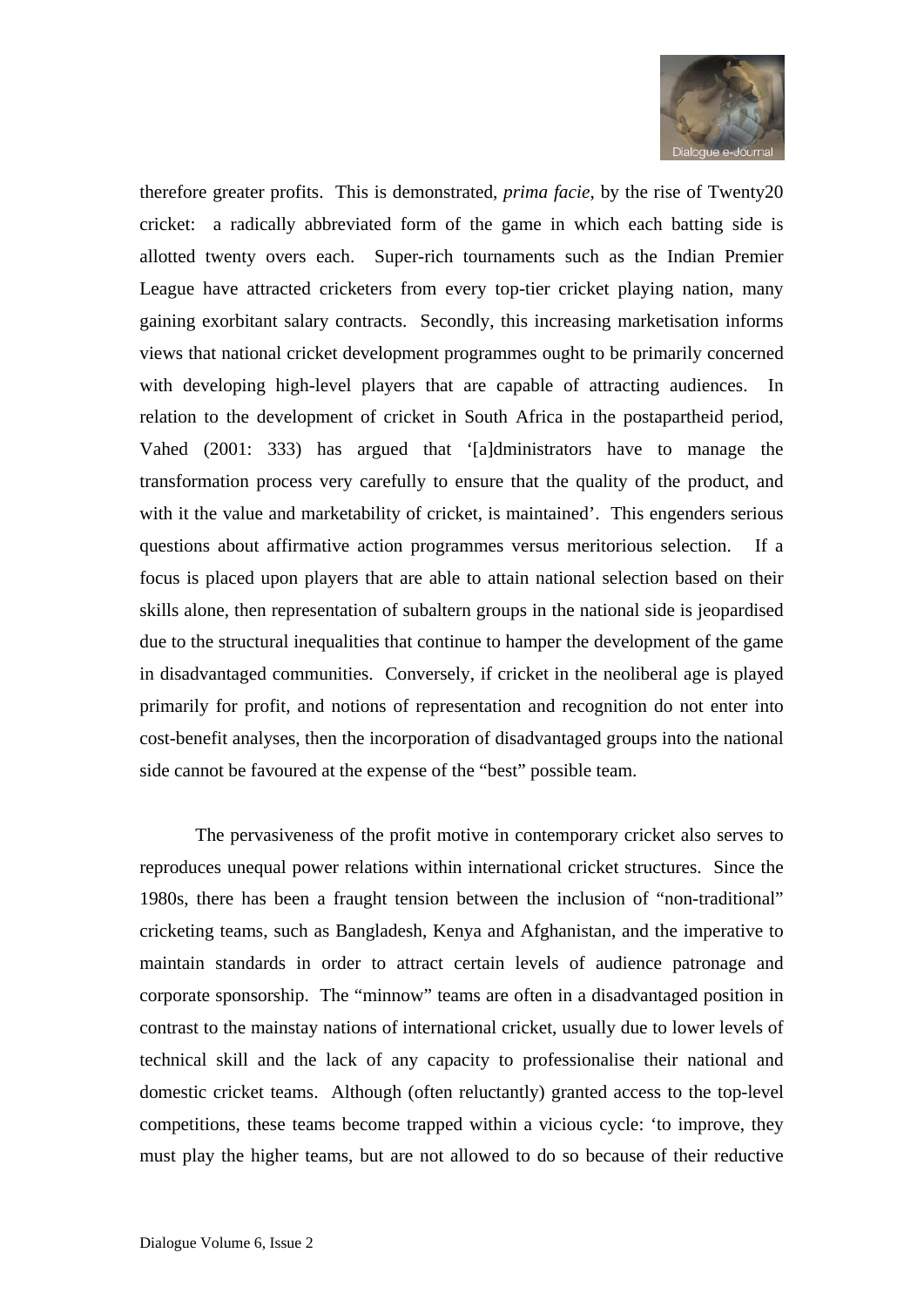

impact on standards' (Kampmark 2008: 181). In an interesting sense, the neoliberal globalisation of cricket has served to reproduce the type of failed- and fragile-states discourses that pervade dominant conceptions of international relations and development (see Shah 2008 *forthcoming*). Kampmark demonstrates how such discourses are reproduced in international cricket:

The plight of the modern, decimated minnow incarnates the problem of the establishment nation of yesteryear. The security council of cricket, for want of a better term of reference, fears the encroachment of other voting members, other challenges to its order. Is cricket analogous to global peace and security? Should sport be seen in the light of military and peace and conflict strategies, where 'rogue' states unable to measure up to the standards of civilization should be quarantined till they improve? We would hope not, but the conservative powers are insisting that the old doctrines are being violated, that the family of cricket nations is being challenged (though not seriously enough) by a lack of competition.

Kampmark 2008: 176-177

The intensive commodification of cricket in the past few decades would appear to be enabling players to engage in a robust and exciting level of competition at the international level or, for those who are able to sell their skills in the cricketing market, break in to the lucrative limited overs competitions that have been emerging in the last few years. Furthermore, the shift of the centres of cricketing powers from the West to countries like India and Pakistan might suggest that cricket is shaking loose the shackles of its colonial history and becoming a truly global sport. However, a deeper historical analysis of cricket unveils the national, international and transnational power relations that have marked its development.

This paper has attempted to explore the game of cricket in order to analyse not only its role in reinforcing systems of domination, such as colonialism and apartheid, but also to explore the ways in which cricket has facilitated or mobilised subaltern struggles and solidarity against such oppression. Political activism in West Indian cricket highlights the potential for the game to facilitate national and transnational solidarities, despite the all-too-frequent mantra that politics should be left out of sport. By identifying cricket as a locus of enunciation (Mignolo 2000: 13), this essay has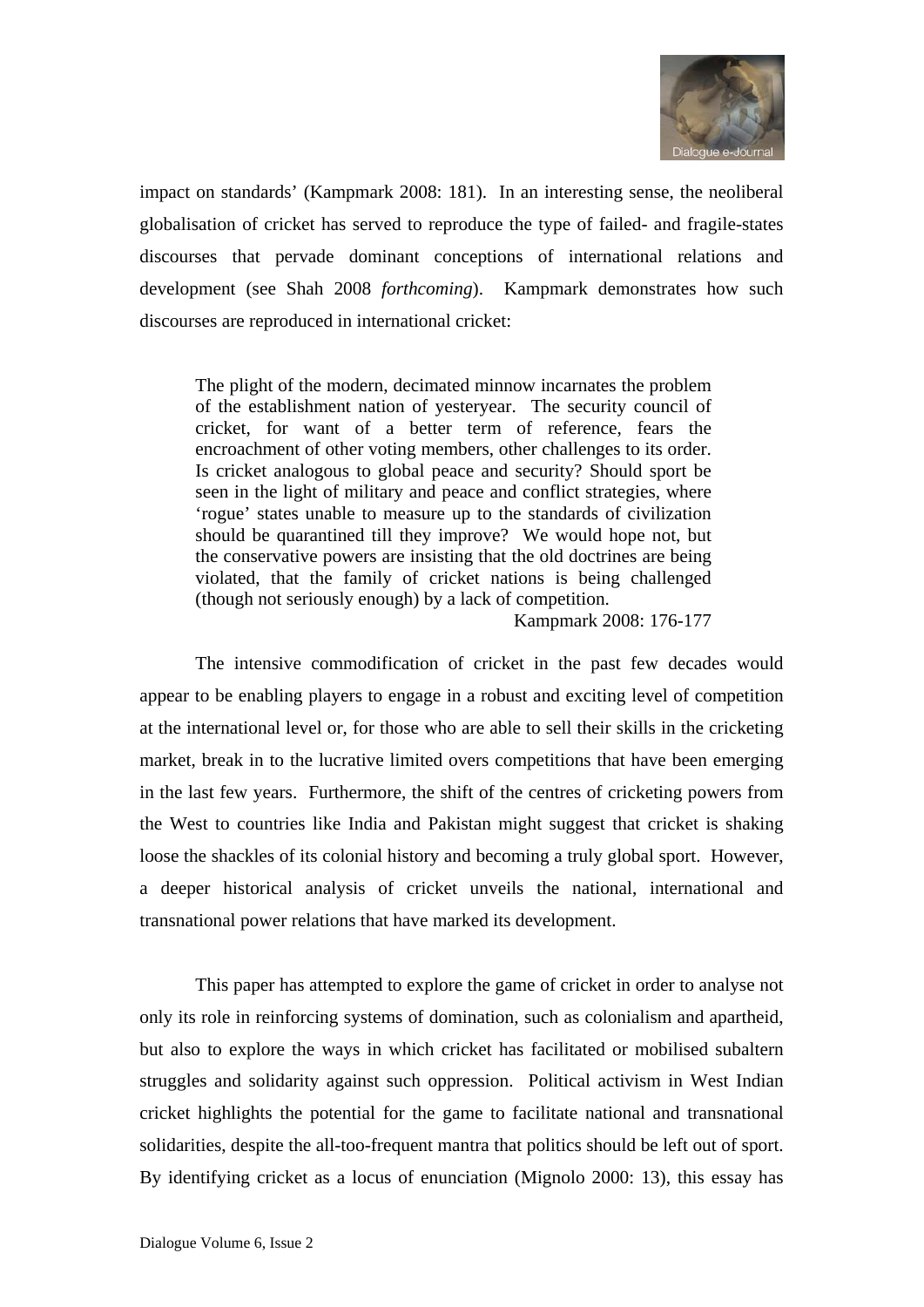

attempted to show that cricket is site in which subaltern knowledges and struggles can be articulated. Although the post-nationalisation of cricket has been imbricated with the game's accelerated commodification, its nascent evolution beyond the strictures of the nation-state system enables us to imagine the game operating within a global environment, as a vehicle for social recognition and emancipation. Whereas Scalmer (2007: 440-441) argues that 'the challenge of the subaltern has been defeated by the advance of the commodity', this paper advances that the recognition of the cricket field as a site of political action enables the possibility of further struggles for recognition. In other words, it is hoped that cricket will in some way provide subaltern groups the opportunity to begin '[c]learing their way with bat and ball' (James 2000 [1963]: 261).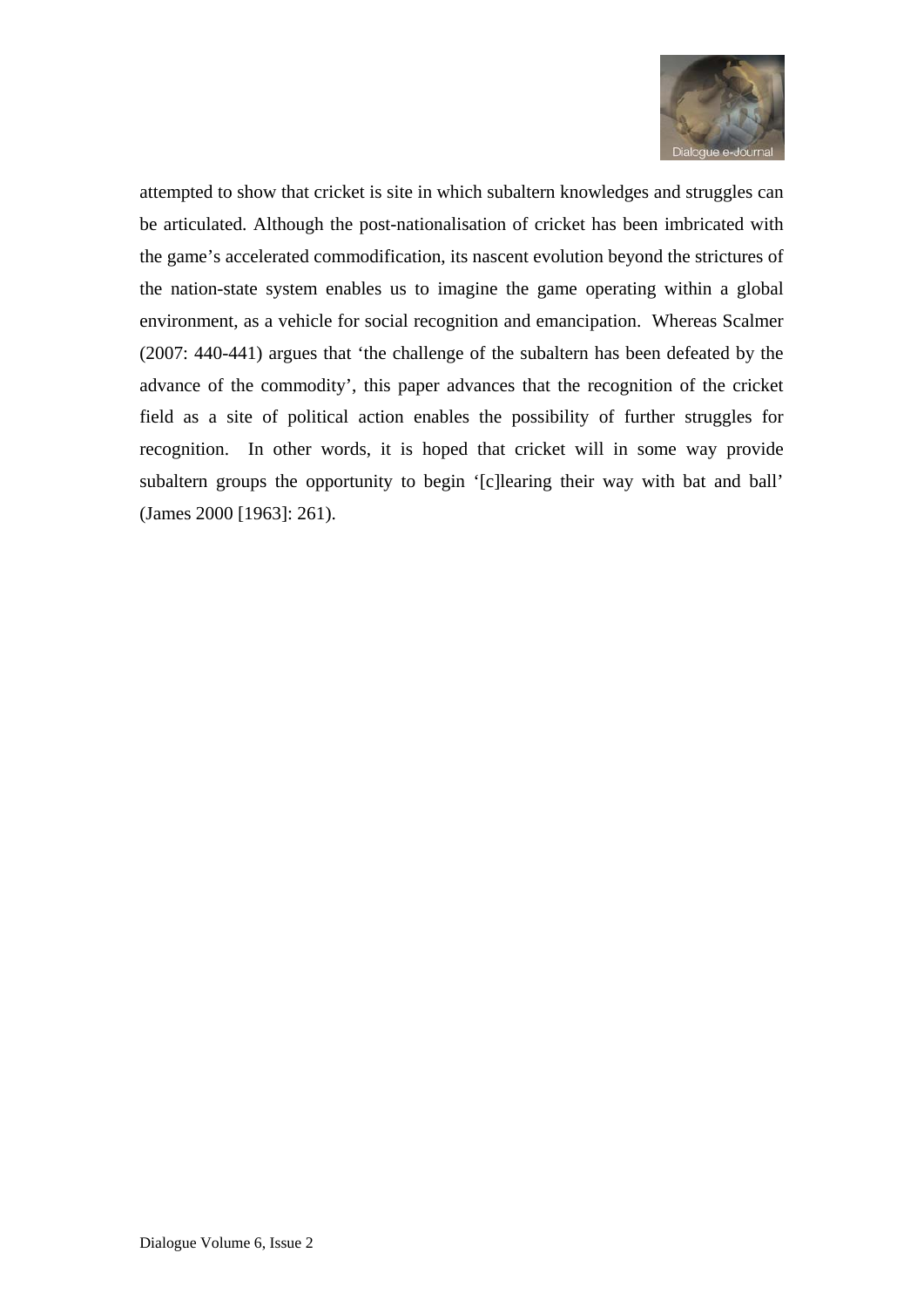

## - REFERENCES -

Adelzadeh, A. 1996. 'From the RDP to GEAR: The Gradual Embracing of Neo-liberalism in Economic Policy'. *Transformation*. 31: 66-95

Andreasson, S. 2003. 'Economic Reforms and 'Virtual Democracy' in South Africa and Zimbabwe: The Incompatibility of Liberalisation, Inclusion and Development'. *Journal of Contemporary African Studies*. 21[3]: 383-406

Appadurai, A. 1996. *Modernity at Large*. Minneapolis, MN: University of Minnesota Press

Bond, P. 2003. *Against Global Apartheid.* London: Zed Books

Booth, D. 1998. *The Race Game*. London: Frank Cass Publishers

Clark, N.L. & W.H. Worgner. 2004. *South Africa – The Rise and Fall of Apartheid*. Harlow, UK: Pearson Education

de Kock, L. 2001. 'South Africa in the Global Imaginary: An Introduction'. *Poetics Today*. 22[2]: 263-298

Escobar, A. 1988. 'Power and Visibility: Development and the Invention and Management of the Third World'. *Cultural Anthropology*. 3[4]: 428-443

Escobar, A. 1995. *Encountering Development: the making and unmaking of the Third World*. Princeton, NJ: Princeton University Press

Escobar, A. 2005. 'Economics and the Space of Modernity'. *Cultural Studies*. 19[2]: 139-175

Farred, G. 'The Nation in White: Cricket in Post-Apartheid South Africa'. *Social Text*. 50[1]: 9-32

Gemmell, J. 2007. 'South African Cricket: 'The Rainbow Nation must have a Rainbow Team'. *Sport in Society*. 10[1]: 49-70

Gemmell, J. 2008. 'South African Cricket: 'The Rainbow Nation Must Have a Rainbow Team'. In *Cricket, Race and the 2007 World Cup*, eds. J. Gemmell & B. Majumdar. London: Routledge

Gemmell, J. & J. Hammill. 2005. 'No one in Dolly's class at present? Cricket and national identity in post-apartheid South Africa'. In *Cricket and National Identity in the Postcolonial Age – Following On*, ed. S. Wagg.. London: Routledge

Gupta, A. 2004. 'The Globalization of Cricket: The Rise of the Non-West'. *International Journal of the History of Sport*. 21[2]: 257-276

Hector,  $T \& S$ . Wagg. 2005. 'One eye on the ball, one eye on the world: cricket, West Indies nationalism and the spirit of C.L.R. James'. In *Cricket and National Identity in the Postcolonial Age – Following On*, ed. S. Wagg.. London: Routledge

James, C.L.R. 2000 [1963]. *Beyond a Boundary*. London: Serpent's Tail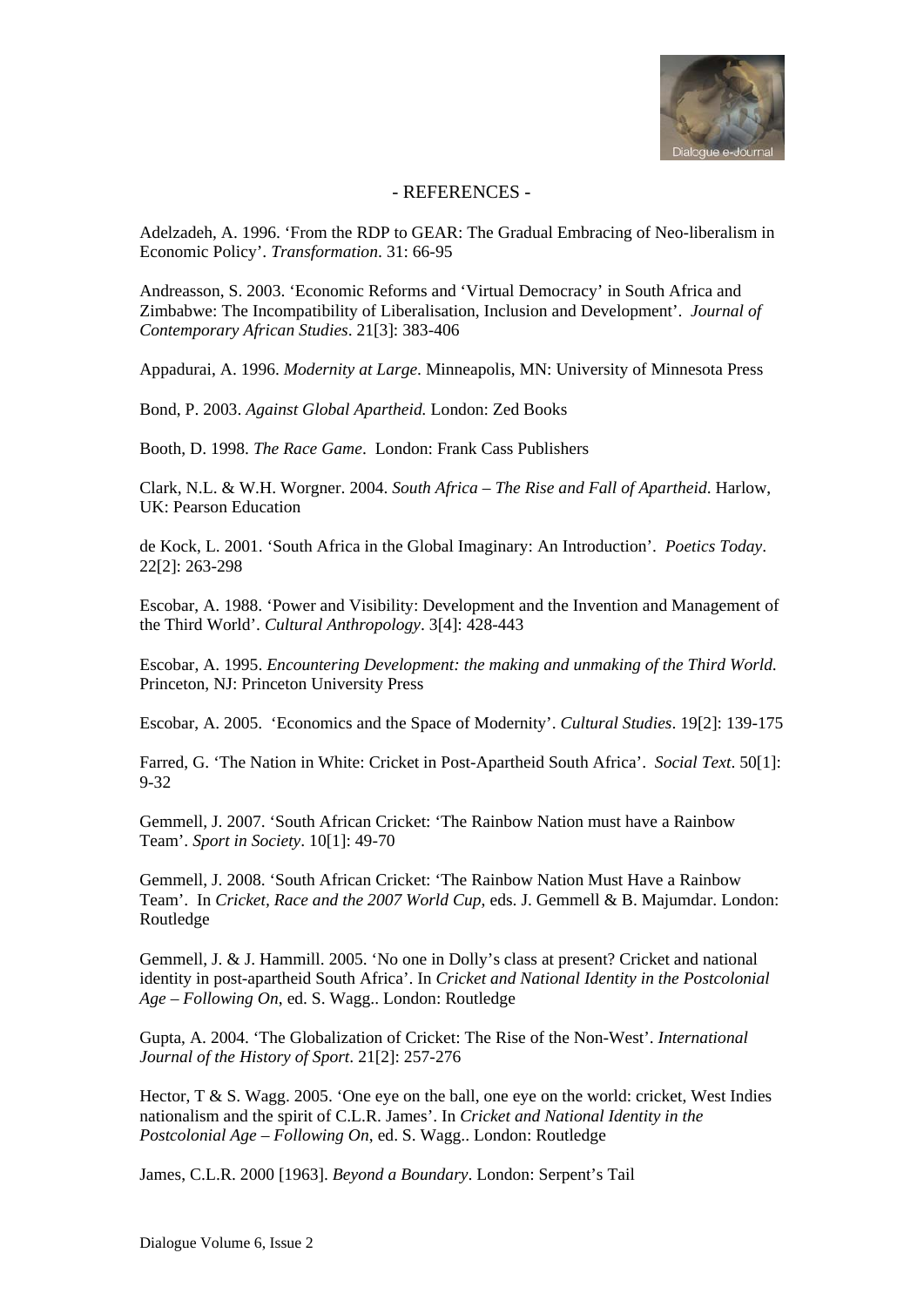

Kampmark, B. 2008. 'A Matter of Necessity: The Minnow and World Cricket'. In *Cricket, Race and the 2007 World Cup*, eds. J. Gemmell & B. Majumdar. London: Routledge

Magubane, Z. 2002. 'Globalization and the South African Transformation: The Impact on Social Policy'. *Africa Today*. 49[4]: 89-110

Mamdani, M. 1996. *Citizen and Subject*. Princeton, NJ: Princeton University Press

Manzo, K. 1996. *Creating Boundaries – The Politics of Race and Nation.* Bounder, CO: Lynne Rienner Publishers, Inc.

Mignolo, W.D. *Local Histories/Global Designs*. Princeton, NJ: Princeton University Press

Nauright, J. 1997. *Sport, Cultures and Identities in South Africa*. London: Leicester University Press

Padayachee, V., A. Desai & G. Vahed. 'Managing South African transformation: the story of cricket in KwaZulu Natal, 1994-2004'. *Patterns of Prejudice*. 38[3]: 253-278

Peet, R. 2007. *Geography of Power*. London: Zed Books

Rhoodie, N.J. & H.J. Venter. 1959. *Apartheid: a socio-historical exposition of the origin and development of the apartheid idea*. Cape Town: Haum

Rumford, C. 2007. 'More than a game: globalization and the post-Westernization of world cricket'. *Global Networks*. 7[2]: 202-214

Said, E.W. 1978. *Orientalism*. London: Routledge & Kegan Paul

Scalmer, S. 2007. 'Cricket, Imperialism and Class Domination'. *WorkingUSA: The Journal of Labor and Society*. 10[4]: 431-442

Sen, S. 2001. 'Enduring colonialism in cricket: from Ranjitsinhji to the Cronje affair'. *Contemporary South Asia*. 10[2]: 237-249

Sen, S. 2005. 'The Peasants are Revolting: Race, Culture and Ownership in Cricket'. In *Subaltern Sports: Politics and Sport in South Asia*, ed. J.H. Mills. London: Anthem Press

Shah, K. 2008. 'The failure of state building and the promise of state failure: reinterpreting the security-development nexus in Haiti'. *Forthcoming*

Sparks, A.H. 2003. *Beyond the miracle: inside the new South Africa*. Chicago: University of Chicago Press

Surin, K. 1990. 'C.L.R. James's Materialist Aesthetics of Cricket'. *Polygraph* 4: 114-159

Terreblanche, S. 2002. *A History of Inequality in South Africa 1652-2002*. Pietermaritzburg: University of Natal Press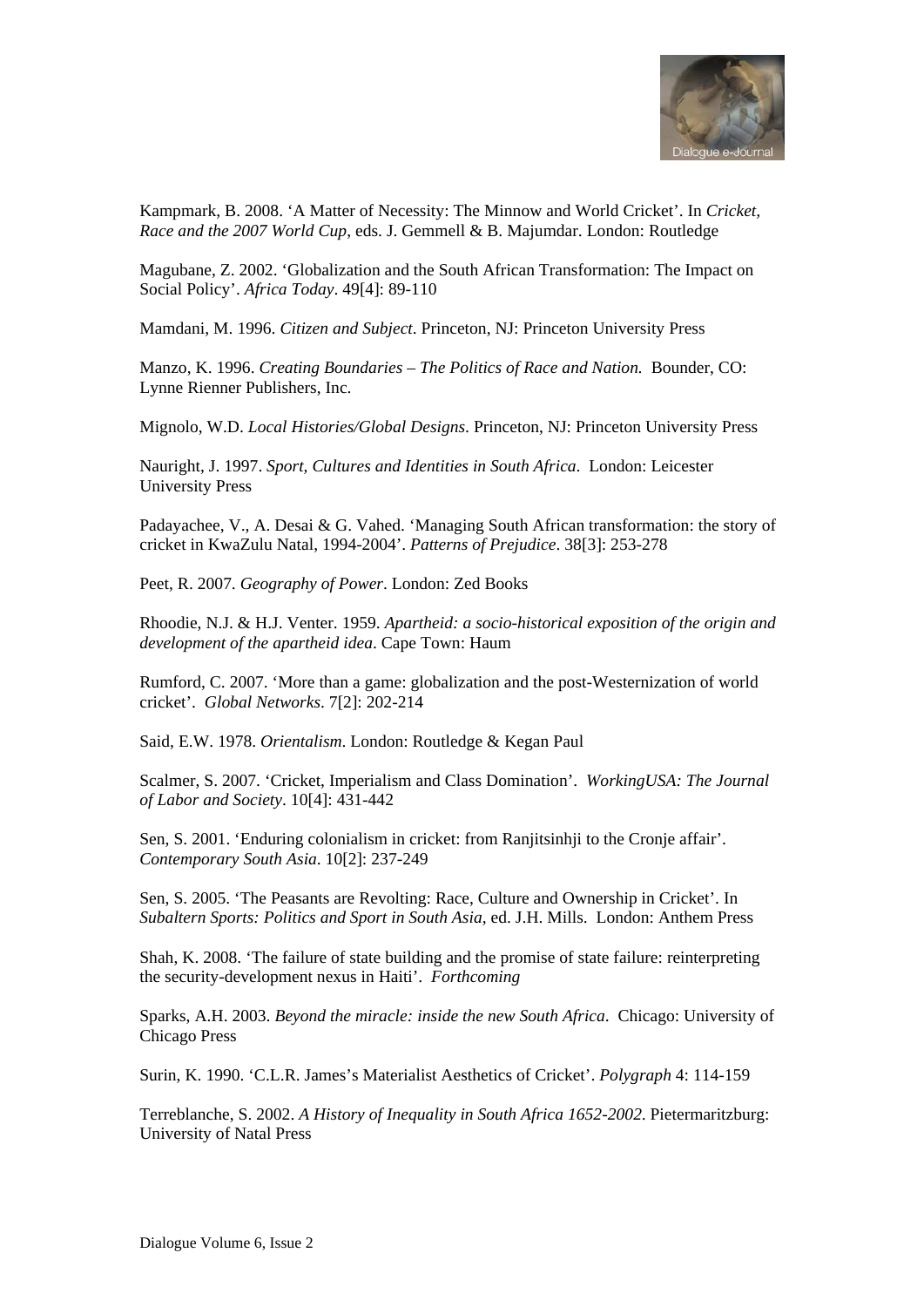

Terreblanche, S.J. 2007. 'Cricket and the Liberalist World-View'. *Sport in Society*. 10[5]: 744-762

Underdown, D. 'The History of Cricket'. *History Compass*. 4[1]: 43-53

Vahed, G. 2001. '"What do they know of cricket who only cricket know?" Transformation in South African Cricket, 1990-2000'. *International Review for the Sociology of Sport*. 36[3]: 319-336

Varney, W. 1999. 'Howzat!' Cricket from Empire to Globalization'. *Peace Review*. 11[4]: 557-563

Williams, P. & I. Taylor. 2000. 'Neoliberalism and the Political Economy of the 'New' South Africa'. *New Political Economy*. 5[1]: 21-40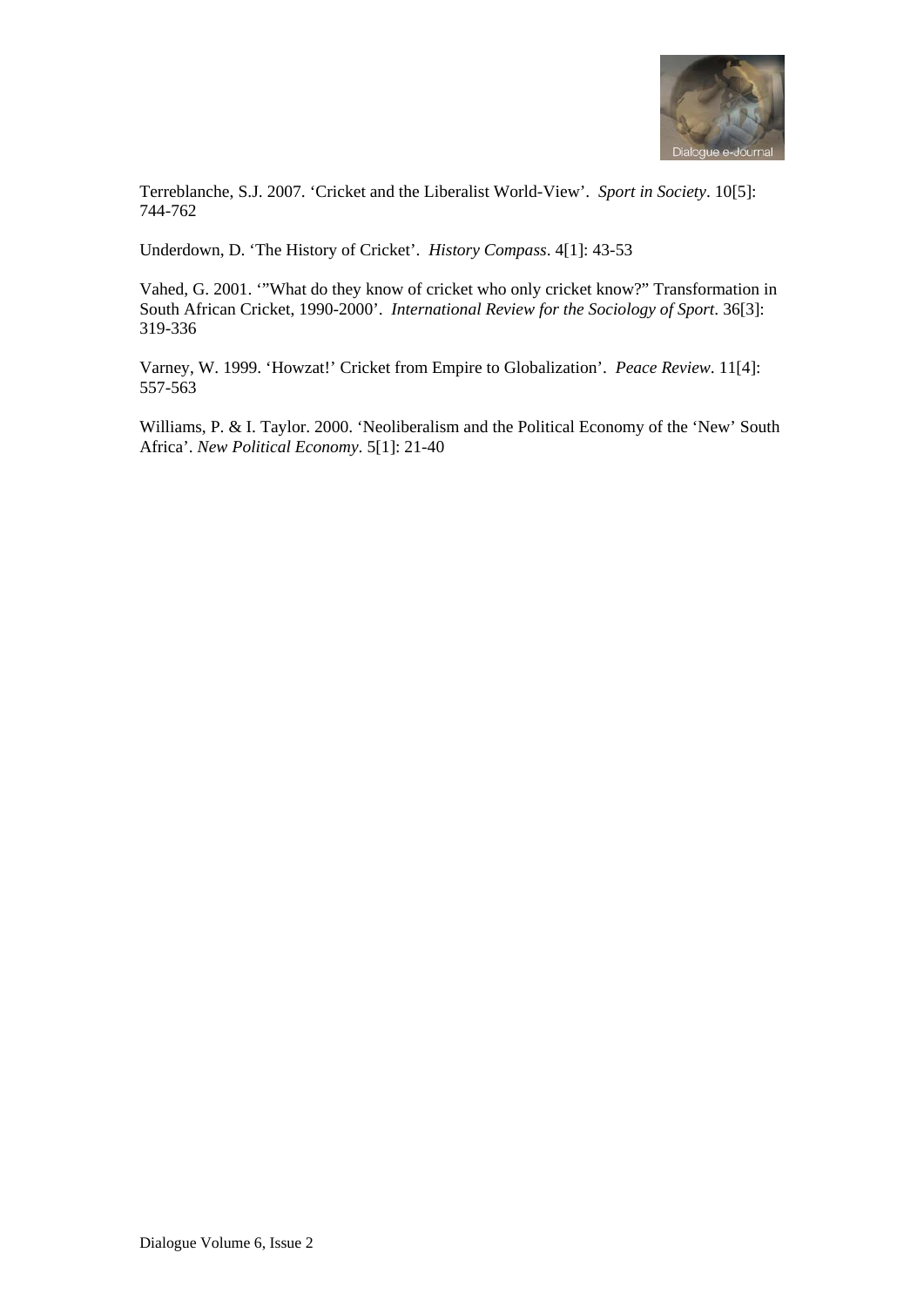

#### **- Book Review -**

## **Axel Honneth.** *Disrespect: The Normative Foundations of Critical Theory***. Cambridge: Polity Press, 2007. pp 275. \$31.99, ISBN 978-07456-29056 (Paperback). \$59.99, ISBN 978-07456-29063 (Hardback).**

Axel Honneth has been long established as one of the leading social and political philosophers of the Third Generation Frankfurt School and this new volume offers fundamental insights to what Nancy Fraser has called "the most ambitious philosophical undertaking of our time": Honneth's recognition theory. In this important new text, Honneth continues with his work on recognition theory by exploring the moral experience of "Disrespect". One could argue however, that a more apt title would have been one consistent with the German edition which translates as the "Other of Justice", something which Honneth favoured, but was overlooked by the publisher. While *Disrespect* may be more palatable for the English speaking world, it is far less descriptive or reflective of the diversity of the content and subtle nuances of the arguments presented. Nevertheless, 'disrespect' is a primary theme within many of the chapters and one of the central claims made by Honneth is that it is the moral experience of disrespect, where "human subjects are denied the recognition they feel they deserve" (71), that grounds the social critique of Critical Theory and its emancipatory project within "social reality" (77).

Within the thirteen chapters of this volume, the guiding theme is related to the conflicts and patterns of recognition revealed by the social pathological features of late modern society. How Honneth addresses these issues is divided into three, interrelated fields: the future tasks of a critical social philosophy (Part I), the issues related to normative justification in morality and recognition (Part II), and the problems of political philosophy which examines a wide range of themes from global human rights, to the tensions within Berlin's concept of 'negative freedom', from Dewey's democratic theory, to a conceptual proposal regarding post-traditional communities (Part III). In a book of such depth, a brief review can only hope to highlight a few central features and those I wish to focus on concern Honneth's concept of 'disrespect' and what his identification of 'social pathology' means for the future development of normative theory. While these are primarily the focus of Part I they embody the key theoretical commitment of the entire book and, for this reviewer at least, represent some of the most important developments in contemporary Critical Theory by equipping it with a "pre-theoretical resource" necessary to ground this form of social critique (63).

In order to justify the judgments of the 'good life', Honneth attempts to find what he calls a 'pre-theoretical interest' to ground social critique in social reality. One such attempt includes his look at "formal anthropology" (41) which Honneth finds obliges us to adopt moral perspectives that guarantee the social conditions for the recognition and respect of all others, through love, equality and solidarity. It is where human subjects are denied such recognition – what Honneth defines as *social disrespect* – and the moral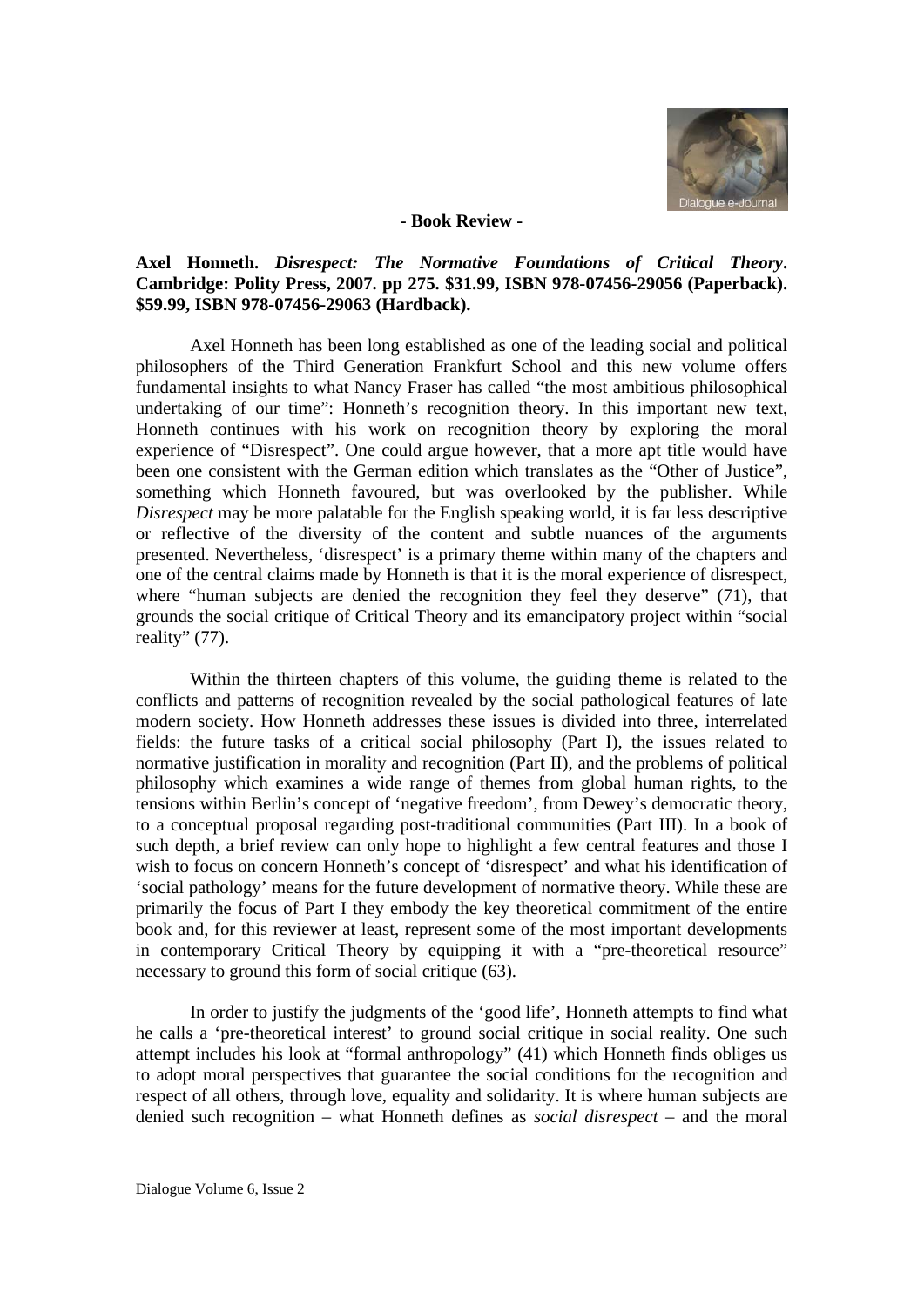

experiences that accompanies such forms of disrespect that for him constitute the pretheoretical resource that establishes that such a critique of social relations is "not without a foundation in social reality" (77). In distinction, to Habermassian discourse ethics and the theory of communicative action which has been criticized for its formalism and proceduralism, Honneth seeks to extend beyond principles of argumentation and communication to include processes of social recognition (Morrow, 2008: 710). Quite simply, the rationality of communicative action cannot settle conflicts in which groups are unable, unwilling or incapable of communicating effectively. In such cases, patterns and processes of recognition and respect maybe distorted. In this way, Honneth renders communication theory more sensitive to those who are unable to formulate their demands for recognition effectively (71).

This notion of *Disrespect* is a guiding theme in many of the essays and one important illustration is presented in Honneth's discussion of 'Post-traditional Communities' (Ch 13). Here Honneth eschews the dominant "external" conception of community that is derived from the shared norms of the community as a whole, a view prevalent within both communitarian and liberal approaches to the formation of community (258). In its place, Honneth argues for an "internal" conception that seeks to displace this hierarchical imposition towards plurality, where each member – and their unique desire for 'self-esteem' – are taken as the suitable normative basis for society and relations in community. This post-traditional ethical point of view is one in which social self-esteem and respect are equally distributed within community so that all members are "in a position of being recognized for their own achievements and abilities in such a way that they learn to esteem and values themselves" (261).

However, Honneth does not simply rest on this need of self-esteem alone to ground his form of social critique but identifies *social pathologies* as a viable form of *internal* criticism, as opposed to forms of *external* critique that rely on moral argumentation or theories of justice alone (Ch 2). The 'external' oriented critique of society focuses on relations between persons which are regulated by norms that are publicly justified and defended as applicable to all (51). This 'moral' argument makes possible the determination that certain practices which violate social norms are held to be unjust (Martin, 2007: 483). In distinction, the 'internal' view is one that is taken from within the community. Here social life processes may be considered 'just' but nevertheless produce undesirable outcomes, and it is these that Honneth calls "social pathologies". Honneth claims that moral (external) forms of argumentation do not exhaust the critique of society. For him, when a society's desires or interests have "taken a wrong turn", or where a "given set of social relations has violated the conditions which constitute a necessary presupposition for the good life", constitute forms of social "pathology" (56). This level of criticism provides philosophy the foundation to question social norms, values and practices without appealing to the external form of critique that is based on morality and justice.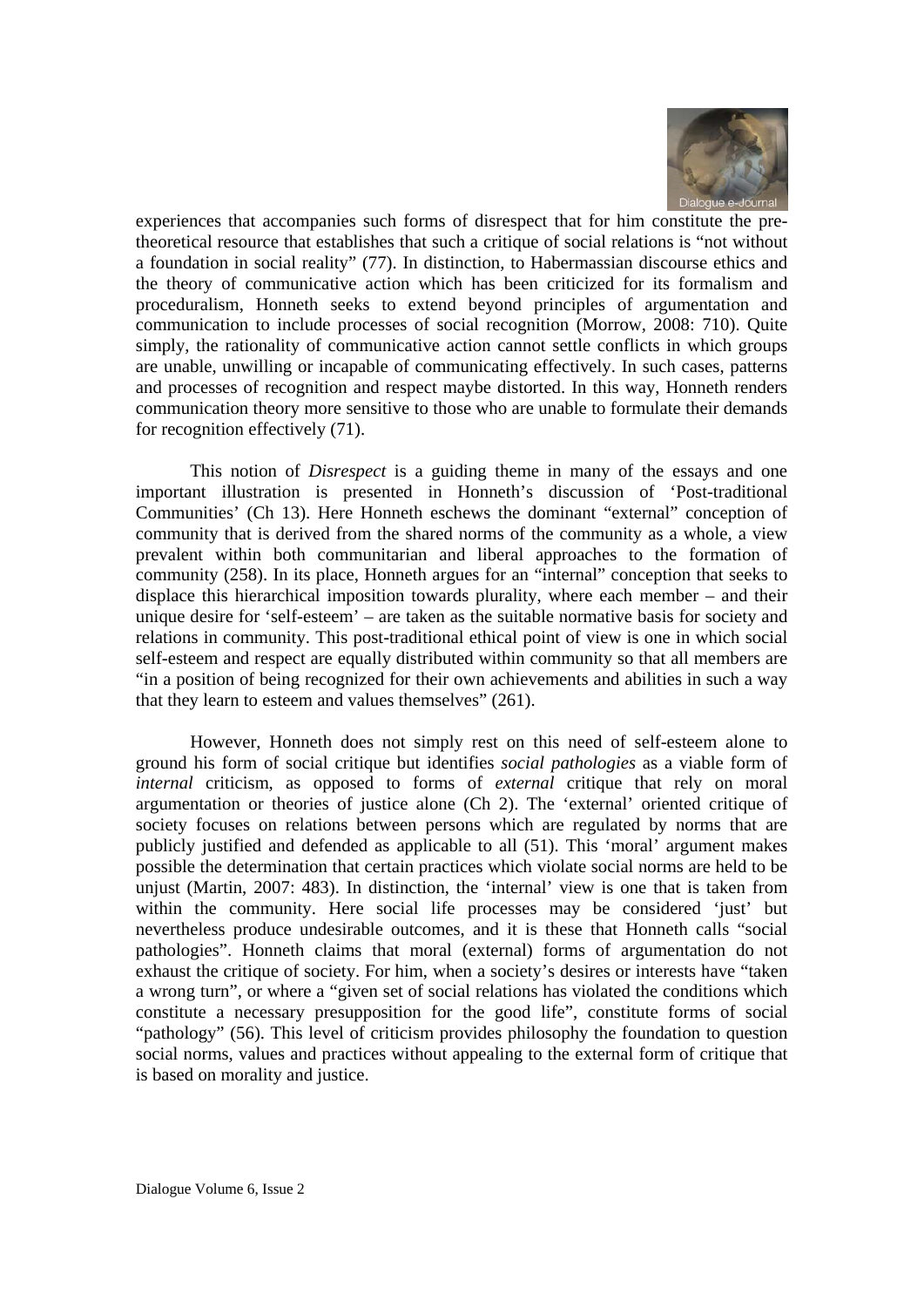

In the appropriately titled "The Pathologies of the Social" (Ch 1), Honneth analyses the various attempts to trace such pathologies in the work of Rousseau, Hegel and Marx. Honneth finds that each of these accounts either fell into problematic conceptions of human nature or teleological conceptions of the philosophy of history. For him, the "diagnoses" of pathology cannot rest on claims about the 'good life' as do forms of external critique based on principles of justice. Such endeavours merely seek to repress one conception of the 'good life' over all others. Instead, Honneth attempts to find a "convincing justification of our ethical judgments concerning the necessary requirements of a good and well-lived life" (pg 41); the necessary conditions of a 'good life' and a pretheoretical interest to ground this within social reality. And it is in Chapter Three that Honneth is able to identify such a pre-theoretical interest to ground his unique form of social critique.

Here, Honneth argues that the original project of the Frankfurt School – its attempt to critically diagnose social reality – has ceased to exist in unmodified form and that "reality" cannot be investigated within any single theory (63). However, by locating a "pre-theoretical resource" in which the "critical viewpoint is anchored extratheoretically as an empirical interest or moral experience" can help inform such a critical theory of society (63-64). In attempting this, Honneth focuses on the social dynamics of disrespect, which not coincidently is the title of the chapter, because Critical Theory can only claim a link to "social emancipation" *if* it gives "a sociological account of the condition of the society's state of consciousness or its desire for emancipation" – that is, if it is able to locate "an emancipatory interest in social reality itself" (64-65). In distinction to the "negativist social critique" of Adorno and Habermas's communicative action based in the "pragmatics of language", both approaches which ultimately agree with the "pessimistic" form of social critique, Honneth posits that Critical Theory must identify some other empirical experience that offer a pre-theoretical indication that its normative standpoints have "some basis in social reality" (66-69). Such an alternative, Honneth affirms, can be found in the moral experiences that arise through the "violation of identity claims acquired in socialization" (70). Hence, as much as Honneth relies on the work of both Adorno and Habermas, he offers contemporary Critical Theory a clear path beyond and around both Adornesque negativist social theory and Habermasian linguistic proceduralism. For Honneth, the acquisition of social recognition is the normative presupposition of all communicative action and as such, he argues that the "social protests of the lower classes" are not set by moral principles "but by the experience of having their intuitive notions of justice violated", the violation of their expectations of respect for their "own dignity, honour or integrity" (71). Such disrespect or "moral injustice" occurs whenever human subjects are denied the recognition they deserve and this denial creates the moral feelings of "shame, anger or indignation". For Honneth, it is these feelings of injustice that accompany "disrespect" that represents the pre-theoretical fact which grounds recognition theory in social reality (71-72).

Consequently, offers a form of social critique that is juxtaposed to the negativist social theories that look to diagnose the types of instrumental reason that are seen as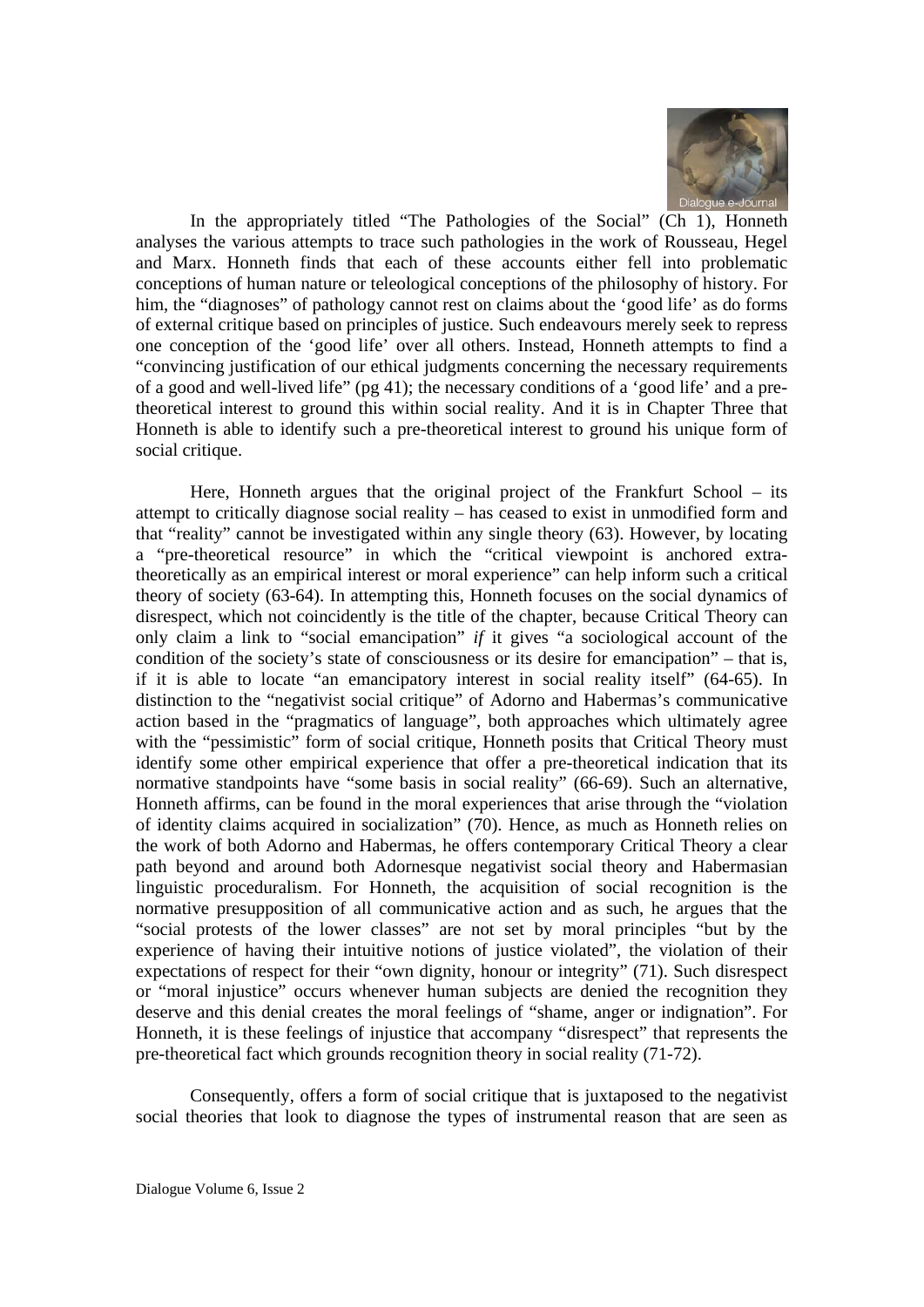

"life-threatening" (73). Instead, Honneth's approach is centered on identifying the social causes responsible for the systematic violation of the conditions of recognition (72). In this way, pathologies of recognition move to the center of critical diagnosis in Honneth's form of social critique in order to grasp the "disorders or deficits" in the social framework of recognition (74). Yet while the moral experiences of subjects in the processes of social recognition constitute a pre-theoretical resource for social critique, Honneth finds that the centrality of social recognition is in itself an "extremely ambivalent source of motivation for social protest and resistance." It lacks any "normative indication" of ways in which one should struggle against forms of disrespect – we may turn to militaristic groups for our social self-esteem, just as we may turn to public arenas in democratic states (77-78). That is, social disrespect could lead one to find solace in the violence of anti-social Nazi-like groups, just as it may lead to the sublime form of public service. All that Honneth can suggest is that we try to find "individual strength" to those ostracized so that they may articulate their experiences in the "democratic public sphere, rather than living them out in the counterculture of violence" (78).

If there are any criticisms to be made of this book, it is not what is in it but what is left out of it that is its limitation. One issue that is conspicuously absent is the unfinished debate between Honneth and Fraser regarding the priority of recognition or distribution (Fraser & Honneth, 2003). Honneth, surprisingly, makes no substantive reference to this issue within *Disrespect*. The second is more problematic, and centers on the limitations evident within Honneth's cursory survey of world politics found in Chapter 10, which I deem overplays the hand of the Kantian idea of the possibility for the juridification of international relations (199). This was not his first foray into international political theory but a reprint of a chapter published in *Perpetual Peace* (Bohman, Lutz-Bachmann, 1997) and – unfortunately – remained completely unaltered from its original form. While this move into IR will open up Honneth's work to a new audience, Honneth seems to possess considerable and unwarranted faith in the Kantian idea of a perpetual peace which is to be created through the association of democratic states – otherwise known in contemporary IR theory as Democratic Peace Theory (DPT). Honneth's belief that with the end of the East-West conflict that the world has "grown into a moral community" (211), or other passages where Honneth affirms the "globalisation of moral responsibility" (212), possess a certain naïve idealism, a faith in many of the features of DPT that are highly contestable and require far more substantiation than what is provided in this short chapter. Yet this problem should not overlook the fact that what is important is Honneth's move from one principally concerned with relations *within* communities to one of relations mediated *between* states, which opens up entirely new grounds for Frankfurt School social theory into the global sphere.

This text is indispensable for those interested in social and political theory and particularly for those interested in the further development of normative theory within the communicative/recognition theoretic. The wide-ranging subject matters of each chapter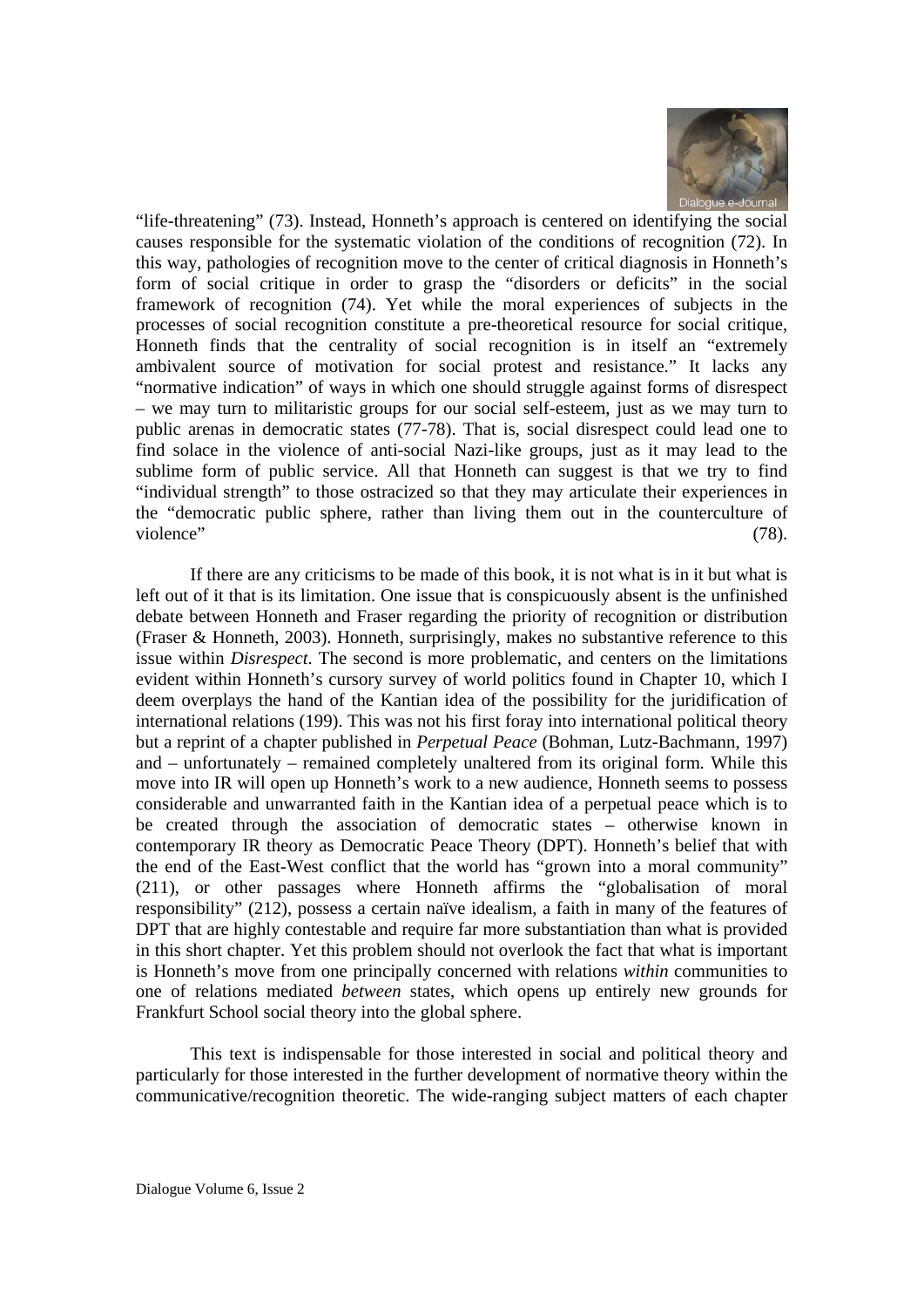

pull Honneth in interesting directions and one is left with the burning question: what next for Honneth and Frankfurt School Critical Theory?

## *Disrespect* **is available in Australia from Polity Press for \$31.99 paperback, or \$59.99 hardback.**

Shannon Brincat School of Political Science and International Studies, University of Queensland.

#### **- REFERENCES -**

Bohman, James. Lutz-Bachmann (Eds.), *Perpetual Peace: Essay's on Kant's Cosmopolitan Ideal*, Massuchussets, MA: MIT Press, 1997, 154-176.

Fraser, Nancy. Honneth, Axel. *Redistribution or Recognition*, London: Verso, 2003.

Horkheimer, Max. Adorno, Theodor W. *Dialectic of Enlightenment*, Stanford: Stanford University Press, 2002.

Martin, Christopher. "Book Review – *Disrespect*", *Journal of Philosophy of Education*, 41(3), 2007, 483-488.

Morrow, Alberta Raymond A. "*Compte rendu* – Axel Honneth, *Disrespect*", *Canadian Journal of Sociology*, 33(3), 2008, 710-711.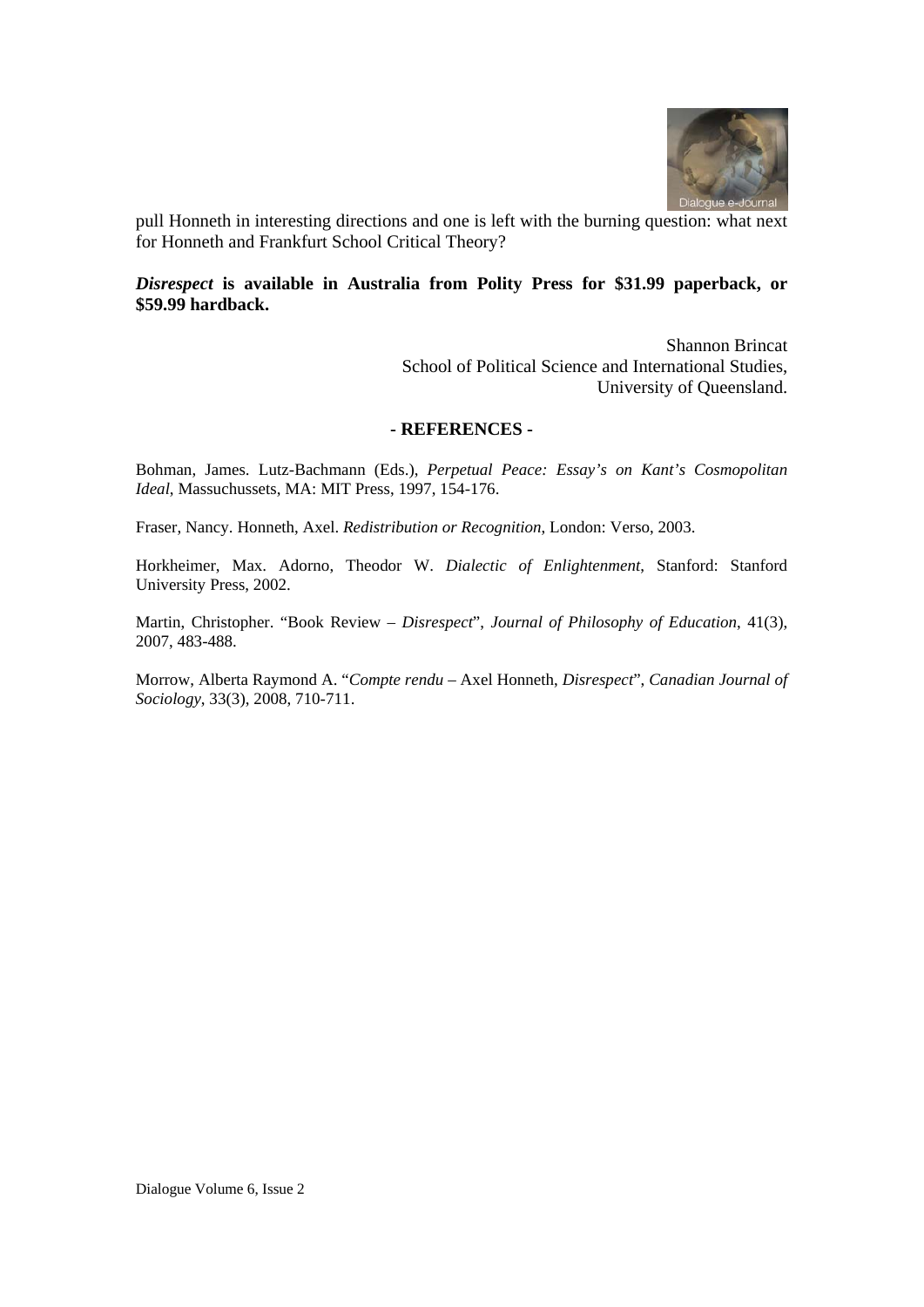

# **- Book Review -**

# **Michael Hoelzl and Graham Ward (Eds).** *Religion and Political Thought.* **London: Continuum. 2006. pp 292. \$24.99, ISBN: 0-8264-8006-3**

Attention to religion and politics seems to lack the urgency it once had immediately after 9/11. Nevertheless, the emergence of case studies in religious nationalism, religiously driven violence or faith-based diplomacy persists. There remains an area for researchers that encompasses the interface of axes, namely the horizontal axis that focuses on relations between social units, and the vertical axis that focuses on relations between temporal and spiritual subjects. Still, there is yet to be a single volume of collated material that gives readers even a cursory overview on just how the relationship between these two axes is understood over the centuries, and indeed in our contemporary contexts. Michael Hoelzl and Graham Ward's *Religion and Political Thought* seeks to fill such a gap.

The book provides digestible summaries, followed by excerpts of primary material, from a series of key (and less so) thinkers on religion and politics. Five central themes are explored, namely the relationship between church and monarch, the legitimation of sovereign power, religion and liberal democracy, politics after religion and contemporary debates. A seasoned researcher would notice the "usual suspects" like Augustine, Aquinas, Hobbes and Luther, but will be pleasantly surprised by more unusual inclusions like Dante, King James VI/I, and Zizek.

The introductions to each thinker are written with a good eye to the religio-political historical forces shaping the thought world of the writer of the primary texts in question, and this is useful for the introductory nature of this text. What also comes out clearly in the text is the record of the gradual shift from the subordination of politics to the religious to the collapse of the spiritual realm into immanence, to the subjugation and eventual negation of the spiritual altogether. This is a theme that is oft-ignored, but nonetheless significant for the provision of alternative explanations to some major historical phenomena.

What becomes apparent from the outset is the confinement of the coverage to Christianity. This qualification is understandable given the book's geographical emphasis (Europe) and given the sheer volume of material emanating from this tradition alone. Thus, it is probably a reasonable qualifier, but something that should have been reflected much earlier in the introduction to avoid any impression of bias. Also, while each section gets through important data very quickly and in digestible form, an experienced reader would be disappointed by a certain lack of depth. However, one is reminded of the important qualifier that this text is of "an introductory character" (pg 19).

That being said, Augustine and Aquinas in particular are far more nuanced, and far more 'foreign' thinkers to the modern theo-political imagination than the texts selected would seem to indicate. In fact, the lines of reasoning found in the proto-modern thinking of both Dante and Luther arise quite unproblematically from the "divisions of Christ's political body" apparently set forth by Augustine and Aquinas. Undoubtedly, Augustine and Aquinas provide fuel for proto-modern theo-political exploration, and so the choice of texts is fair if we are interested in how they were used in emerging modern political thought. The title of the text indicates (but never makes clear) that this is the intention of this source book. But, if we want to see how 'religion' gives rise to what we now recognise as 'political' thought, this interest may in fact hide Augustine and Aquinas' complex theological outlooks on the exercise of political power. Its hard to know how to get around this in selecting short introductory texts from three extraordinarily different worlds – the classical, the high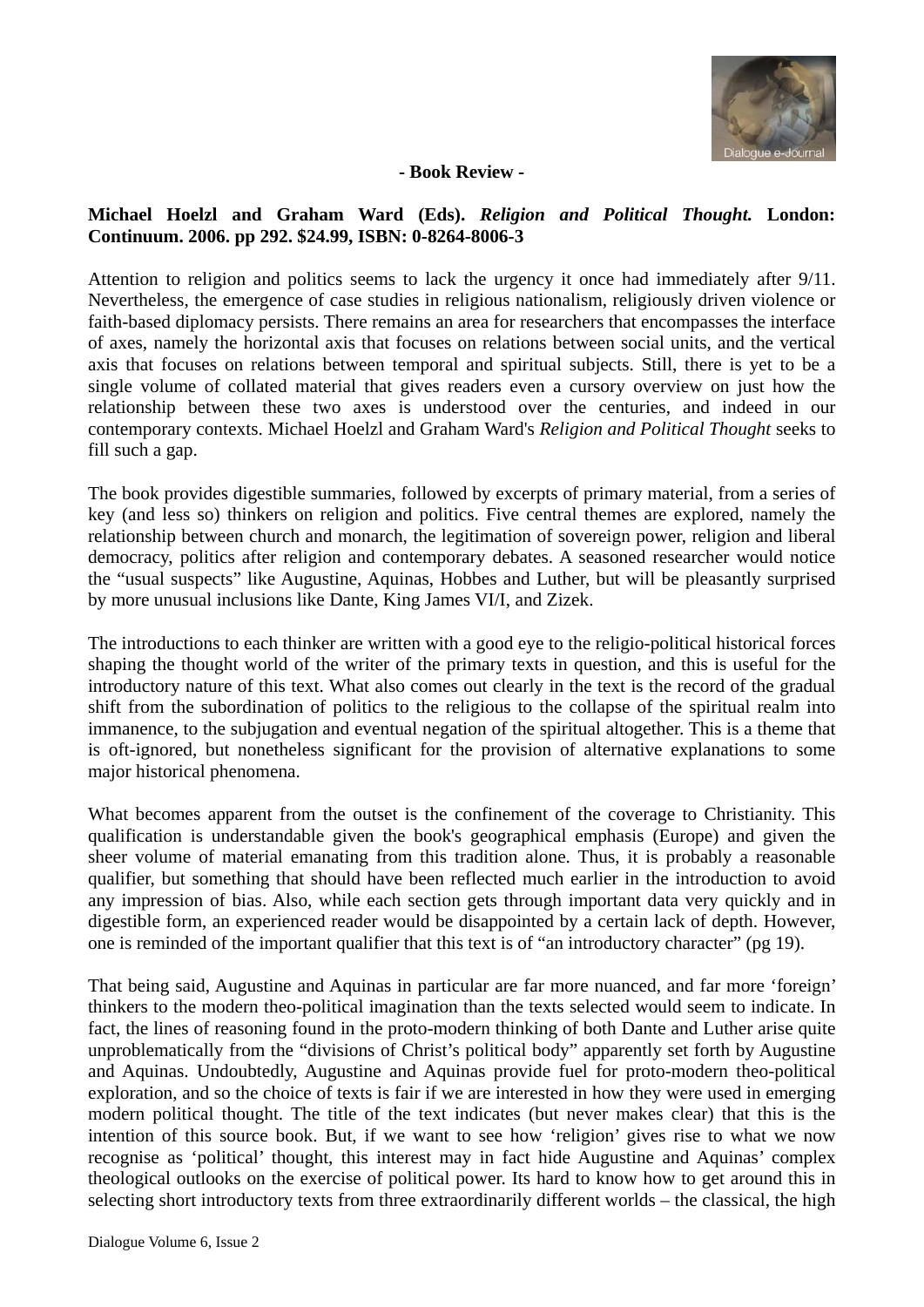

medieval and the proto-modern worlds. Later sections do not exhibit this confusion, though this has largely to do with the rather modern conceptual outlook of all these thinkers.

In the latter sections, one may be perplexed by the omission of some key thinkers. Given the great influence of the likes of Jacques Maritain, Karl Barth, the Niebuhr brothers, Dietrich Bonhoeffer, and Gustavo Gutierrez on Christian political thought, their exclusion is somewhat puzzling. And indeed, seeing the editors opened the door to including the unusual, it seems strange that attention was not given the late Pope John Paul II, whose actions and writings concerning the political and religious were both prolific, and in many ways a profound response to statecraft. If the aim was to introduce the novice to a whole new world, the editors could have done well to expand the selection.

The final section on contemporary debates clearly stood out from the rest of the book, in that rather than have Hoelzl and Ward summarise the thought of the authors, the authors themselves summarise their own thoughts. However, it is debatable as to whether it was a beneficial break from the pattern set by the previous sections. In  $21<sup>st</sup>$  century theological thought, there has been a blurring the borders between disciplines to create radically hybrid discourses, especially as meeting points between religion and politics multiply and merge with areas like postmodern, critical, feminist, contextual, cyborg and queer theories. It would have been beneficial for some comprehensive coverage on these themes generally, especially given Ward's expertise on just these intersections. While this is done to an extent by the editors, the reader still is somewhat unprepared as he or she is thrown into the more specific interests of the section's contributors, be it John Milbank's threat of liberality by liberalism, Marcella Althaus-Reid's theological discourses from the margins, or Zizek's materialist theology. The reader would also be frustrated by the almost opaque prose of most of the individual contributors. This is especially the case with Milbank and Zizek, whose conceptualisations can never crystallise into a form that would introduce an unschooled eye to this emerging research area. Indeed, the reader here seems to be expected to know the basic assumptions of each author before proceeding.

In all, the book suffers from trying to be too many things to too many types of readers, with too little material with which to do this. However, given the fact that no introductory compendium currently exists, and given that what it does provide does fulfils that purpose, this volume makes a very useful first volume for those who are unschooled in this area of research and must familiarise themselves with key materials in a hurry.

## *Religion and Political Thought* **is available in Australia from Continuum for \$24.99 paperback.**

Matthew Tan School of Political Science and International Studies, University of Queensland.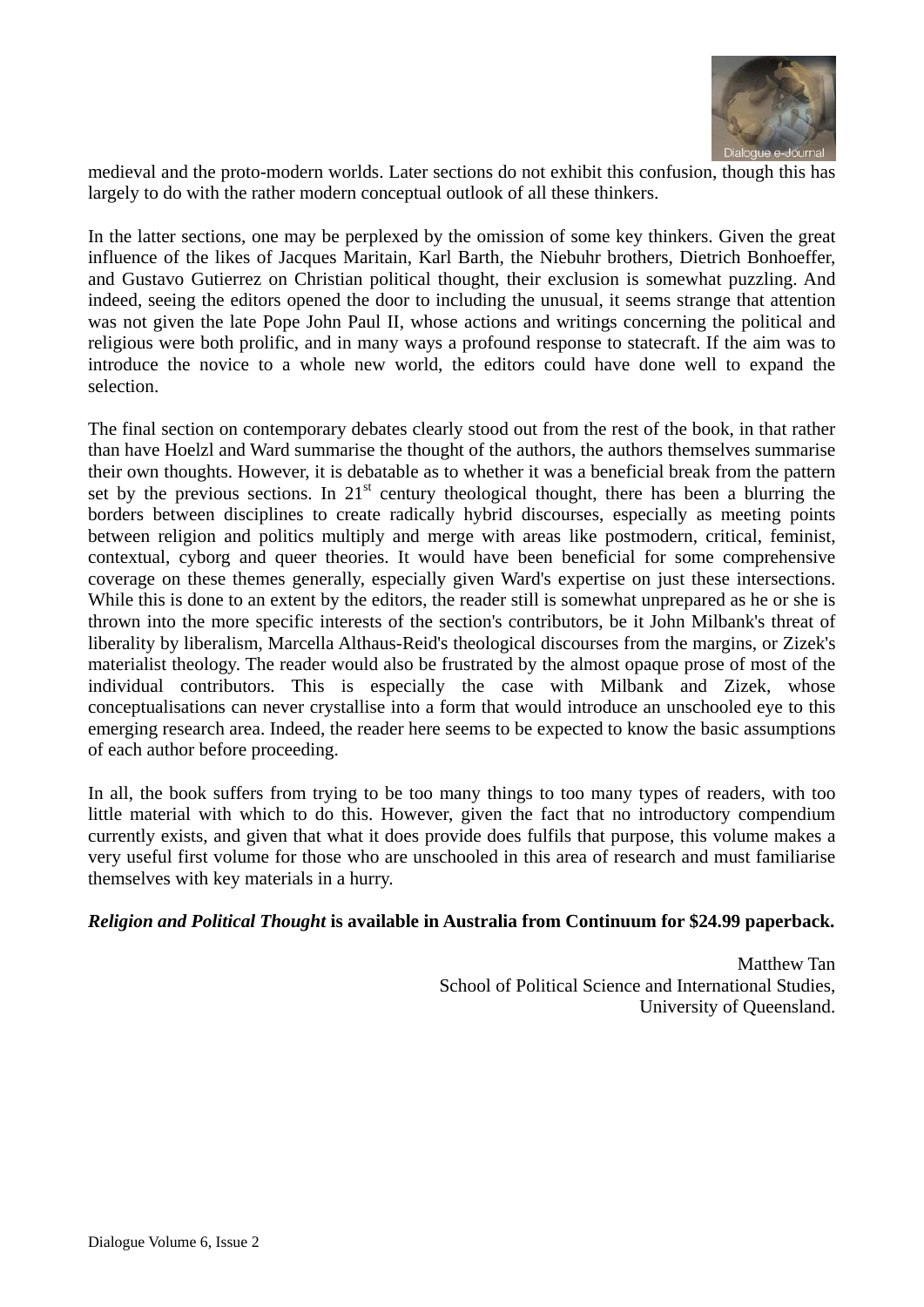

#### **- Book Review -**

# **Will Kymlicka.** *Multicultural Odysseys: Navigating the New International Politics of Diversity.* **Oxford: Oxford University Press, 2007. pp 320. \$35, ISBN 978- 01992-80407 (Paperback). \$49.99, ISBN 019-9280401 (Hardback).**

In an age of globalization, with possibly the greatest movement of people in recorded history, the question of how cultural diversity should be dealt with politically has never been more relevant. In this ambitious book, prominent Canadian expert on multiculturalism Will Kymlicka examines both the historical and current practice of multiculturalism, and examines why multiculturalism has undergone a decline in popularity in recent years. As a lens for doing so he focuses predominantly on the role of intergovernmental organizations in establishing international multicultural norms. What follows is both an excellent analysis of how different processes have contributed to these norms, a very valid critique of existing practice, and, unfortunately, a less than critical argument for a project which conflates liberal multiculturalism with western cultural norms.

Kymlicka's book is written in three major parts. In the first part, the international context, Kymlicka examines the historical context of the growth of multiculturalism policies. He concludes the rise of seemingly benign forms of ethnic politics in western states, as well the increased attention to ethnic wars in former communist states, drove the international community into looking at liberal multiculturalism as a way to prevent ethnic conflict. Kymlicka argues that over time, it became increasingly clear that ethnic conflict was unlikely to subsume all of post-communist Eastern Europe. New threats such as terrorism and global warming were also being articulated, and sentiment had begun to grow in liberal multicultural states that multiculturalism (especially for immigrant groups) may have gone too far. Thus, multiculturalism began to be less of a cause célèbre. Despite this, Kymlicka still argues that convincing non-western states to adopt policies of liberal multiculturalism is a key way to protect human rights and thus discussion is needed over how this can occur.

A second part of the book examines how liberal multiculturalism works in western states. Key issues in this section include the key factors which Kymlicka argues are a pre-requisite for multiculturalism, and the three categories of minorities Kymlicka identifies as being targeted for separate multicultural policies. Kymlicka (pg 122) identifies that the growth of liberal multiculturalism in western states was made possible by five main factors- 'increasing rights consciousness, demographic changes, multiple access points for safe political mobilization' and 'the desecuritization of ethnic relations and a consensus on human rights (on the part of the majority)'. In the west, he illustrates how these factors have led to multicultural systems which commonly target three different forms of minority- national (an established historical group usually associated with a distinct territory, often with a 'kinship' state nearby), indigenous and migrant.

This second part of the book was perhaps the capstone chapter on which the others built, however contained some significant oversights and flaws. For example, this section dealt with immigrants as a minority, and Kymlicka makes the point that this is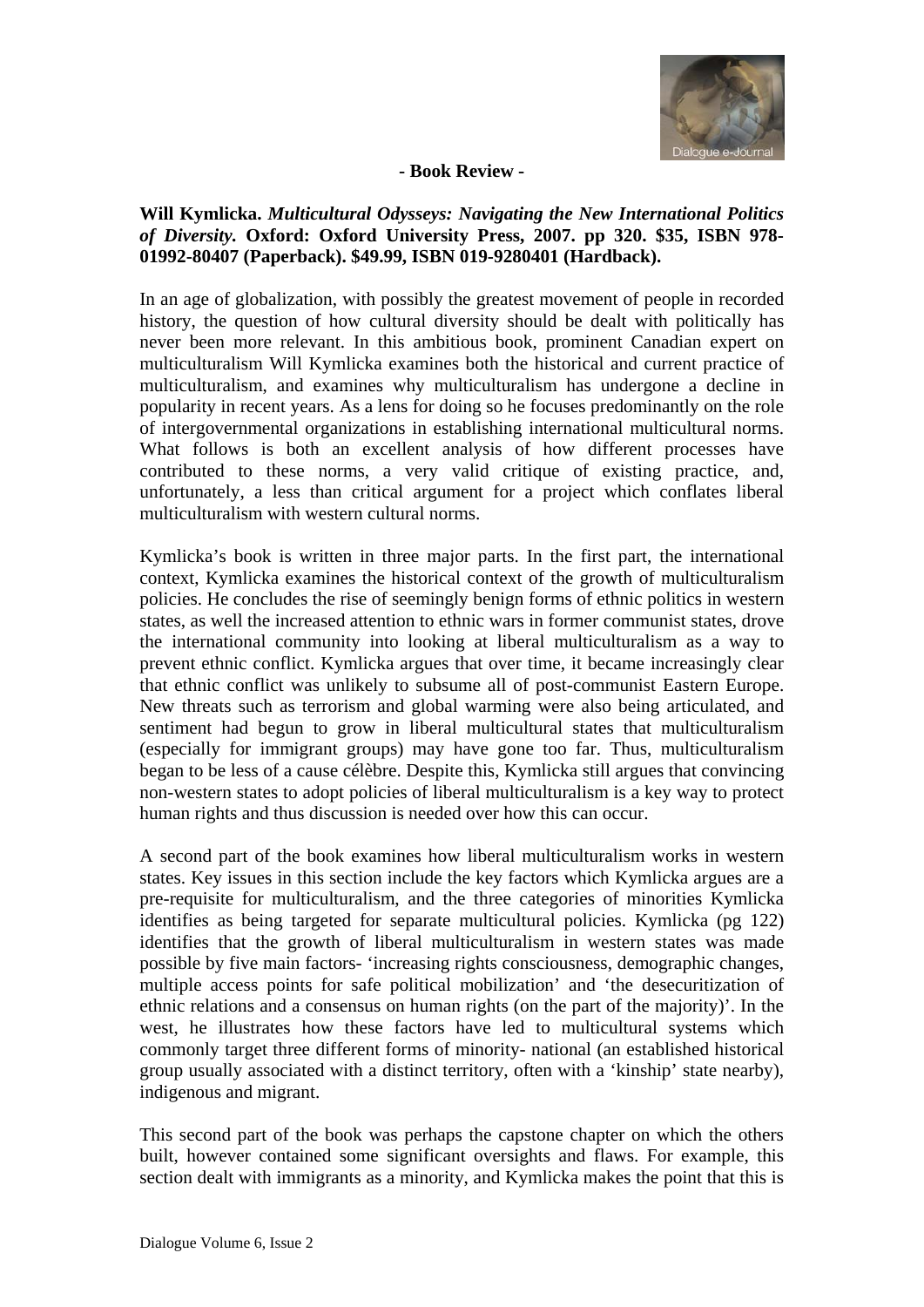

currently the most controversial aspect of multiculturalism. This did not seem to be conclusively developed in this section of the book, with more attention being given to the other two categories. Furthermore, this theme did not seem to be clearly carried into the rest of the book despite its import. This oversight is significant. Migrant issues in the non-western world may prove to be more intractable than in the west. For example, the largest refugee camps are found in the developing world, and there is considerable concern over the human rights of migrant workers in countries such as Saudi Arabia and Malaysia. Thus, if multiculturalism is considered a way to protect minority rights, it is important to include a discussion of how it could be beneficial to migrants in the non-western world.

A more substantial problem with Kymlicka's development of this second part of the book is a tendency to equate western culture with liberalism. From the outset, Kymlicka does not in this book (apart from once in a small footnote where he thinks about and seems to dismiss the possibility of 'Islamic' or 'Buddhist' ideas of multiculturalism) question liberal values as being the ultimate guide to the 'good life'. Thus, he vigorously defends liberalism and liberal multiculturalism against more conservative conceptions of multiculturalism. To some extent, this is acceptable as every author intent on creating a basis for a political project needs some sort of goal to head towards. It is however somewhat worrisome to consider that in promoting liberalism, Kymlicka does not feel the need to explain how an ideology rooted in western enlightenment thought can be considered a universal value all humans should be made to follow. However, more problematic is Kymlicka's inability to distinguish methodically what is actually a liberal value, and what is merely unacceptable in certain segments of western culture.

An example of this is his treatment of two issues concerning women's bodies. In a discussion over the ability of democracy to defend itself against illiberalism, Kymlicka gives the example of hospital boards which disallow abortion in particular hospitals for religious reasons. For Kymlicka, abortion is inherently a liberal act, and its prevention is illiberal even if achieved through democratic means. A few pages later, Kymlicka talks about how in liberal democracies it is necessary for non-western cultures to give up inherently illiberal acts, and female circumcision (termed by Kymlicka female genital mutilation) is considered as an example of such an act. In a subtle way, this shows an anti-western bias disguised as liberalism. Abortion, which is reasonably accepted in western society, cannot ever be conceived of as an act of coercion, but is always an act of choice. The possibility that western women may feel coerced into such an action (for example, through the possibility of lost career opportunity, social pressure or financial inability) is not an issue to examine. Similarly, female circumcision, a procedure usually undertaken by people who are not western, can never be an act of free choice and therefore should be legislated against. This discounts a body of literature clearly demonstrating that in some cases, there are women who for cultural reasons wish to undertake this procedure. While these two examples both constitute major and incredibly complex debates, Kymlicka presents them not as contested but factually- abortion (which is acceptable to many westerners) is necessarily liberal. Female circumcision, which is not commonly practiced in the west, is necessarily illiberal, and there is no room in these categories for nuance. If such a confusion about the differences between what is acceptable to western culture